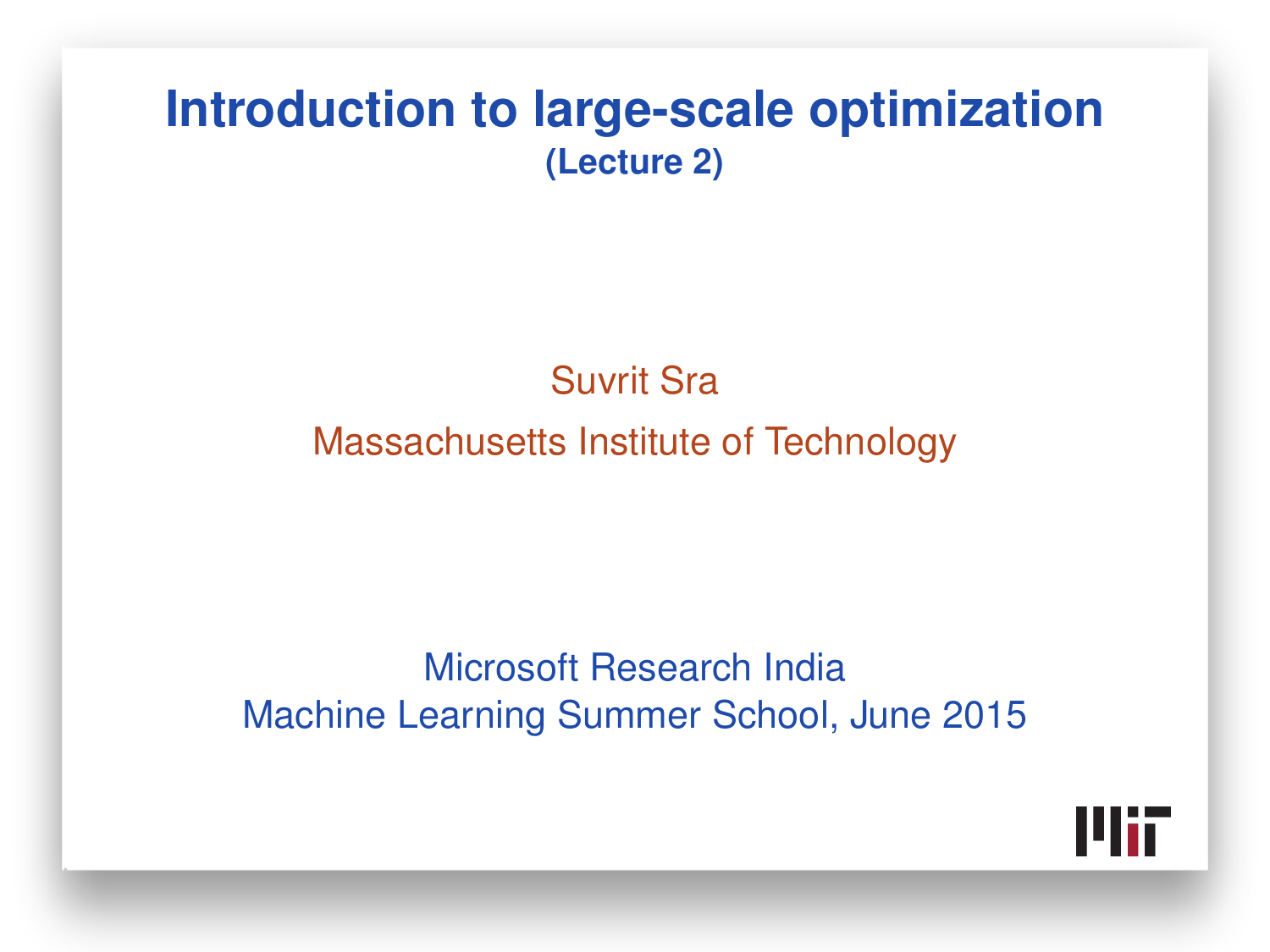## **Course materials**

#### ■ <http://suvrit.de/teach/msr2015/>

- Some references:
	- *Introductory lectures on convex optimization* Nesterov
	- *Convex optimization* Boyd & Vandenberghe
	- *Nonlinear programming* Bertsekas
	- *Convex Analysis* Rockafellar
	- **Fundamentals of convex analysis** Urruty, Lemaréchal
	- *Lectures on modern convex optimization* Nemirovski
	- *Optimization for Machine Learning* Sra, Nowozin, Wright
- Some related courses:
	- [EE227A, Spring 2013, \(UC Berkeley\)](http://suvrit.de/teach/ee227a/)
	- [10-801, Spring 2014 \(CMU\)](http://www.cs.cmu.edu/~suvrit/teach/aopt.html)
	- EE364a,b (Boyd, Stanford)
	- EE236b,c (Vandenberghe, UCLA)

**NIPS, ICML, UAI, AISTATS, SIOPT, Math. Prog.**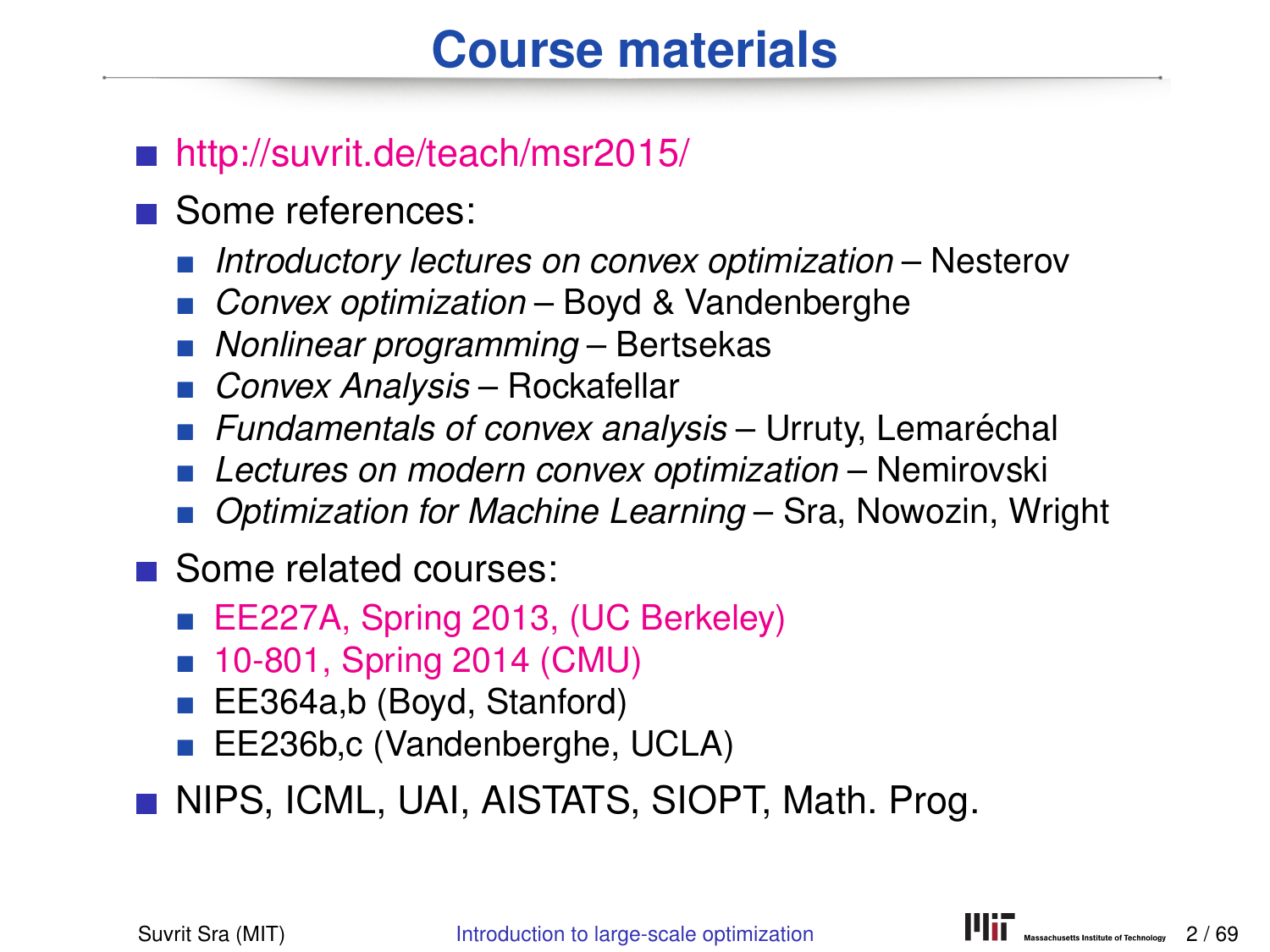## **Outline**

- Recap on convexity
- Recap on duality, optimality
- First-order optimization algorithms
- Proximal methods, operator splitting
- Incremental methods
- High-level view of parallel, distributed
- Some words on nonconvex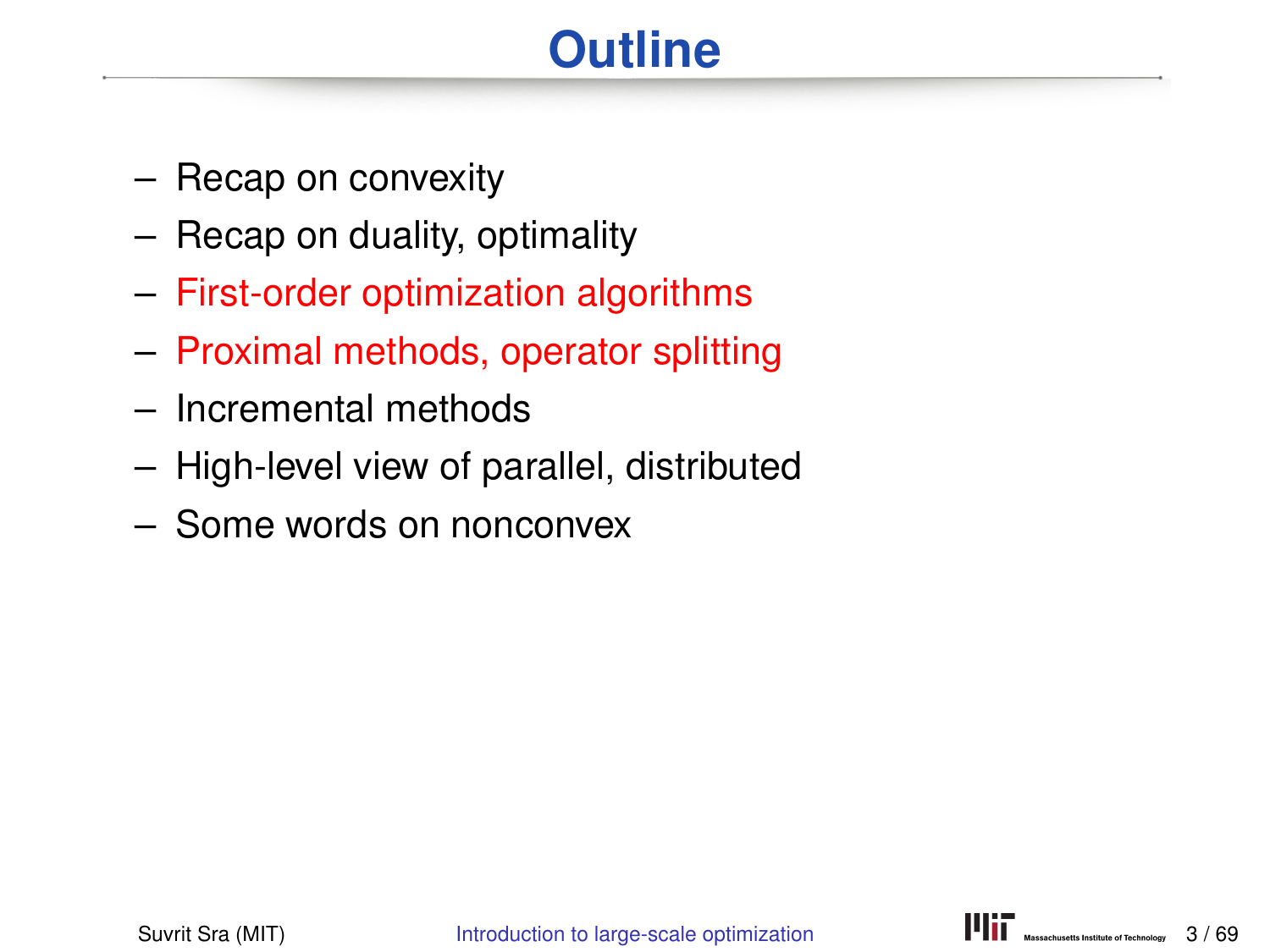## $\overline{\min}_{x}$  *f(x)*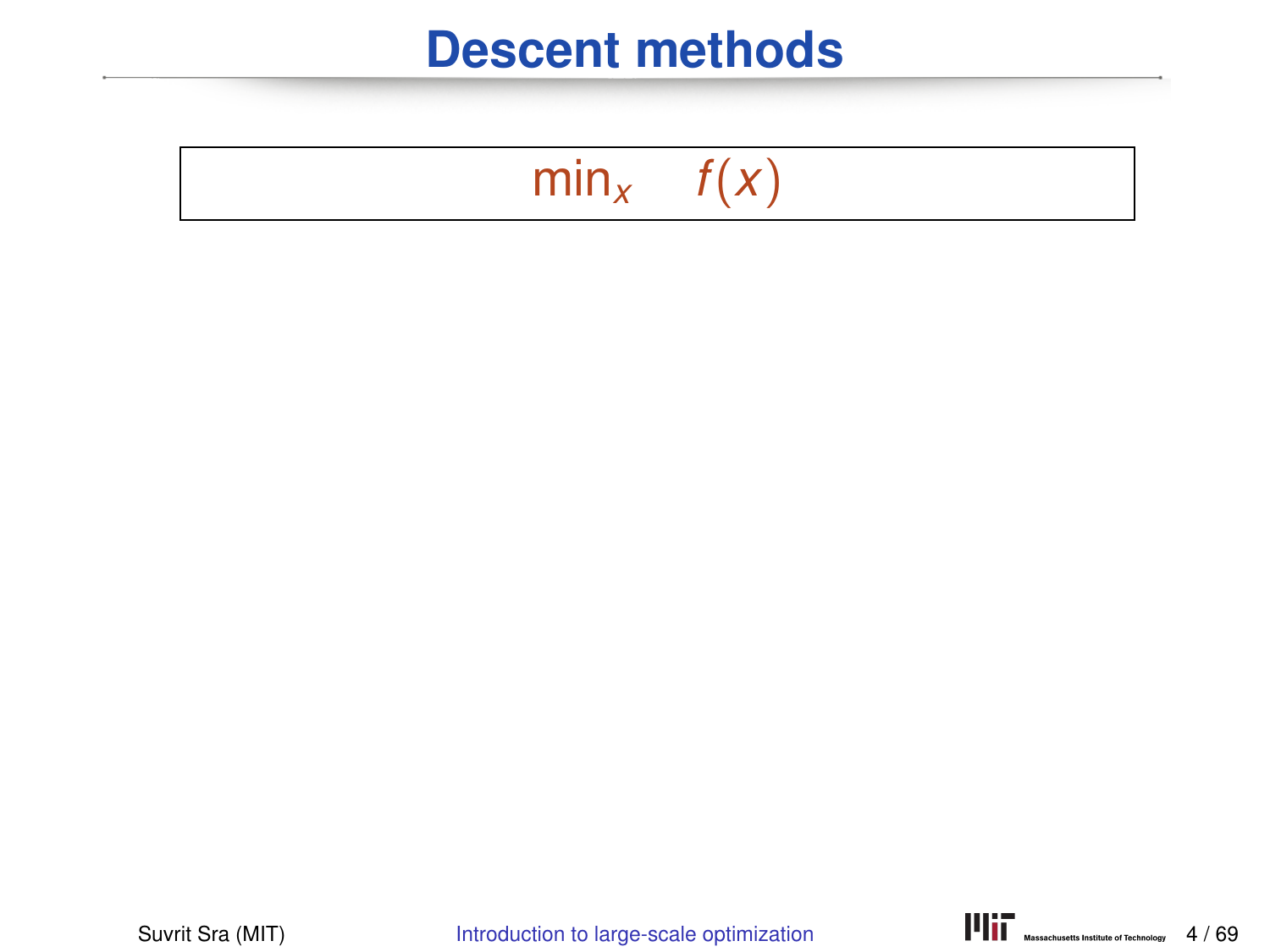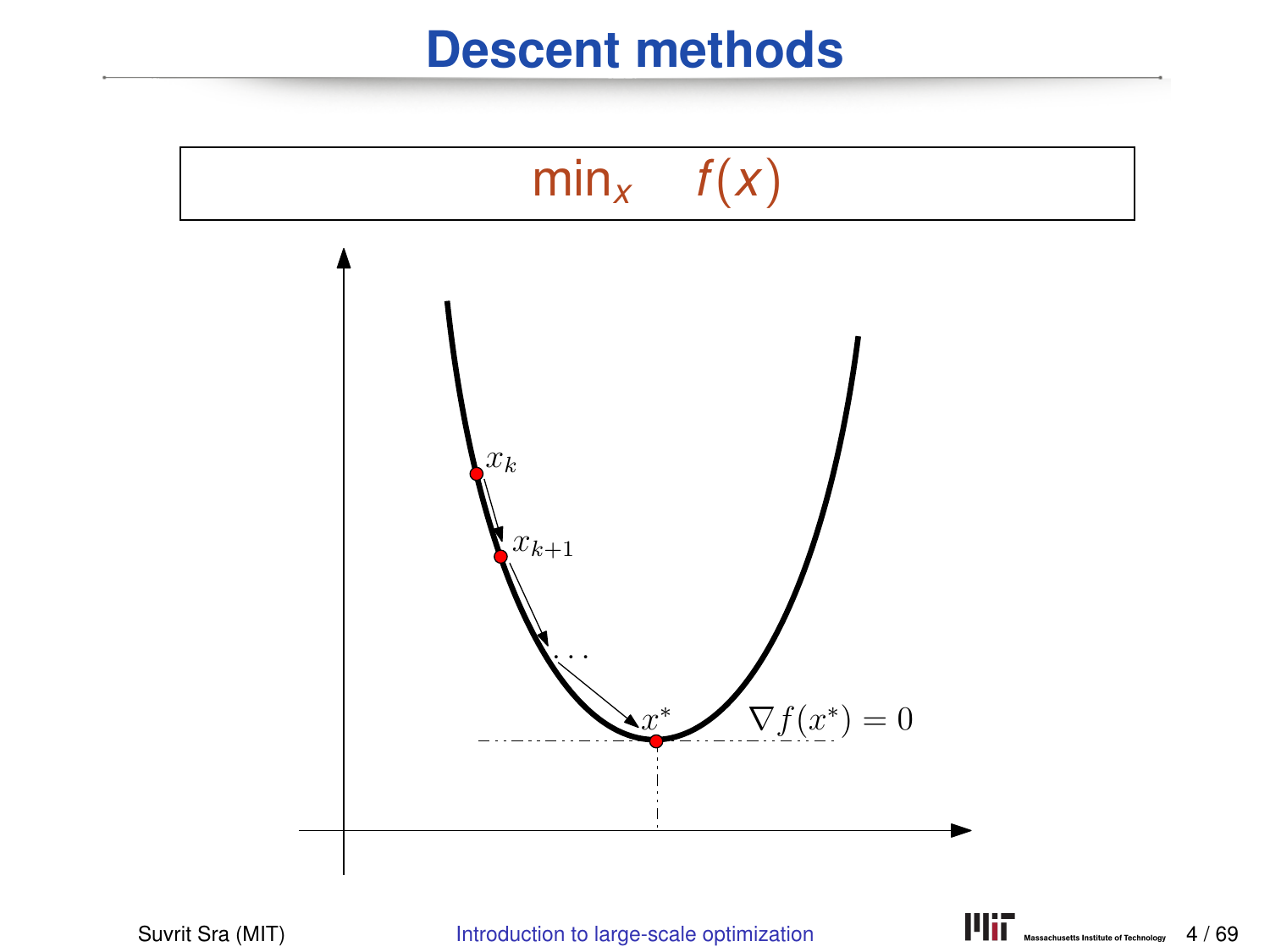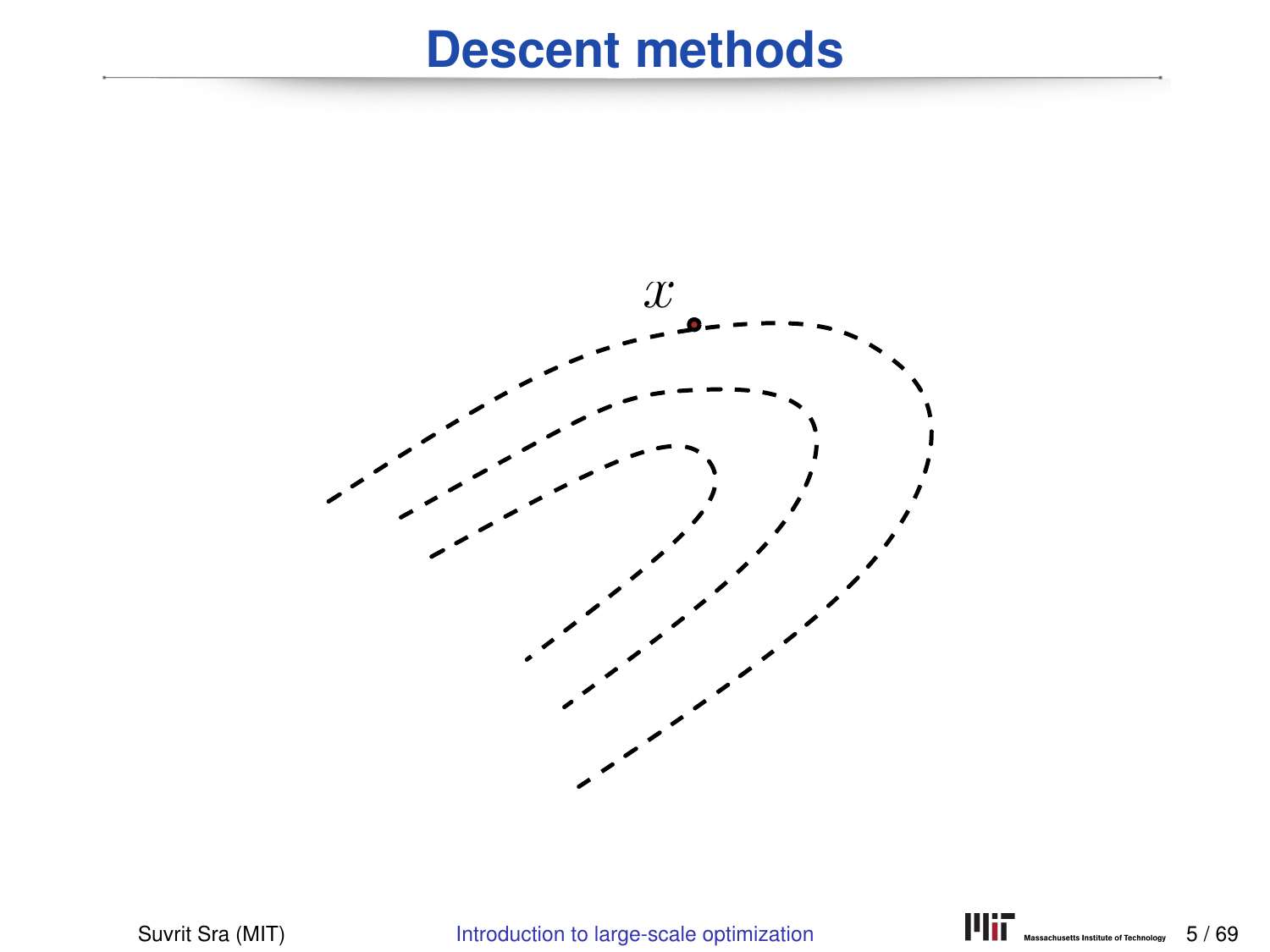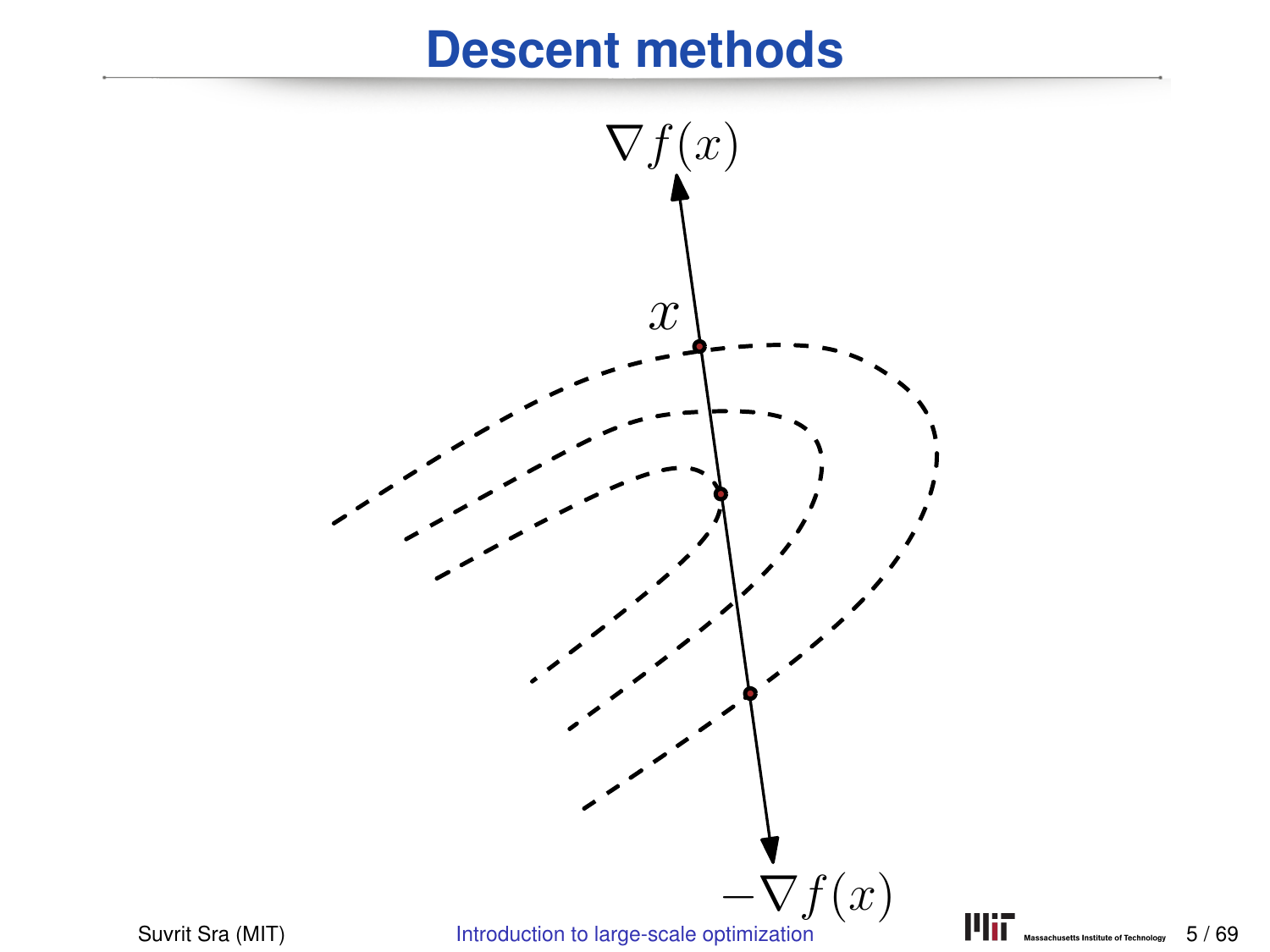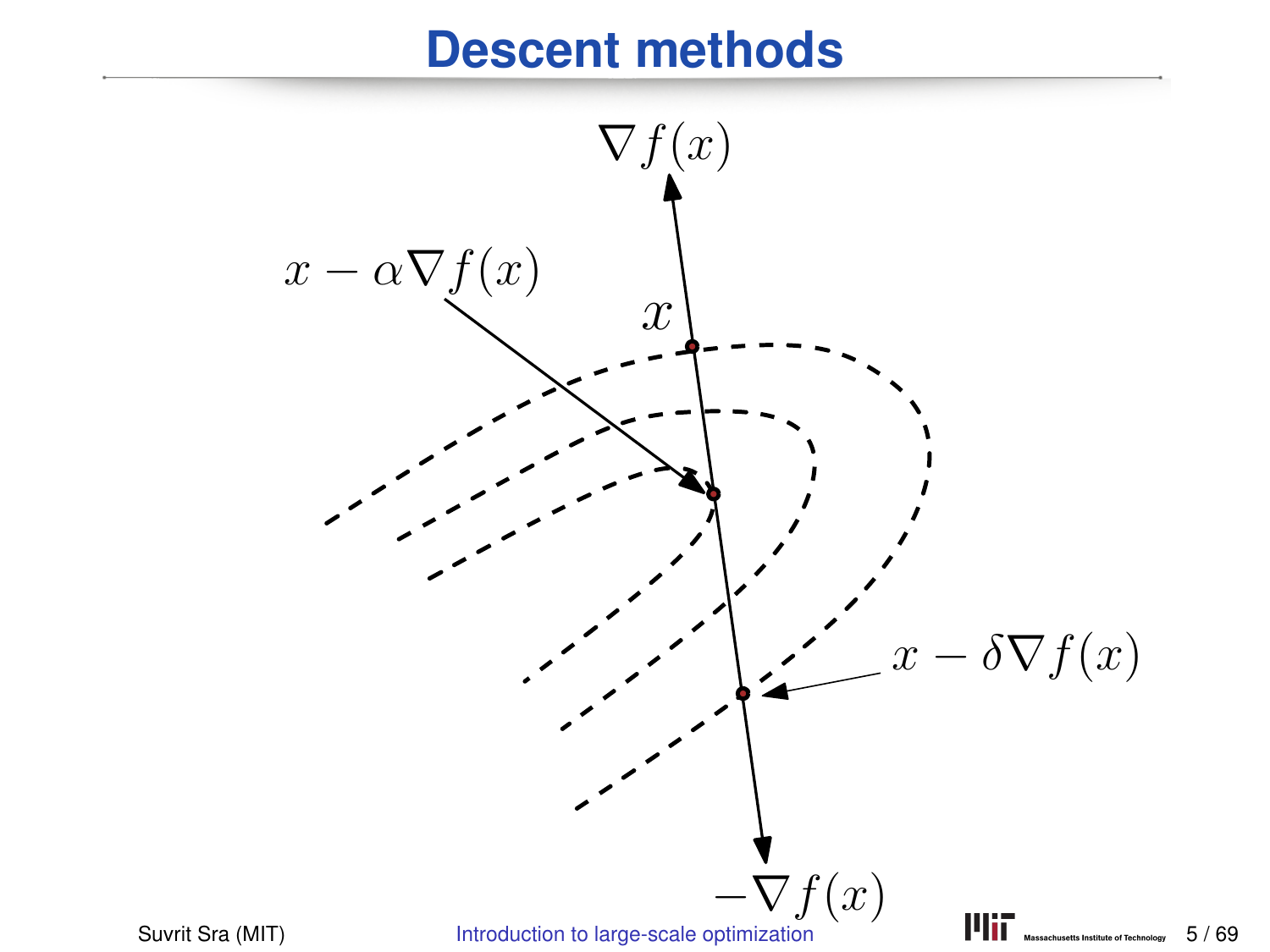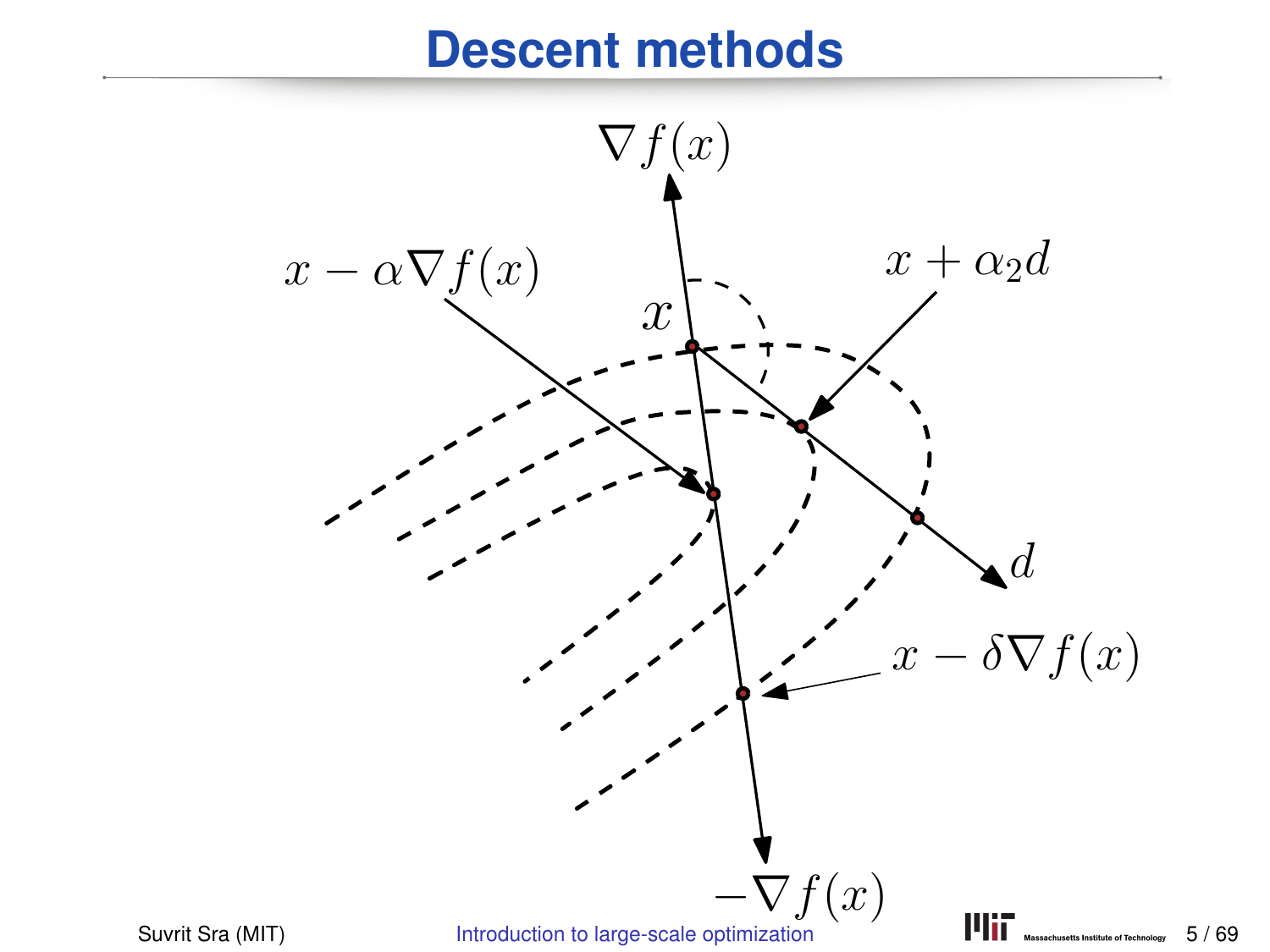## **Algorithm**

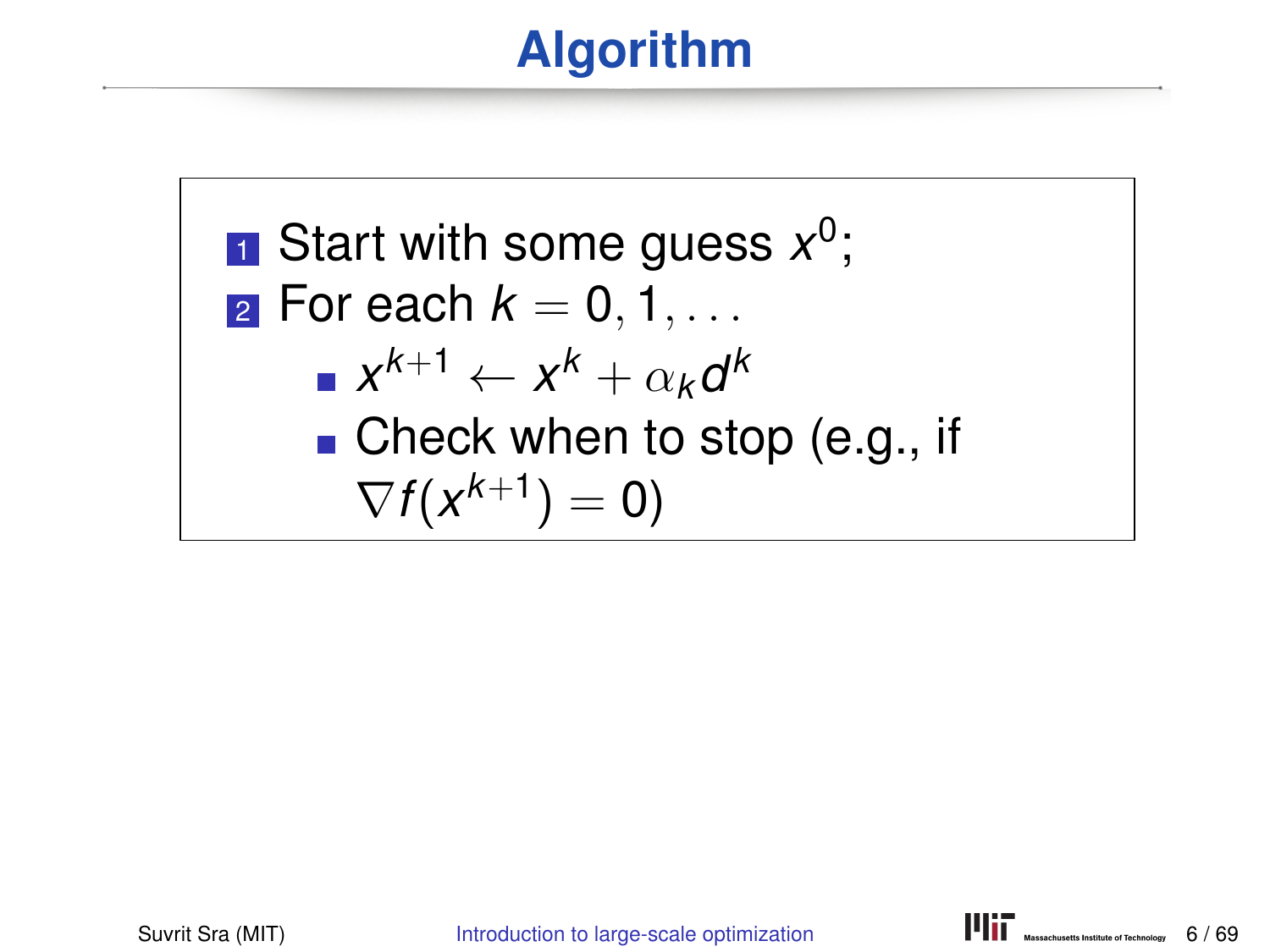$$
x^{k+1} = x^k + \alpha_k d^k, \quad k = 0, 1, \ldots
$$

**stepsize**  $\alpha_k \geq 0$ , usually ensures  $f(x^{k+1}) < f(x^k)$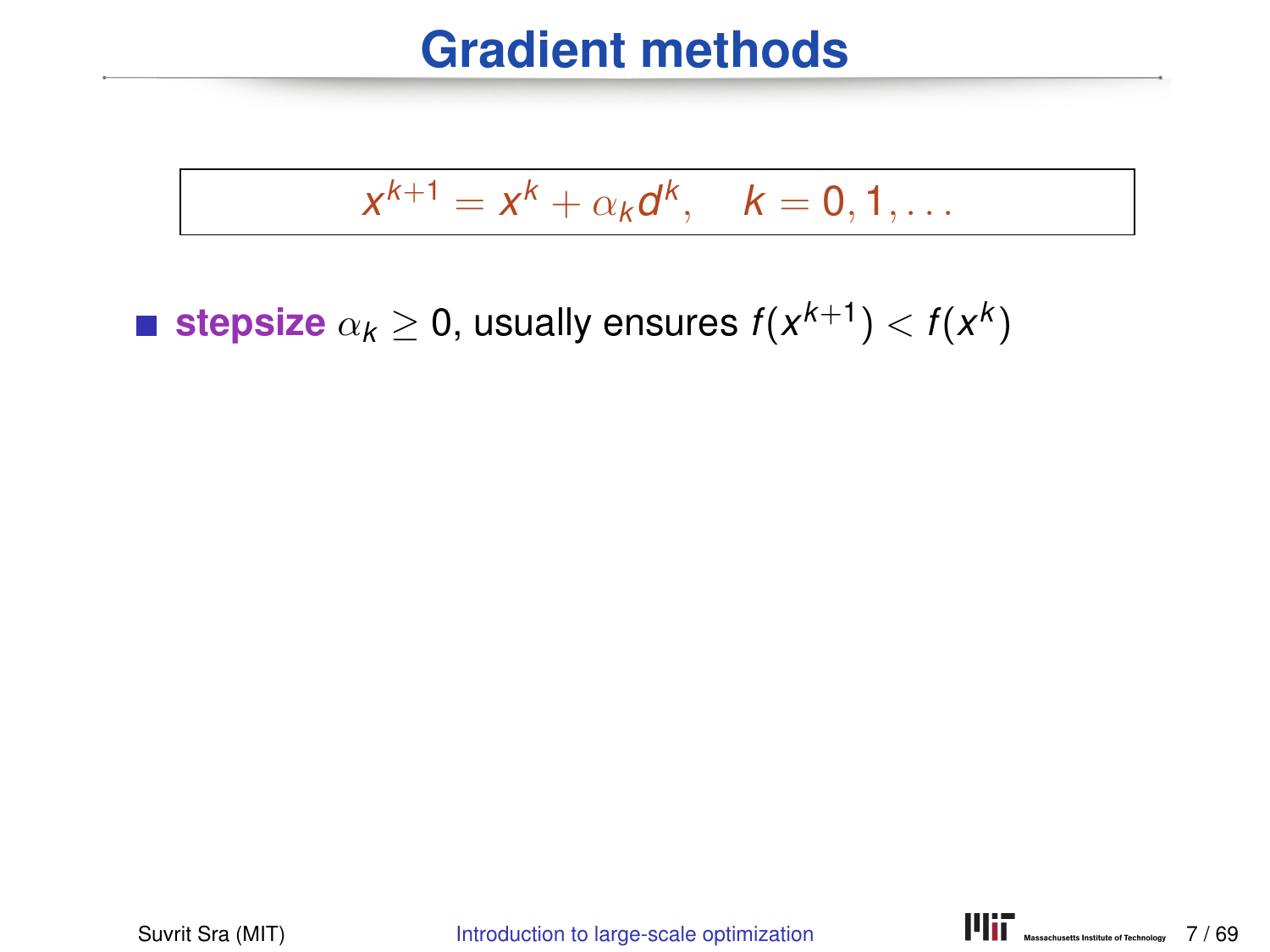$$
x^{k+1} = x^k + \alpha_k d^k, \quad k = 0, 1, \ldots
$$

**stepsize**  $\alpha_k \geq 0$ , usually ensures  $f(x^{k+1}) < f(x^k)$ **Descent direction** *d <sup>k</sup>* satisfies

 $\langle \nabla f(x^k), d^k \rangle < 0$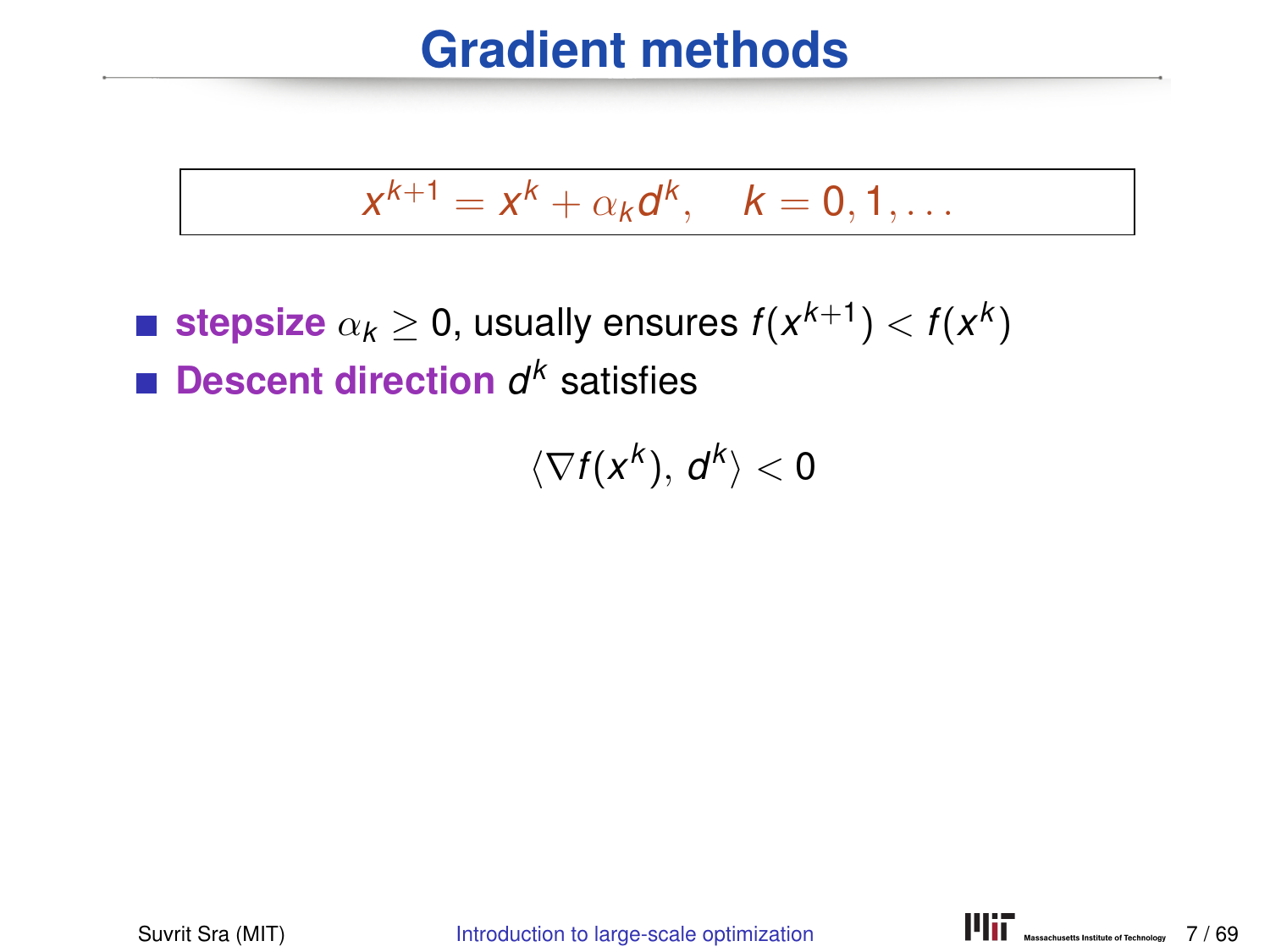$$
x^{k+1}=x^k+\alpha_k d^k, \quad k=0,1,\ldots
$$

**stepsize**  $\alpha_k \geq 0$ , usually ensures  $f(x^{k+1}) < f(x^k)$ **Descent direction** *d <sup>k</sup>* satisfies

$$
\langle \nabla f(x^k),\,d^k\rangle<0
$$

Numerous ways to select  $\alpha_{\pmb{k}}$  and  $\pmb{d}^{\pmb{k}}$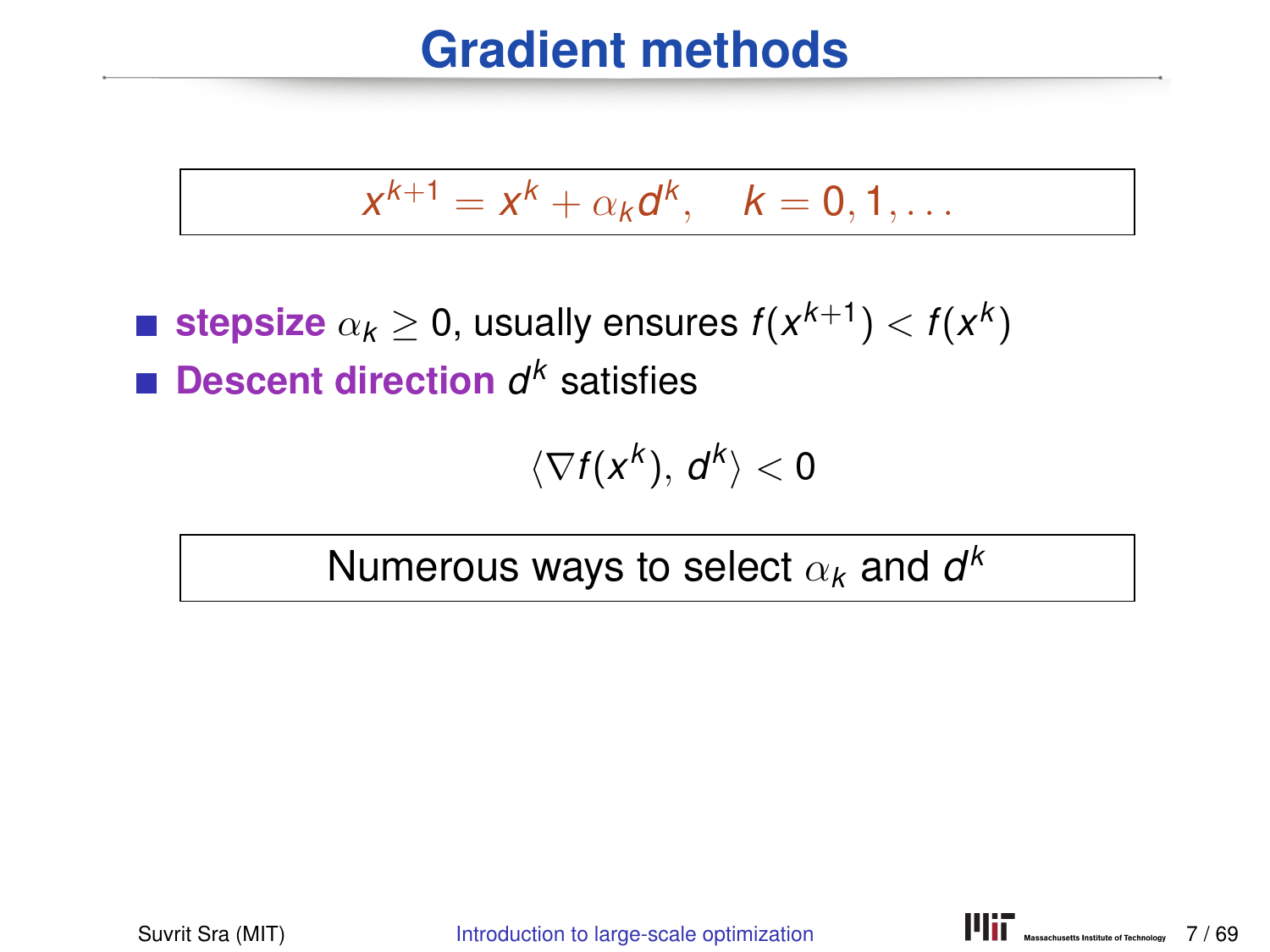$$
x^{k+1}=x^k+\alpha_k d^k, \quad k=0,1,\ldots
$$

**stepsize**  $\alpha_k \geq 0$ , usually ensures  $f(x^{k+1}) < f(x^k)$ **Descent direction** *d <sup>k</sup>* satisfies

$$
\langle \nabla f(x^k),\,d^k\rangle<0
$$

Numerous ways to select  $\alpha_{\pmb{k}}$  and  $\pmb{d}^{\pmb{k}}$ 

Usually methods **seek monotonic descent**

$$
f(x^{k+1}) < f(x^k)
$$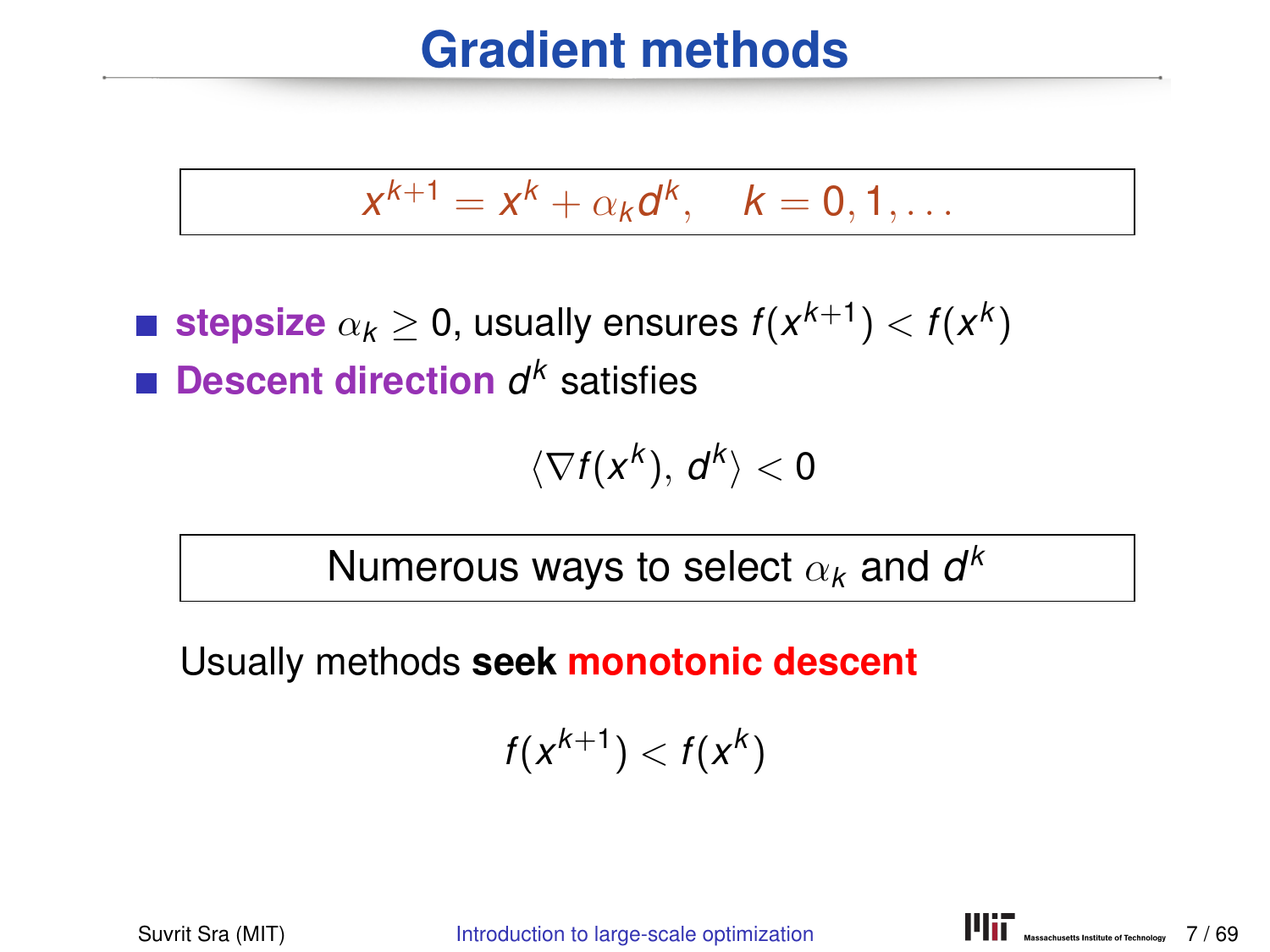#### **Gradient methods – direction**

$$
x^{k+1}=x^k+\alpha_k d^k, \quad k=0,1,\ldots
$$

 $\blacktriangleright$  Different choices of direction  $d^k$ 

- **Scaled gradient:**  $d^k = -D^k \nabla f(x^k)$ ,  $D^k ≻ 0$
- **Newton's method:**  $(D^k = [\nabla^2 f(x^k)]^{-1})$
- Quasi-Newton:  $D^k ≈ [\nabla^2 f(x^k)]^{-1}$
- **Steepest descent:** *D <sup>k</sup>* = *I*
- $\circ$  Diagonally scaled:  $D^k$  diagonal with  $D^k_{ii} \approx \left(\frac{\partial^2 f(x^k)}{(\partial x_i)^2}\right)$  $\frac{\partial^2 f(x^k)}{(\partial x_i)^2}$ )<sup>-1</sup>
- **Discretized Newton:**  $D^k = [H(x^k)]^{-1}$ , H via finite-diff.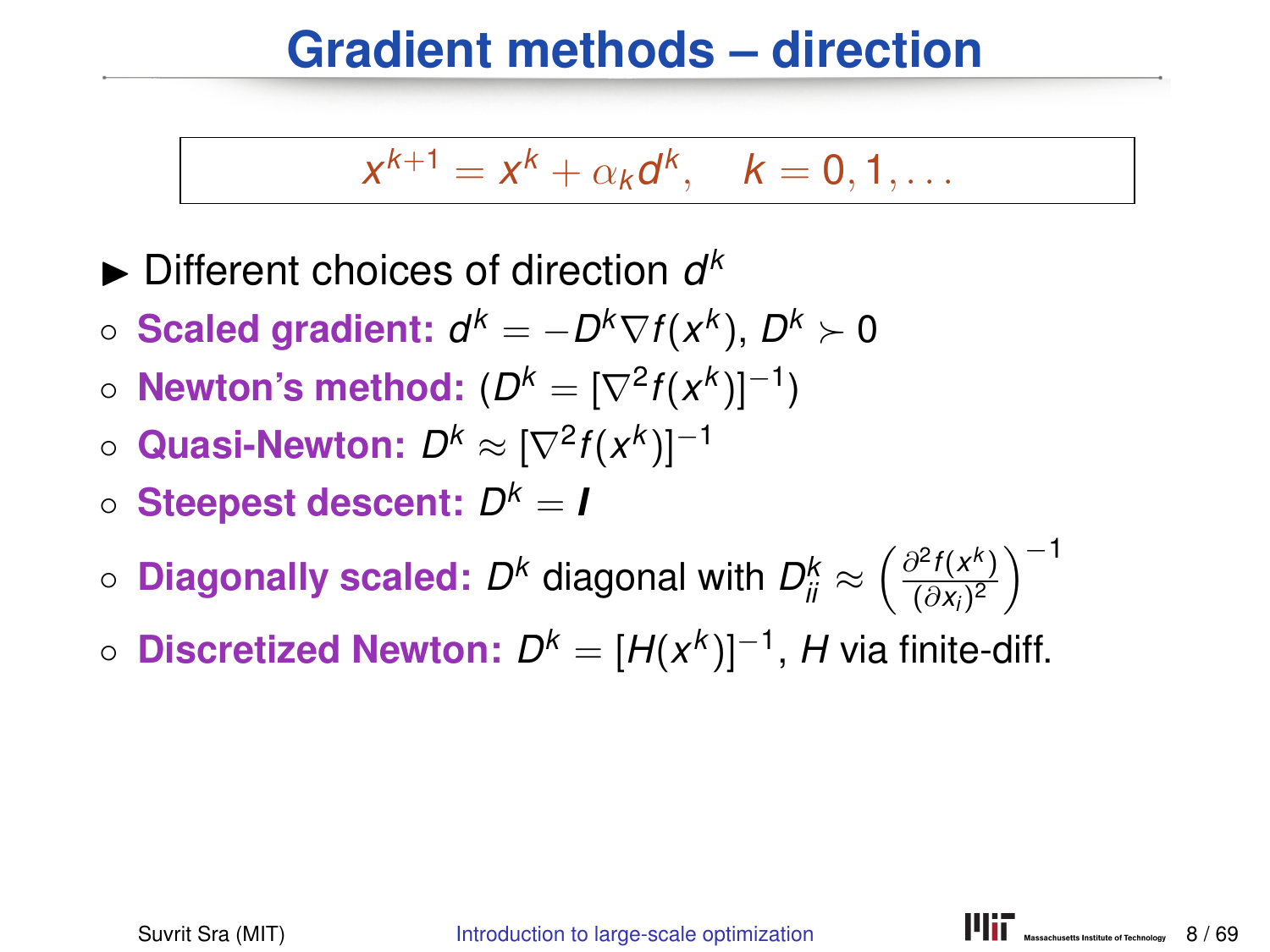#### **Gradient methods – direction**

$$
x^{k+1}=x^k+\alpha_k d^k, \quad k=0,1,\ldots
$$

 $\blacktriangleright$  Different choices of direction  $d^k$ 

- **Scaled gradient:**  $d^k = -D^k \nabla f(x^k)$ ,  $D^k ≻ 0$
- **Newton's method:**  $(D^k = [\nabla^2 f(x^k)]^{-1})$
- Quasi-Newton:  $D^k ≈ [\nabla^2 f(x^k)]^{-1}$
- **Steepest descent:** *D <sup>k</sup>* = *I*
- $\circ$  Diagonally scaled:  $D^k$  diagonal with  $D^k_{ii} \approx \left(\frac{\partial^2 f(x^k)}{(\partial x_i)^2}\right)$  $\frac{\partial^2 f(x^k)}{(\partial x_i)^2}$ )<sup>-1</sup>
- **Discretized Newton:**  $D^k = [H(x^k)]^{-1}$ , H via finite-diff.  $^{\circ}$  ...

**Exercise:** Verify that  $\langle \nabla f(x^k), d^k \rangle < 0$  for above choices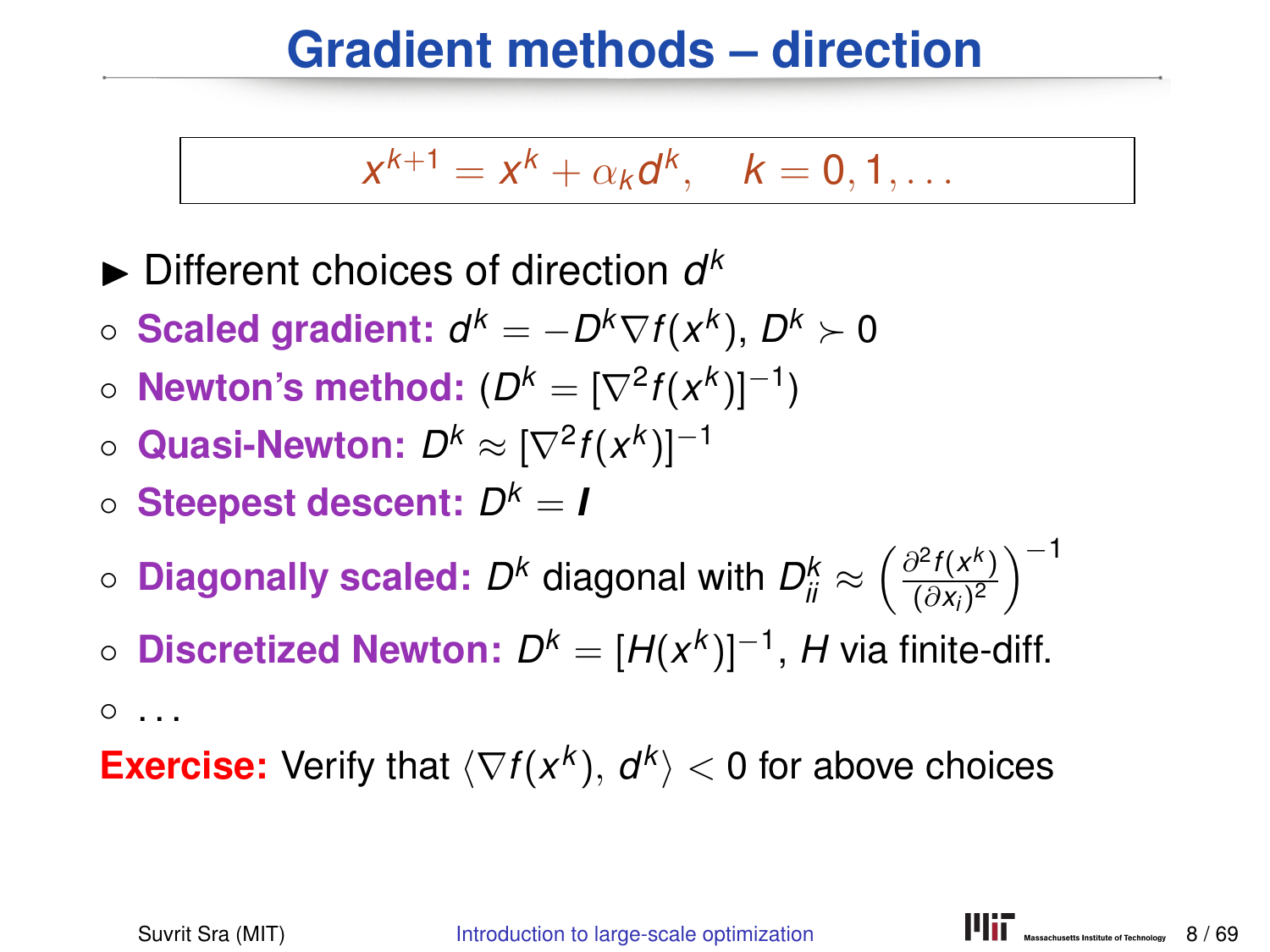#### **Gradient methods – stepsize**

**Fxact:**  $\alpha_k := \text{argmin } f(x^k + \alpha d^k)$  $\alpha > 0$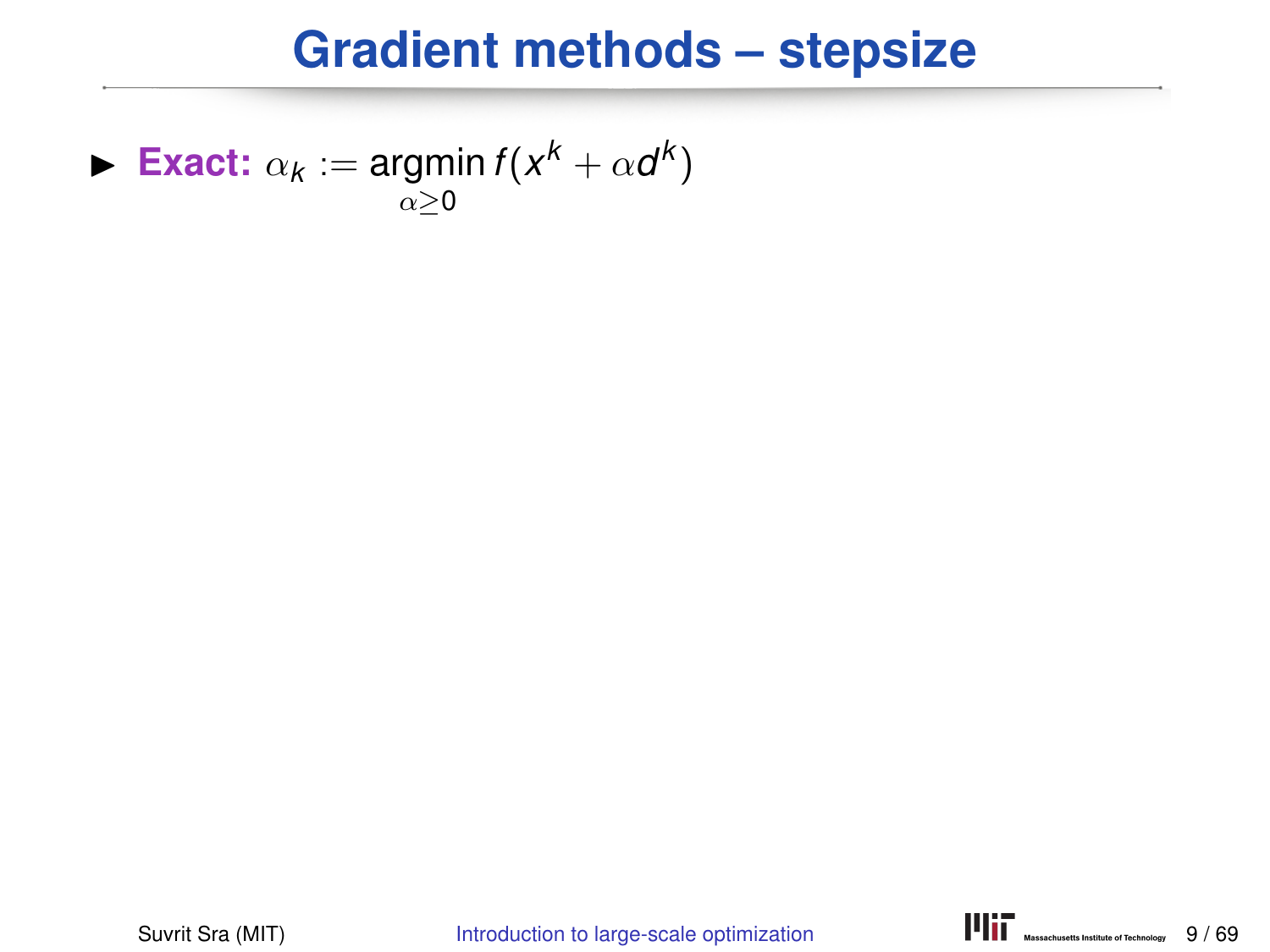#### **Gradient methods – stepsize**

**Exact:** 
$$
\alpha_k := \operatorname*{argmin}_{\alpha \geq 0} f(x^k + \alpha d^k)
$$

**I** Limited min:  $\alpha_k = \text{argmin } f(x^k + \alpha d^k)$ 0≤α≤*s*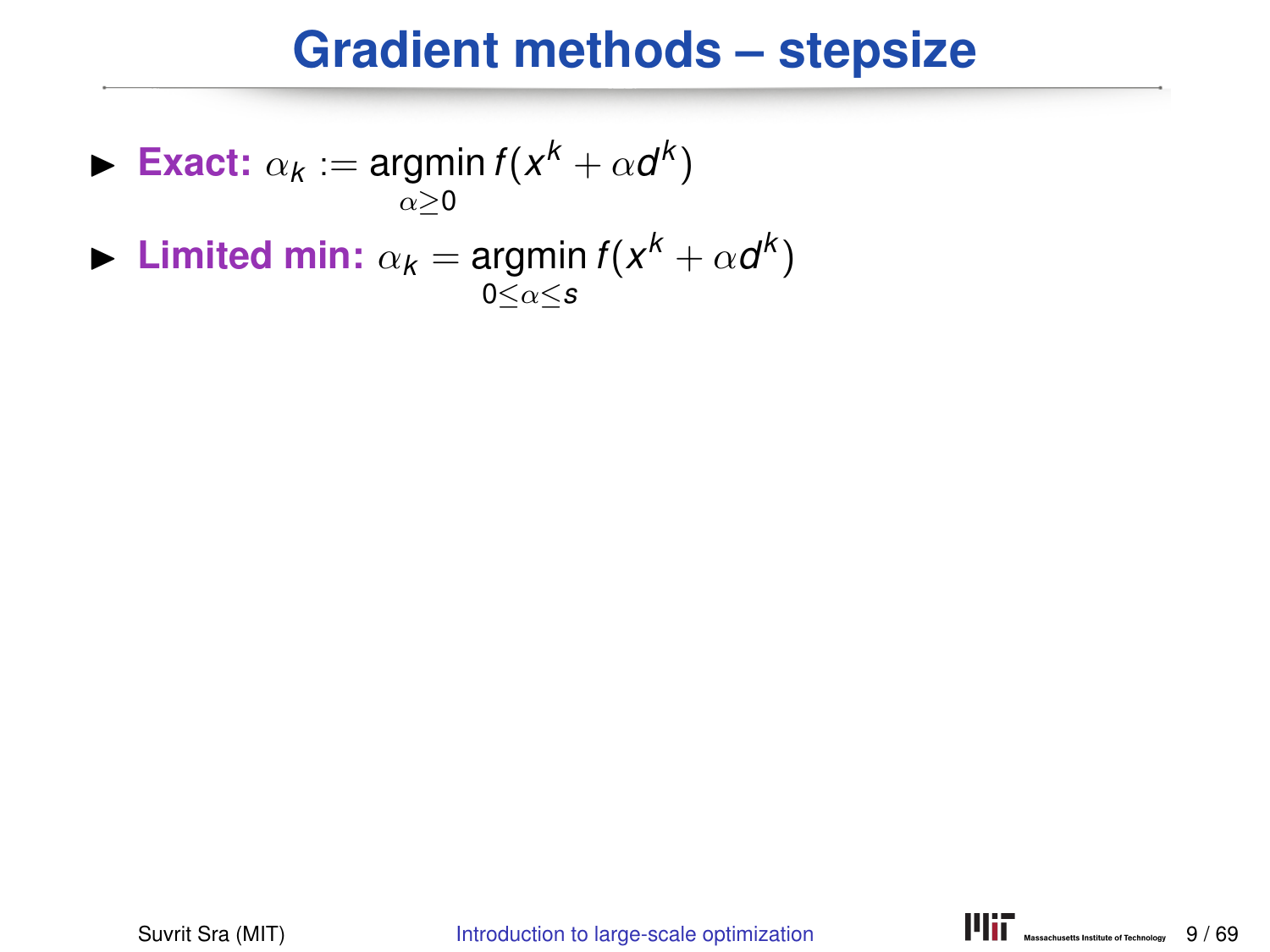#### **Gradient methods – stepsize**

**Exact:** 
$$
\alpha_k := \operatorname*{argmin}_{\alpha \geq 0} f(x^k + \alpha d^k)
$$

- **I** Limited min:  $\alpha_k = \text{argmin } f(x^k + \alpha d^k)$ 0≤α≤*s*
- **Armijo-rule.** Given **fixed** scalars,  $s, \beta, \sigma$  with  $0 < \beta < 1$  and  $0 < \sigma < 1$  (chosen experimentally). Set

$$
\alpha_k = \beta^{m_k} s,
$$

where we **try** β *<sup>m</sup>s* for *m* = 0, 1, . . . until **sufficient descent**

$$
f(x^k) - f(x + \beta^m s d^k) \ge -\sigma \beta^m s \langle \nabla f(x^k), d^k \rangle
$$

- **I** Constant:  $\alpha_k = 1/L$  (for suitable value of L)
- **Diminishing:**  $\alpha_k \to 0$  but  $\sum_k \alpha_k = \infty$ .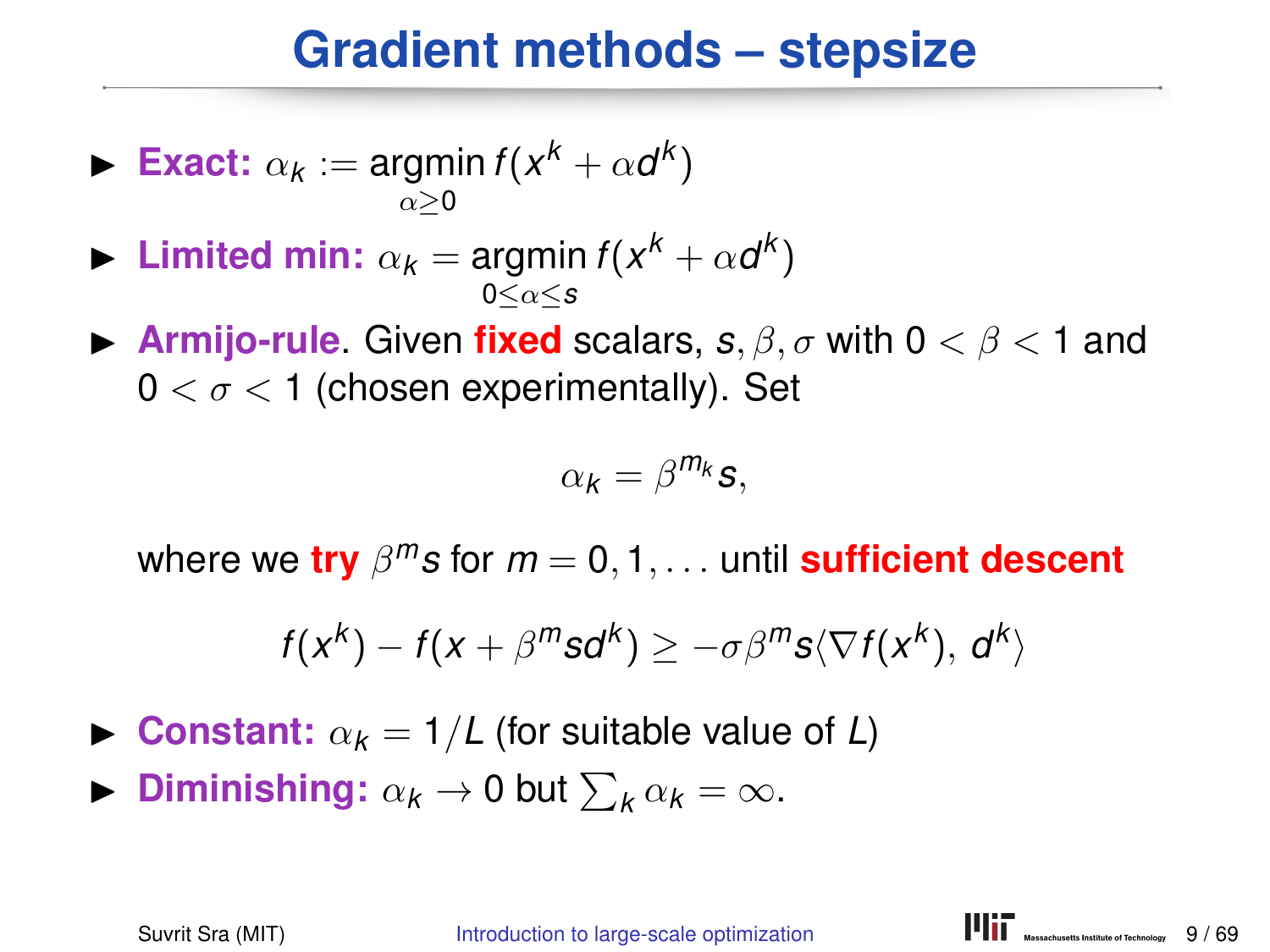#### **Convergence**

**Assumption: Lipschitz continuous gradient**; denoted  $f \in C^1_L$  $\|\nabla f(x) - \nabla f(y)\|_2 \le L \|x - y\|_2$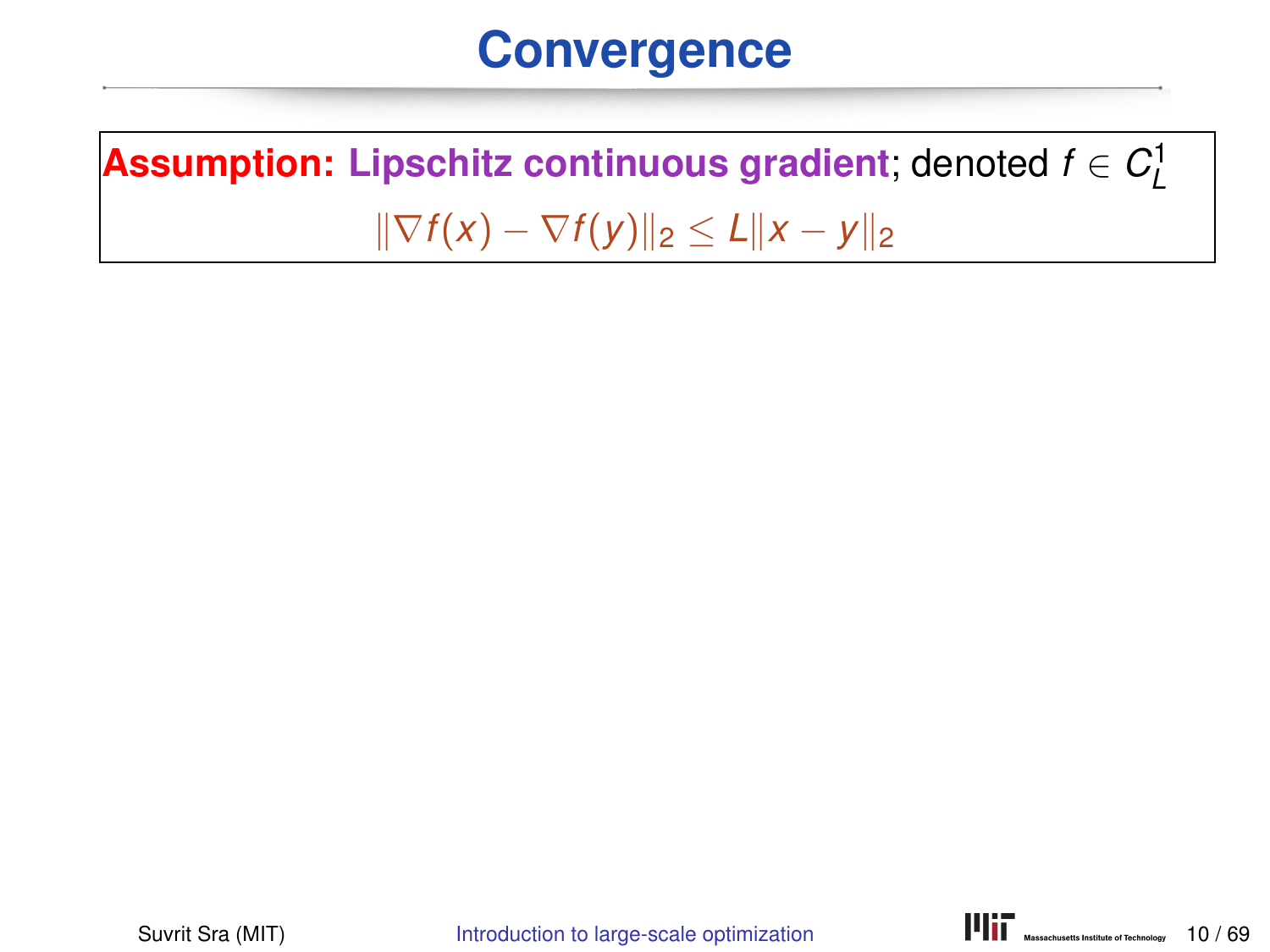## **Convergence**

**Assumption: Lipschitz continuous gradient**; denoted  $f \in C^1_L$  $\|\nabla f(x) - \nabla f(y)\|_2 \le L \|x - y\|_2$ 

- ♣ Gradient vectors of closeby points are close to each other
- ♣ Objective function has "bounded curvature"
- ♣ Speed at which gradient varies is bounded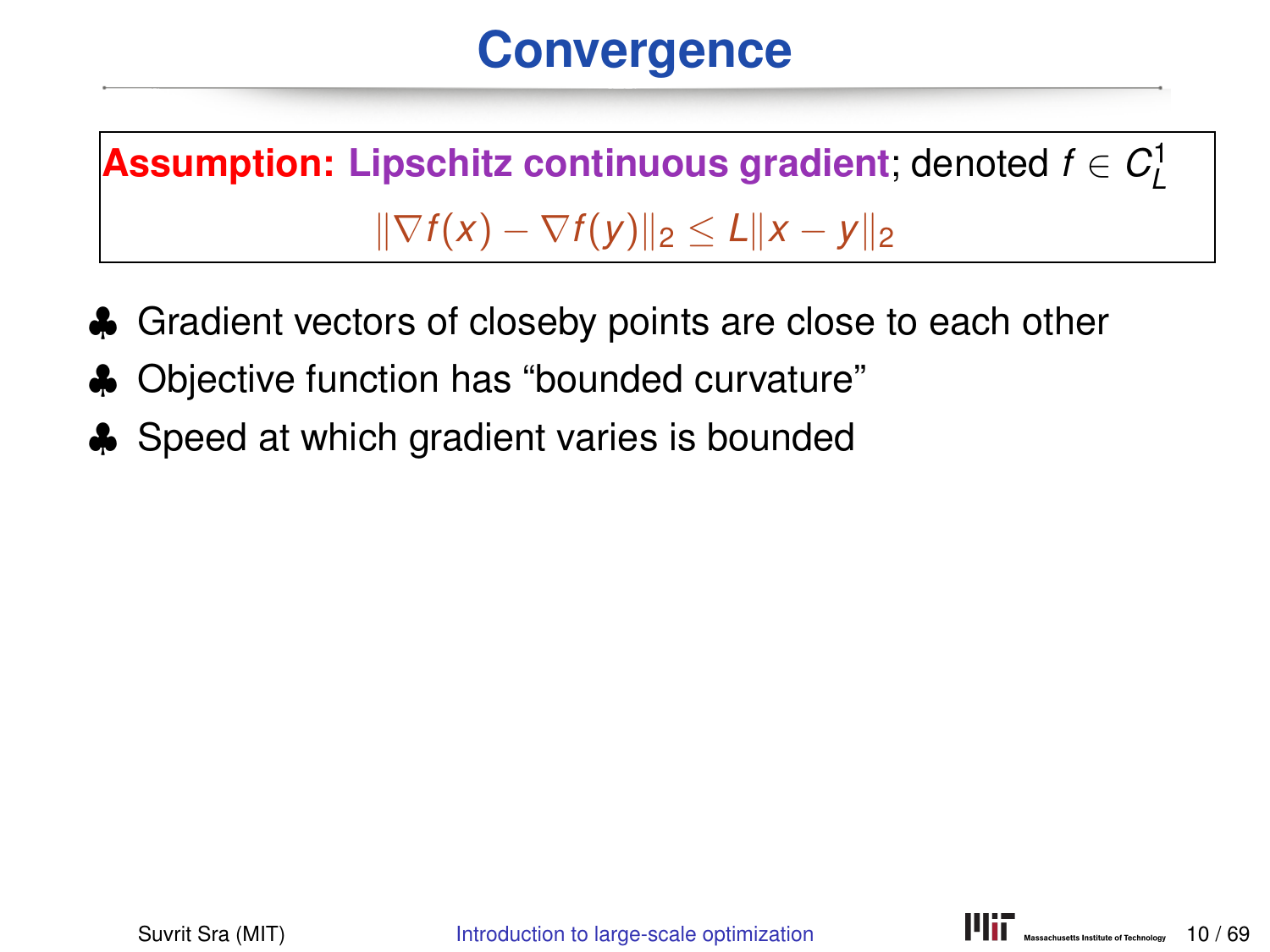## **Convergence**

**Assumption: Lipschitz continuous gradient**; denoted  $f \in C^1_L$  $\|\nabla f(x) - \nabla f(y)\|_2 \le L\|x - y\|_2$ 

- ♣ Gradient vectors of closeby points are close to each other
- ♣ Objective function has "bounded curvature"
- ♣ Speed at which gradient varies is bounded

**Lemma** (Descent). Let 
$$
f \in C_L^1
$$
. Then,

$$
f(y) \leq f(x) + \langle \nabla f(x), y - x \rangle + \frac{L}{2} ||y - x||_2^2
$$

**Theorem** Let  $f \in C^1_L$  and  $\{x^k\}$  be sequence generated as above, with  $\alpha_k = 1/L$ . Then,  $f(x^{k+1}) - f(x^*) = O(1/k)$ .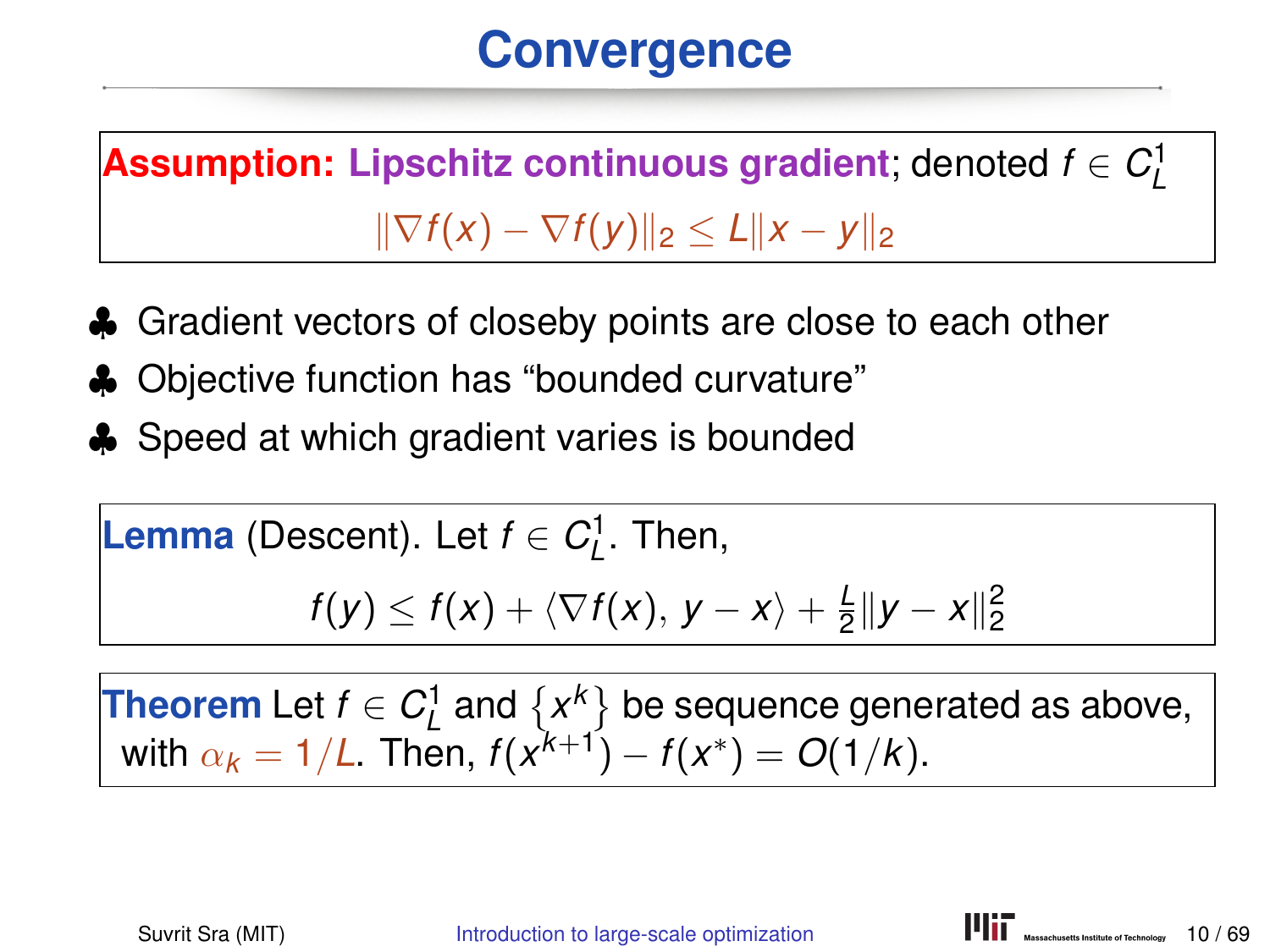#### **Linear convergence**

 ${\sf Assumption: \: Strong \: convexity;}$  denote  $f \in S^1_{L,\mu}$  $f(x) \ge f(y) + \langle \nabla f(y), x - y \rangle + \frac{\mu}{2}$  $\frac{\mu}{2}$ ||x − y|| $\frac{2}{2}$ 

• Setting  $\alpha_k = 2/(\mu + L)$  yields linear rate ( $\mu > 0$ )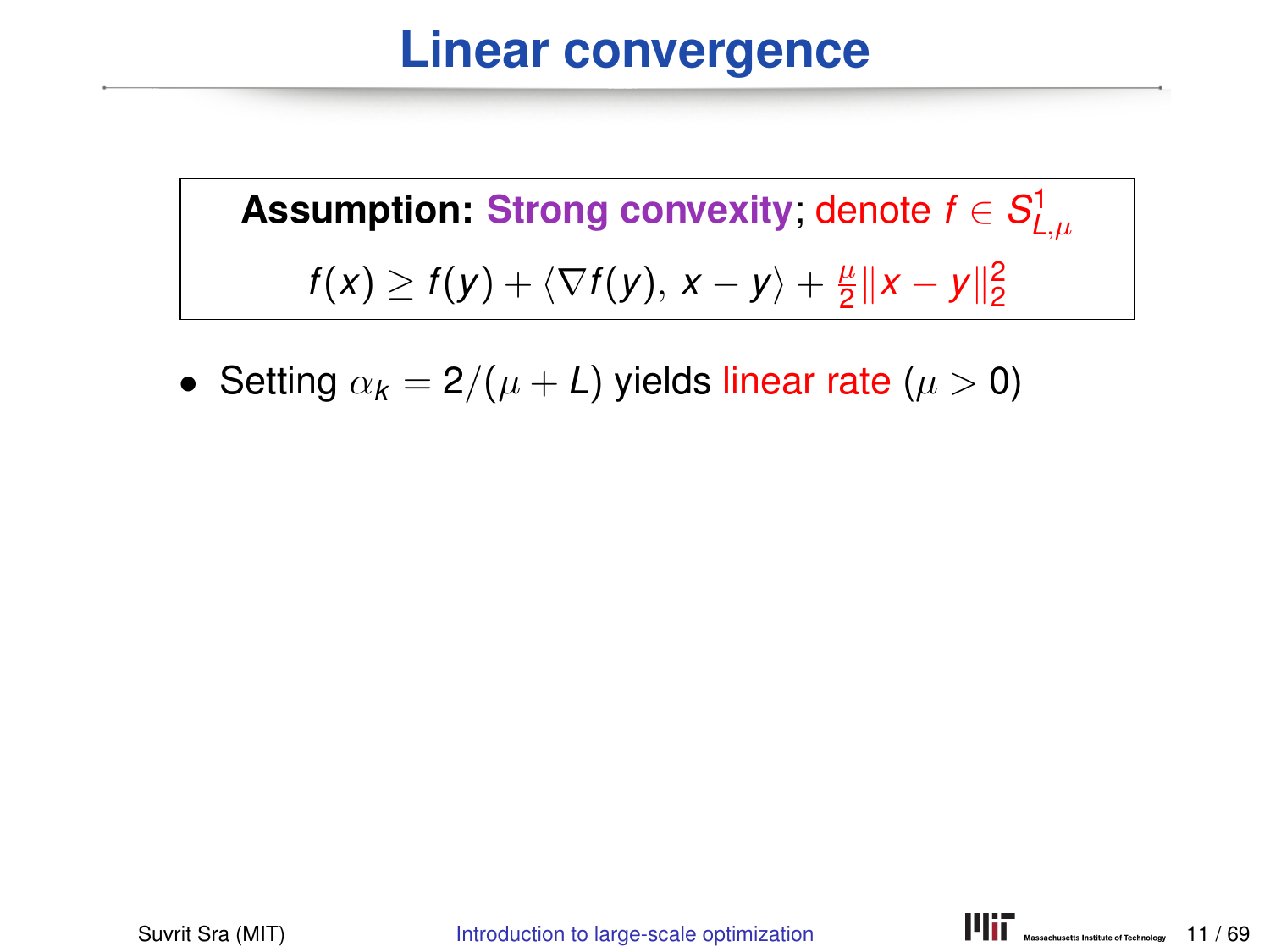### **Strongly convex – linear rate**

**Theorem.** If  $f \in S^1_{L,\mu}$ ,  $0 < \alpha < 2/(L + \mu)$ , then the gradient method generates a sequence  $\{x^k\}$  that satisfies

$$
||x^k - x^*||_2^2 \le \left(1 - \frac{2\alpha\mu L}{\mu + L}\right)^k ||x^0 - x^*||_2.
$$

Moreover, if  $\alpha = 2/(L + \mu)$  then

$$
f(x^k) - f^* \leq \frac{L}{2} \left( \frac{\kappa - 1}{\kappa + 1} \right)^{2k} \|x^0 - x^*\|_2^2,
$$

where  $\kappa = L/\mu$  is the **condition number**.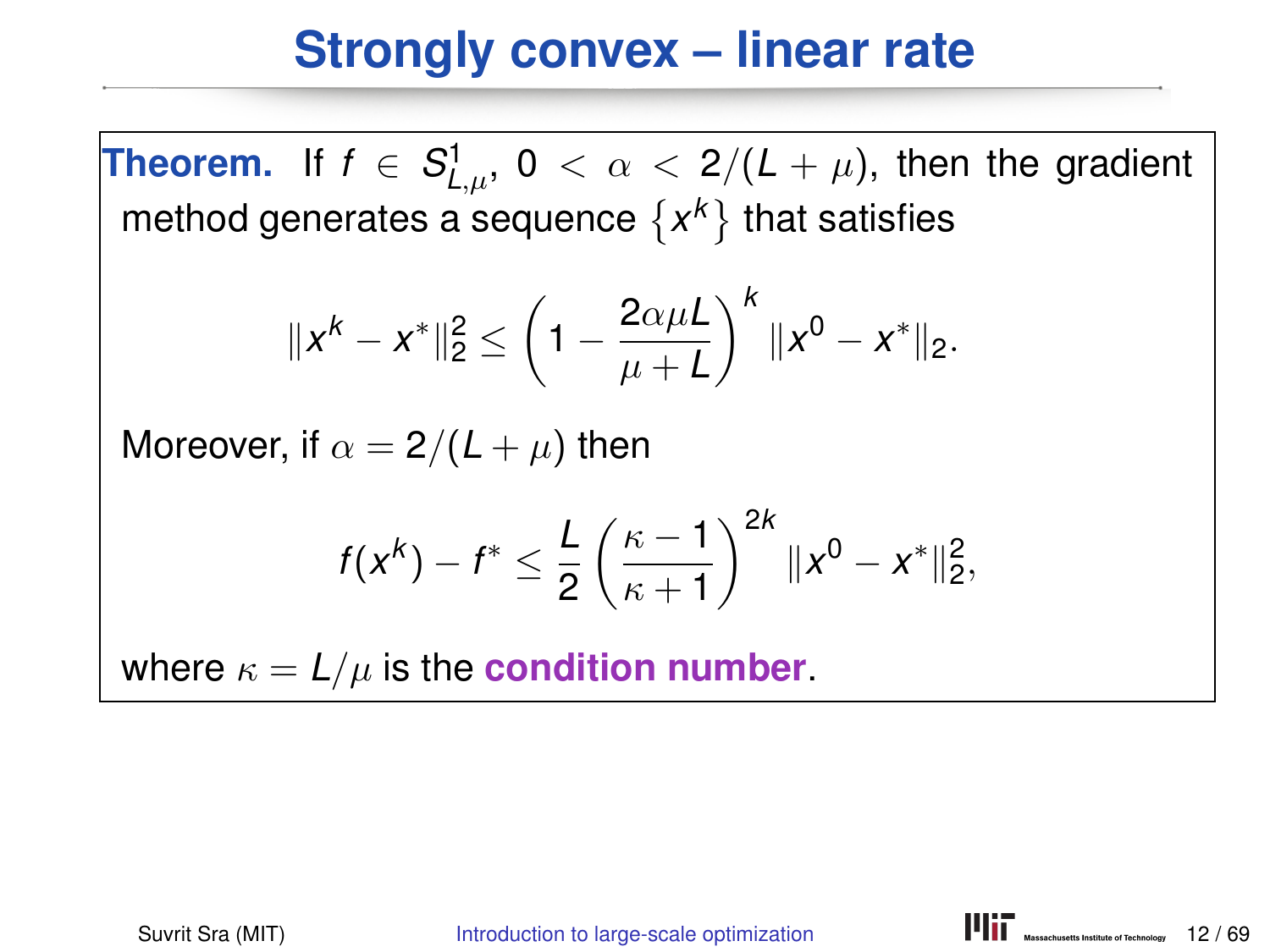#### **Gradient methods – lower bounds**

$$
x^{k+1} = x^k - \alpha_k \nabla f(x^k)
$$

**Theorem** Lower bound I (Nesterov) For any  $x^0 \in \mathbb{R}^n$ , and  $1 \leq$  $k \leq \frac{1}{2}$  $\frac{1}{2}(n-1)$ , there is a smooth *f*, s.t.  $f(x^k) - f(x^*) \geq \frac{3L||x^0 - x^*||_2^2}{32(k+1)^2}$  $32(k+1)^2$ 

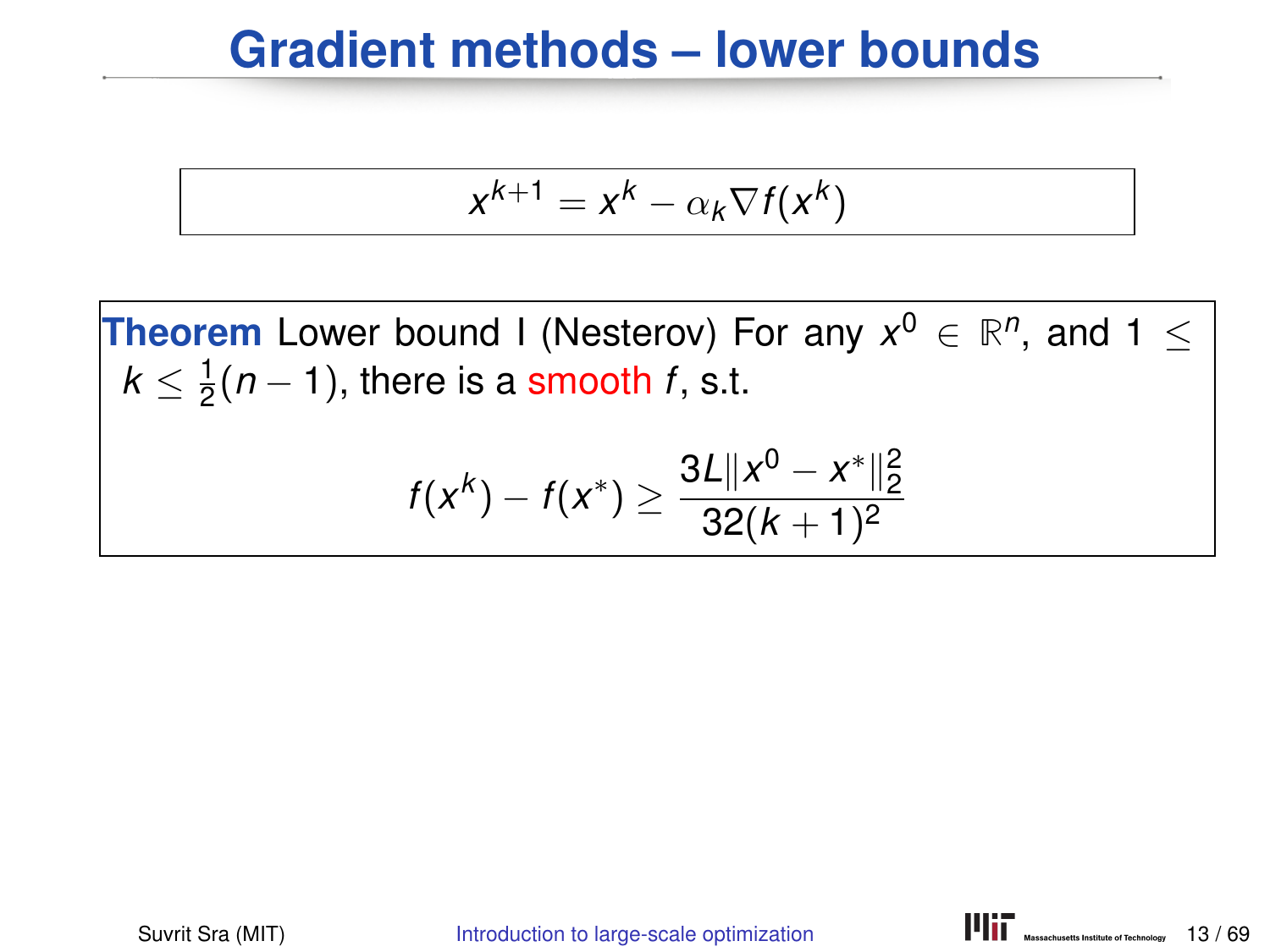#### **Gradient methods – lower bounds**

$$
x^{k+1} = x^k - \alpha_k \nabla f(x^k)
$$

**Theorem** Lower bound I (Nesterov) For any  $x^0 \in \mathbb{R}^n$ , and  $1 \leq$  $k \leq \frac{1}{2}$  $\frac{1}{2}(n-1)$ , there is a smooth *f*, s.t.

$$
f(x^k) - f(x^*) \ge \frac{3L||x^0 - x^*||_2^2}{32(k+1)^2}
$$

**Theorem** Lower bound II (Nesterov). For class of smooth, strongly convex, i.e.,  $\mathcal{S}^{\infty}_{L,\mu}$   $(\mu > 0,\,\kappa > 1)$ 

$$
f(x^{k}) - f(x^{*}) \geq \frac{\mu}{2} \left( \frac{\sqrt{\kappa} - 1}{\sqrt{\kappa} + 1} \right)^{2k} \|x^{0} - x^{*}\|_{2}^{2}.
$$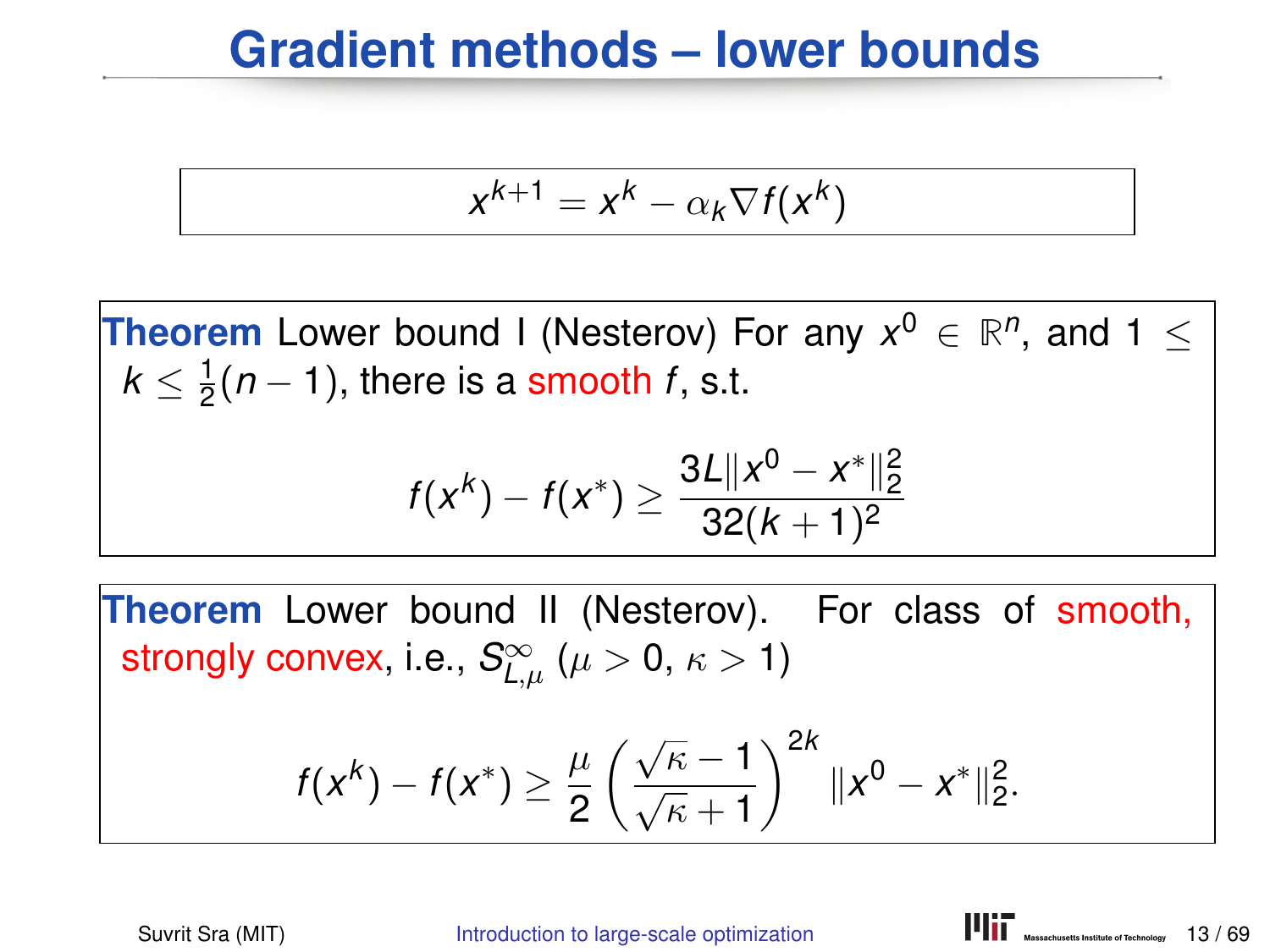# **Nonsmooth opt.**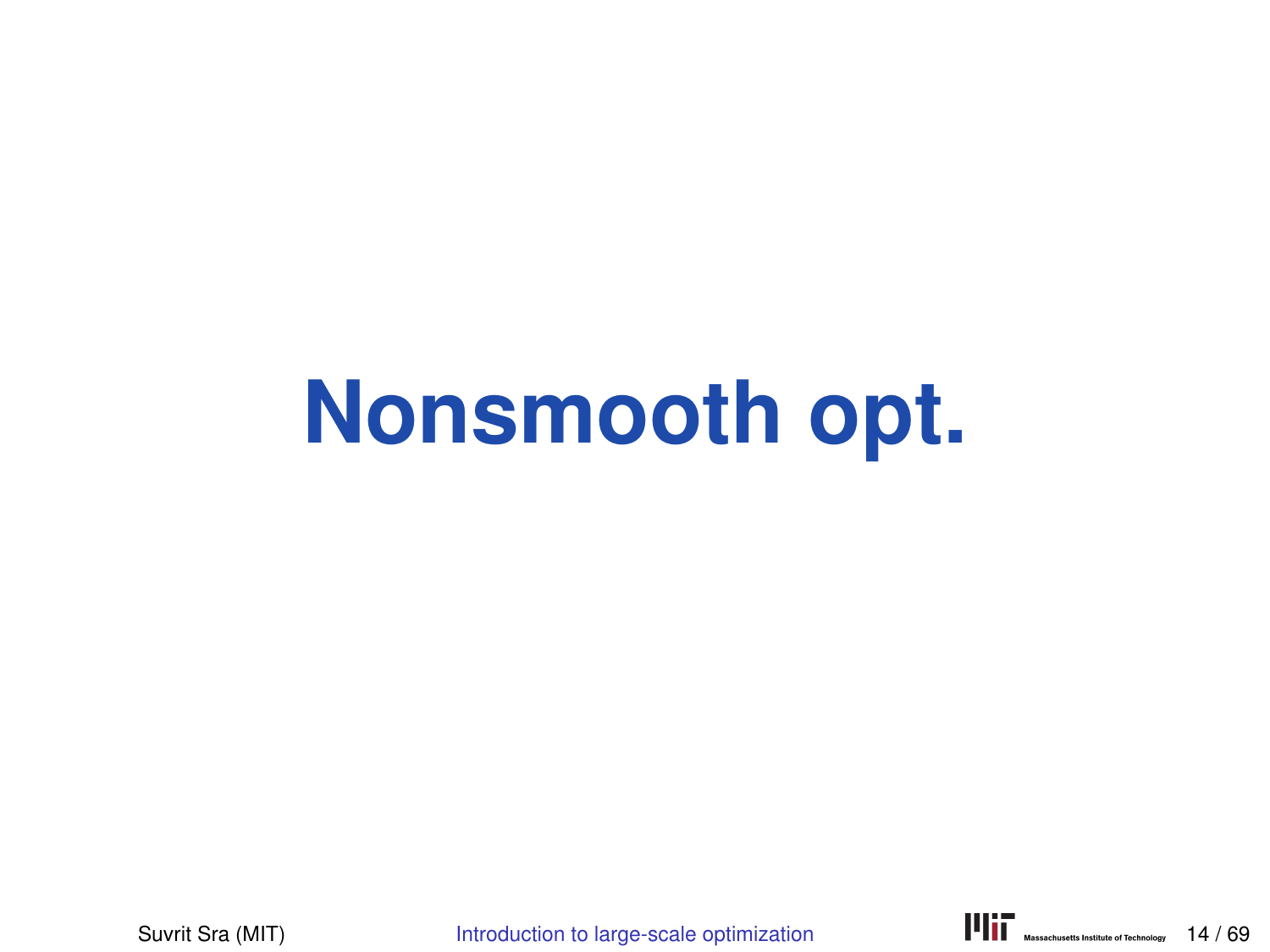### **Subgradient method**

$$
x^{k+1} = x^k - \alpha_k g^k
$$
  
where  $g^k \in \partial f(x^k)$  is **any** subgradient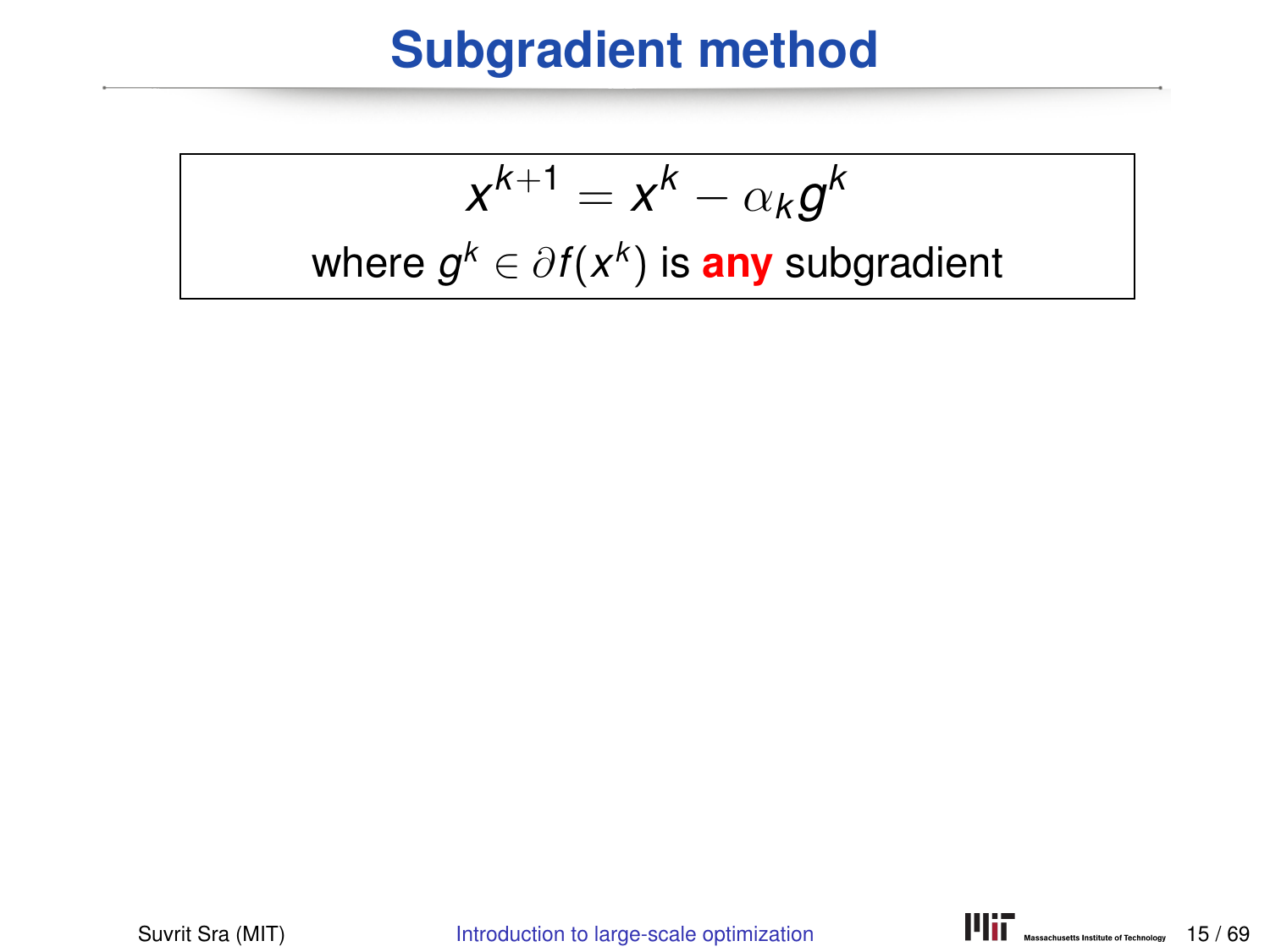#### **Subgradient method**

$$
x^{k+1} = x^k - \alpha_k g^k
$$

where  $g^k \in \partial f(x^k)$  is <mark>any</mark> subgradient

**Stepsize** α*<sup>k</sup>* > 0 **must be chosen**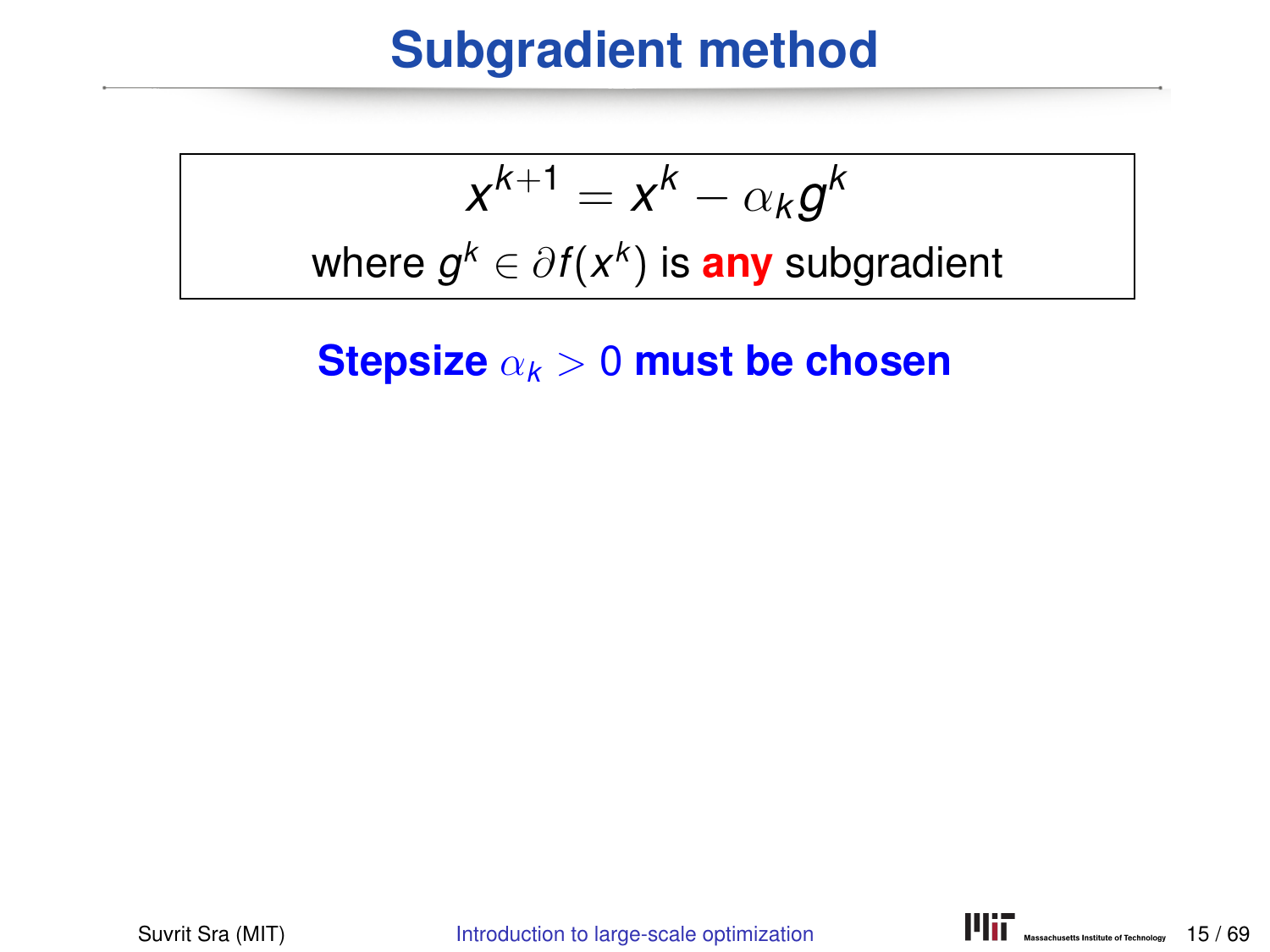### **Subgradient method**

$$
x^{k+1} = x^k - \alpha_k g^k
$$

where  $g^k \in \partial f(x^k)$  is <mark>any</mark> subgradient

#### **Stepsize** α*<sup>k</sup>* > 0 **must be chosen**

- ► Method generates sequence  $\{x^k\}_{k\geq 0}$
- ► Does this sequence converge to an optimal solution x<sup>\*</sup>?
- $\blacktriangleright$  If yes, then how fast?
- $\triangleright$  What if have constraints:  $x \in \mathcal{X}$ ?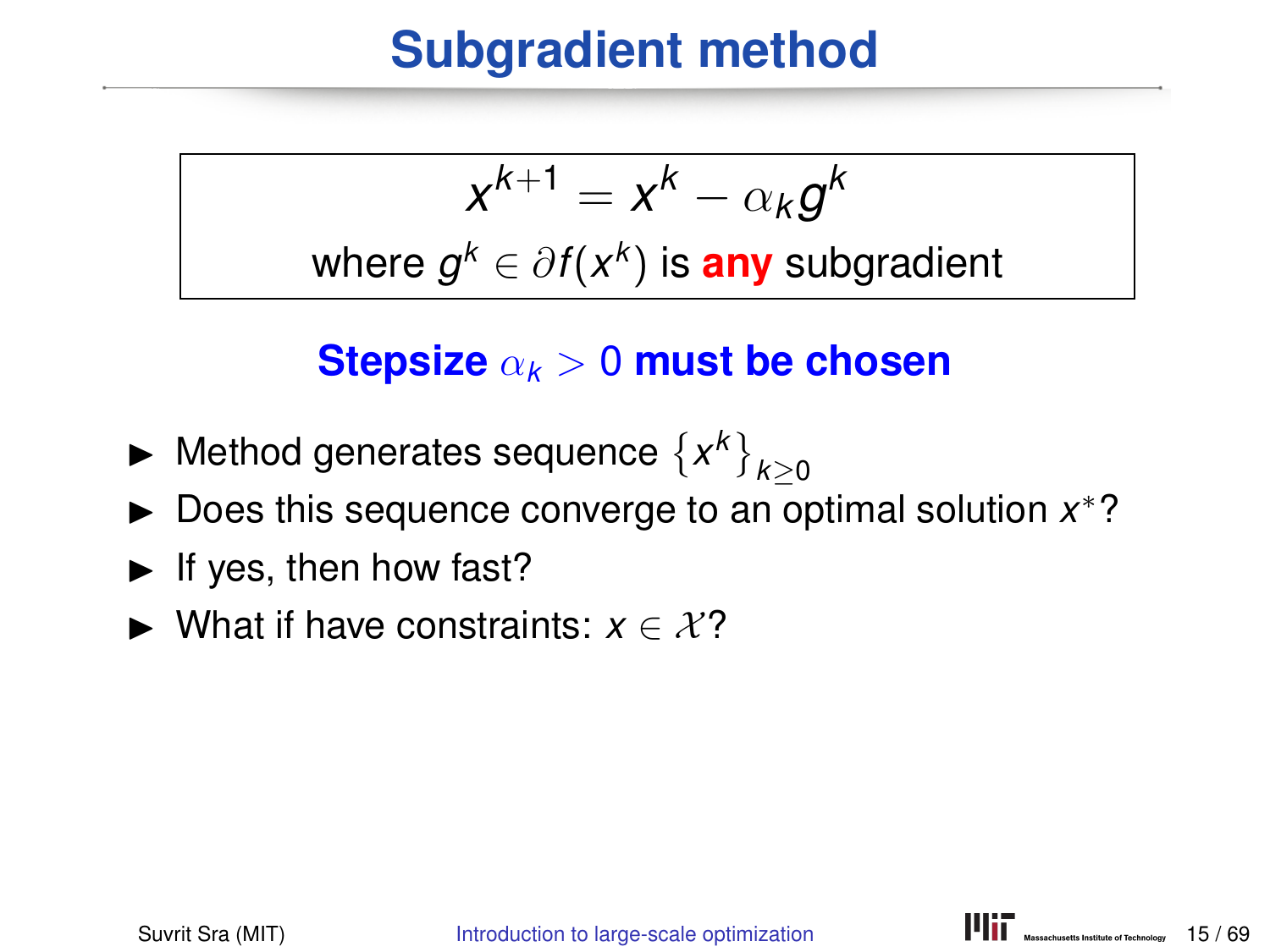## **Example**



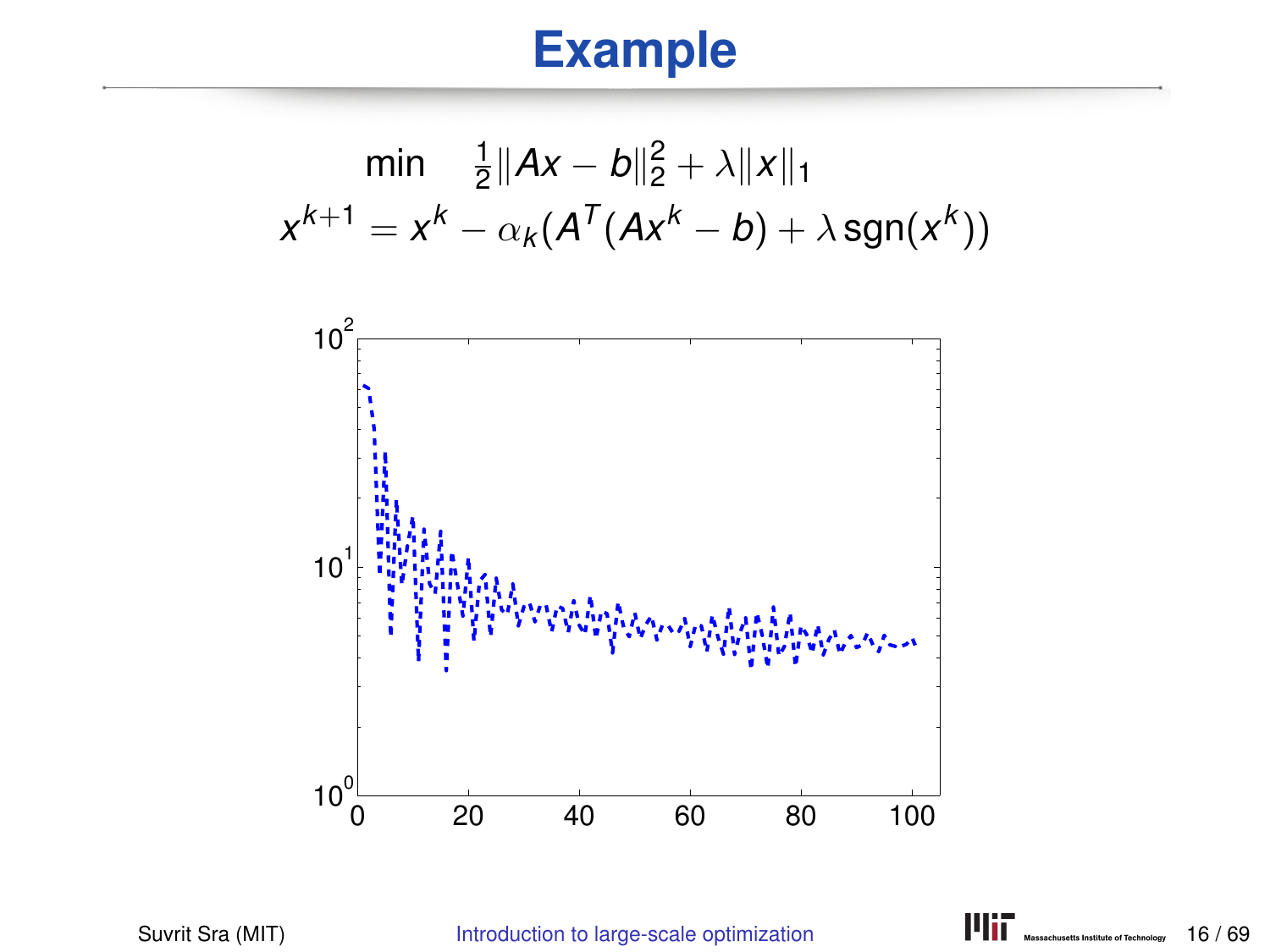## **Example**



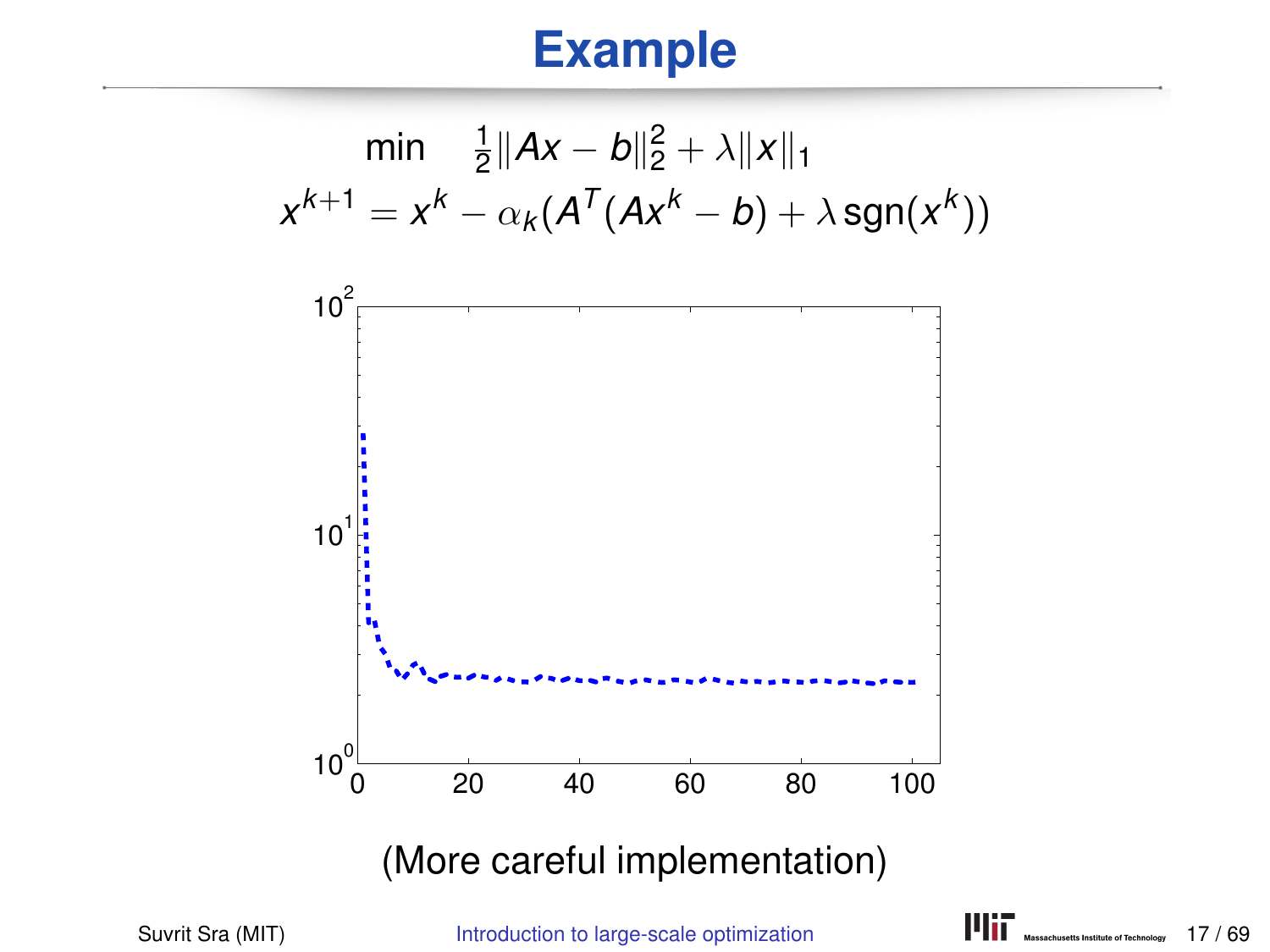#### **Subgradient method – stepsizes**

- **Constant** Set  $\alpha_k = \alpha > 0$ , for  $k \geq 0$
- **► Scaled constant**  $\alpha_k = \alpha / ||g^k||_2$  ( $||x^{k+1} x^k||_2 = \alpha$ )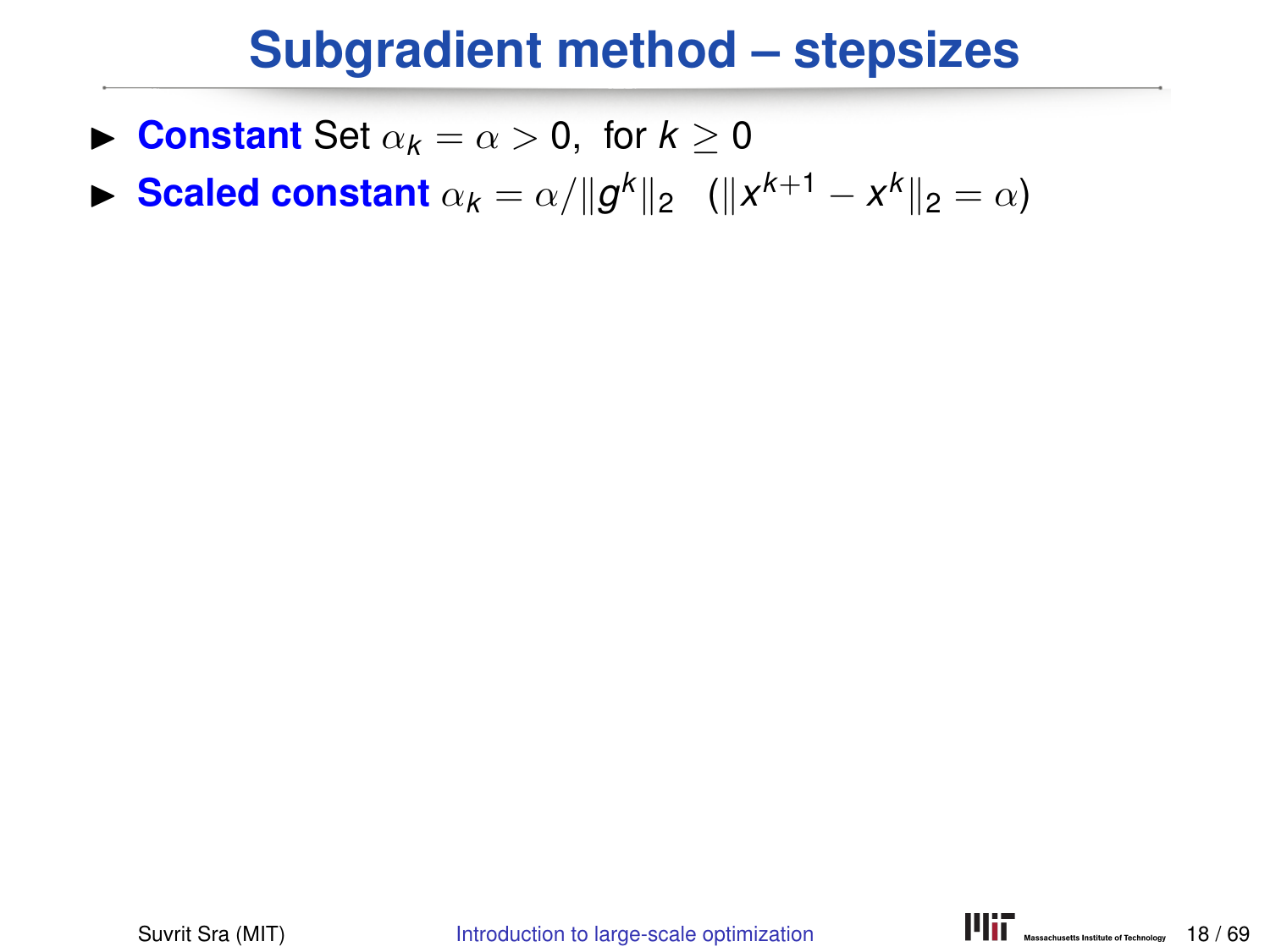### **Subgradient method – stepsizes**

- **Constant** Set  $\alpha_k = \alpha > 0$ , for  $k \geq 0$
- **► Scaled constant**  $\alpha_k = \alpha / ||g^k||_2$  ( $||x^{k+1} x^k||_2 = \alpha$ )
- **In Square summable but not summable**

$$
\sum\nolimits_k \alpha_k^2 < \infty, \qquad \sum\nolimits_k \alpha_k = \infty
$$

**Indusfing Scalar** 

$$
\lim_k \alpha_k = 0, \qquad \sum_k \alpha_k = \infty
$$

**Adaptive stepsizes** (not covered)

Not a descent method!  $W$ ork with best  $f^k$  so far:  $f^k_{\min} := \min_{0 \le i \le k} f^k$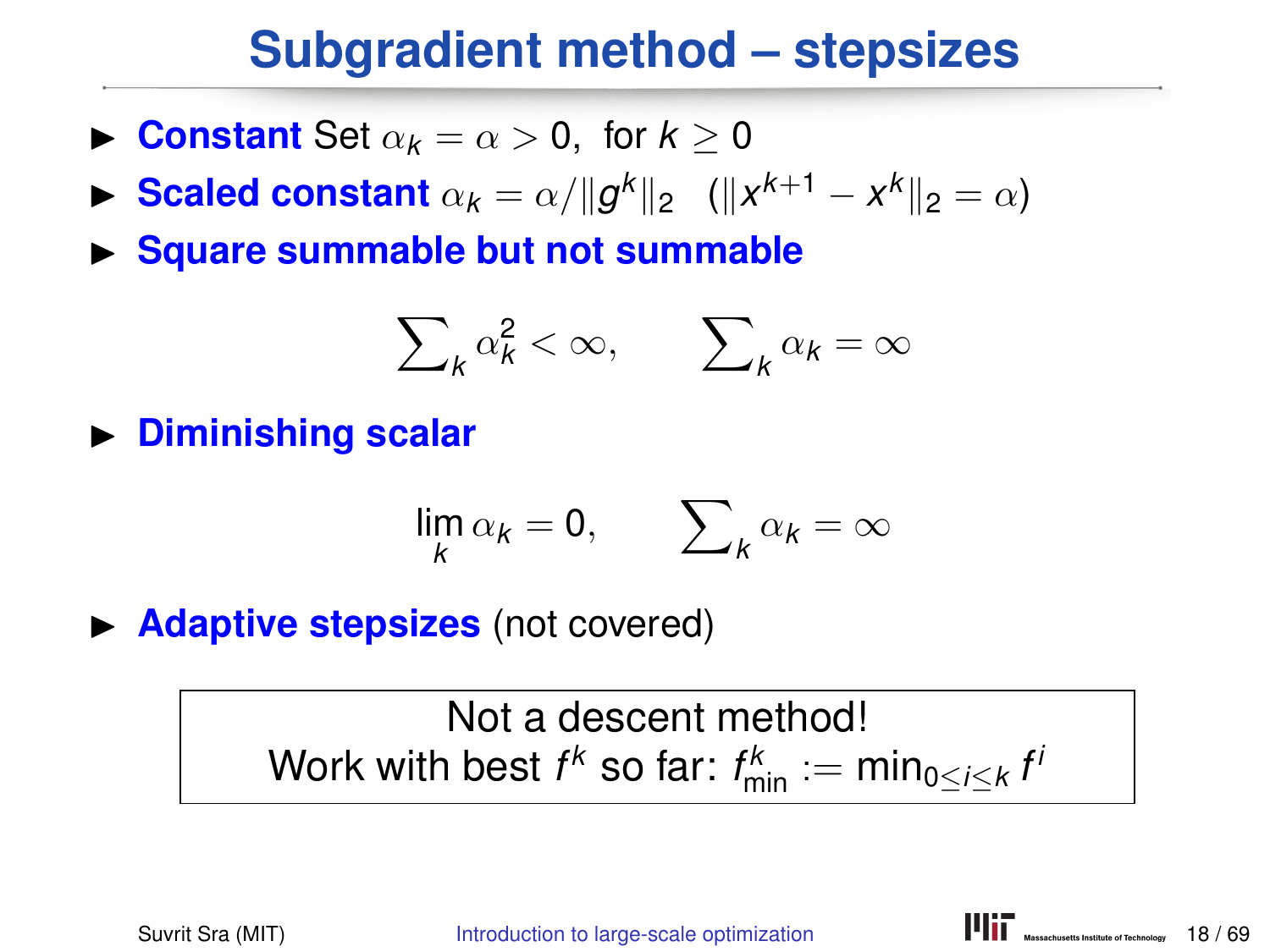#### **Exercise**

#### **Support vector machines**

$$
\blacktriangleright \ \mathsf{Let} \ \mathcal{D} := \{ (x_i, y_i) \mid x_i \in \mathbb{R}^n, y_i \in \{\pm 1\} \}
$$

► We wish to find  $w \in \mathbb{R}^n$  and  $b \in \mathbb{R}$  such that

$$
\min_{w,b} \quad \frac{1}{2} ||w||_2^2 + C \sum_{i=1}^m \max[0, 1 - y_i(w^T x_i + b)]
$$

- $\blacktriangleright$  Derive and implement a subgradient method
- $\blacktriangleright$  Plot evolution of objective function
- $\blacktriangleright$  Experiment with different values of  $C > 0$
- ▶ Plot and keep track of  $f_{\text{min}}^k := \min_{0 \le t \le k} f(x^t)$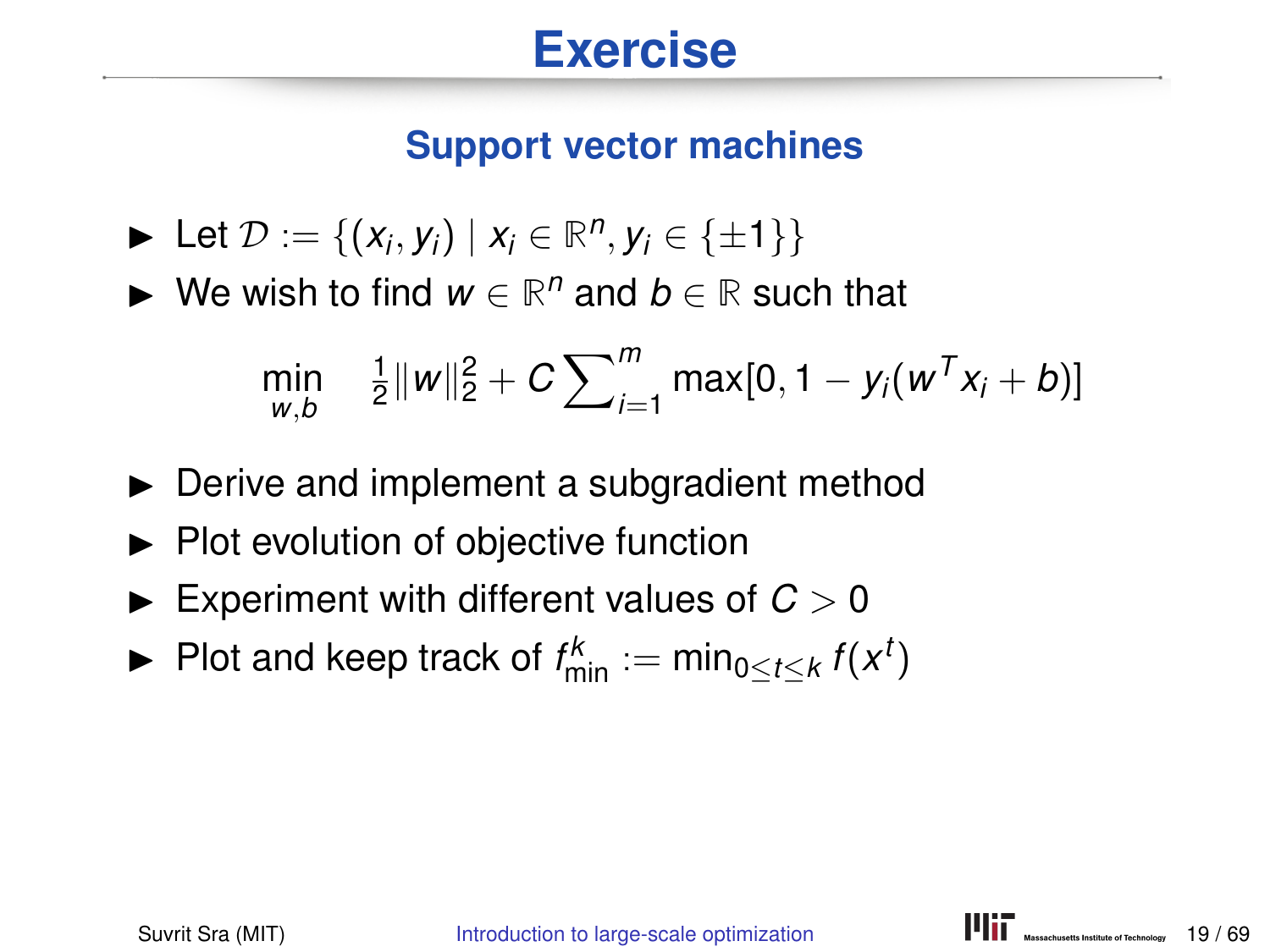#### **Nonsmooth complexity**

$$
\blacktriangleright \ \text{Let } \phi(x) = |x| \text{ for } x \in \mathbb{R}
$$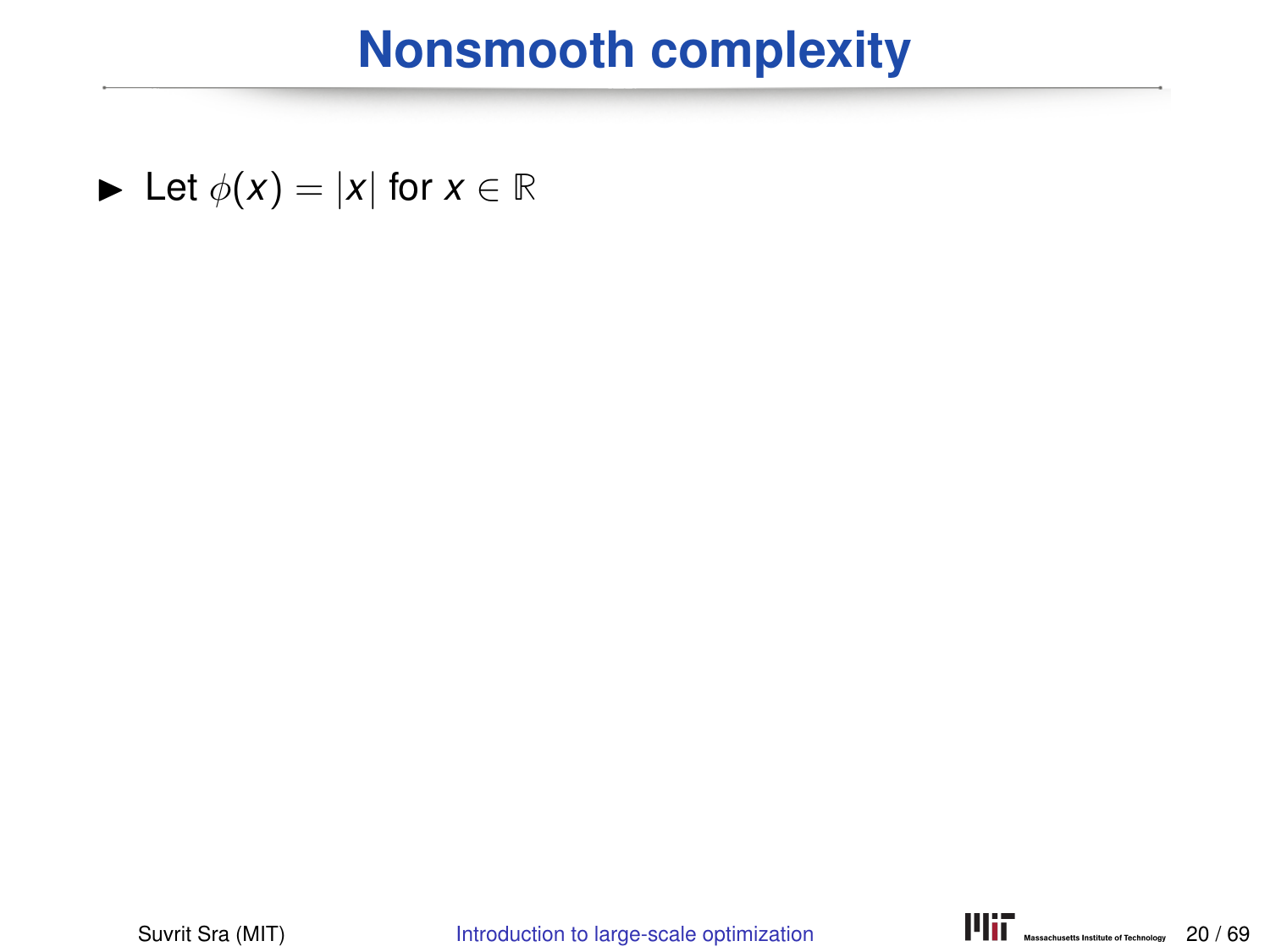- $\blacktriangleright$  Let  $\phi(x) = |x|$  for  $x \in \mathbb{R}$
- ► Subgradient method  $x^{k+1} = x^k \alpha_k g^k$ , where  $g^k \in \partial |x^k|$ .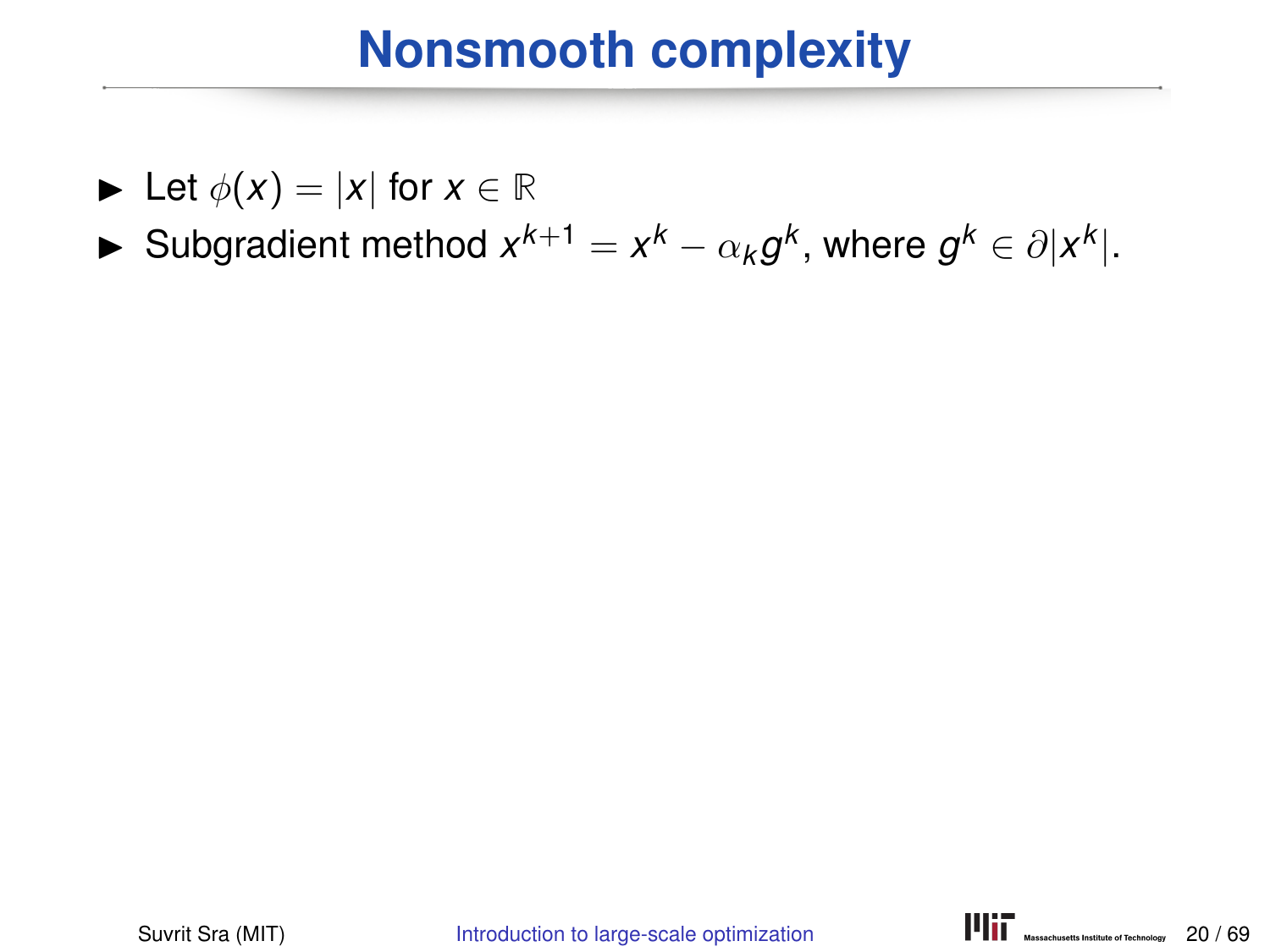$$
\blacktriangleright \ \text{Let } \phi(x) = |x| \text{ for } x \in \mathbb{R}
$$

- ► Subgradient method  $x^{k+1} = x^k \alpha_k g^k$ , where  $g^k \in \partial |x^k|$ .
- If  $x^0 = 1$  and  $\alpha_k = \frac{1}{\sqrt{k}}$  $\frac{1}{k+1} + \frac{1}{\sqrt{k}}$  $\frac{1}{k+2}$  (this stepsize is known to be optimal), then  $|x^k| = \frac{1}{\sqrt{k}}$ *k*+1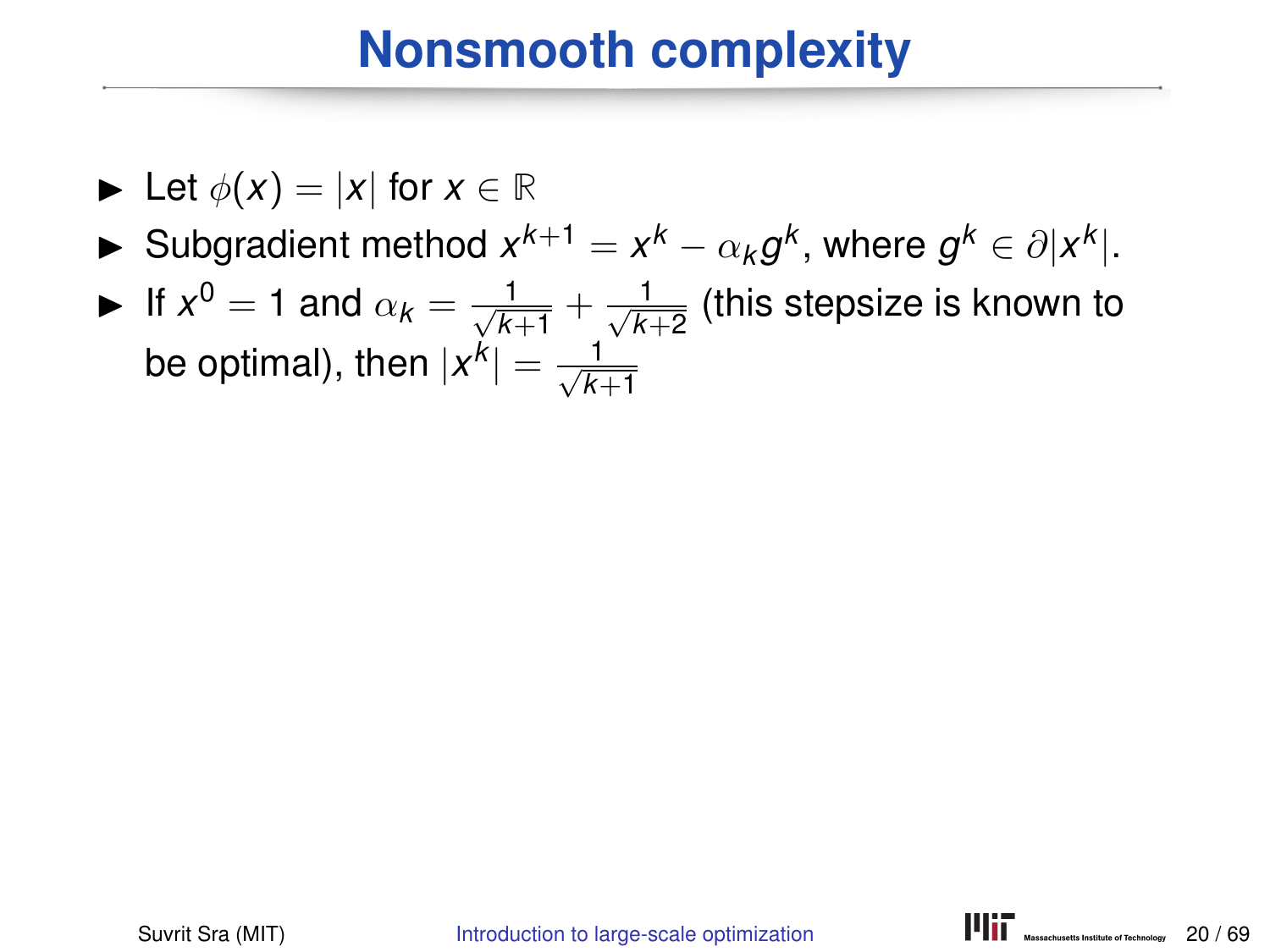- $\blacktriangleright$  Let  $\phi(x) = |x|$  for  $x \in \mathbb{R}$
- ► Subgradient method  $x^{k+1} = x^k \alpha_k g^k$ , where  $g^k \in \partial |x^k|$ .
- If  $x^0 = 1$  and  $\alpha_k = \frac{1}{\sqrt{k}}$  $\frac{1}{k+1} + \frac{1}{\sqrt{k}}$  $\frac{1}{k+2}$  (this stepsize is known to be optimal), then  $|x^k| = \frac{1}{\sqrt{k}}$ *k*+1
- $\blacktriangleright$  Thus,  $O(\frac{1}{\epsilon^2})$  $\frac{1}{\epsilon^2}$ ) iterations are needed to obtain  $\epsilon$ -accuracy.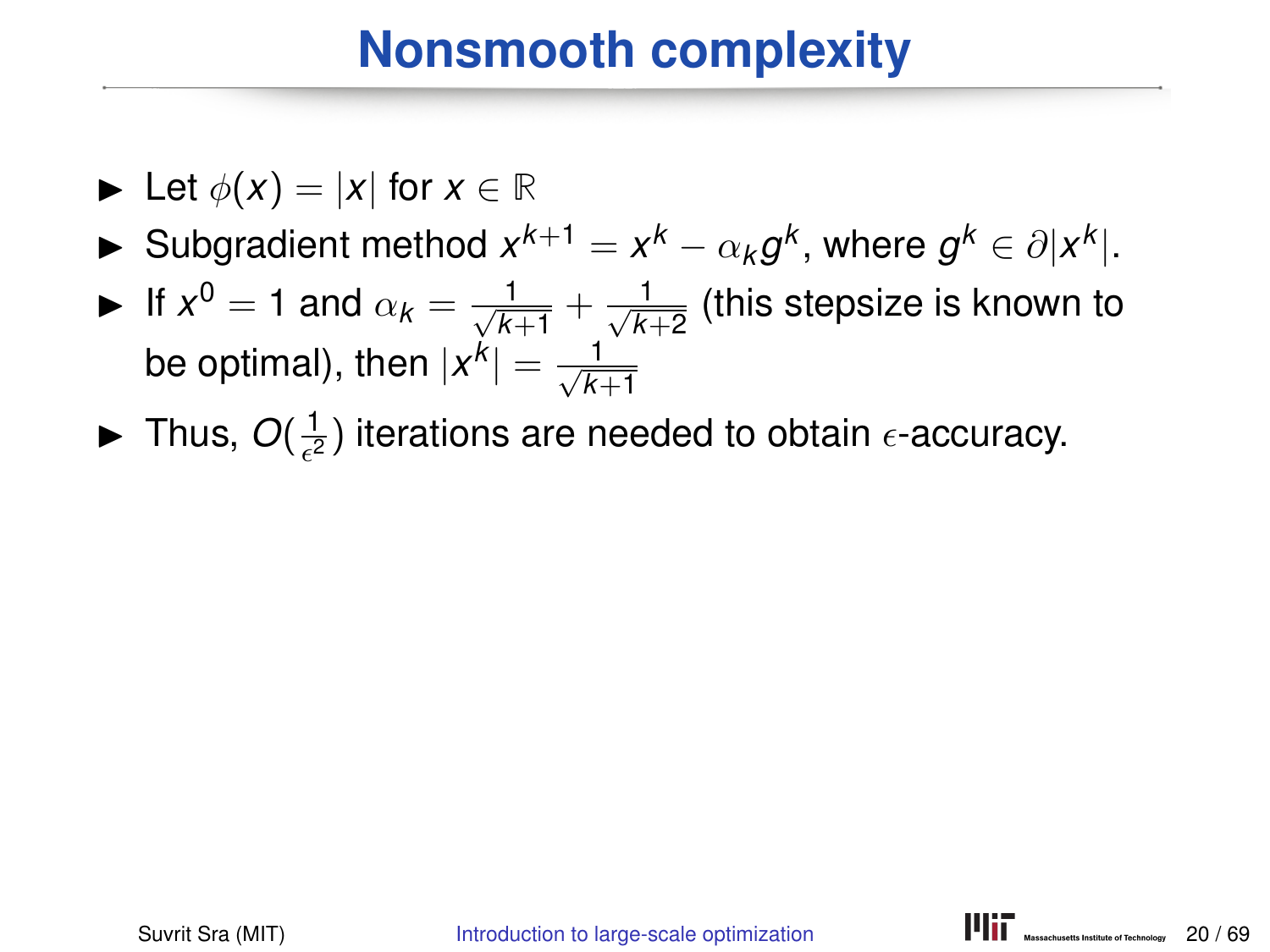- $\blacktriangleright$  Let  $\phi(x) = |x|$  for  $x \in \mathbb{R}$
- ► Subgradient method  $x^{k+1} = x^k \alpha_k g^k$ , where  $g^k \in \partial |x^k|$ .
- If  $x^0 = 1$  and  $\alpha_k = \frac{1}{\sqrt{k}}$  $\frac{1}{k+1} + \frac{1}{\sqrt{k}}$  $\frac{1}{k+2}$  (this stepsize is known to be optimal), then  $|x^k| = \frac{1}{\sqrt{k}}$ *k*+1
- $\blacktriangleright$  Thus,  $O(\frac{1}{\epsilon^2})$  $\frac{1}{\epsilon^2}$ ) iterations are needed to obtain  $\epsilon$ -accuracy.
- $\blacktriangleright$  This behavior typical for the subgradient method which exhibits *O*(1/ √ *k*) convergence in general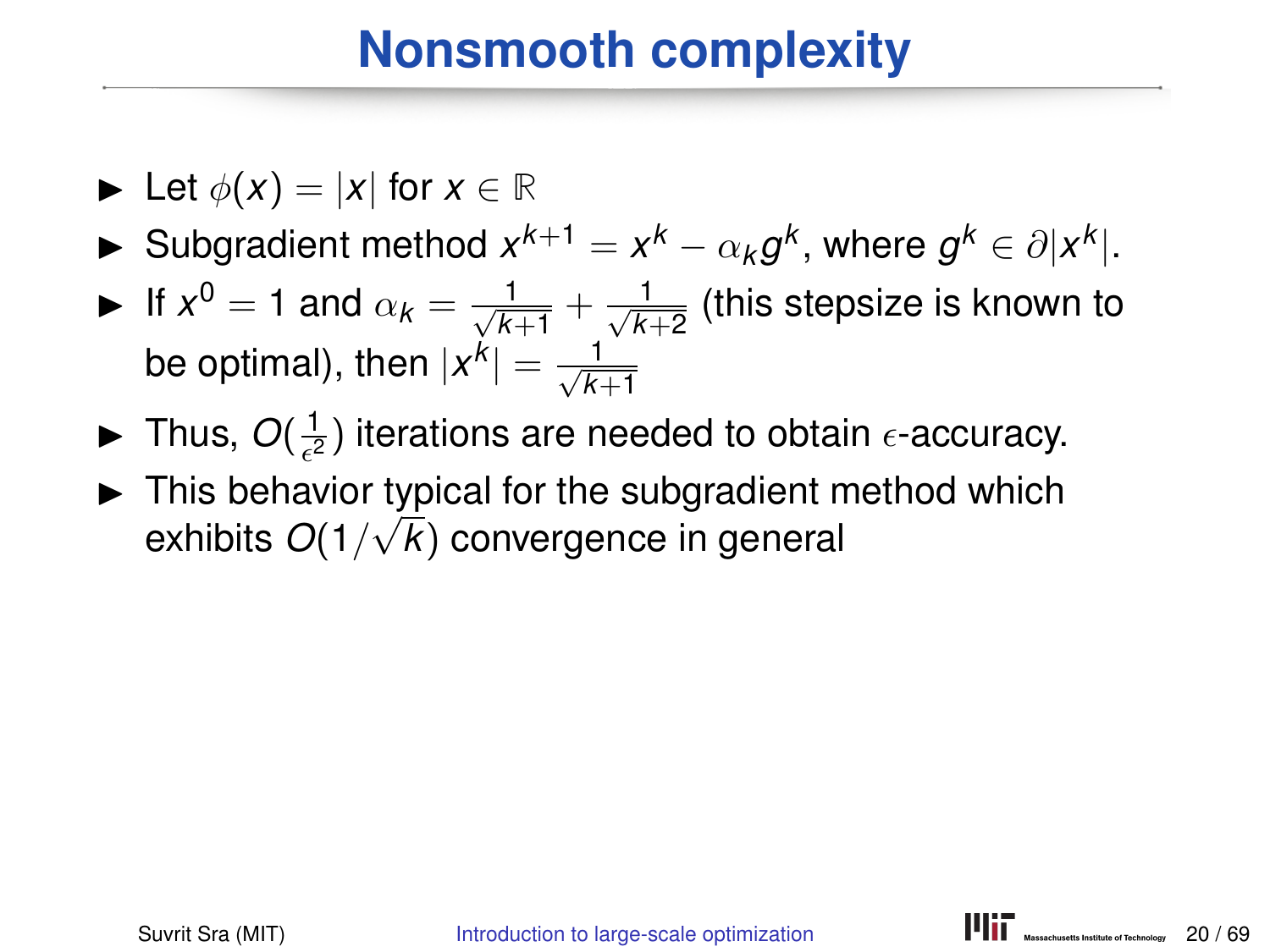- $\blacktriangleright$  Let  $\phi(x) = |x|$  for  $x \in \mathbb{R}$
- ► Subgradient method  $x^{k+1} = x^k \alpha_k g^k$ , where  $g^k \in \partial |x^k|$ .
- If  $x^0 = 1$  and  $\alpha_k = \frac{1}{\sqrt{k}}$  $\frac{1}{k+1} + \frac{1}{\sqrt{k}}$  $\frac{1}{k+2}$  (this stepsize is known to be optimal), then  $|x^k| = \frac{1}{\sqrt{k}}$ *k*+1
- $\blacktriangleright$  Thus,  $O(\frac{1}{\epsilon^2})$  $\frac{1}{\epsilon^2}$ ) iterations are needed to obtain  $\epsilon$ -accuracy.
- $\blacktriangleright$  This behavior typical for the subgradient method which exhibits *O*(1/ √ *k*) convergence in general

Can we do better in general?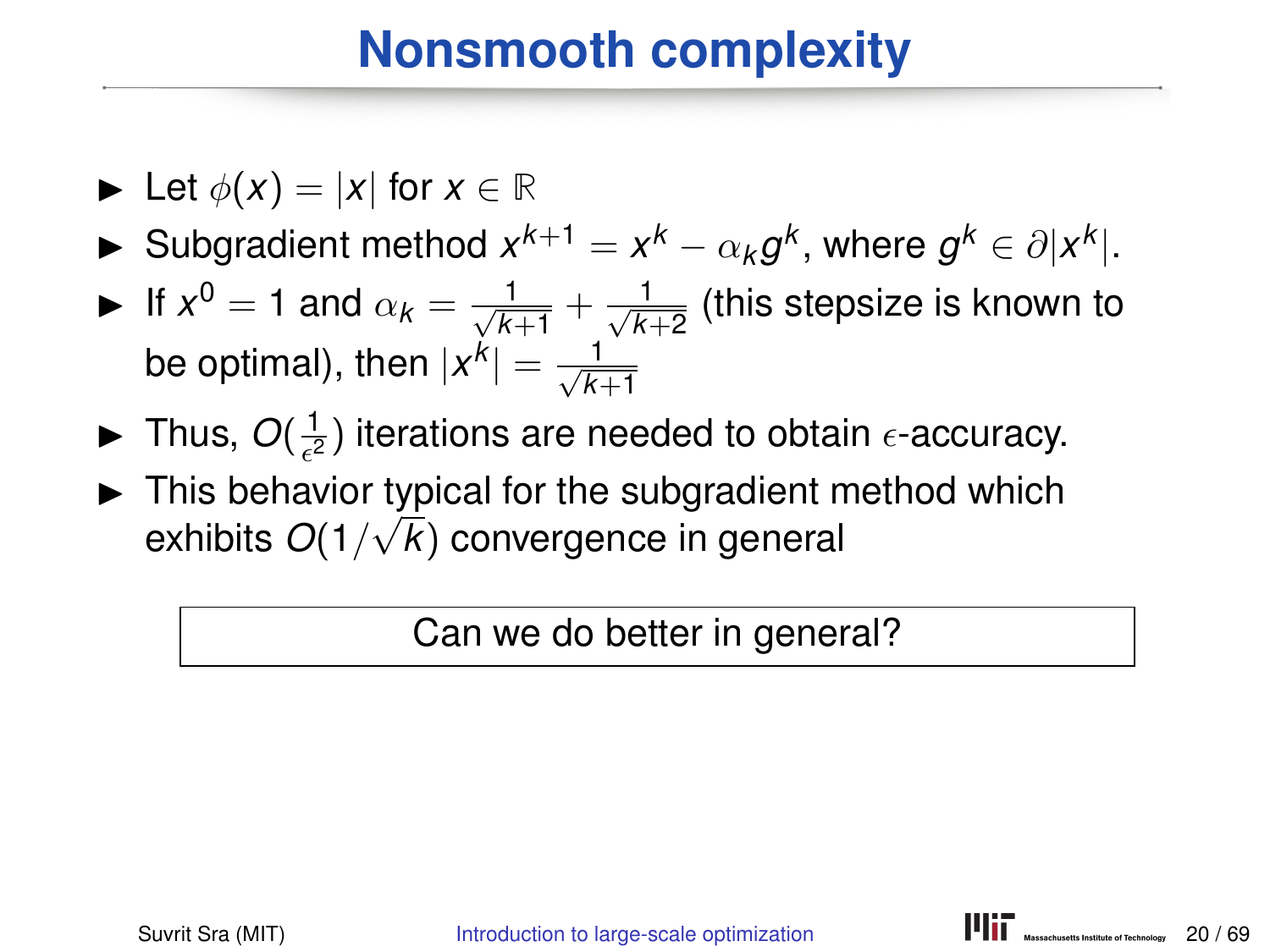**Theorem** (Nesterov.) Let  $B = \{x \mid ||x - x^0||_2 \le D\}$ . Assume,  $x^* \in \mathcal{B}$ . There exists a convex function *f* in  $C_{L}^{0}(\mathcal{B})$  (with  $L > 0$ ), such that for  $0 \leq k \leq n-1$ , the lower-bound

$$
f(x^k) - f(x^*) \geq \frac{LD}{2(1+\sqrt{k+1})},
$$

holds for **any algorithm** that generates *x <sup>k</sup>* by linearly combining the previous iterates and subgradients.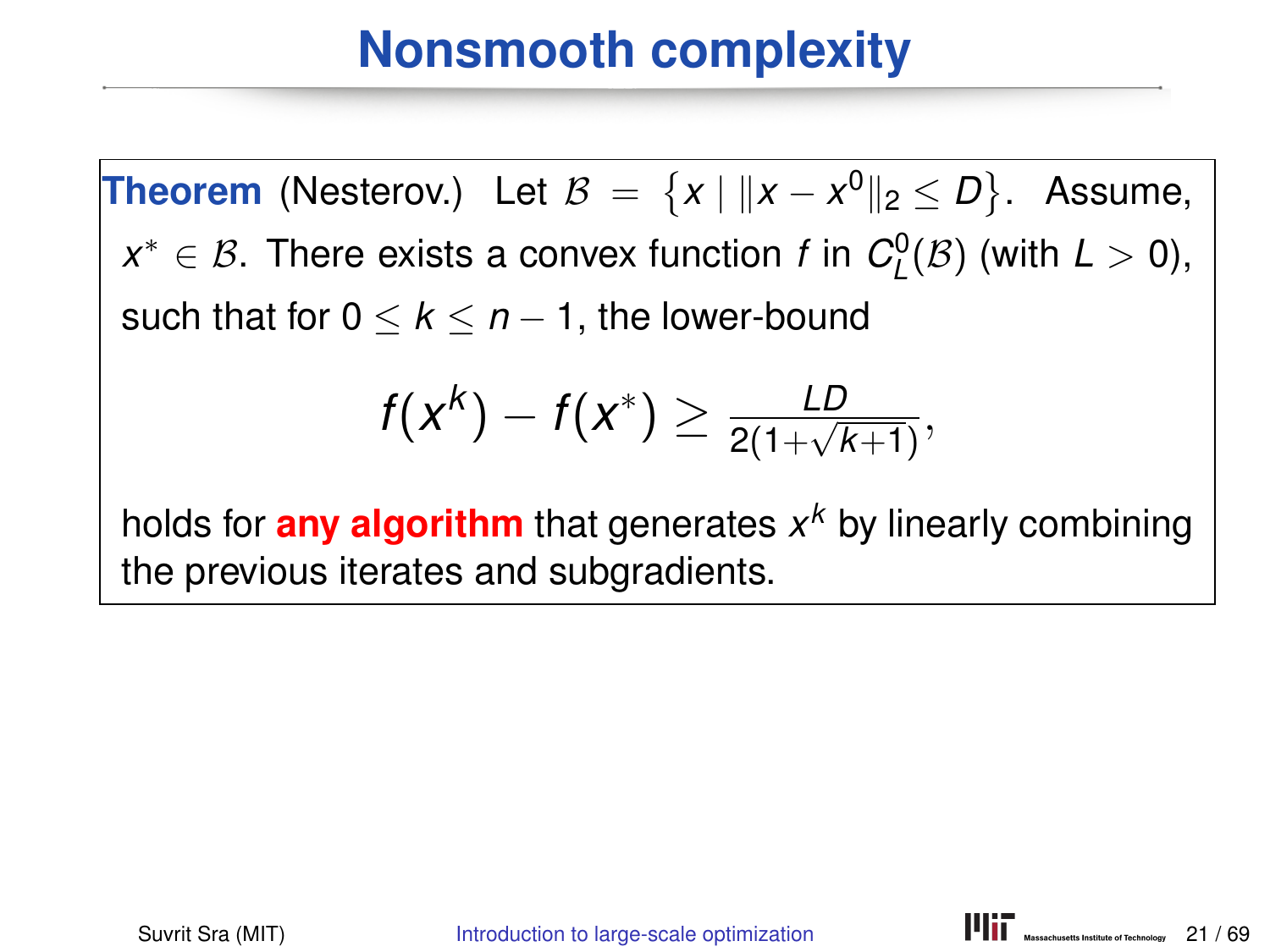# **Constrained problems**

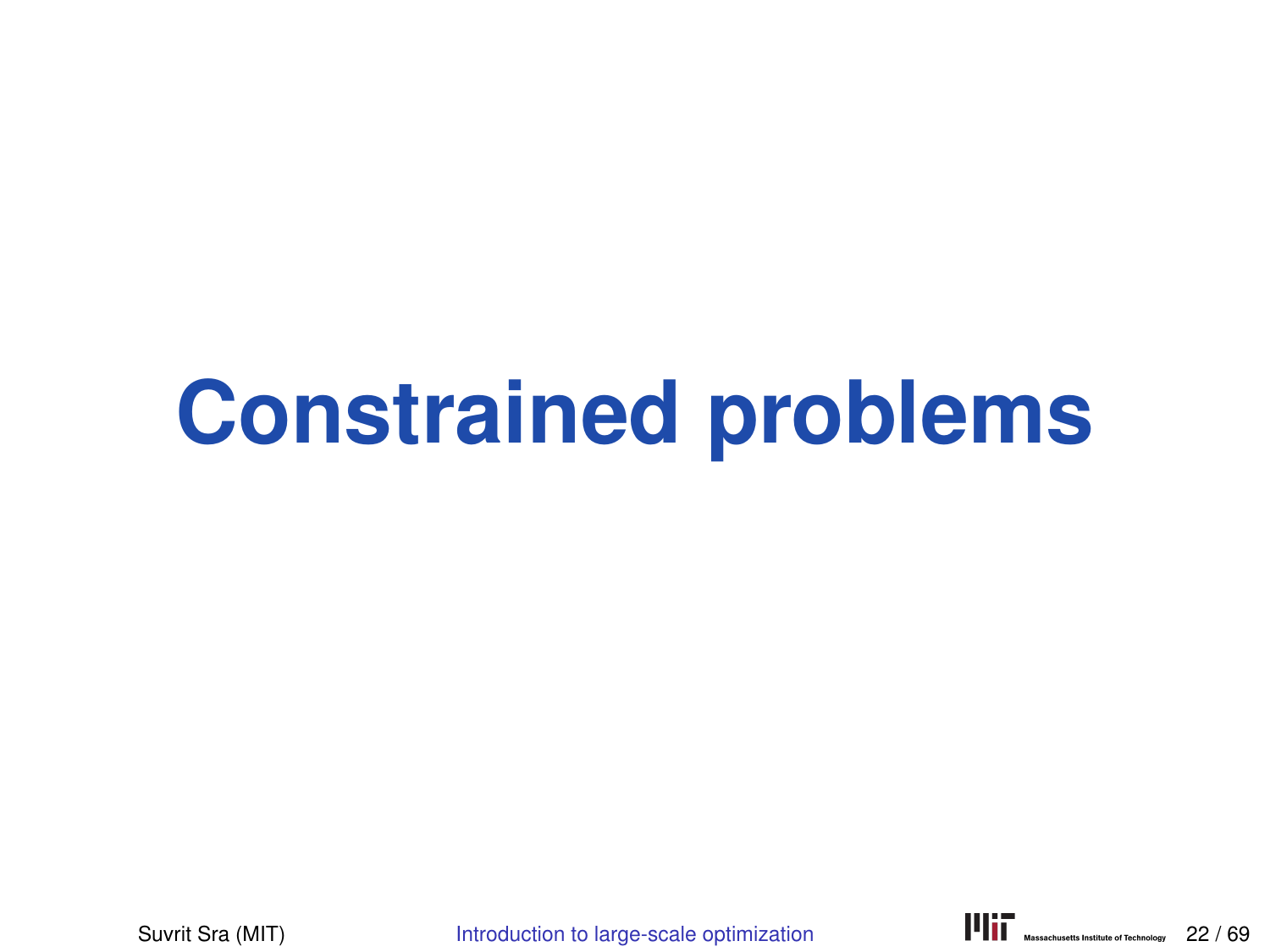### **Constrained optimization**

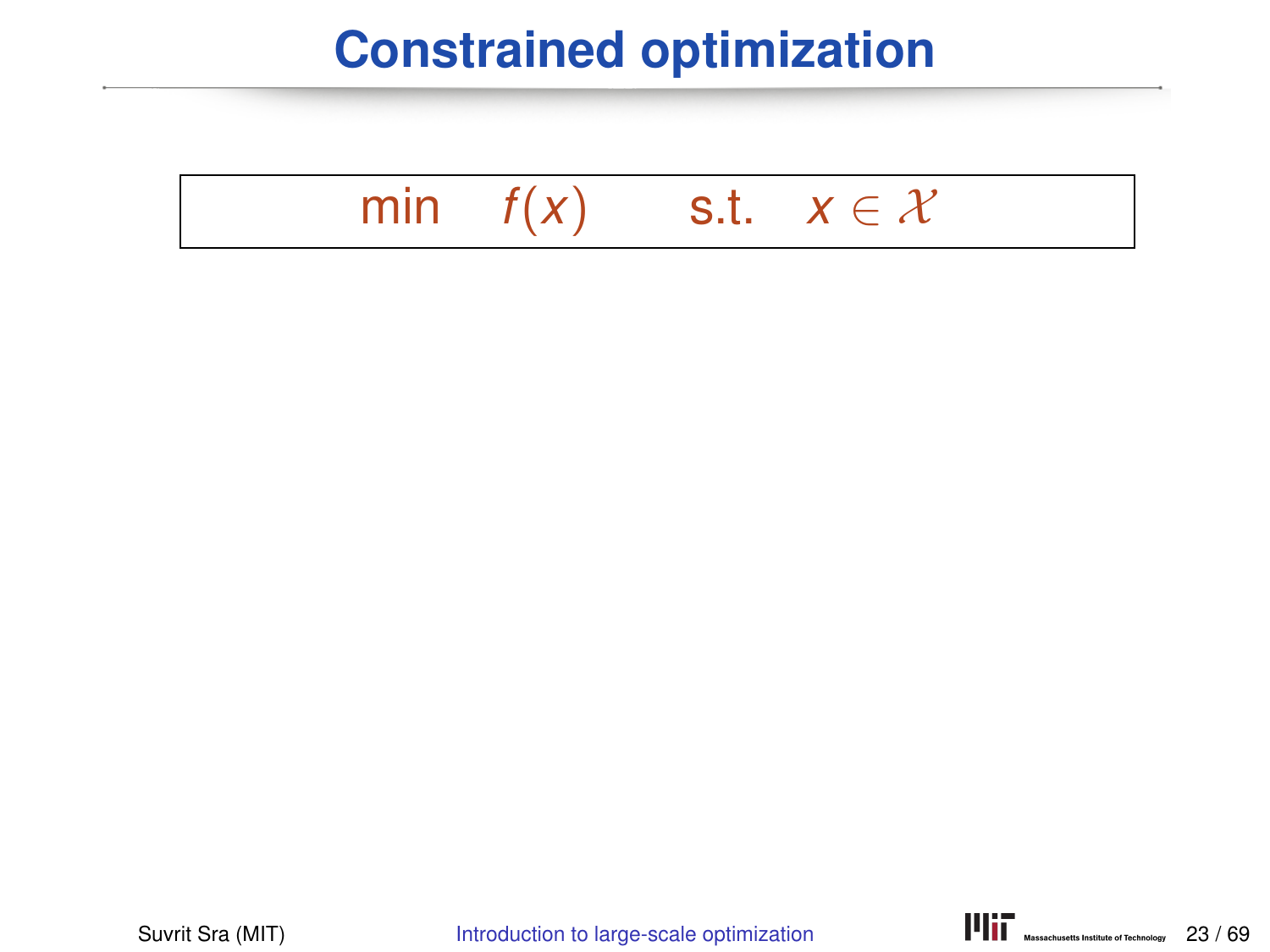### **Constrained optimization**

## min  $f(x)$  s.t.  $x \in \mathcal{X}$

- Previously:  $x^{t+1} = x^t \alpha_t g^t$
- $\blacksquare$  This could be infeasible!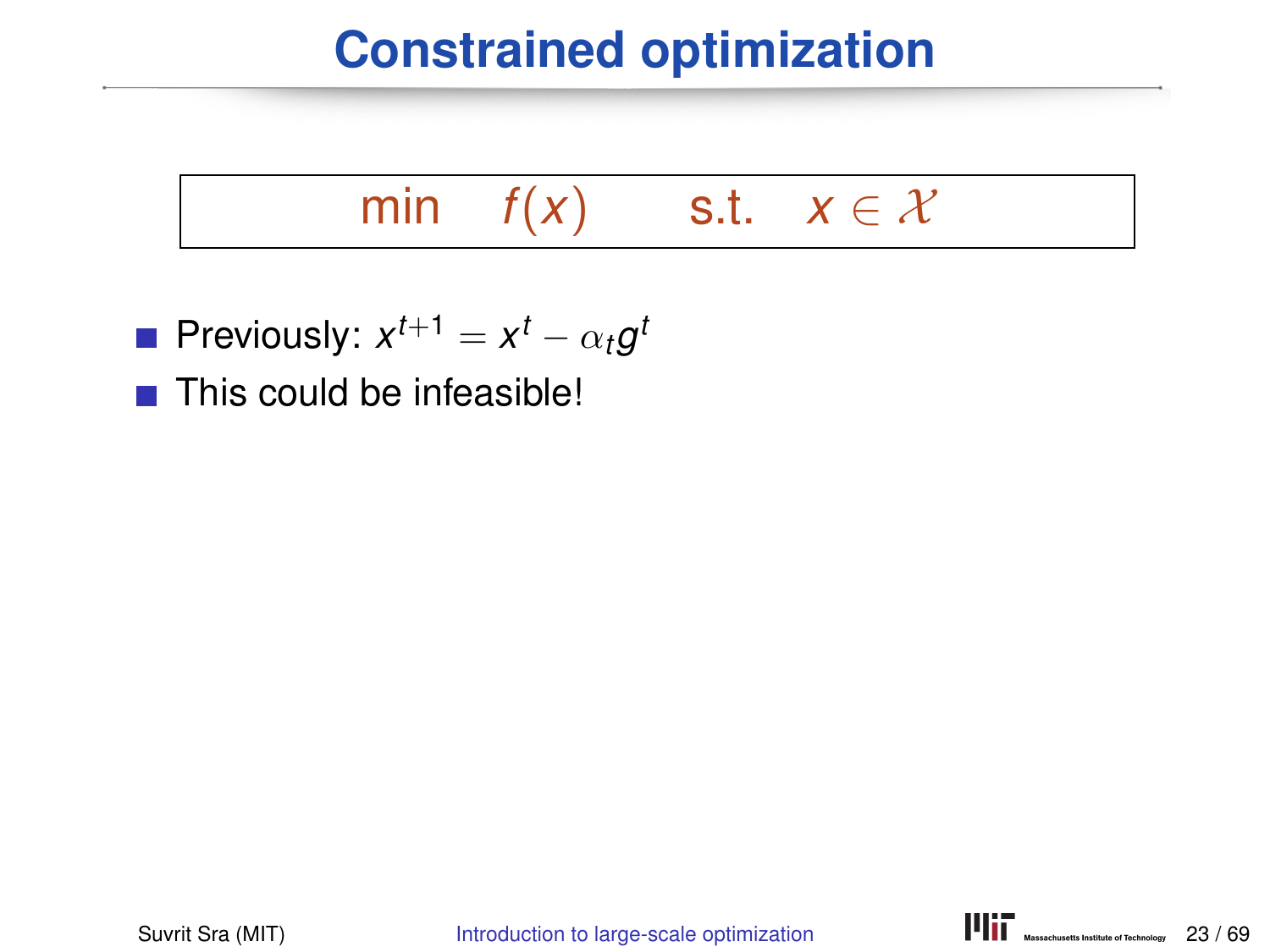### **Projected subgradient method**

$$
x^{k+1} = P_{\mathcal{X}}(x^k - \alpha_k g^k)
$$
  
where  $g^k \in \partial f(x^k)$  is any subgradient

**Projection:** closest feasible point

$$
P_{\mathcal{X}}(y) = \underset{x \in \mathcal{X}}{\operatorname{argmin}} \|x - y\|^2
$$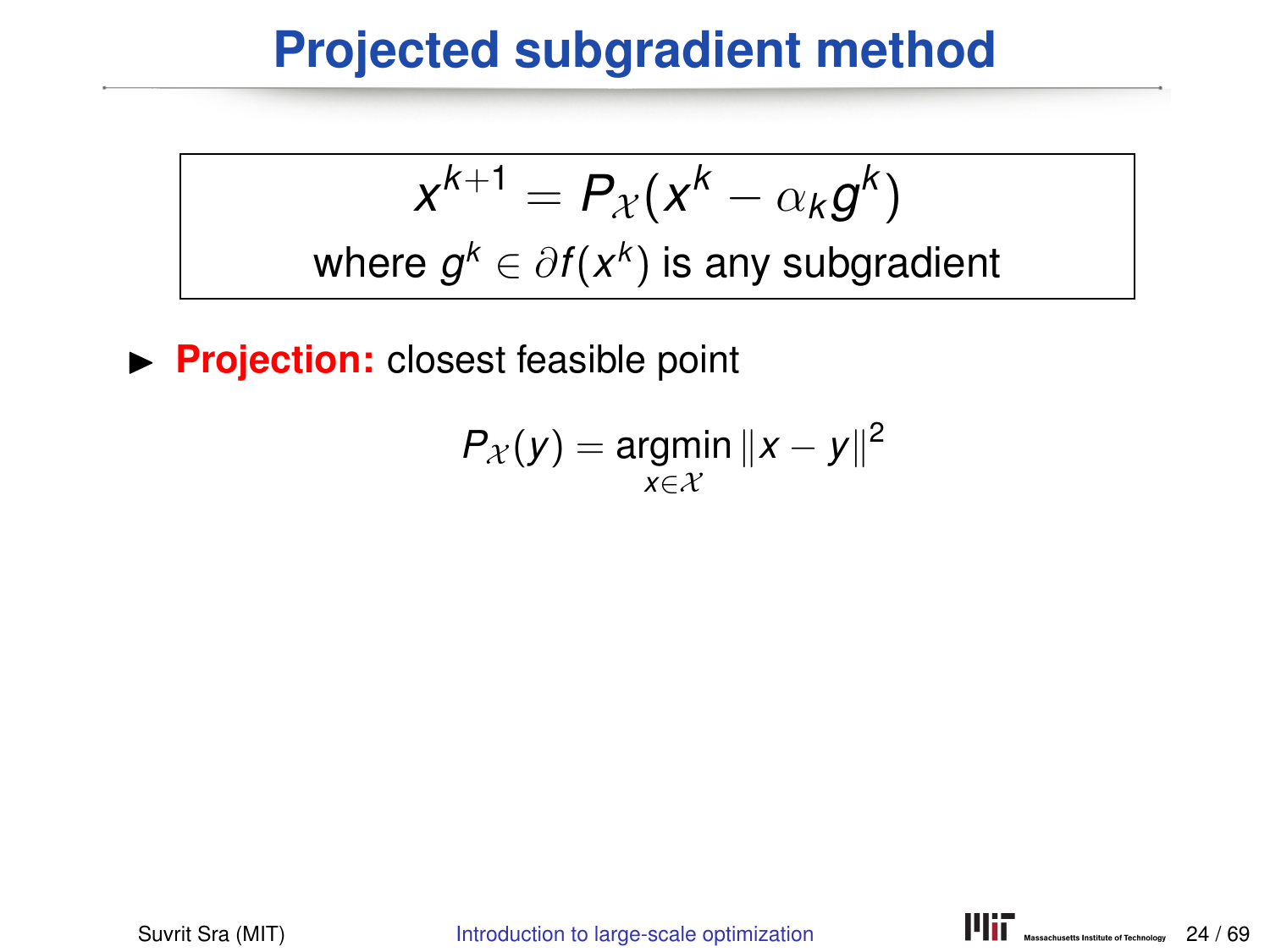### **Projected subgradient method**

$$
x^{k+1} = P_{\mathcal{X}}(x^k - \alpha_k g^k)
$$
  
where  $g^k \in \partial f(x^k)$  is any subgradient

**Projection:** closest feasible point

$$
P_{\mathcal{X}}(y) = \underset{x \in \mathcal{X}}{\operatorname{argmin}} \|x - y\|^2
$$

- $\blacktriangleright$  Great as long as projection is "easy"
- $\blacktriangleright$  Same questions as before:
	- Does it converge?
	- For which stepsizes?
	- How fast?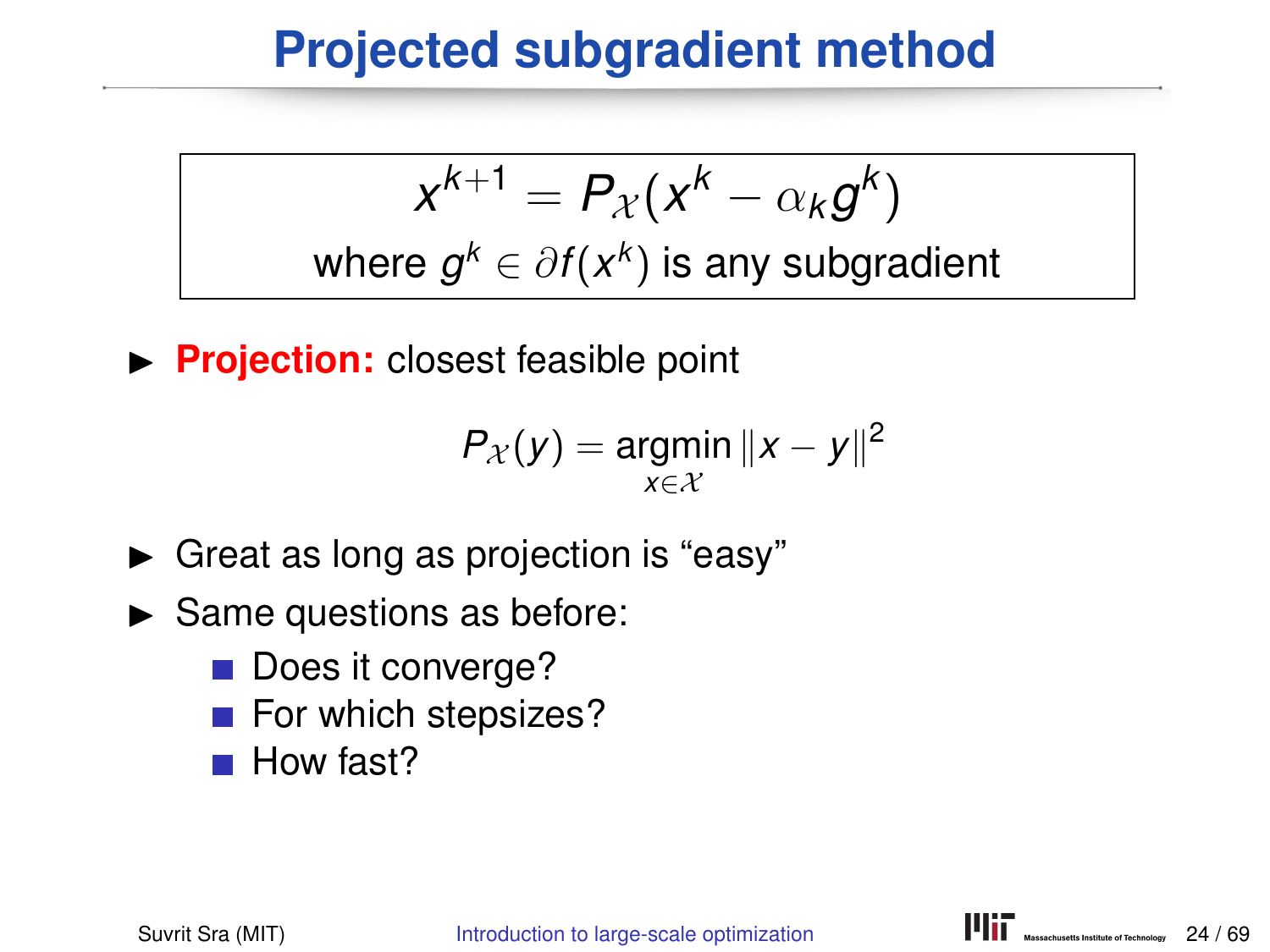$$
\begin{array}{ll}\n\min & \frac{1}{2} \|Ax - b\|_2^2 + \lambda \|x\|_1 \\
\text{s.t. } x \in \mathcal{X}\n\end{array}
$$

### $\blacktriangleright$  **Nonnegativity**  $x \geq 0$  $P_X(z) = [z]_+$ Update step:  $x^{k+1} = [x^k - \alpha_k(A^T(Ax^k - b) + \lambda \text{sgn}(x^k))]_+$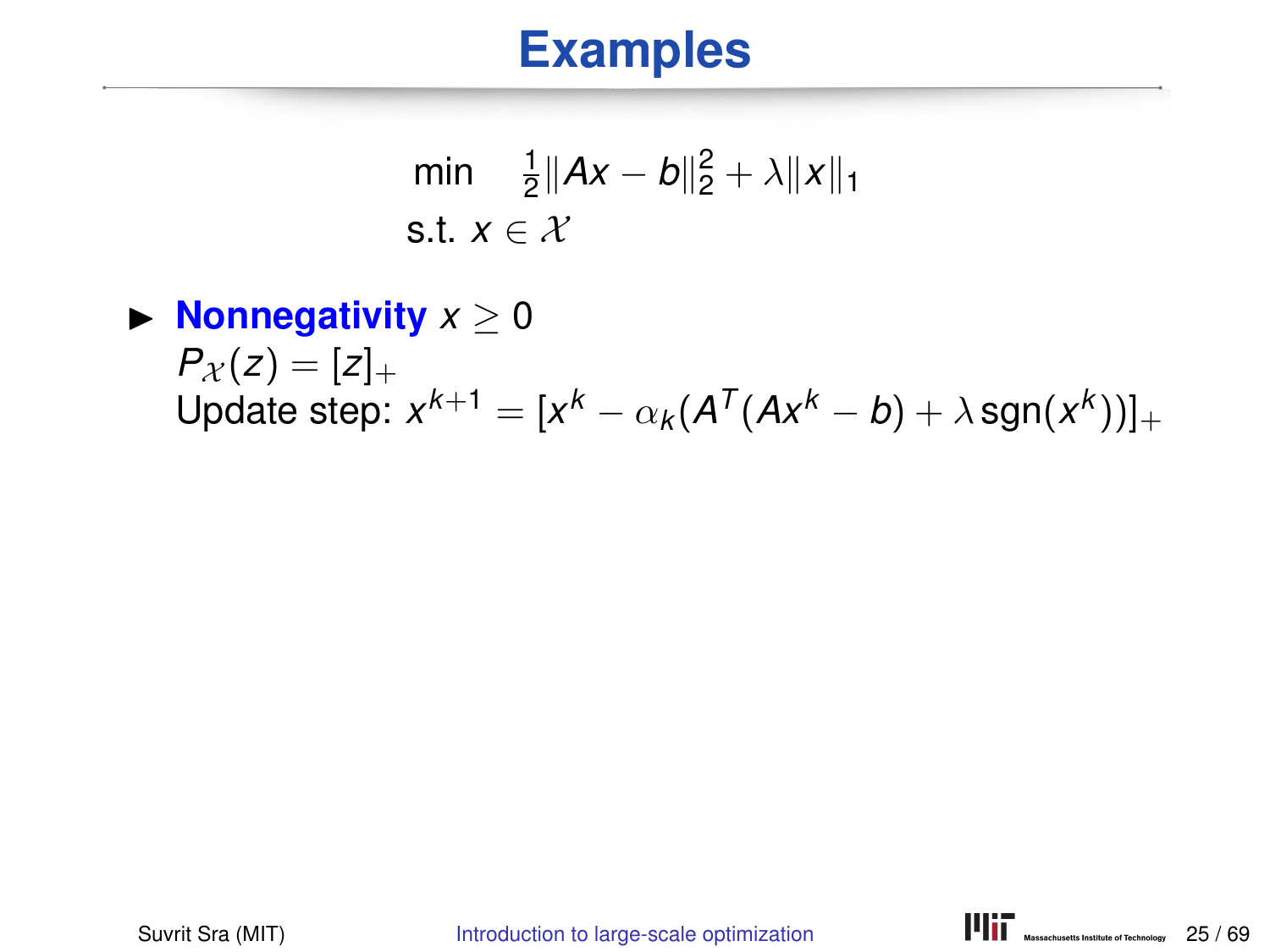$$
\begin{array}{ll}\n\min & \frac{1}{2} \|Ax - b\|_2^2 + \lambda \|x\|_1 \\
\text{s.t. } x \in \mathcal{X}\n\end{array}
$$

- $\blacktriangleright$  **Nonnegativity**  $x > 0$  $P_X(z) = [z]_+$ Update step:  $x^{k+1} = [x^k - \alpha_k(A^T(Ax^k - b) + \lambda \text{sgn}(x^k))]_+$
- $\blacktriangleright \ell_{\infty}$ -ball  $||x||_{\infty} < 1$ Projection: min  $||x - z||^2$  s.t.  $x \le 1$  and  $x \ge -1$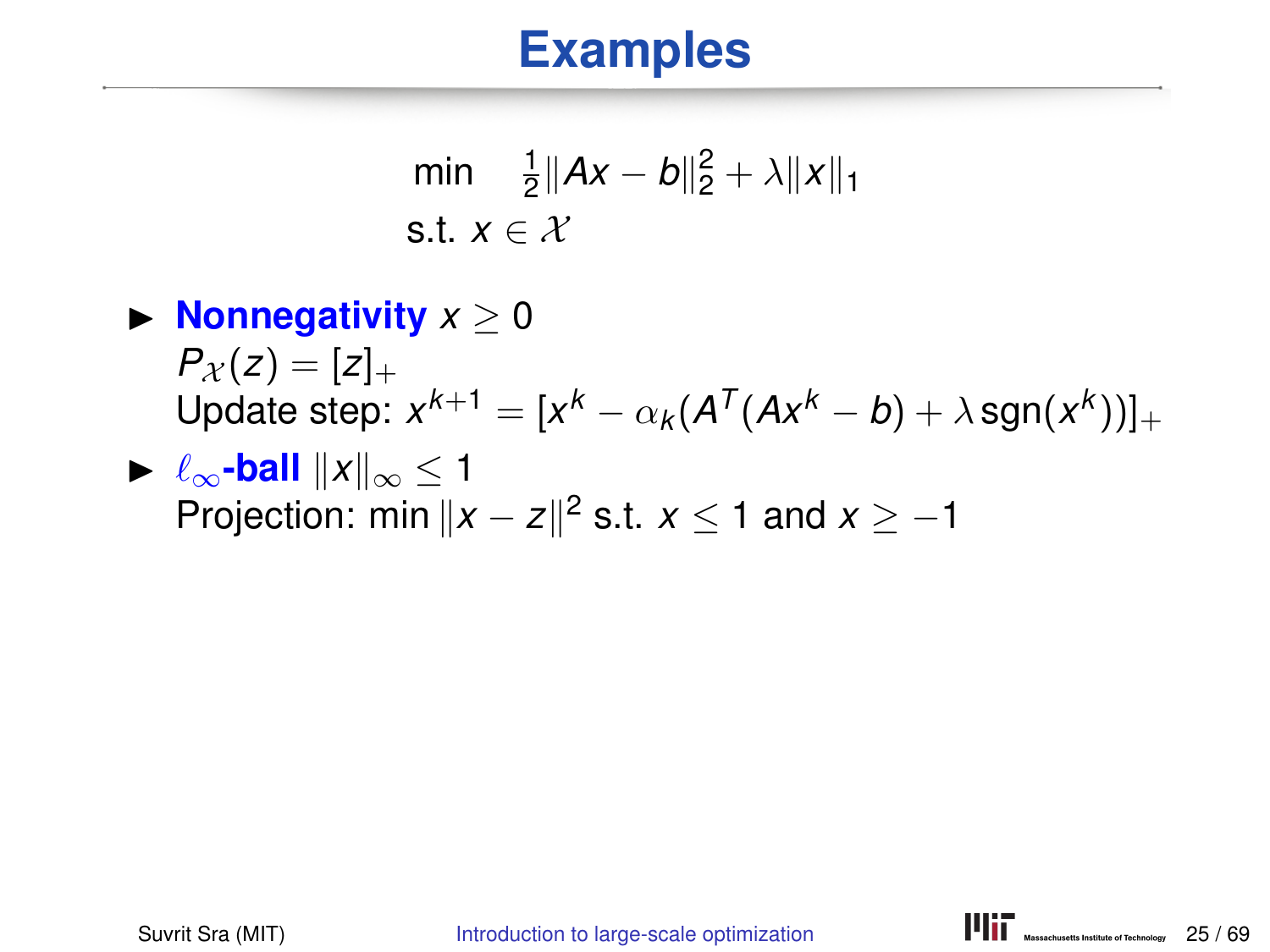$$
\begin{array}{ll}\n\min & \frac{1}{2} \|Ax - b\|_2^2 + \lambda \|x\|_1 \\
\text{s.t. } x \in \mathcal{X}\n\end{array}
$$

### $\blacktriangleright$  **Nonnegativity**  $x > 0$  $P_{\chi}(z) = [z]_{+}$ Update step:  $x^{k+1} = [x^k - \alpha_k(A^T(Ax^k - b) + \lambda \text{sgn}(x^k))]_+$  $\blacktriangleright$   $\ell_{\infty}$ -ball  $||x||_{\infty}$  < 1

Projection: min  $||x - z||^2$  s.t.  $x \le 1$  and  $x \ge -1$ this is separable, so do it coordinate-wise:  $P_{\mathcal{X}}(z) = y$  where  $y_i = \text{sgn}(z_i)$  min $\{|z_i|, 1\}$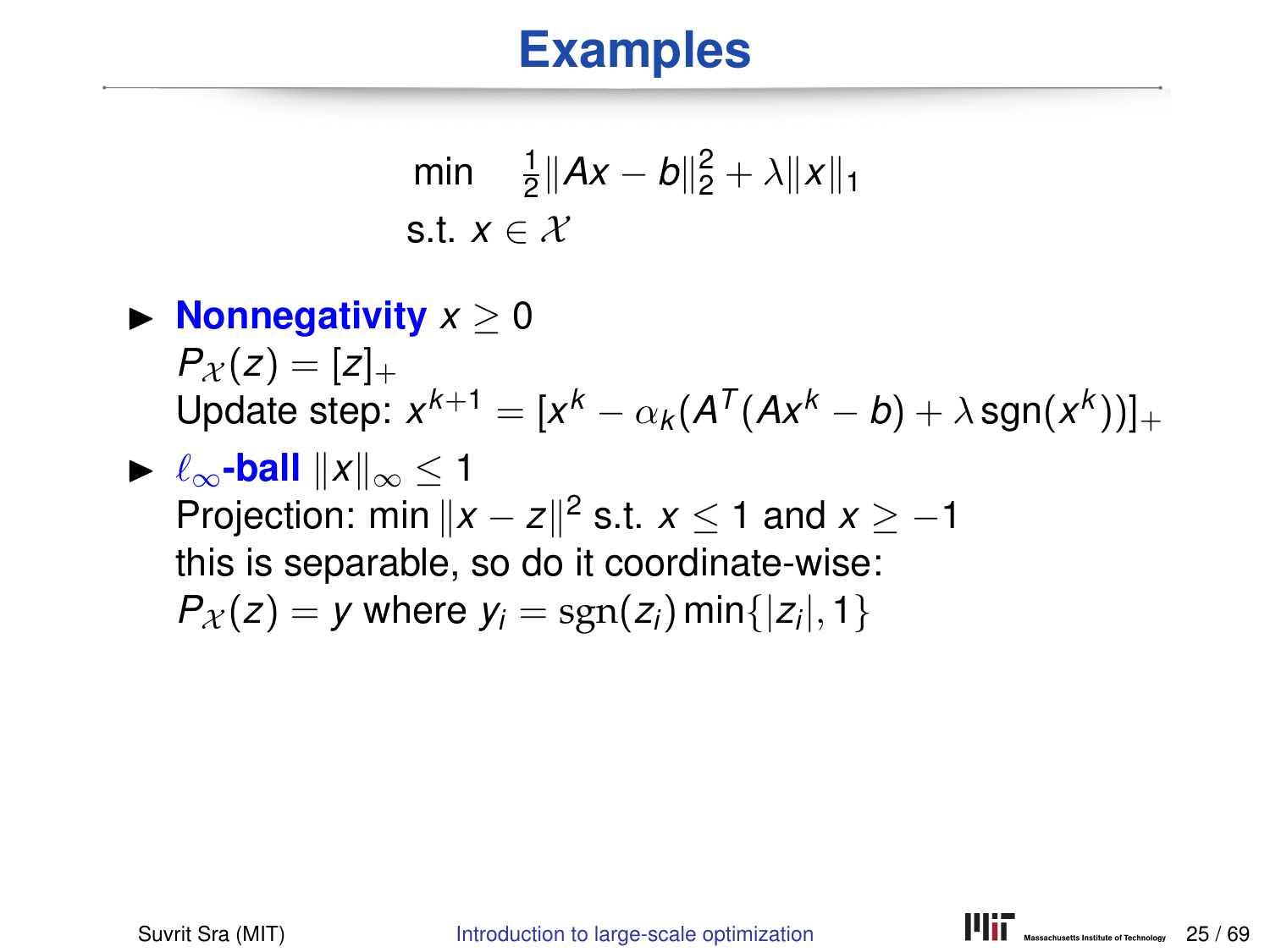$$
\begin{array}{ll}\n\min & \frac{1}{2} \|Ax - b\|_2^2 + \lambda \|x\|_1 \\
\text{s.t. } x \in \mathcal{X}\n\end{array}
$$

#### $\blacktriangleright$  **Nonnegativity**  $x > 0$  $P_{\chi}(z) = [z]_{+}$ Update step:  $x^{k+1} = [x^k - \alpha_k(A^T(Ax^k - b) + \lambda \text{sgn}(x^k))]_+$  $\blacktriangleright$   $\ell_{\infty}$ -ball  $||x||_{\infty} < 1$

Projection: min  $||x - z||^2$  s.t.  $x \le 1$  and  $x \ge -1$ this is separable, so do it coordinate-wise:  $P_{\mathcal{X}}(z) = y$  where  $y_i = \text{sgn}(z_i)$  min $\{|z_i|, 1\}$ Update step:

$$
z^{k+1} = x^{k} - \alpha_{k}(A^{T}(Ax^{k} - b) + \lambda \text{sgn}(x^{k}))
$$
  

$$
x_{i}^{k+1} = \text{sgn}(z_{i}^{k+1}) \min\{|z_{i}^{k+1}|, 1\}
$$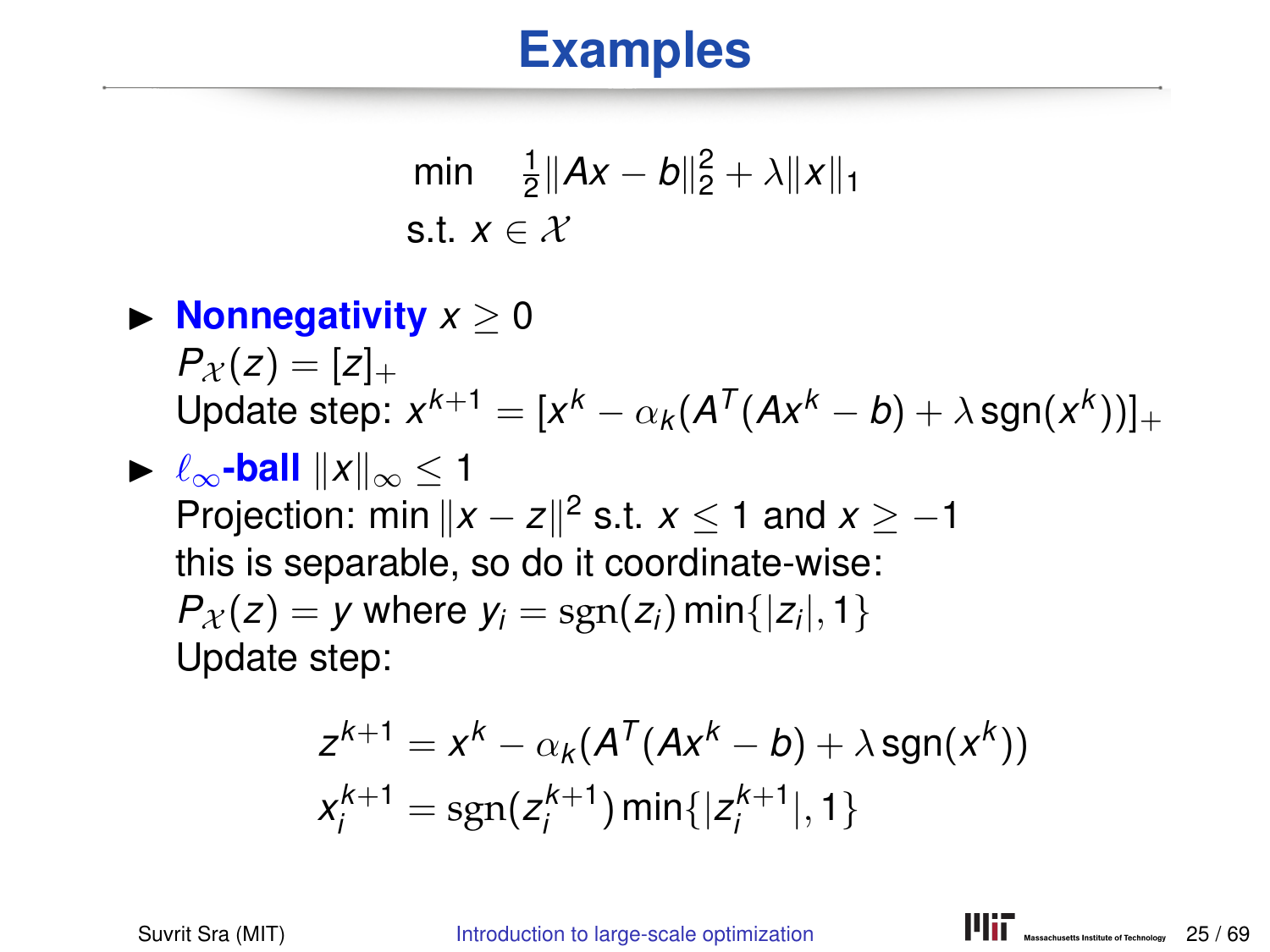▶ Linear constraints  $Ax = b$  ( $A \in \mathbb{R}^{n \times m}$  has rank *n*)

$$
P_{\mathcal{X}}(y) = y - A^{\top} (A A^{\top})^{-1} (Ay - b)
$$
  
=  $(I - A^{\top} (A^{\top} A)^{-1} A)y + A^{\top} (A A^{\top})^{-1} b$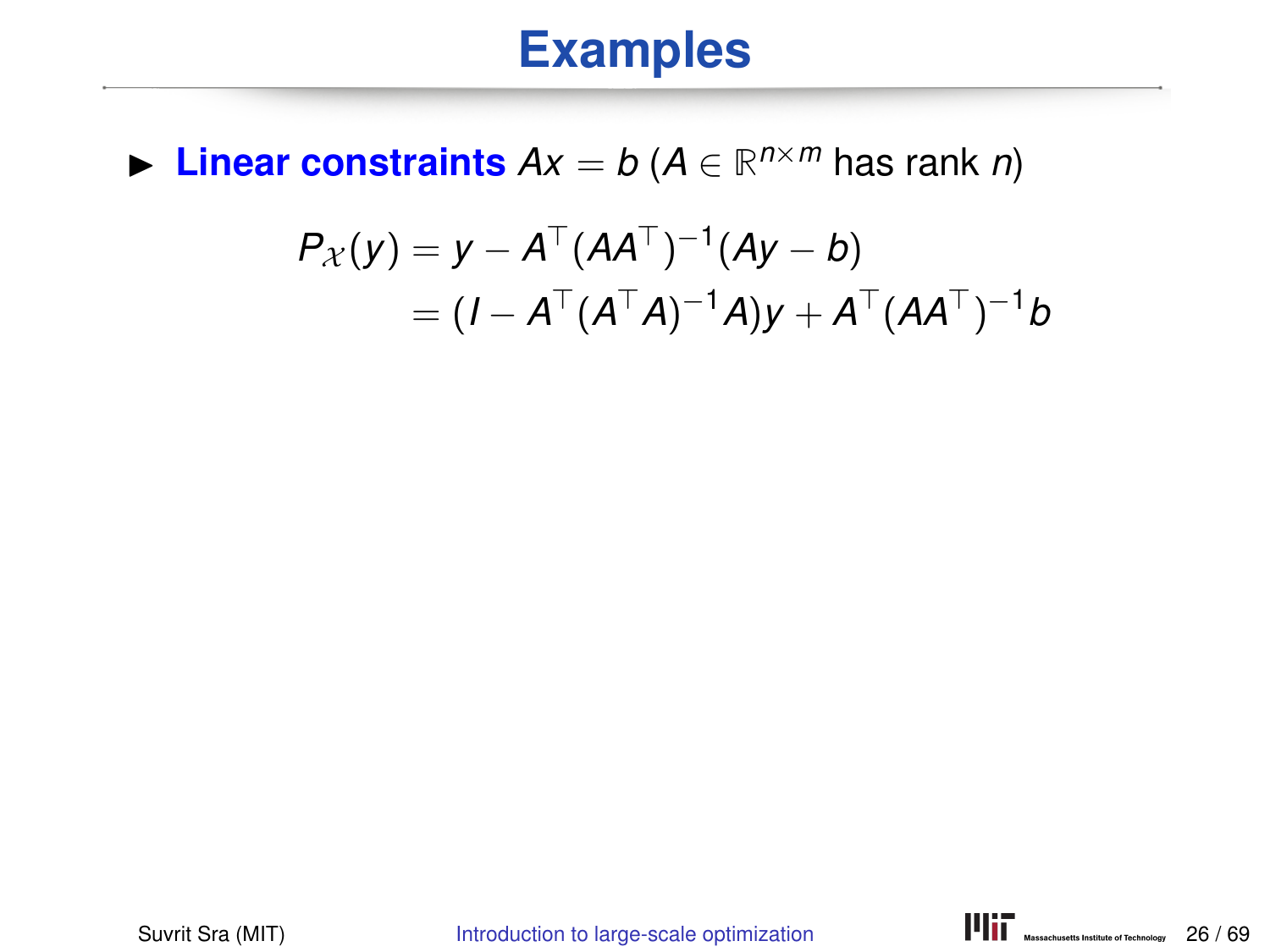▶ Linear constraints  $Ax = b$  ( $A \in \mathbb{R}^{n \times m}$  has rank *n*)

$$
P_{\mathcal{X}}(y) = y - A^{\top} (A A^{\top})^{-1} (Ay - b)
$$
  
=  $(I - A^{\top} (A^{\top} A)^{-1} A)y + A^{\top} (A A^{\top})^{-1} b$ 

Update step, using  $Ax^t = b$ :

$$
x^{t+1} = P_{\mathcal{X}}(x^t - \alpha_t g^t)
$$
  
=  $x^t - \alpha_t (I - A^{\top} (AA^{\top})^{-1} A) g^t$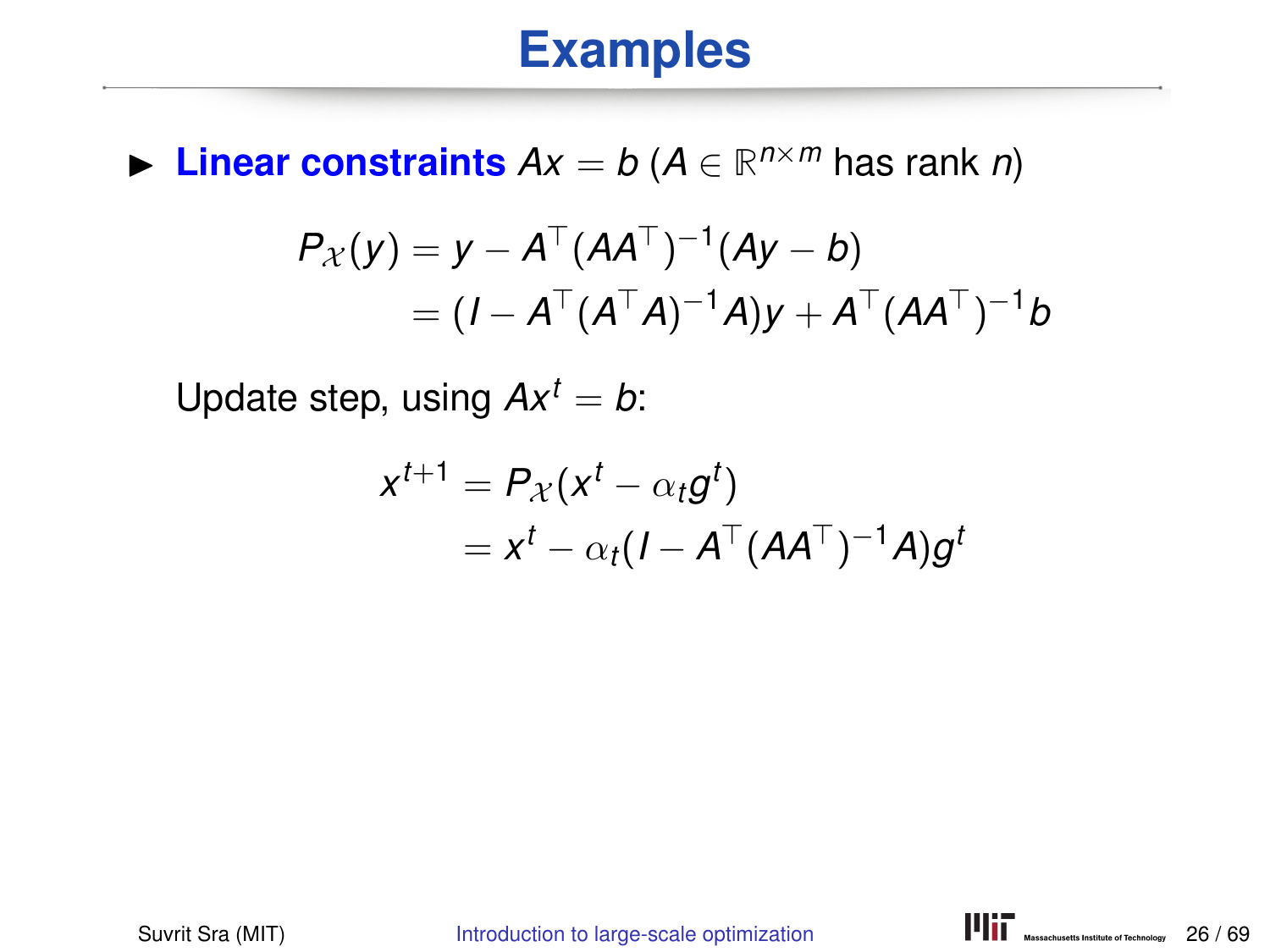▶ Linear constraints  $Ax = b$  ( $A \in \mathbb{R}^{n \times m}$  has rank *n*)

$$
P_{\mathcal{X}}(y) = y - A^{\top} (A A^{\top})^{-1} (Ay - b)
$$
  
=  $(I - A^{\top} (A^{\top} A)^{-1} A)y + A^{\top} (A A^{\top})^{-1} b$ 

Update step, using  $Ax^t = b$ :

$$
x^{t+1} = P_{\mathcal{X}}(x^t - \alpha_t g^t)
$$
  
=  $x^t - \alpha_t (I - A^{\top} (AA^{\top})^{-1} A) g^t$ 

Simplex  $x^{\top}1 = 1$  and  $x \ge 0$ more complex but doable in  $O(n)$ , similarly  $\ell_1$ -norm ball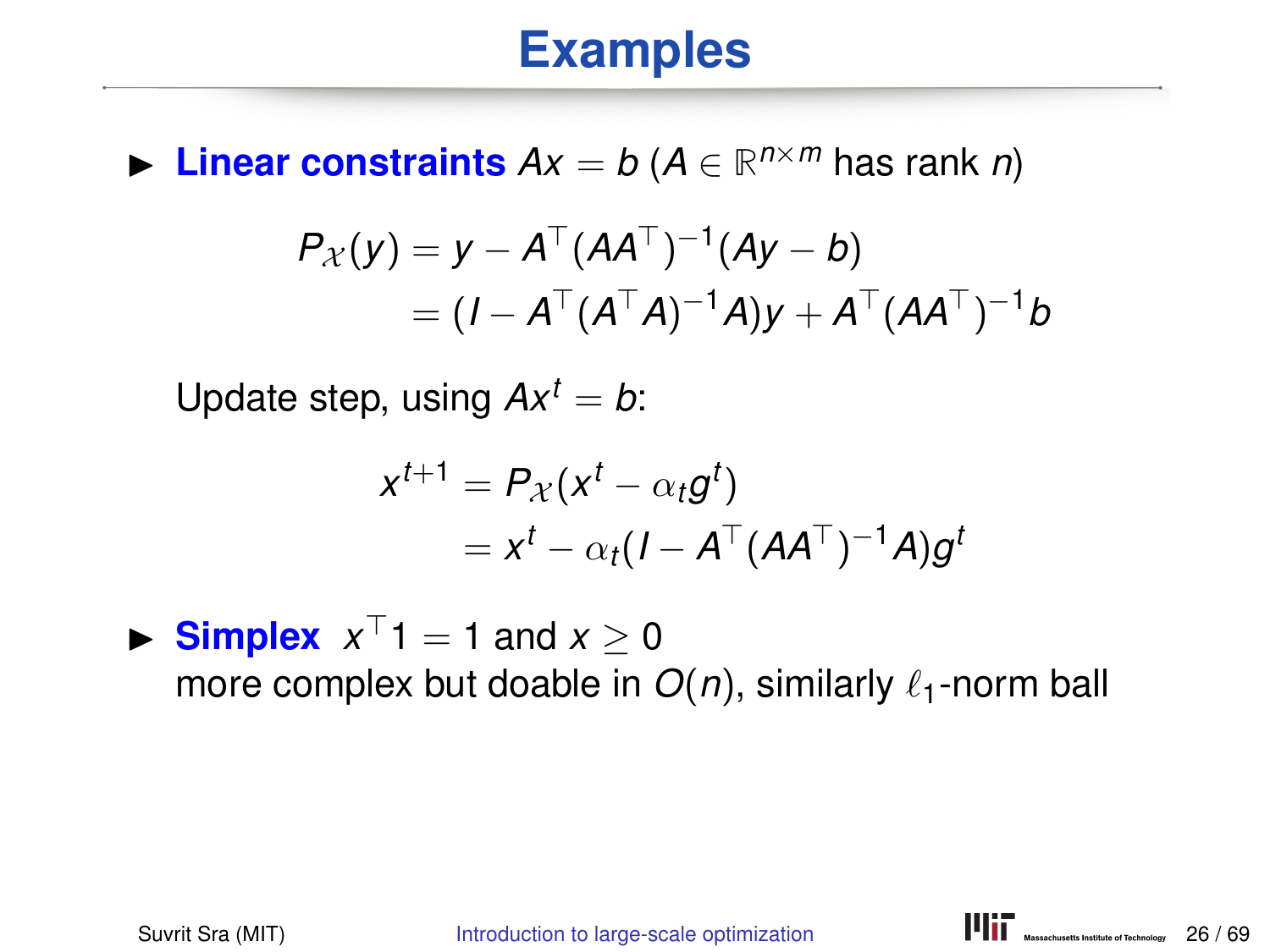#### $\blacktriangleright$  Why care?

- simple
- low-memory  $\mathcal{L}^{\mathcal{L}}$
- large-scale versions possible  $\mathcal{L}_{\mathcal{A}}$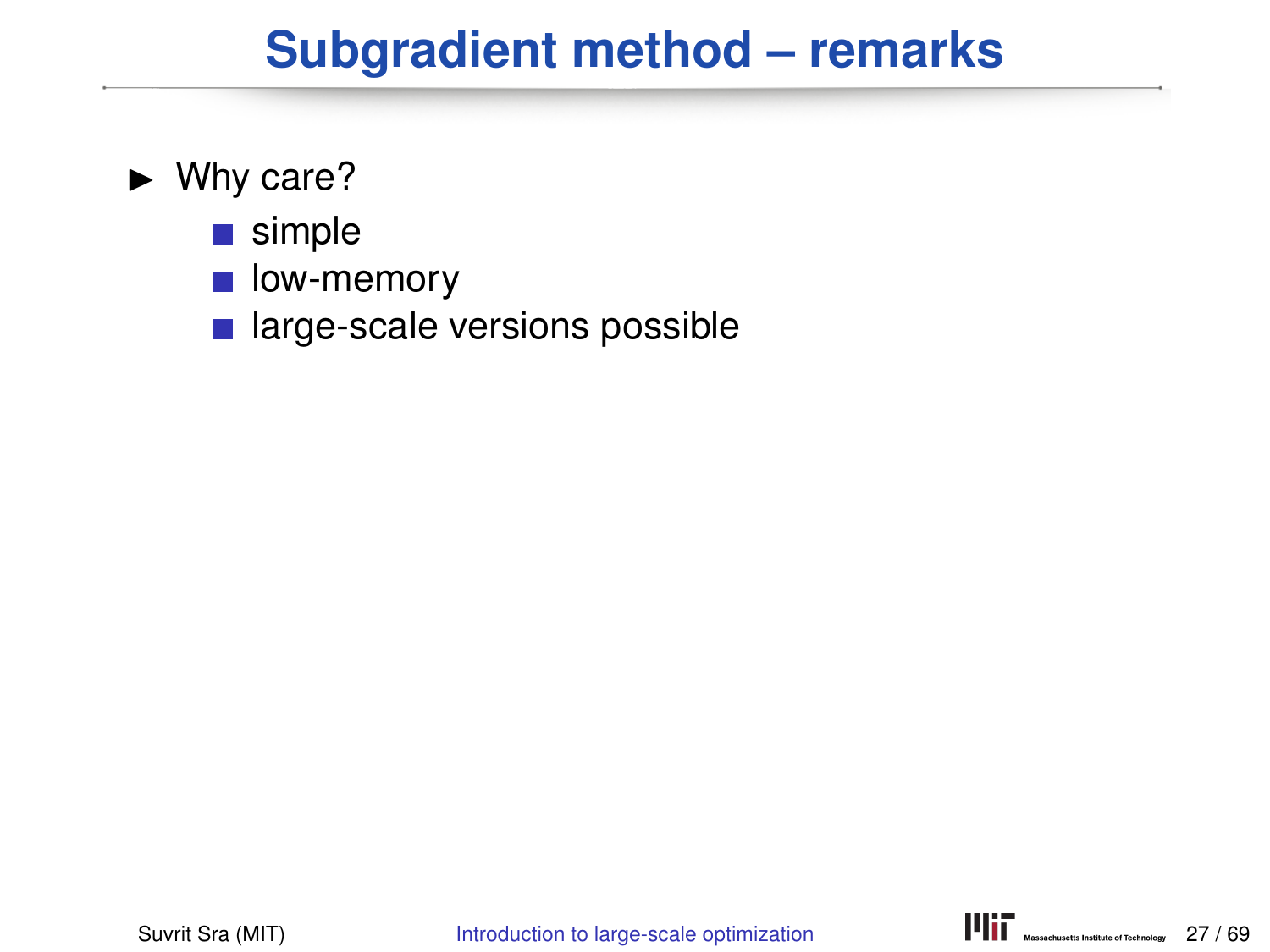#### $\blacktriangleright$  Why care?

- simple
- low-memory  $\mathcal{L}_{\mathcal{A}}$
- large-scale versions possible
- $\blacktriangleright$  Another perspective

$$
x^{k+1} = \min_{x \in \mathcal{X}} \langle x, g^k \rangle + \frac{1}{2\alpha_k} ||x - x_k||^2
$$

Mirror Descent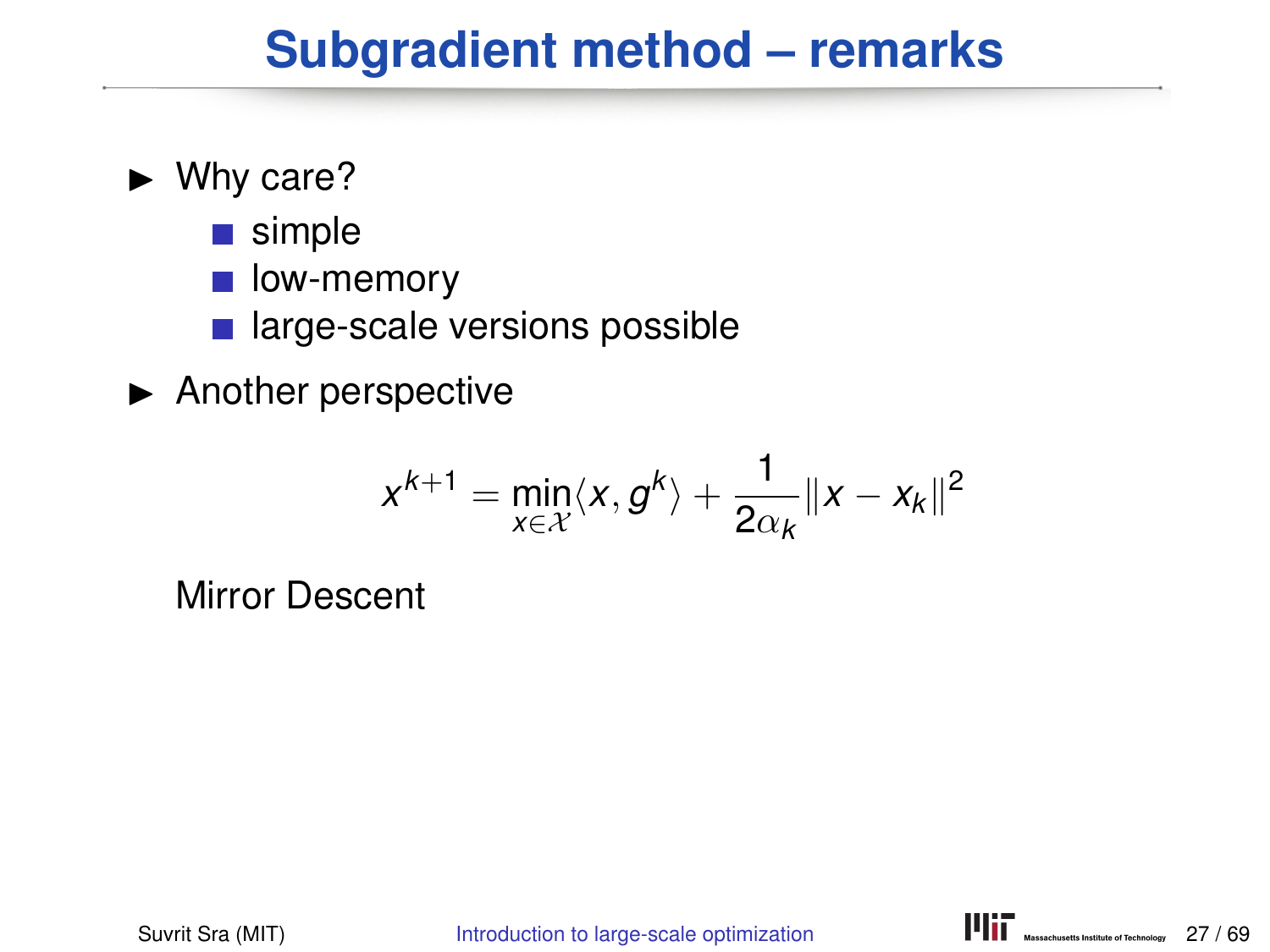#### $\blacktriangleright$  Why care?

- simple
- low-memory
- large-scale versions possible  $\mathcal{L}^{\mathcal{L}}$
- $\blacktriangleright$  Another perspective

$$
x^{k+1} = \min_{x \in \mathcal{X}} \langle x, g^k \rangle + \frac{1}{2\alpha_k} ||x - x_k||^2
$$

Mirror Descent

 $\blacktriangleright$  Improvements using more information (heavy-ball, filtered subgradient, ...)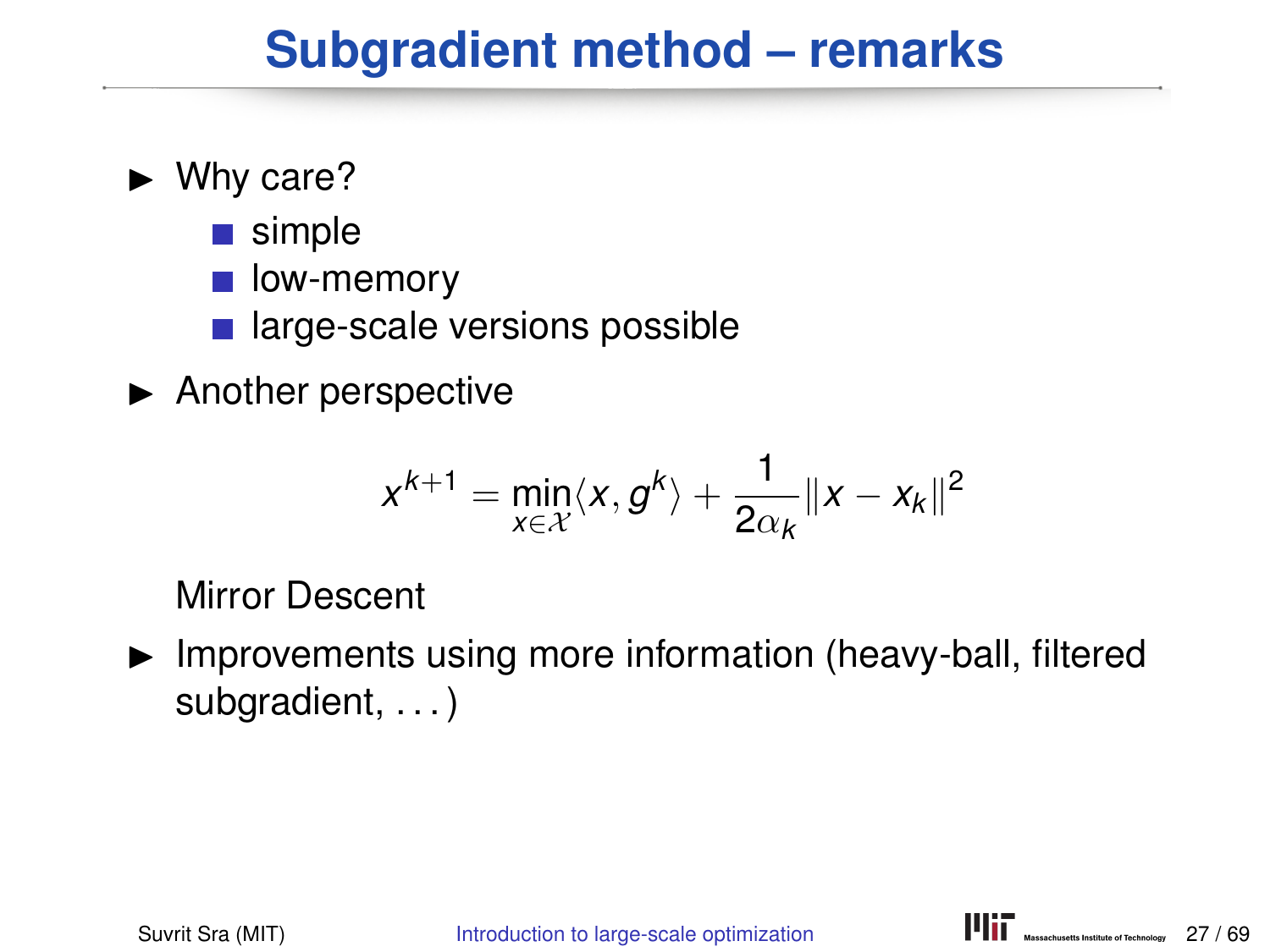#### $\blacktriangleright$  Why care?

- simple
- low-memory
- large-scale versions possible
- $\blacktriangleright$  Another perspective

$$
x^{k+1} = \min_{x \in \mathcal{X}} \langle x, g^k \rangle + \frac{1}{2\alpha_k} ||x - x_k||^2
$$

Mirror Descent

- $\blacktriangleright$  Improvements using more information (heavy-ball, filtered subgradient, . . . )
- $\blacktriangleright$  Don't forget the dual
	- may be more amenable to optimization
	- duality gap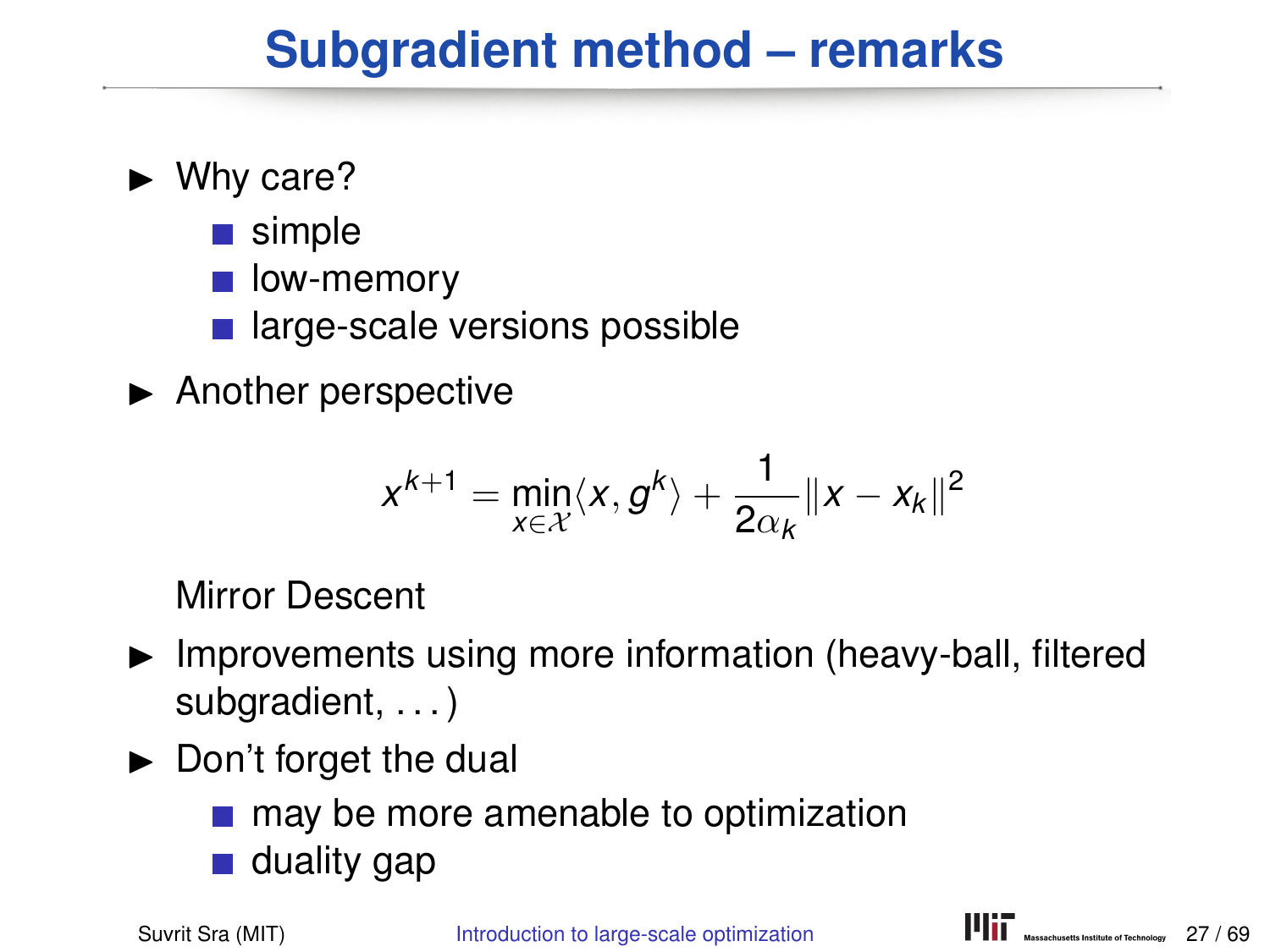### **What we did not cover**

- ♠ Adaptive stepsize tricks
- ♠ Space dilation methods, quasi-Newton style subgrads
- ♠ Barrier subgradient method
- ♠ Sparse subgradient method
- ♠ Ellipsoid method, center of gravity, etc. as subgradient methods

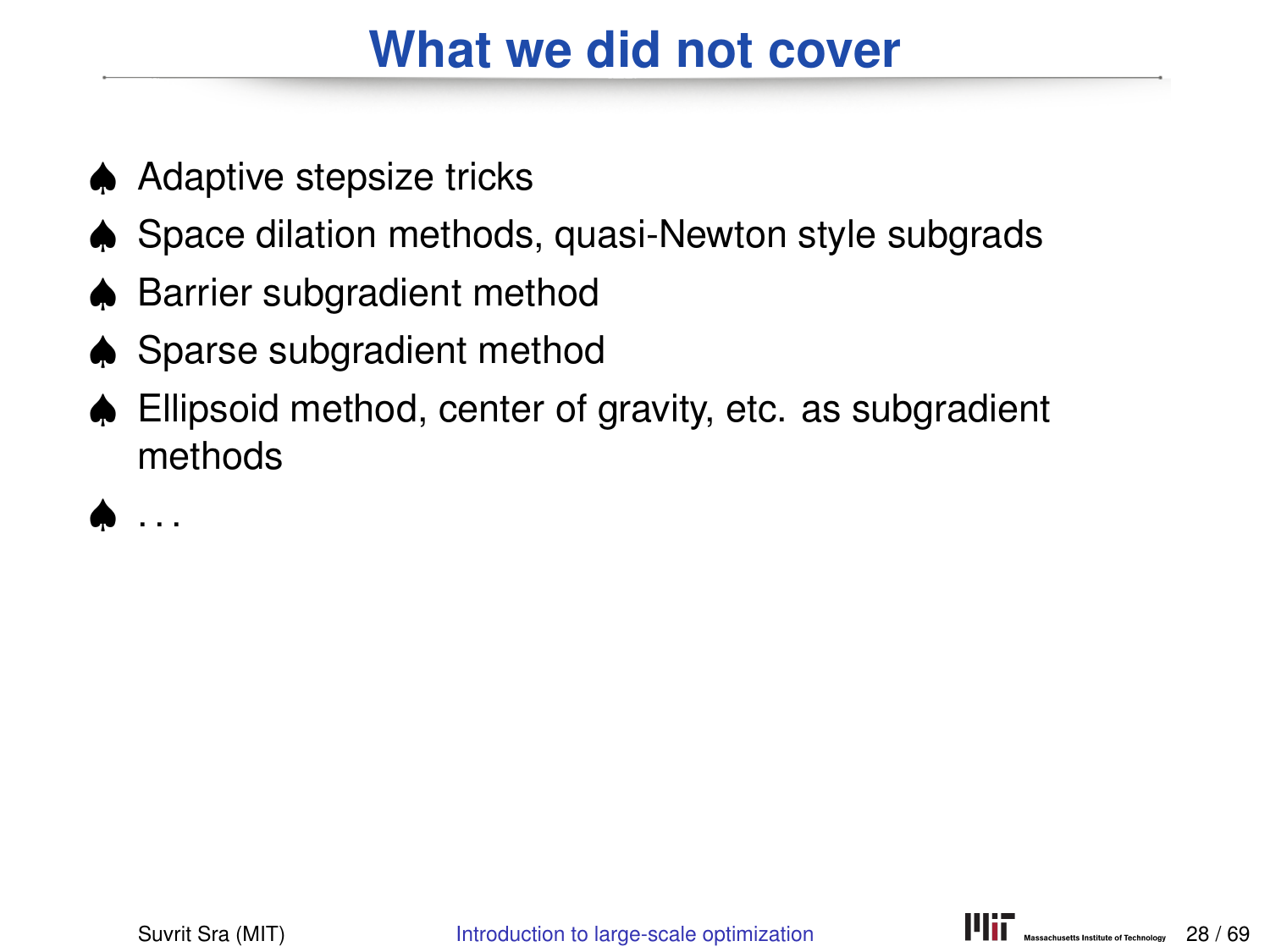$$
\min f(x) \quad \text{s.t. } x \in \mathcal{X}
$$

$$
\langle \nabla f(x^*), x - x^* \rangle \ge 0, \qquad \forall x \in \mathcal{X}.
$$

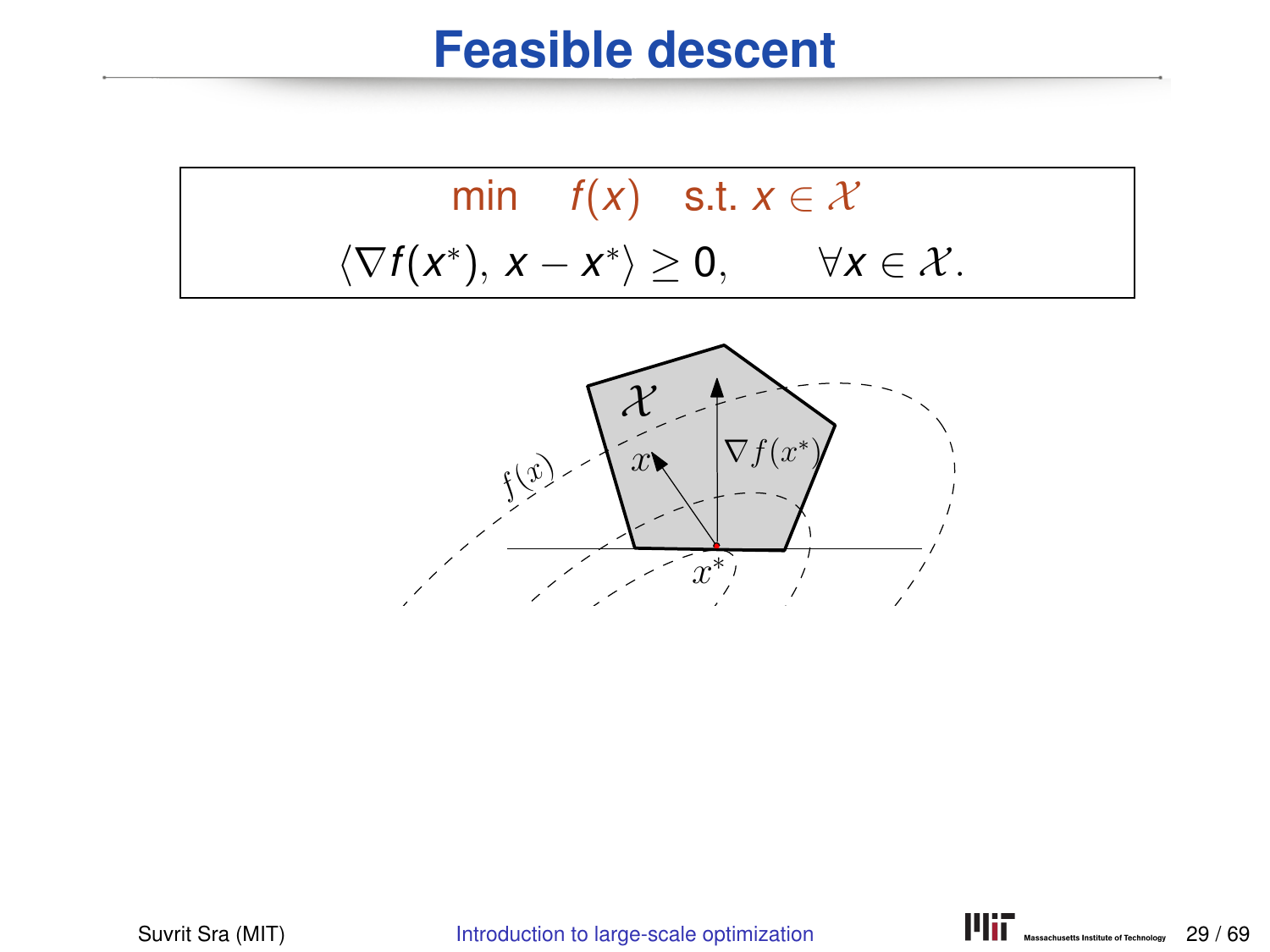$$
x^{k+1} = x^k + \alpha_k d^k
$$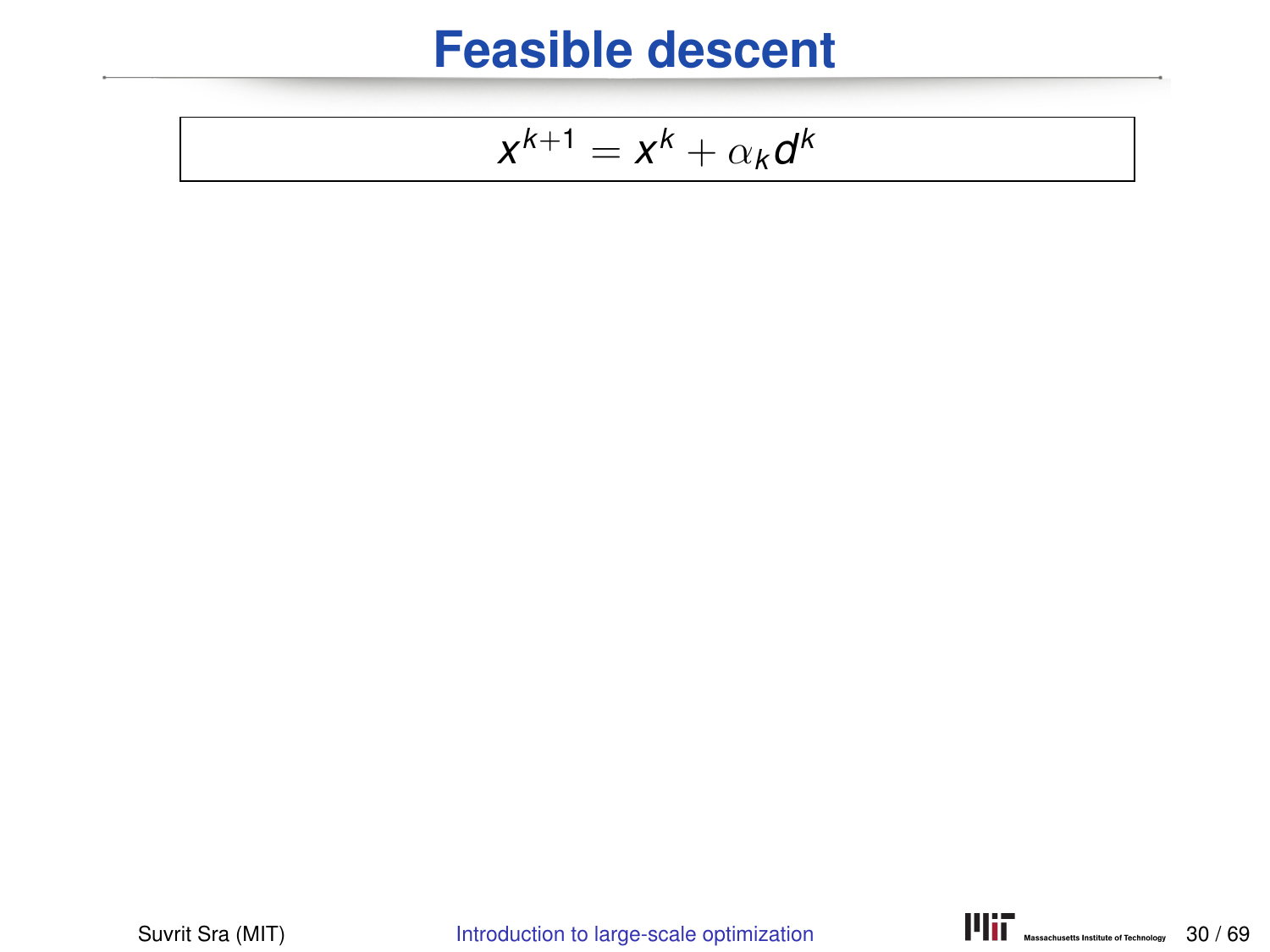$$
x^{k+1} = x^k + \alpha_k d^k
$$

►  $d^k$  – feasible direction, i.e.,  $x^k + \alpha_k d^k \in \mathcal{X}$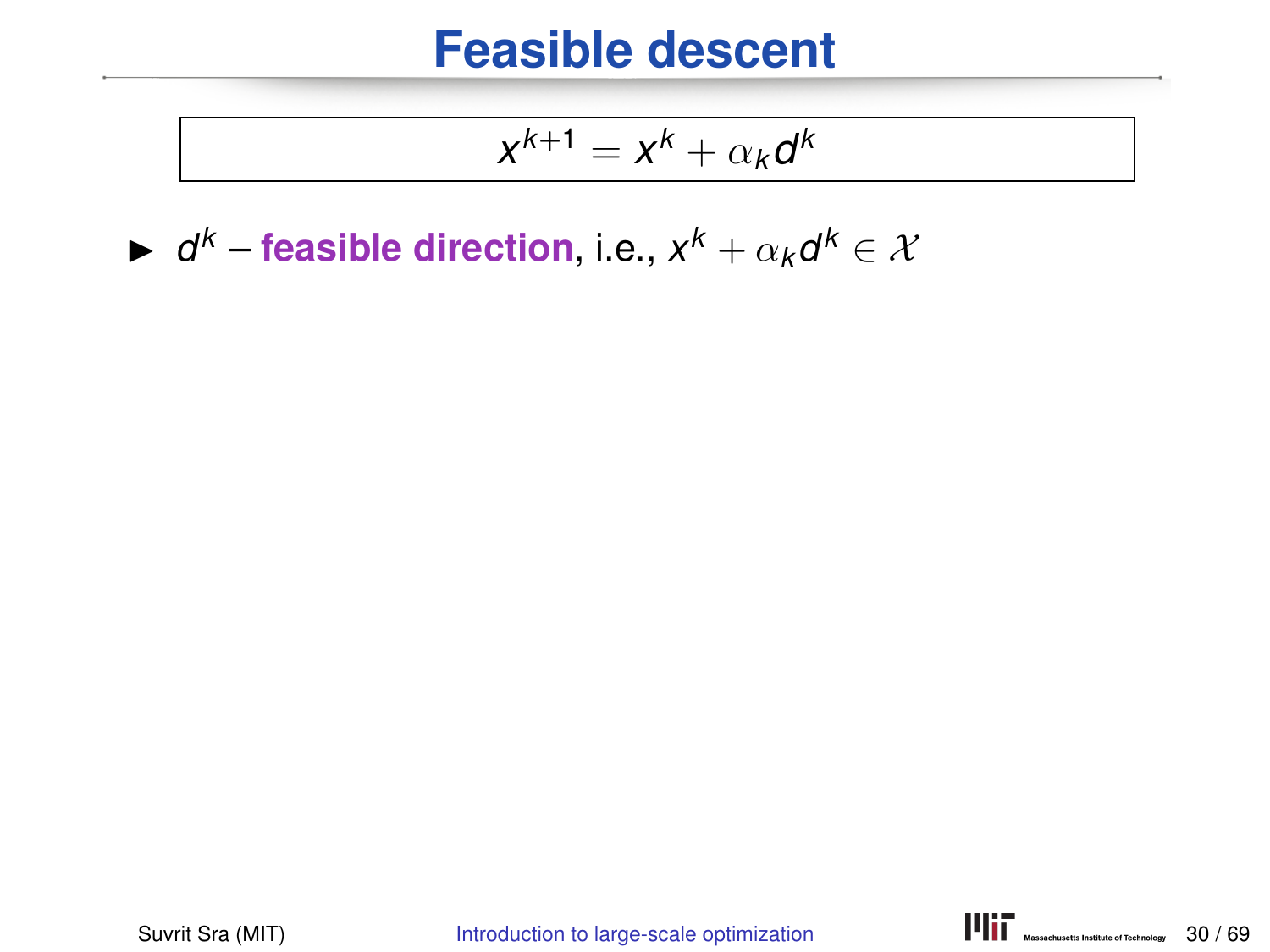$$
x^{k+1} = x^k + \alpha_k d^k
$$

- ►  $d^k$  feasible direction, i.e.,  $x^k + \alpha_k d^k \in \mathcal{X}$
- ▶ *d<sup>k</sup>* must also be **descent direction**, i.e.,  $\langle \nabla f(x^k), d^k \rangle < 0$
- $\triangleright$  Stepsize  $\alpha_k$  chosen to ensure **feasibility and descent**.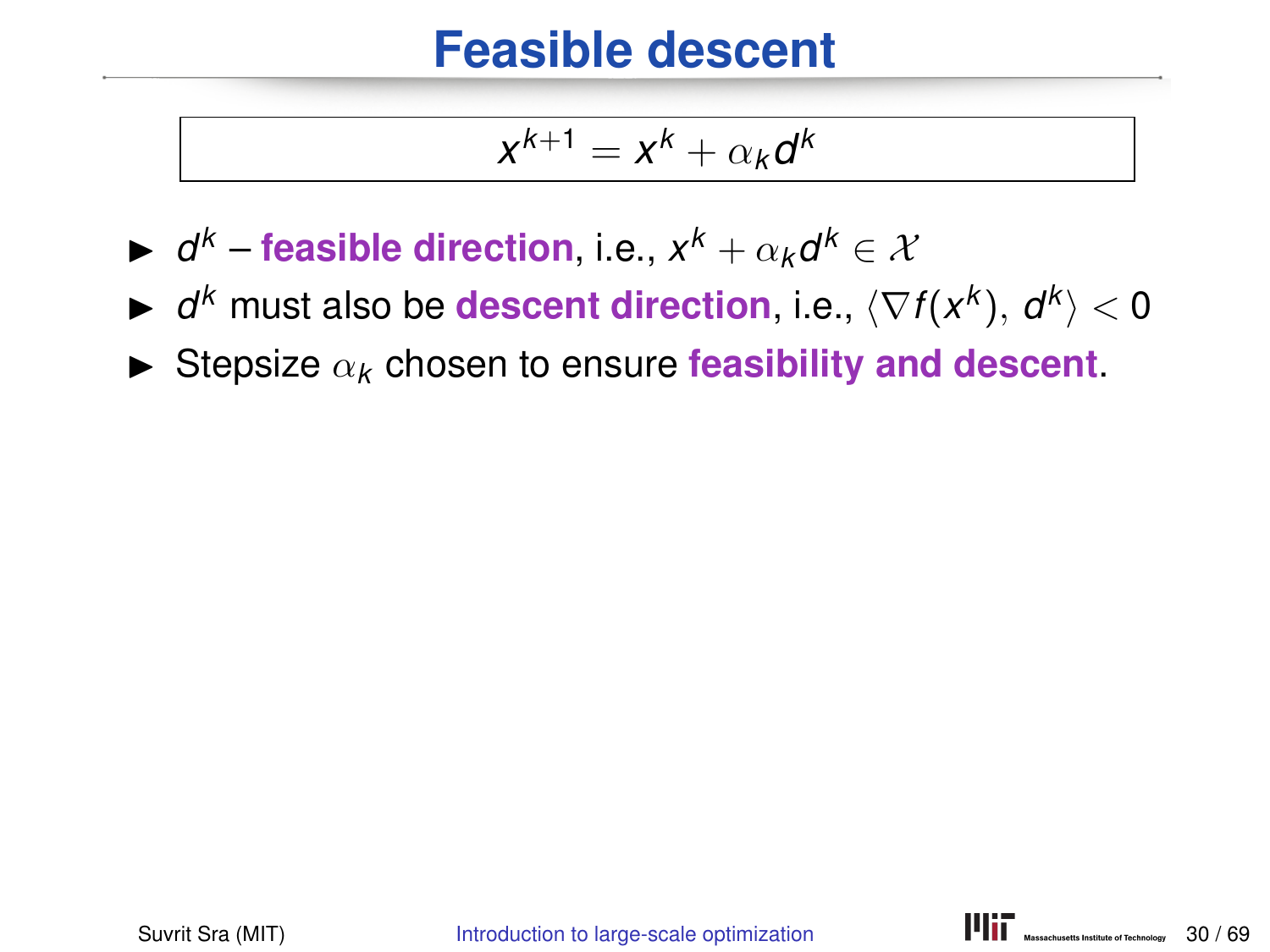$$
x^{k+1} = x^k + \alpha_k d^k
$$

- ►  $d^k$  feasible direction, i.e.,  $x^k + \alpha_k d^k \in \mathcal{X}$
- ▶ *d<sup>k</sup>* must also be **descent direction**, i.e.,  $\langle \nabla f(x^k), d^k \rangle < 0$
- $\triangleright$  Stepsize  $\alpha_k$  chosen to ensure **feasibility and descent**.

Since  $\mathcal X$  is convex, all feasible directions are of the form

$$
d^k=\gamma(z-x^k),\quad \gamma>0,
$$

where  $z \in \mathcal{X}$  is any feasible vector.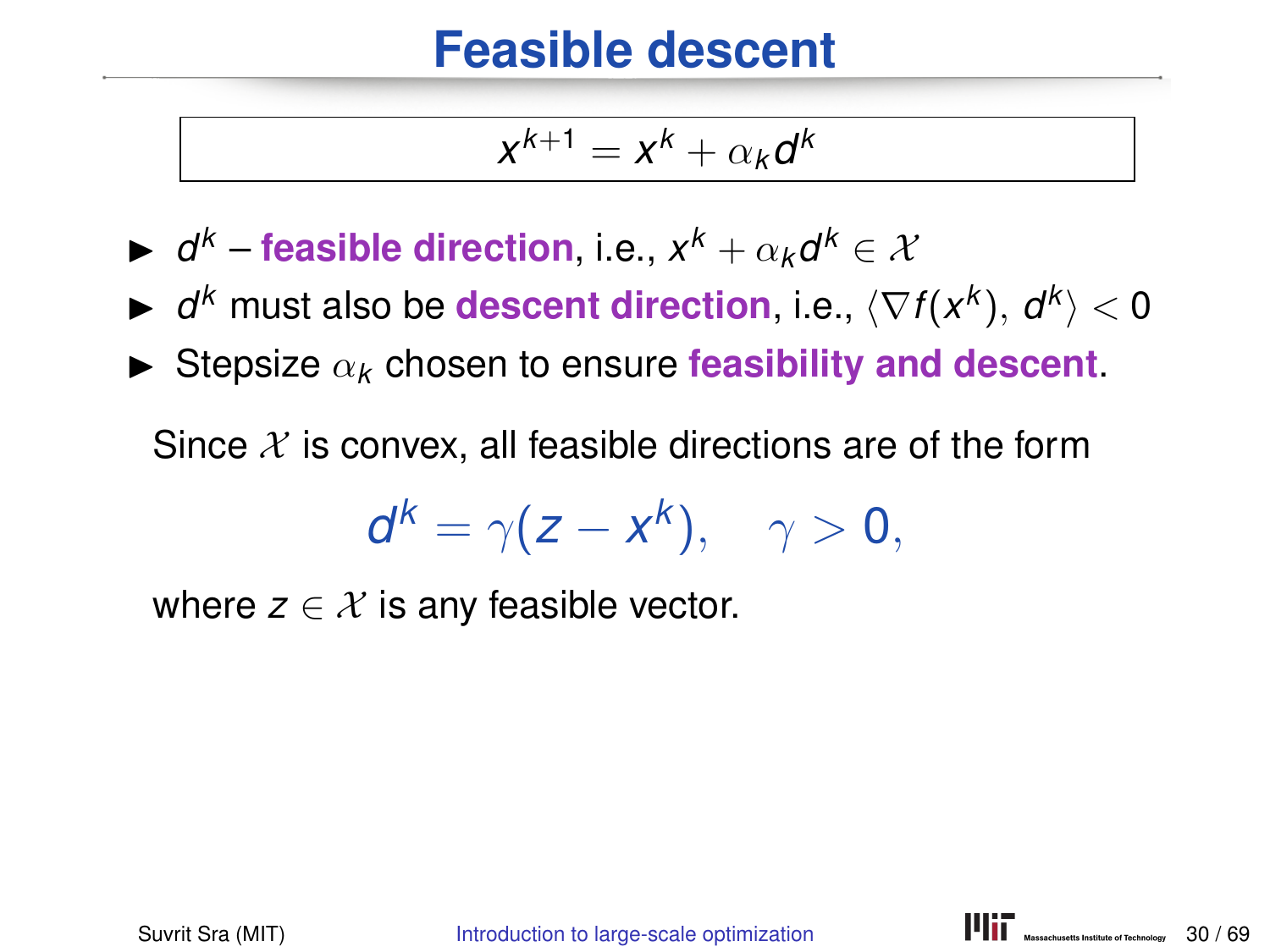$$
x^{k+1} = x^k + \alpha_k d^k
$$

- ►  $d^k$  feasible direction, i.e.,  $x^k + \alpha_k d^k \in \mathcal{X}$
- ▶ *d<sup>k</sup>* must also be **descent direction**, i.e.,  $\langle \nabla f(x^k), d^k \rangle < 0$
- $\triangleright$  Stepsize  $\alpha_k$  chosen to ensure **feasibility and descent**.

Since  $\mathcal X$  is convex, all feasible directions are of the form

$$
d^k=\gamma(z-x^k),\quad \gamma>0,
$$

where  $z \in \mathcal{X}$  is any feasible vector.

$$
x^{k+1} = x^k + \alpha_k (z^k - x^k), \quad \alpha_k \in (0, 1]
$$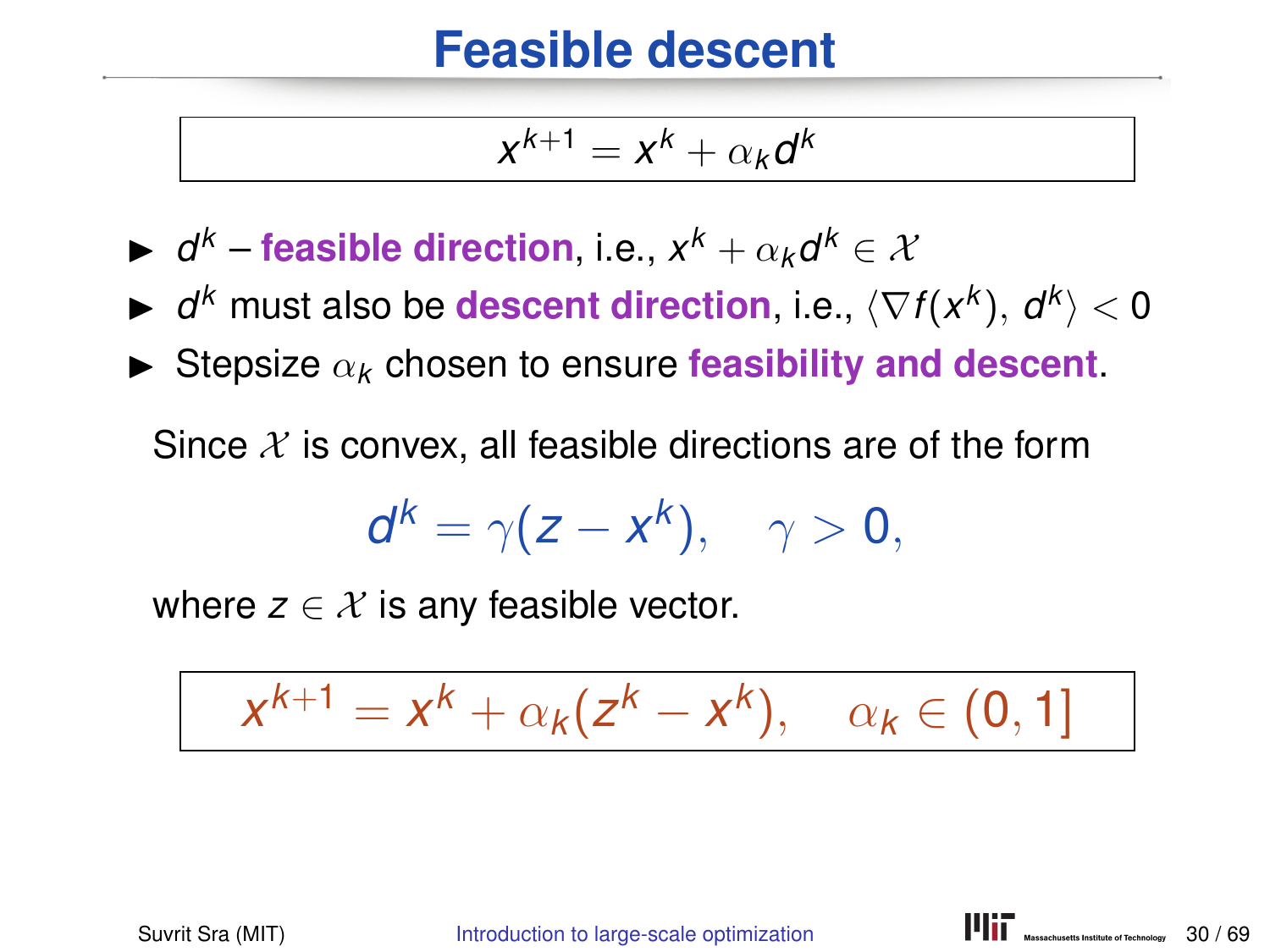### **Cone of feasible directions**

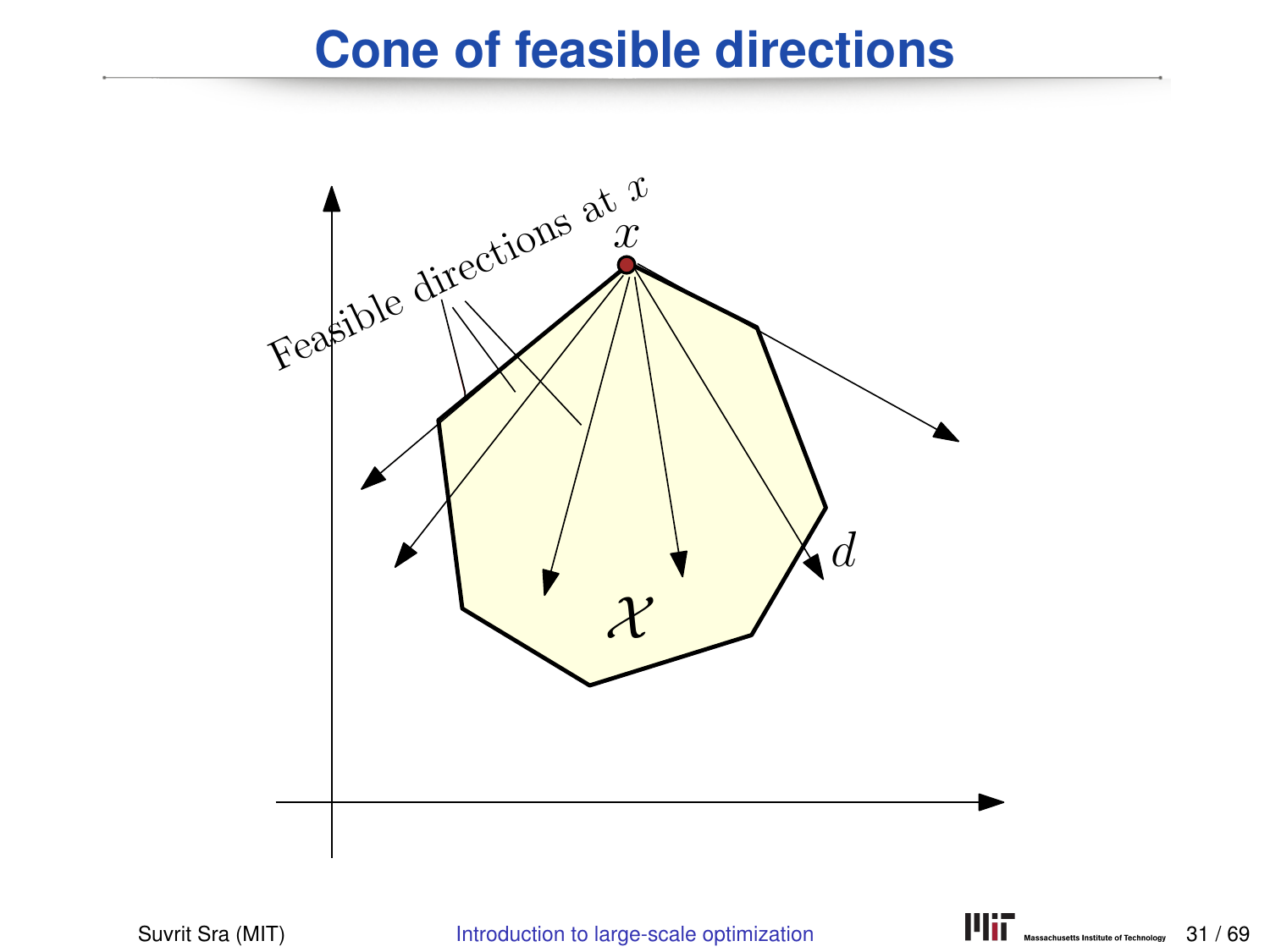**Optimality:**  $\langle \nabla f(x^k), z^k - x^k \rangle \ge 0$  for all  $z^k \in \mathcal{X}$ 

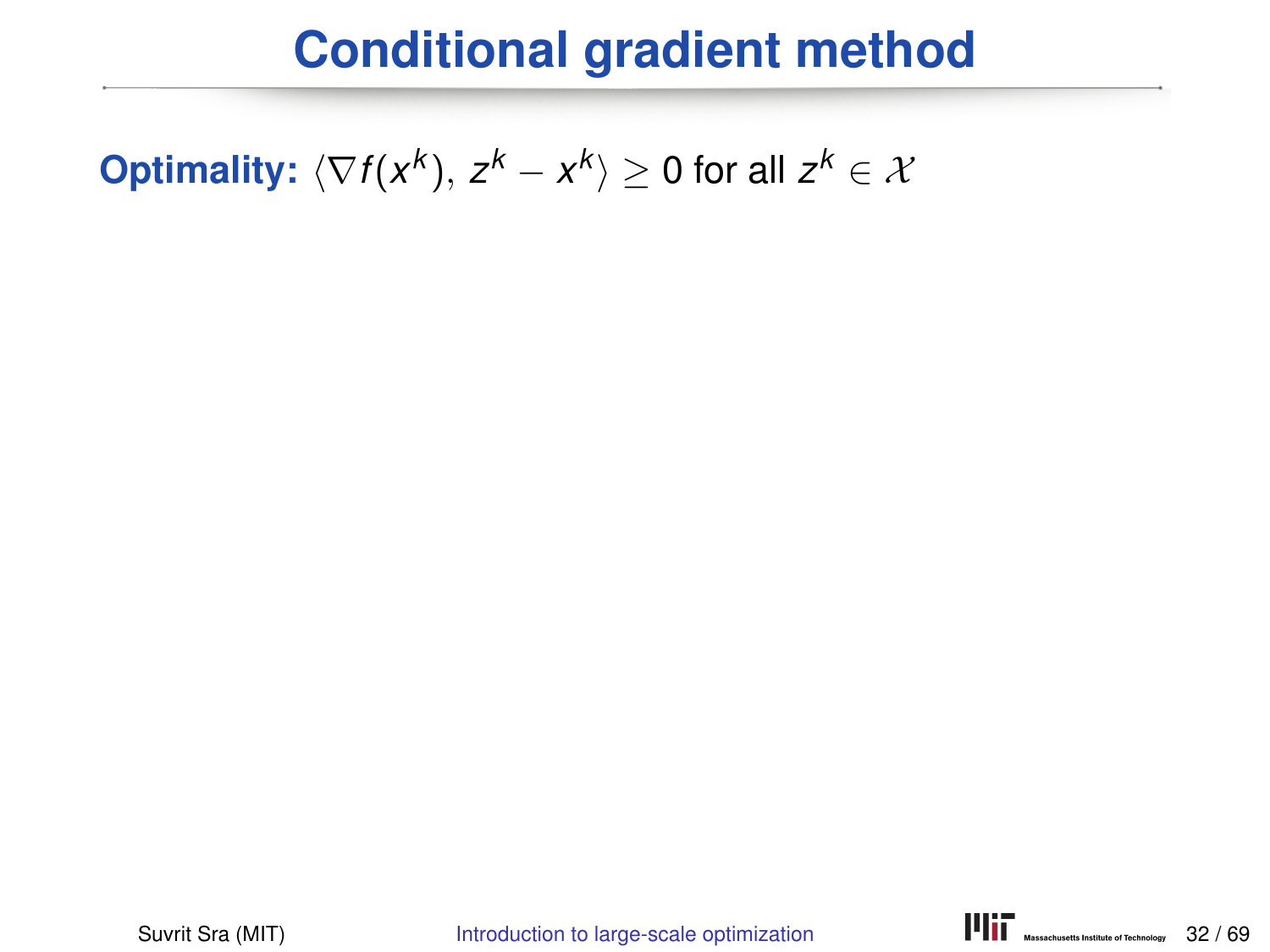**Optimality:**  $\langle \nabla f(x^k), z^k - x^k \rangle \ge 0$  for all  $z^k \in \mathcal{X}$ **Aim:** If not optimal, then generate feasible direction  $d^k = z^k - x^k$  that obeys **descent condition**  $\langle \nabla f(x^k), d^k \rangle < 0$ .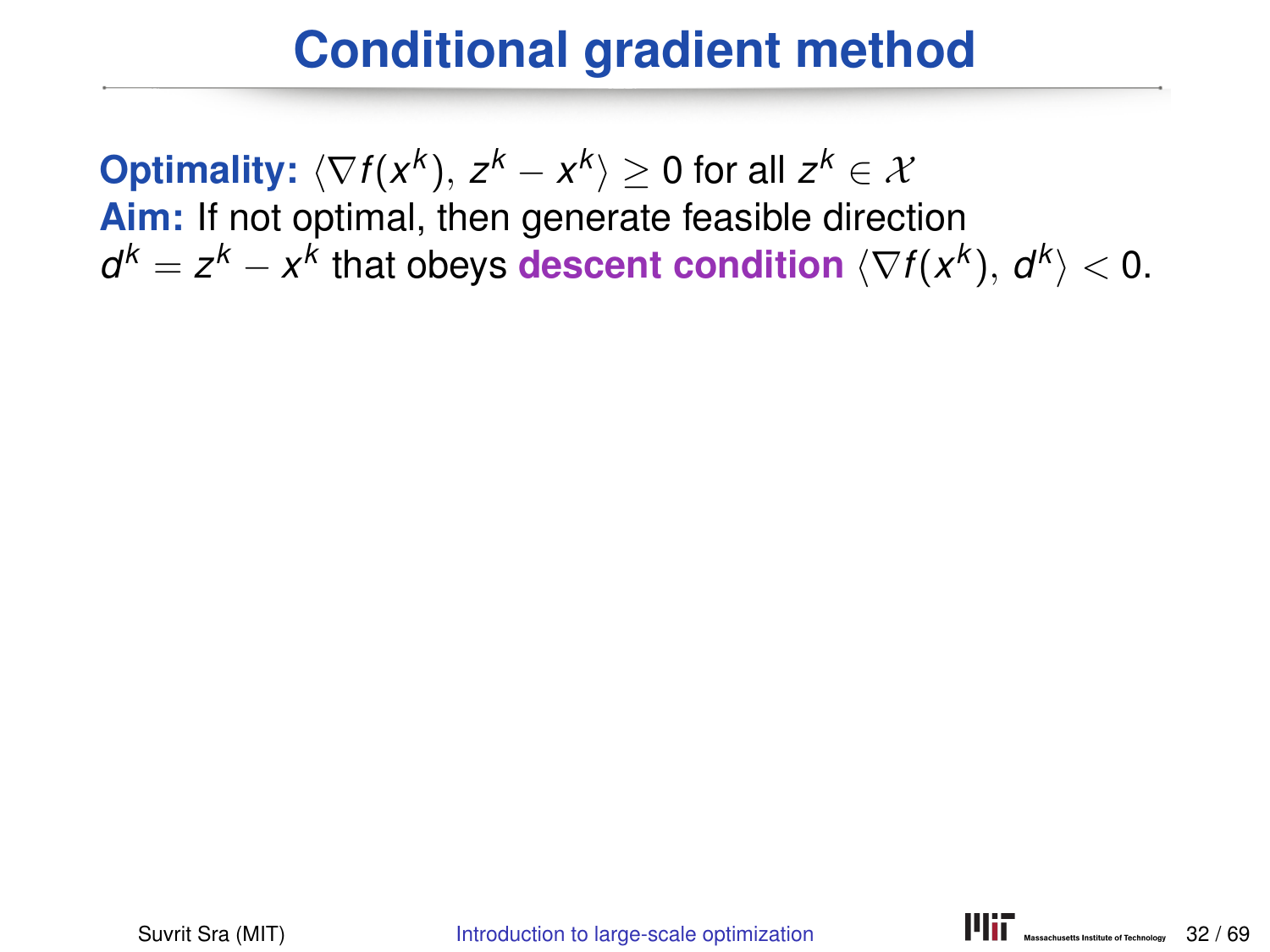**Optimality:**  $\langle \nabla f(x^k), z^k - x^k \rangle \ge 0$  for all  $z^k \in \mathcal{X}$ **Aim:** If not optimal, then generate feasible direction  $d^k = z^k - x^k$  that obeys **descent condition**  $\langle \nabla f(x^k), d^k \rangle < 0$ .

#### **Frank-Wolfe (Conditional gradient) method**

Let 
$$
z^k \in \text{argmin}_{x \in \mathcal{X}} \langle \nabla f(x^k), x - x^k \rangle
$$

 $\blacktriangle$  Use different methods to select  $\alpha_{k}$ 

$$
\Delta x^{k+1} = x^k + \alpha_k (z^k - x^k)
$$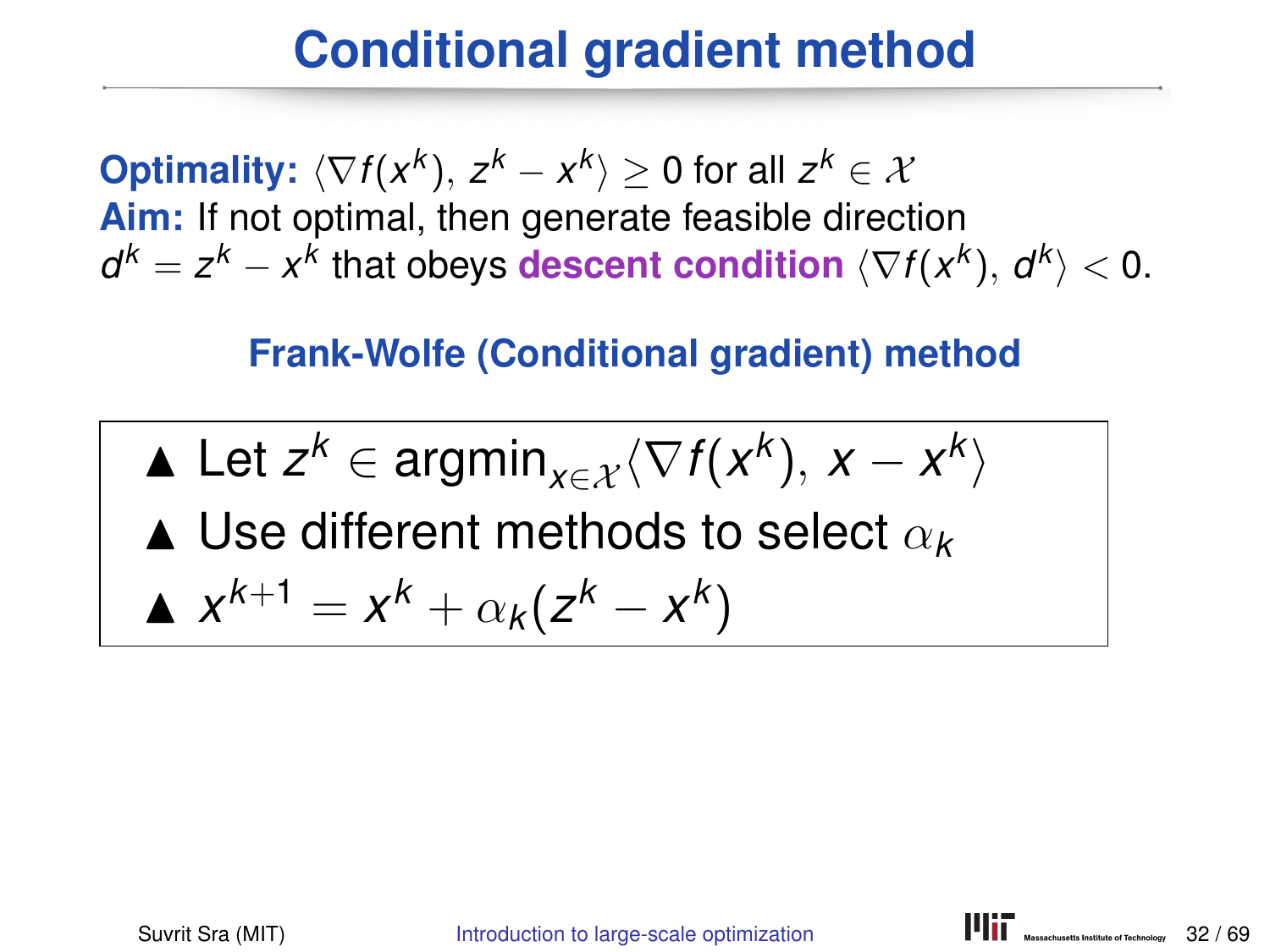**Optimality:**  $\langle \nabla f(x^k), z^k - x^k \rangle \ge 0$  for all  $z^k \in \mathcal{X}$ **Aim:** If not optimal, then generate feasible direction  $d^k = z^k - x^k$  that obeys **descent condition**  $\langle \nabla f(x^k), d^k \rangle < 0$ .

#### **Frank-Wolfe (Conditional gradient) method**

Let 
$$
z^k \in \text{argmin}_{x \in \mathcal{X}} \langle \nabla f(x^k), x - x^k \rangle
$$

 $\blacktriangle$  Use different methods to select  $\alpha_{\bm{k}}$ 

$$
\blacktriangle x^{k+1} = x^k + \alpha_k (z^k - x^k)
$$

- $\triangle$  Practical when solving *linear* problem over  $\chi$  easy
- ♠ Became popular in machine learning in recent years
- ♠ Refinements, several variants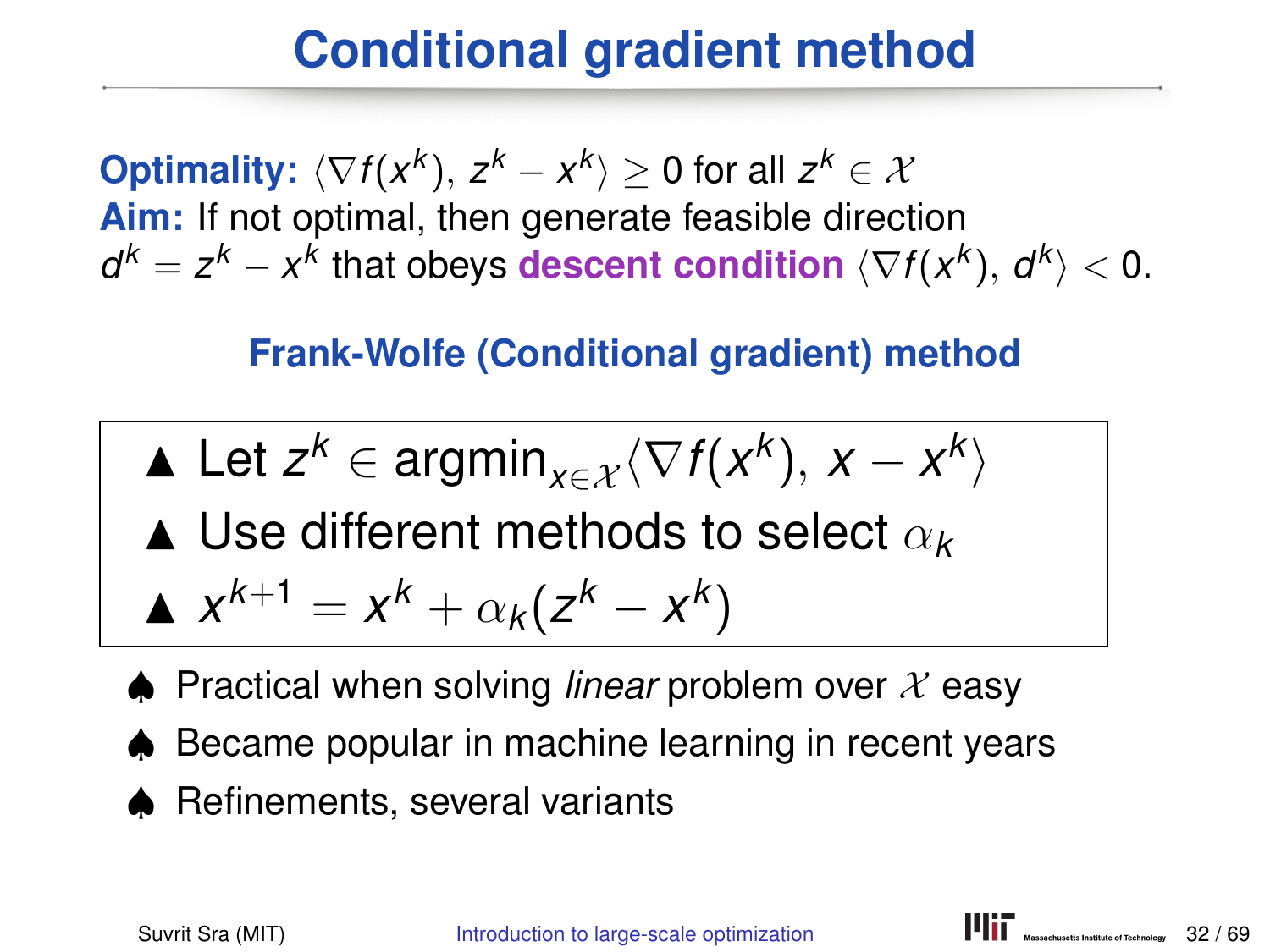### **Composite objectives**

#### Frequently nonsmooth problems take the form

minimize  $f(x) := \ell(x) + r(x)$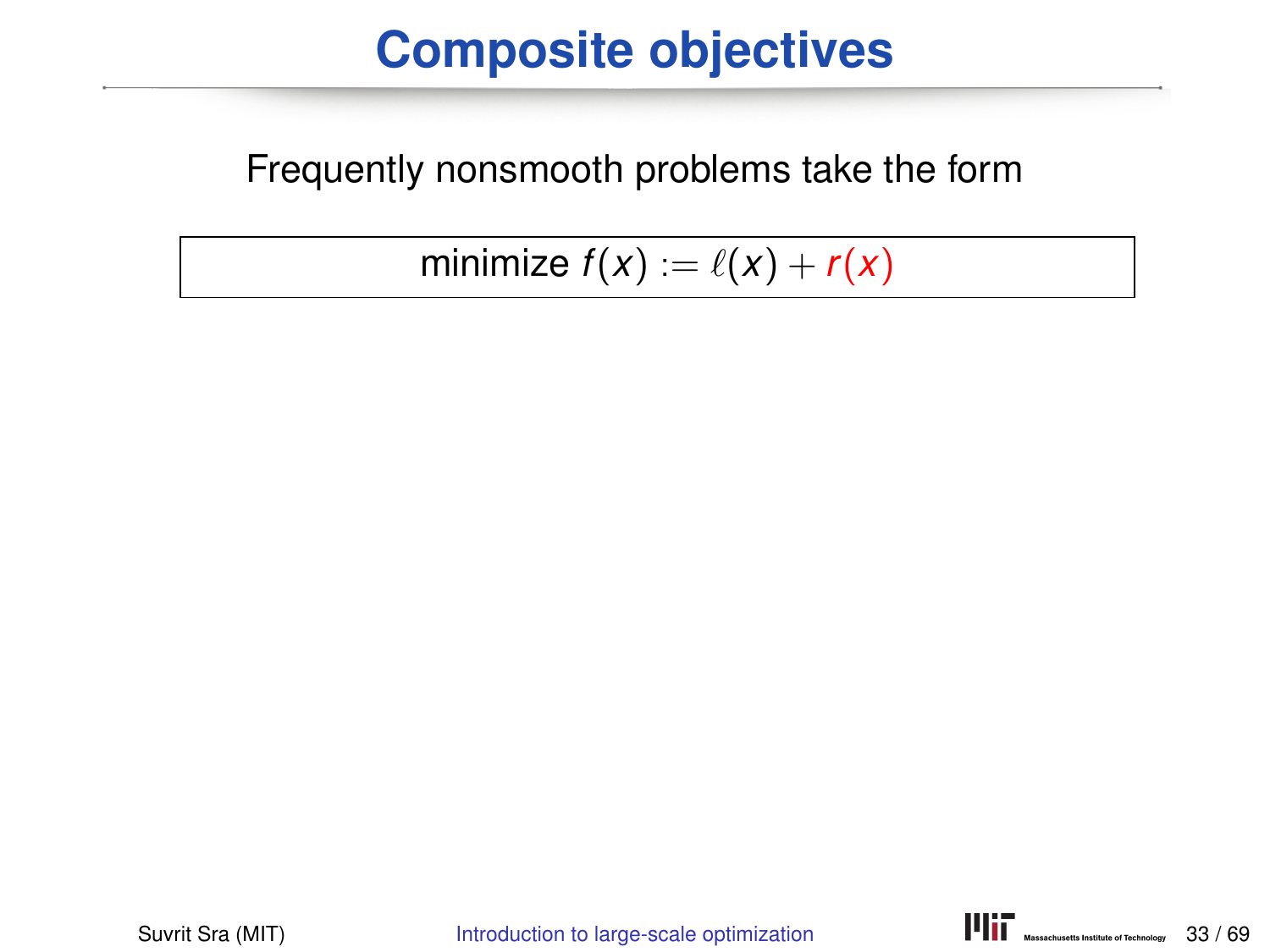### **Composite objectives**

Frequently nonsmooth problems take the form

minimize  $f(x) := \ell(x) + r(x)$ 

$$
\ell\in\text{supp}(r+1)\subset\text{supp}(r)
$$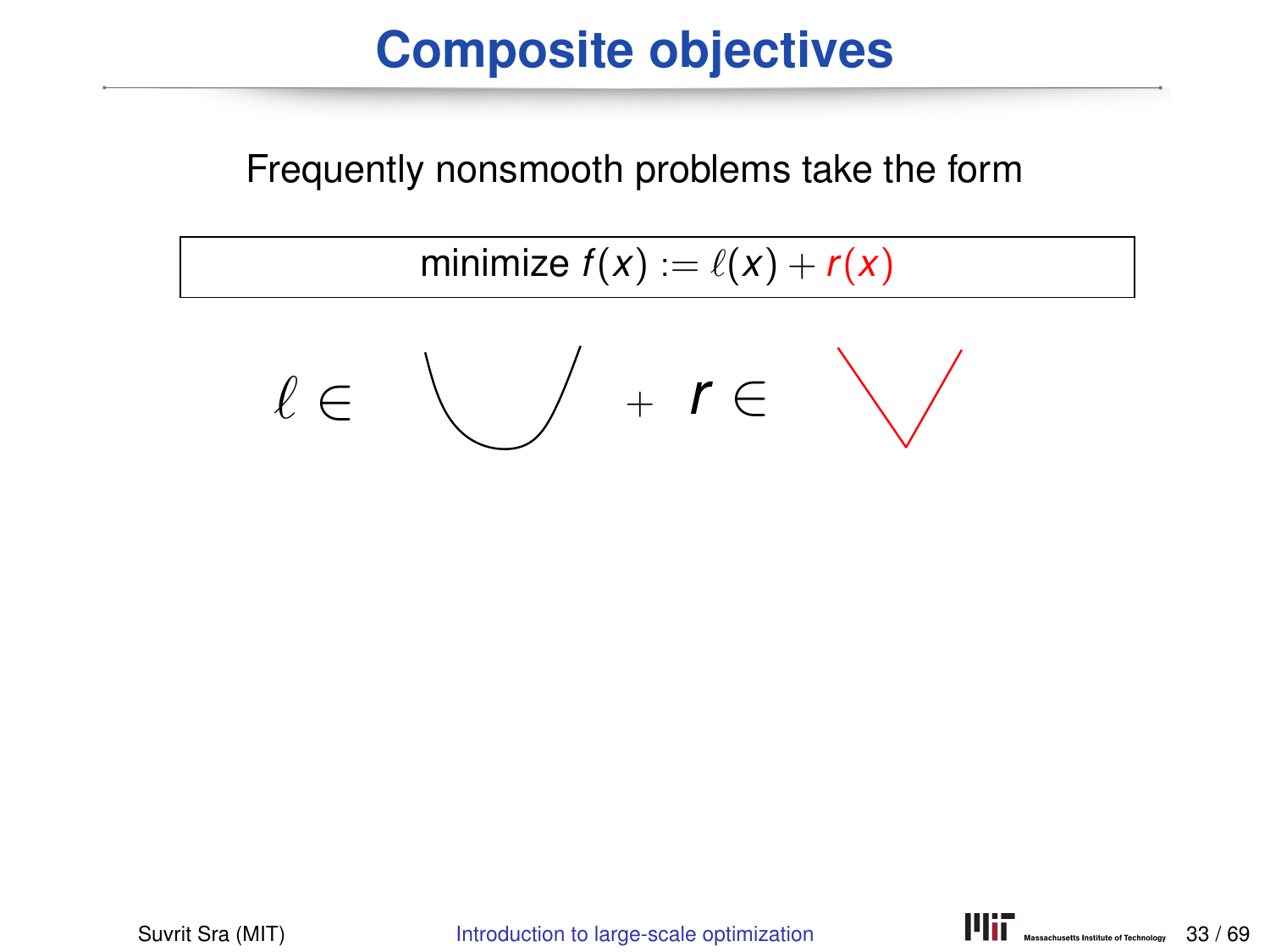# **Composite objectives**

Frequently nonsmooth problems take the form

minimize  $f(x) := \ell(x) + r(x)$ 

$$
\ell\in\text{supp}(r+1)\subset\text{supp}(r)
$$

Example:  $\ell(x) = \frac{1}{2} ||Ax - b||^2$  and  $r(x) = \lambda ||x||_1$ 

Lasso, L1-LS, compressed sensing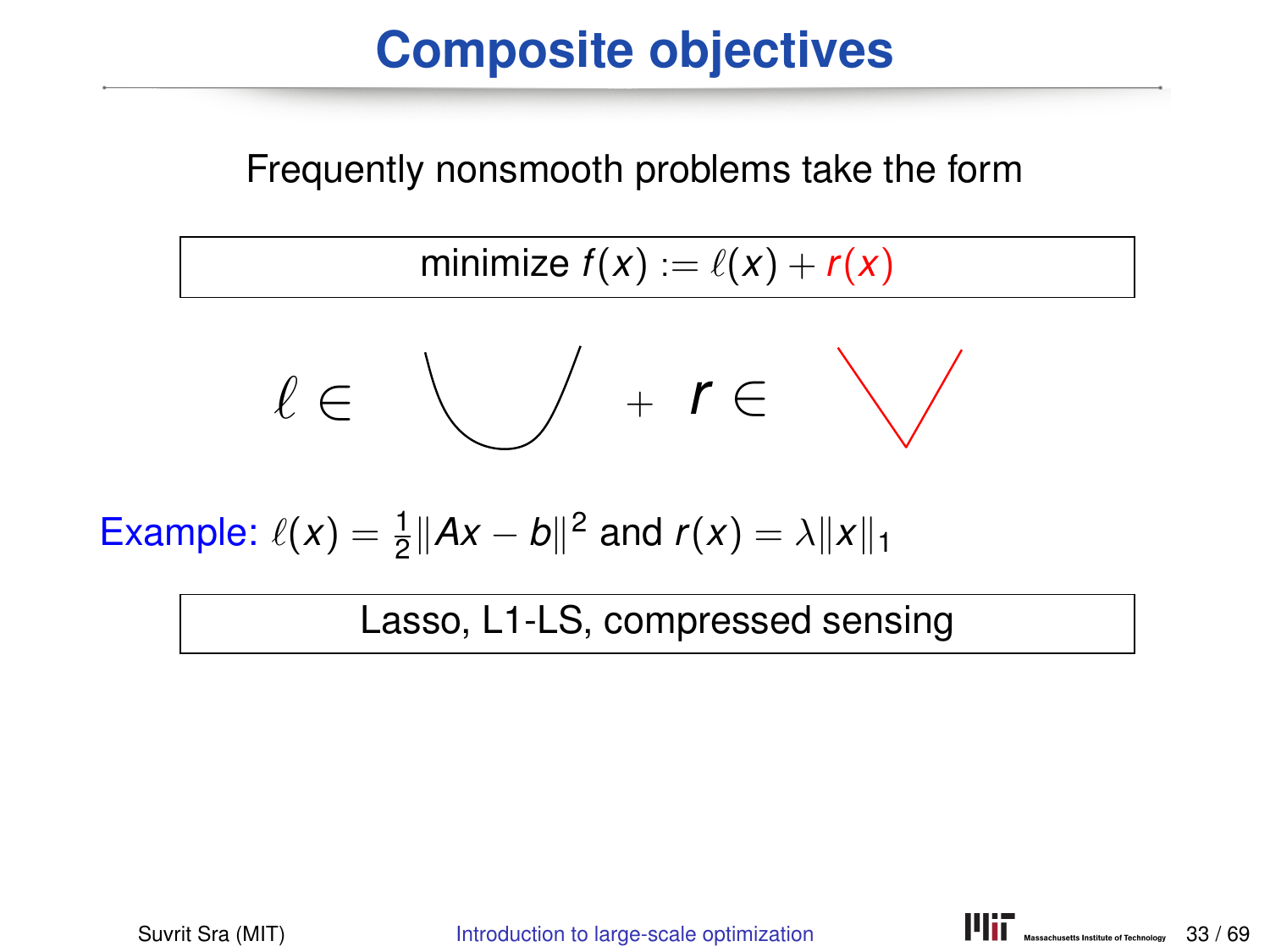# **Composite objectives**

Frequently nonsmooth problems take the form

minimize  $f(x) := \ell(x) + r(x)$ 

$$
\ell\in\text{supp}(r+1)\subset\text{supp}(r)
$$

Example:  $\ell(x) = \frac{1}{2} ||Ax - b||^2$  and  $r(x) = \lambda ||x||_1$ 

Lasso, L1-LS, compressed sensing

Example:  $\ell(x)$  : Logistic loss, and  $r(x) = \lambda ||x||_1$ 

L1-Logistic regression, sparse LR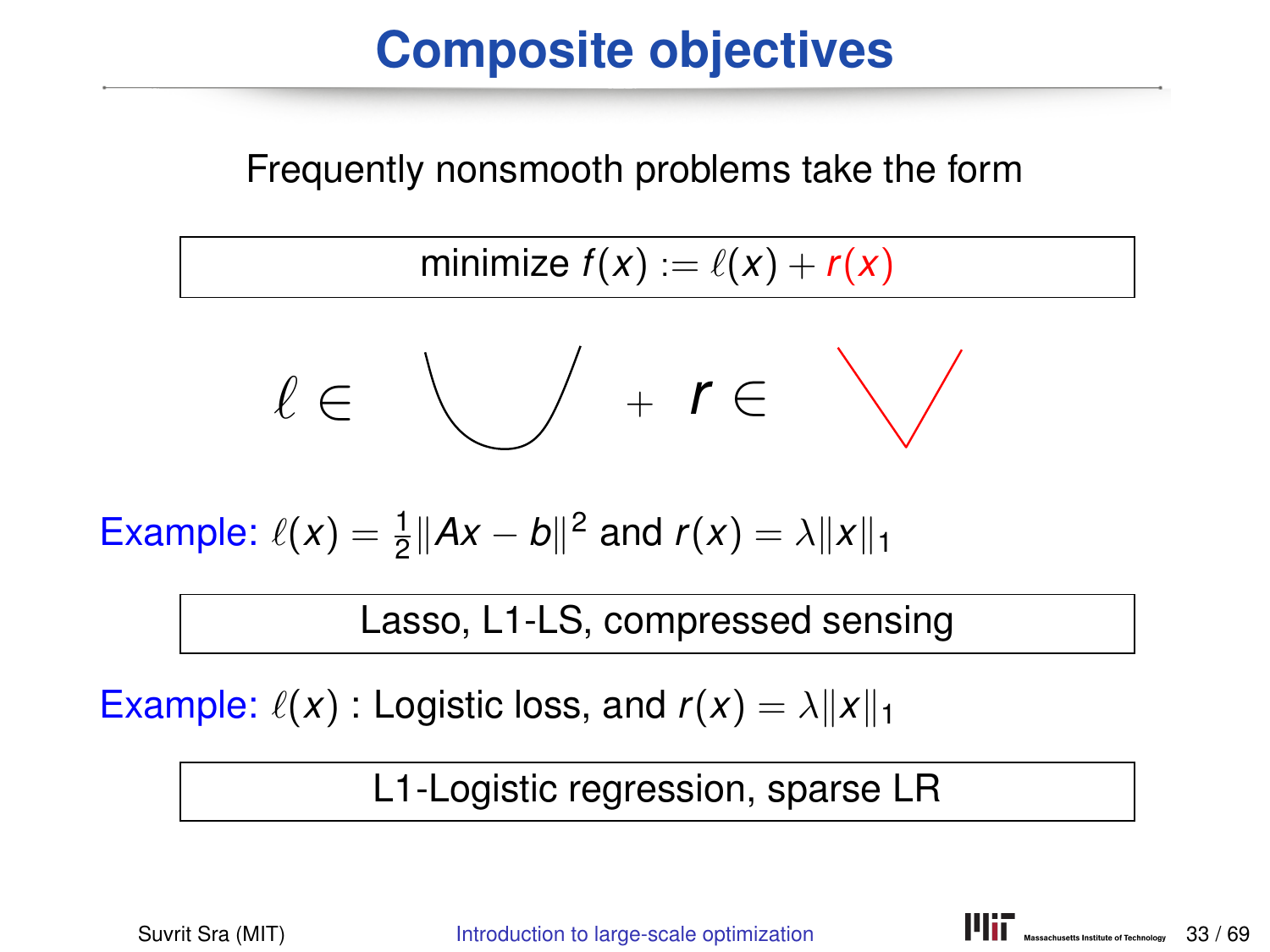## **Composite objective minimization**

$$
minimize f(x) := \ell(x) + r(x)
$$

$$
\text{subgradient: } x^{k+1} = x^k - \alpha^k g^k, g^k \in \partial f(x^k)
$$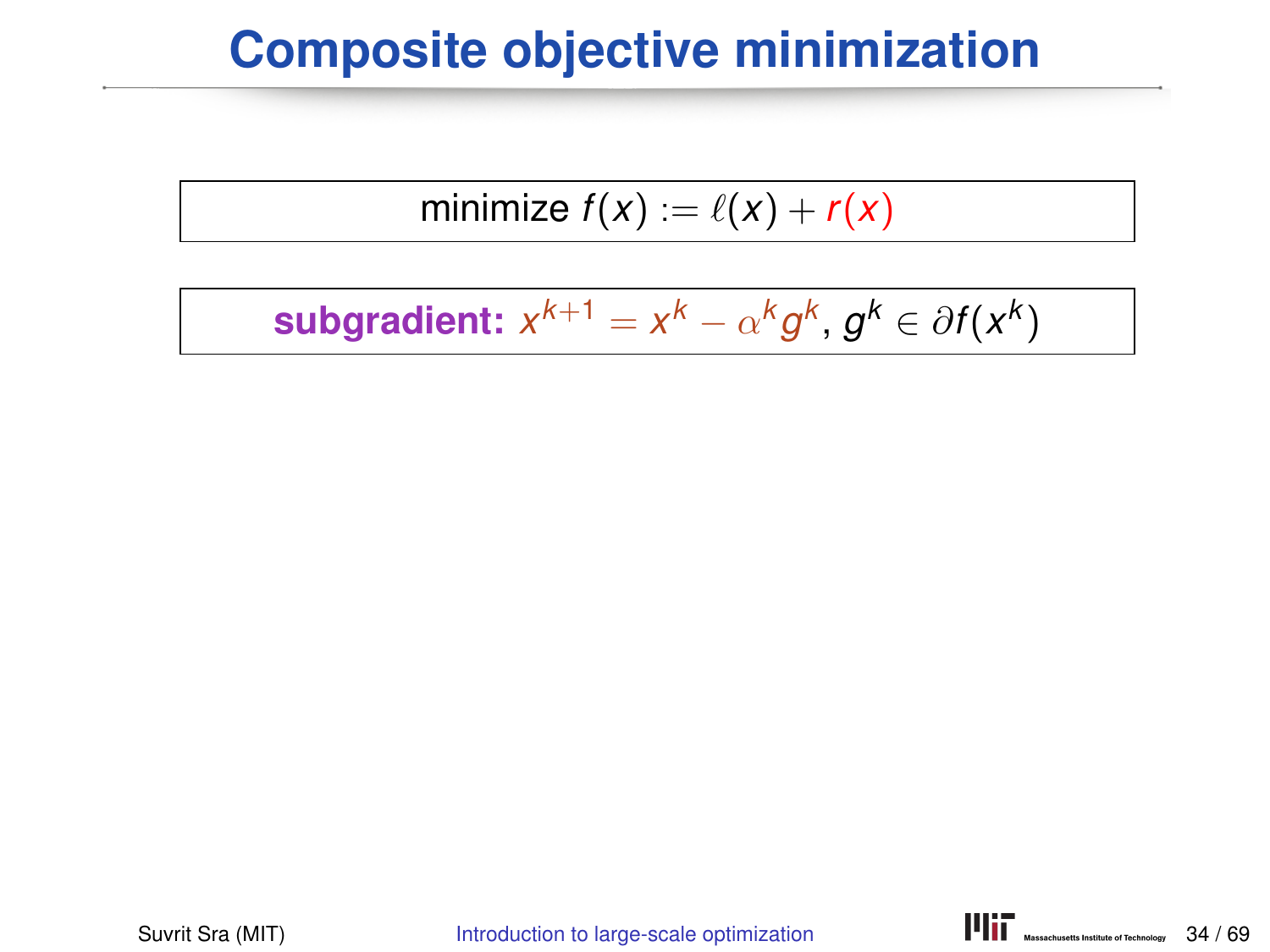## **Composite objective minimization**

$$
minimize f(x) := \ell(x) + r(x)
$$

**subgradient:**  $x^{k+1} = x^k - \alpha^k g^k$ ,  $g^k \in \partial f(x^k)$ 

**subgradient:** converges slowly at rate *O*(1/ √ *k*)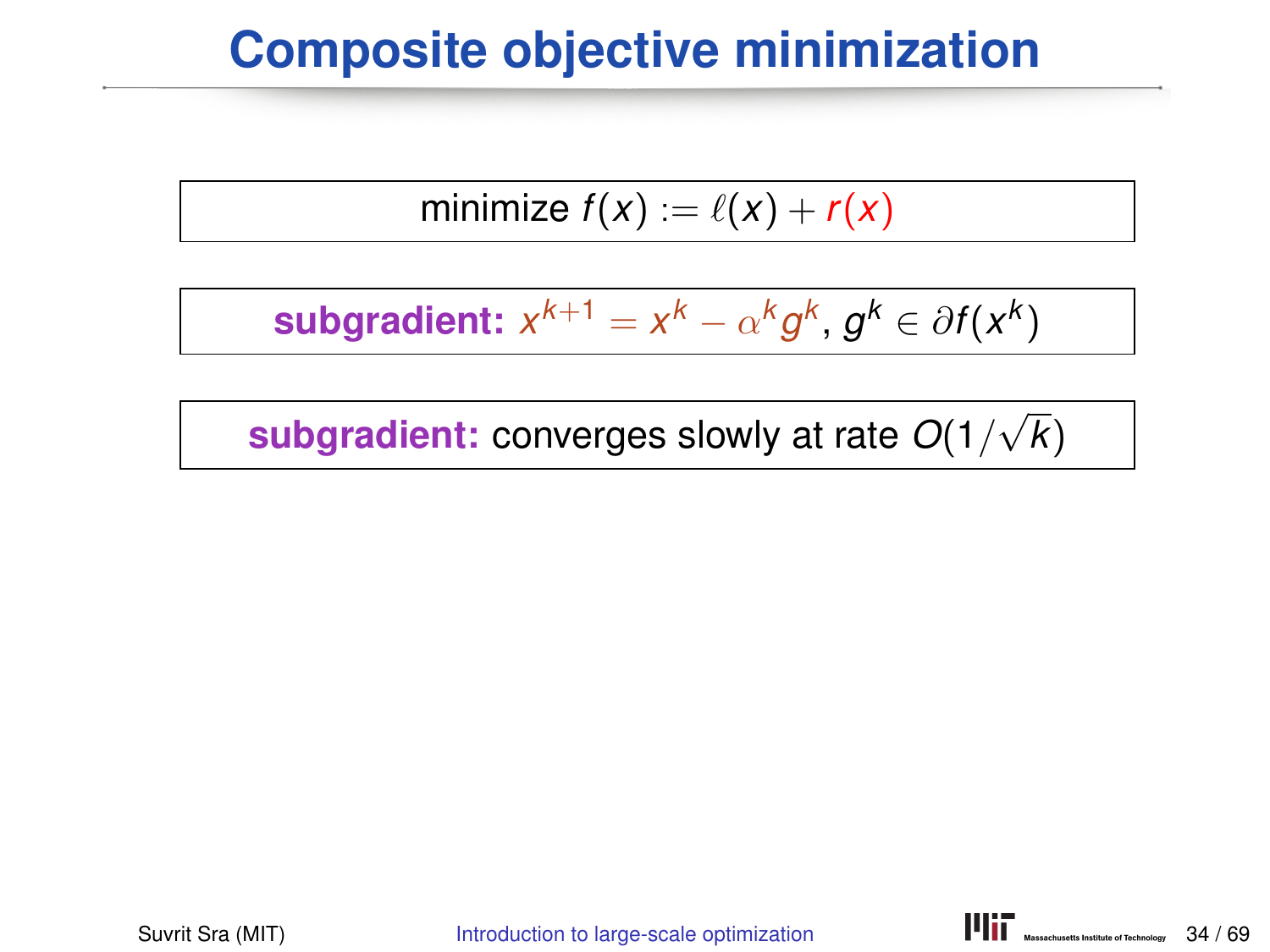## **Composite objective minimization**

$$
minimize f(x) := \ell(x) + r(x)
$$

**subgradient:**  $x^{k+1} = x^k - \alpha^k g^k$ ,  $g^k \in \partial f(x^k)$ 

**subgradient:** converges slowly at rate *O*(1/ √ *k*)

**but**: *f* is *smooth* plus *nonsmooth*

we should **exploit:** smoothness of  $\ell$  for better method!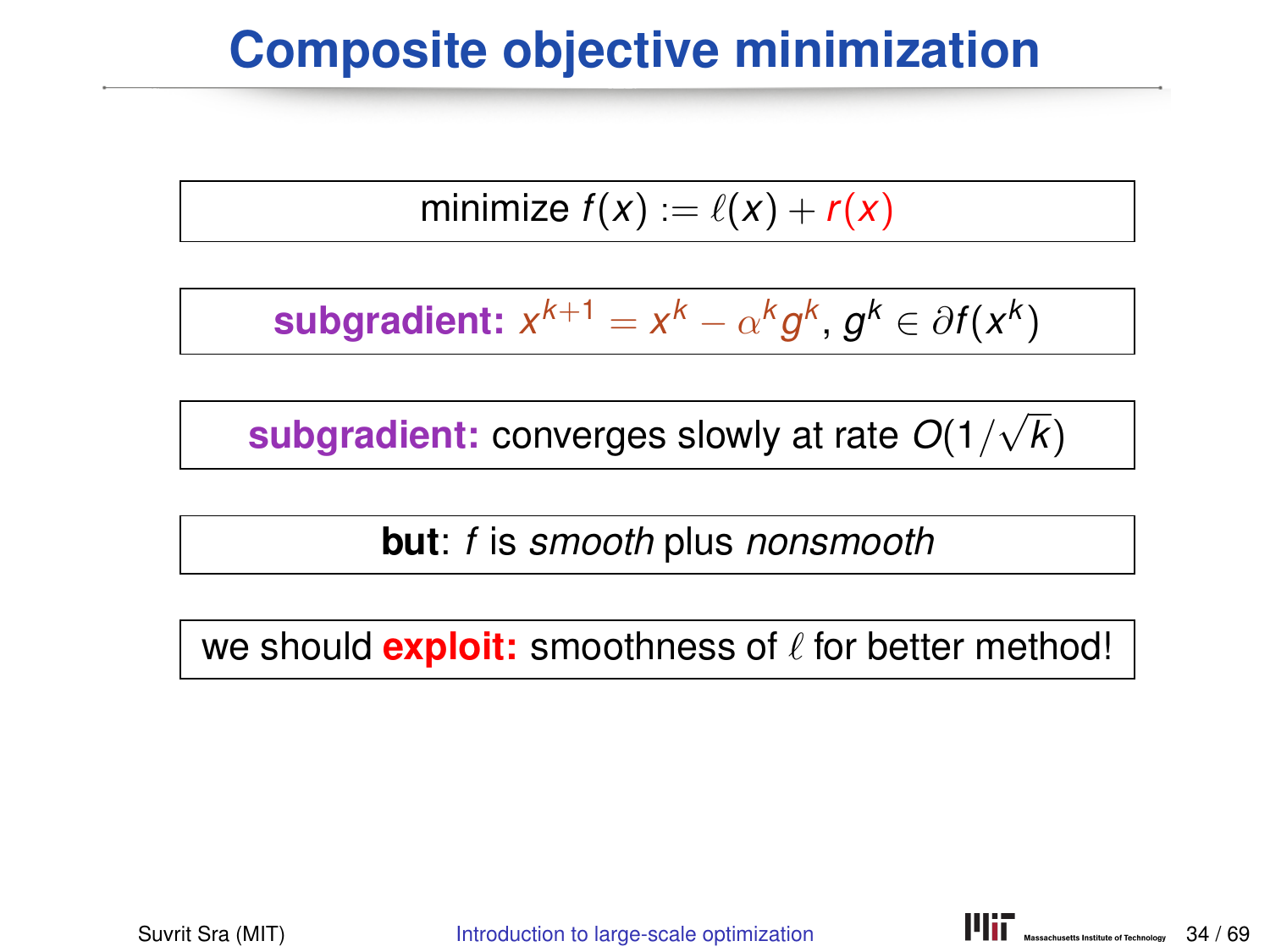## **Proximal Gradient Method**

$$
\min \quad f(x) \quad x \in \mathcal{X}
$$

**Projected gradient**

 $x \leftarrow P_{\mathcal{X}}(x - \alpha \nabla f(x))$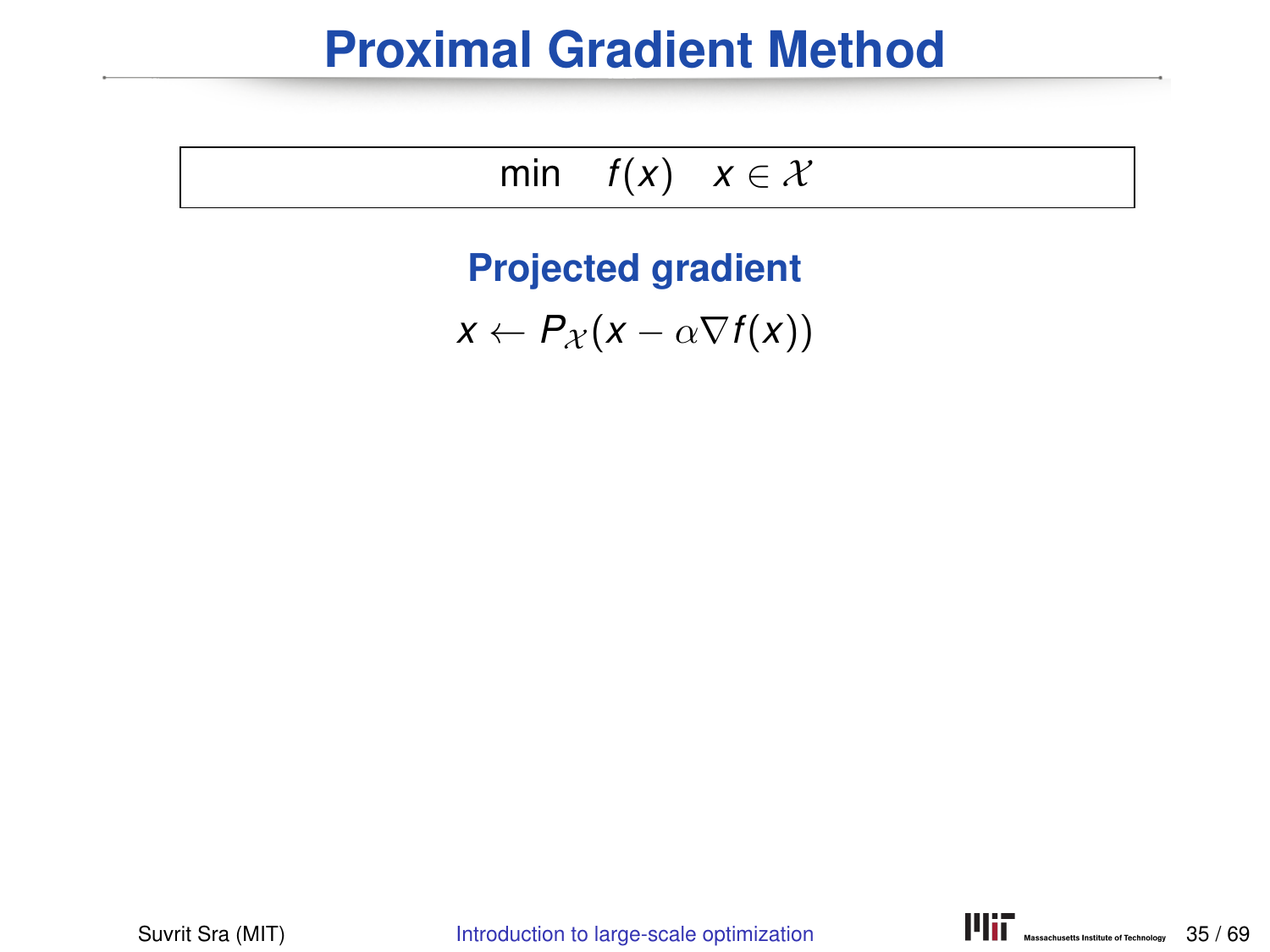## **Proximal Gradient Method**

$$
\min \quad f(x) \quad x \in \mathcal{X}
$$

#### **Projected gradient**

$$
x \leftarrow P_{\mathcal{X}}(x - \alpha \nabla f(x))
$$

#### min  $f(x) + h(x)$

#### **Proximal gradient**

$$
x \leftarrow \text{prox}_{\alpha h}(x - \alpha \nabla f(x))
$$

#### proxα*<sup>h</sup>* denotes **Euclidean** proximity operator for *h*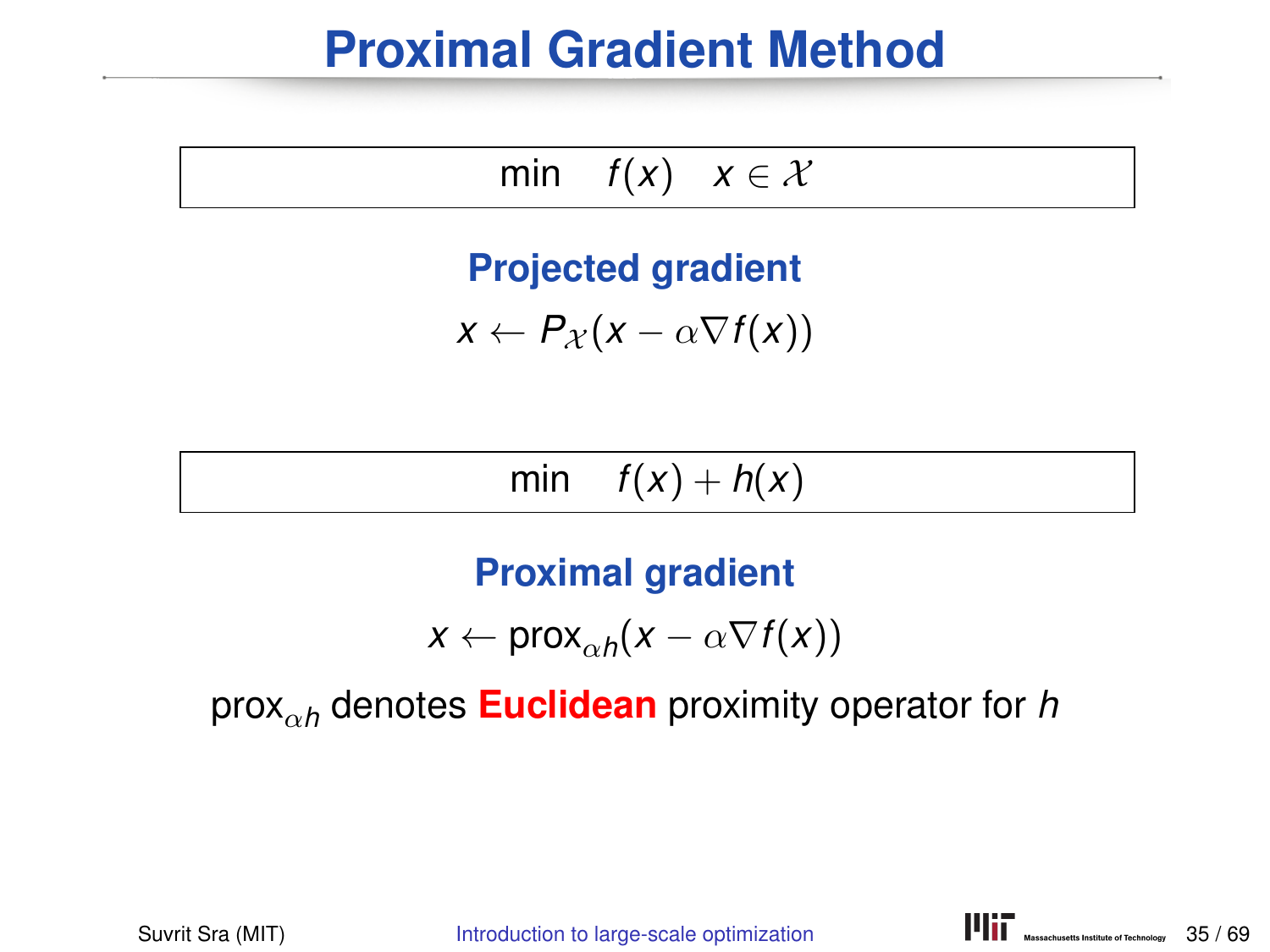## **Proximal Gradient Method**

$$
\min \quad f(x) \quad x \in \mathcal{X}
$$

#### **Projected gradient**

$$
x \leftarrow P_{\mathcal{X}}(x - \alpha \nabla f(x))
$$

min  $f(x) + h(x)$ 

#### **Proximal gradient**

$$
x \leftarrow \text{prox}_{\alpha h}(x - \alpha \nabla f(x))
$$

proxα*<sup>h</sup>* denotes **Euclidean** proximity operator for *h*

**NOTE:** non-Euclidean versions (mirror-descent) also exist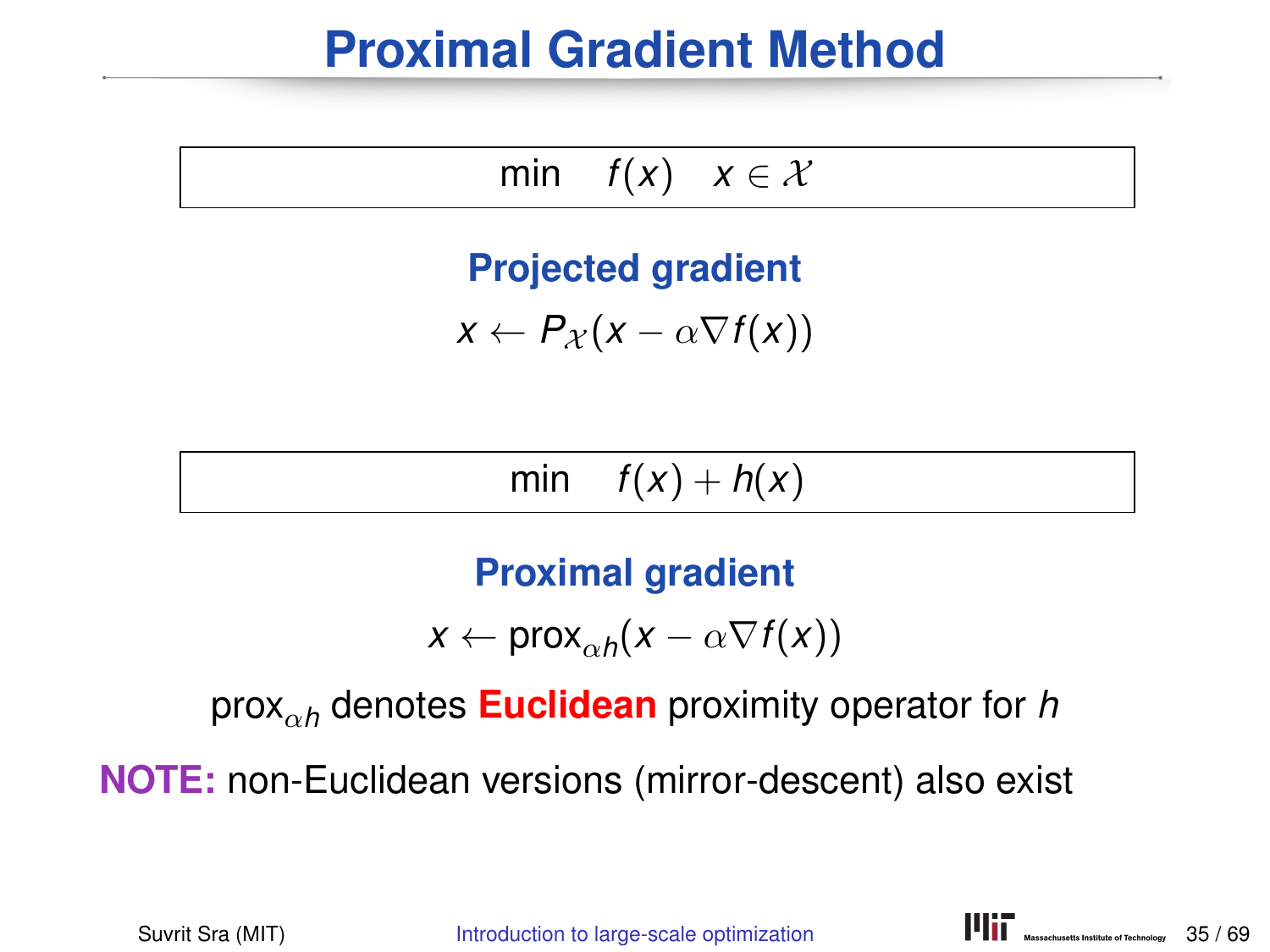## **Proximity operator**

#### **Projection**

$$
P_{\mathcal{X}}(y) := \underset{x \in \mathbb{R}^n}{\text{argmin}} \quad \frac{1}{2} \|x - y\|_2^2 + \mathbb{1}_{\mathcal{X}}(x)
$$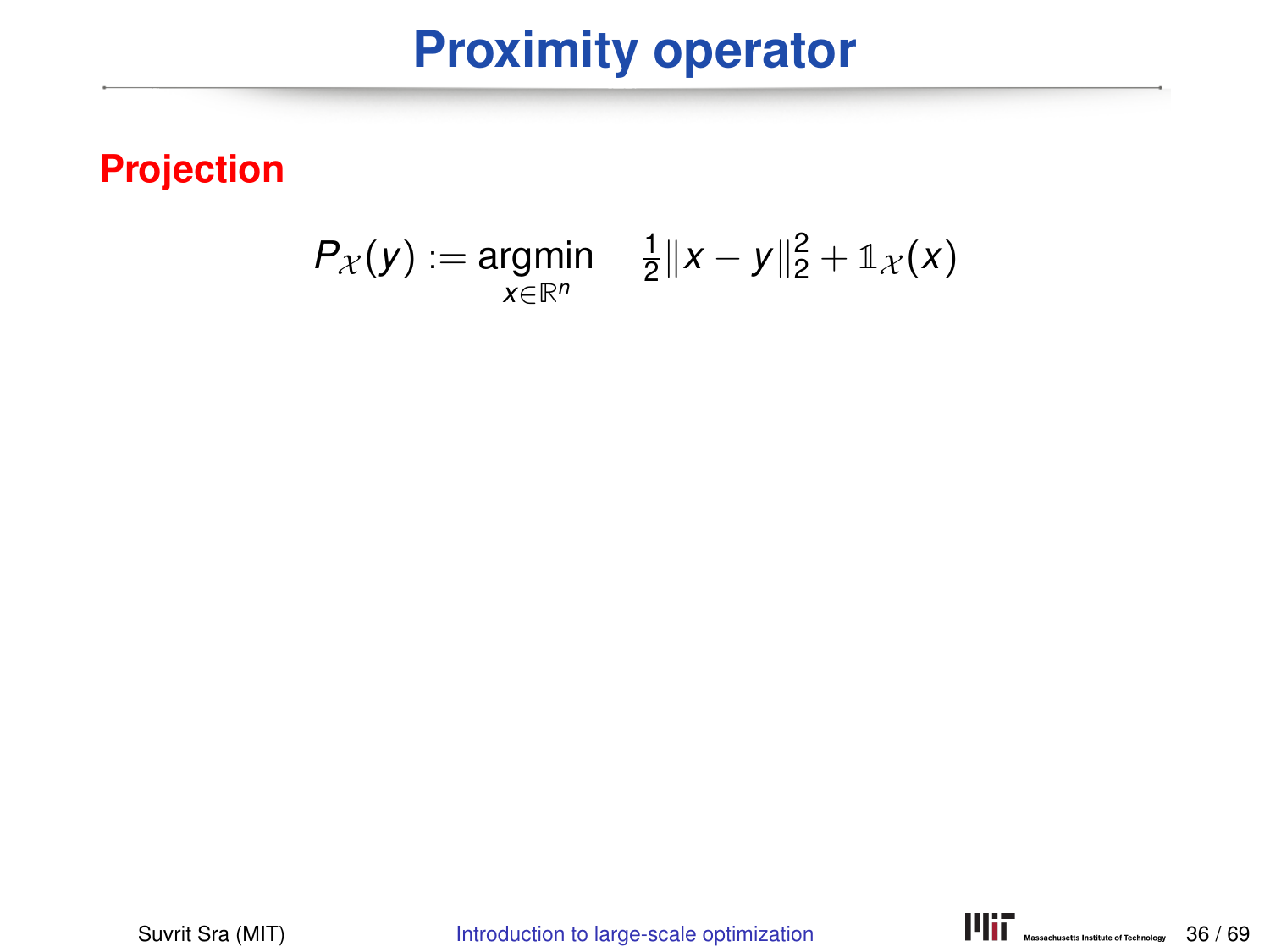## **Proximity operator**

#### **Projection**

$$
P_{\mathcal{X}}(y) := \underset{x \in \mathbb{R}^n}{\text{argmin}} \quad \frac{1}{2} \|x - y\|_2^2 + \mathbb{1}_{\mathcal{X}}(x)
$$

**Proximity:** Replace  $\mathbb{1}_X$  by a closed convex function

$$
\text{prox}_r(y) := \underset{x \in \mathbb{R}^n}{\text{argmin}} \quad \tfrac{1}{2} \|x - y\|_2^2 + r(x)
$$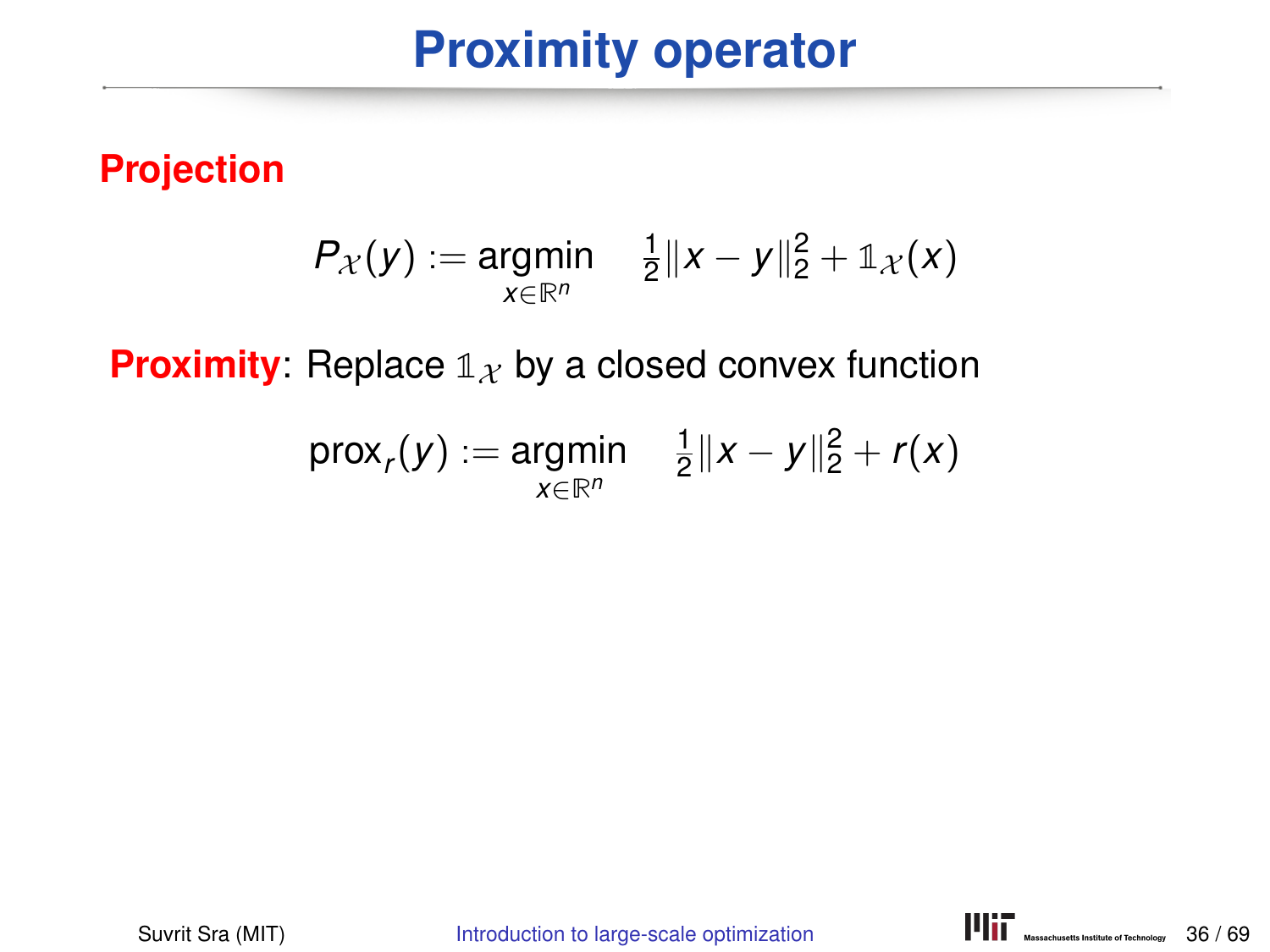## **Proximity operator**

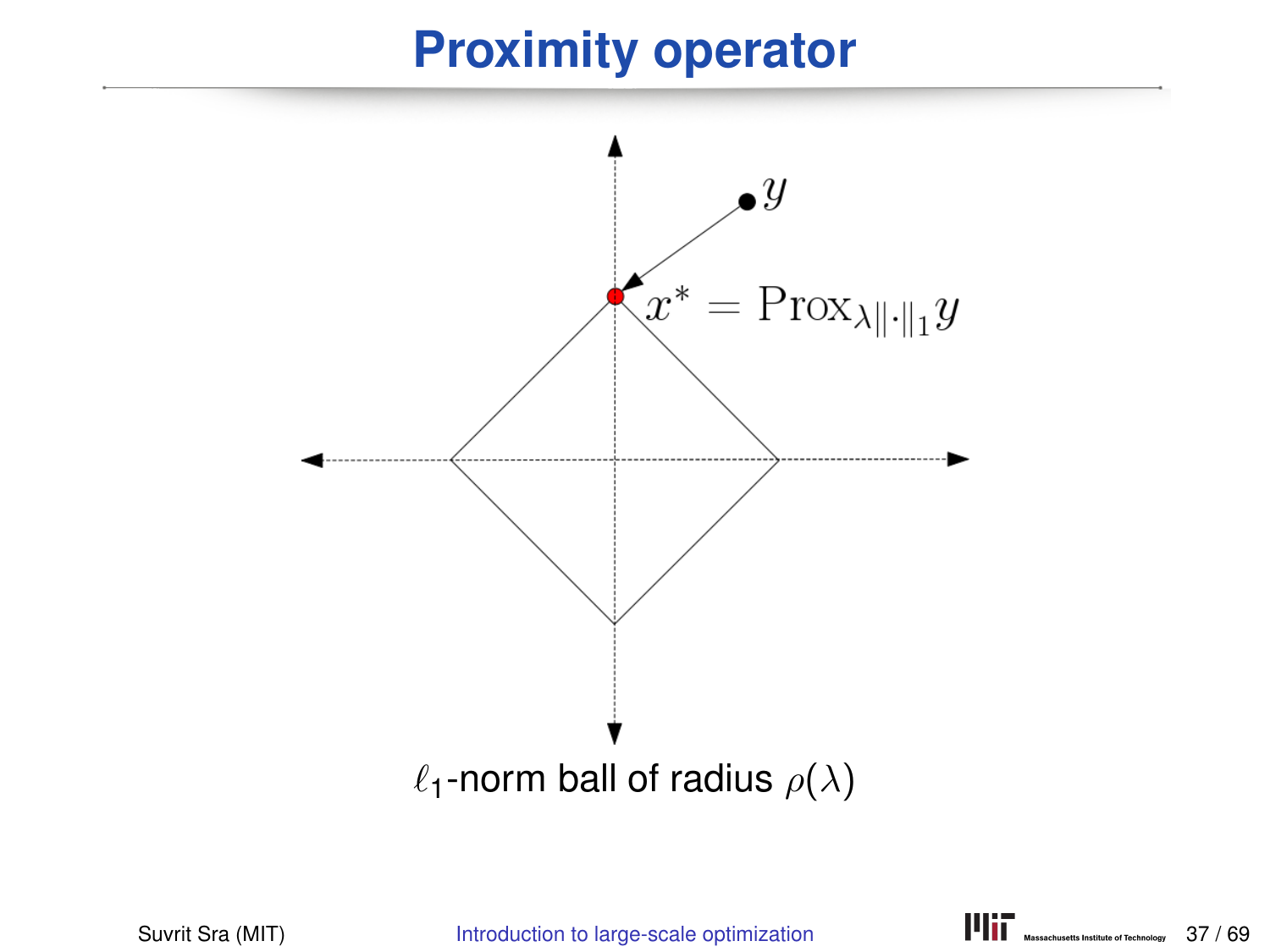# **Proximity operators**

**Exercise:** Let  $r(x) = ||x||_1$ . Solve prox<sub> $\lambda r$ </sub> $(y)$ . min *x*∈**R***<sup>n</sup>* 1  $\frac{1}{2}||x-y||_2^2 + \lambda ||x||_1.$ 

*Hint 1:* The above problem decomposes into *n* independent subproblems of the form

$$
\min_{x\in\mathbb{R}} \quad \frac{1}{2}(x-y)^2+\lambda|x|.
$$

*Hint 2:* Consider the two cases: either  $x = 0$  or  $x \neq 0$ 

Aka: Soft-thresholding operator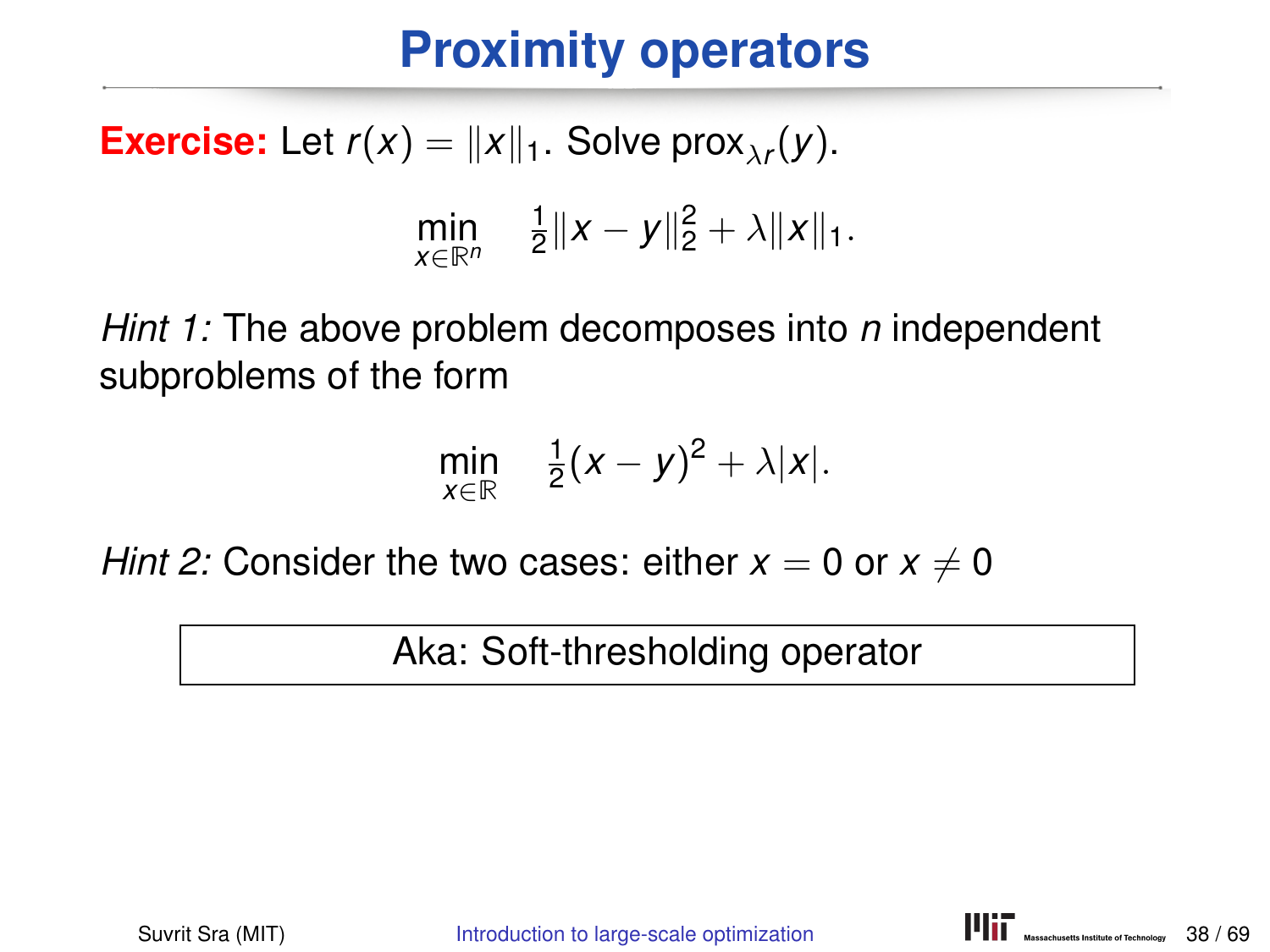**Lemma** 
$$
x^* = \text{prox}_{\alpha h}(x^* - \alpha \nabla f(x^*)), \forall \alpha > 0
$$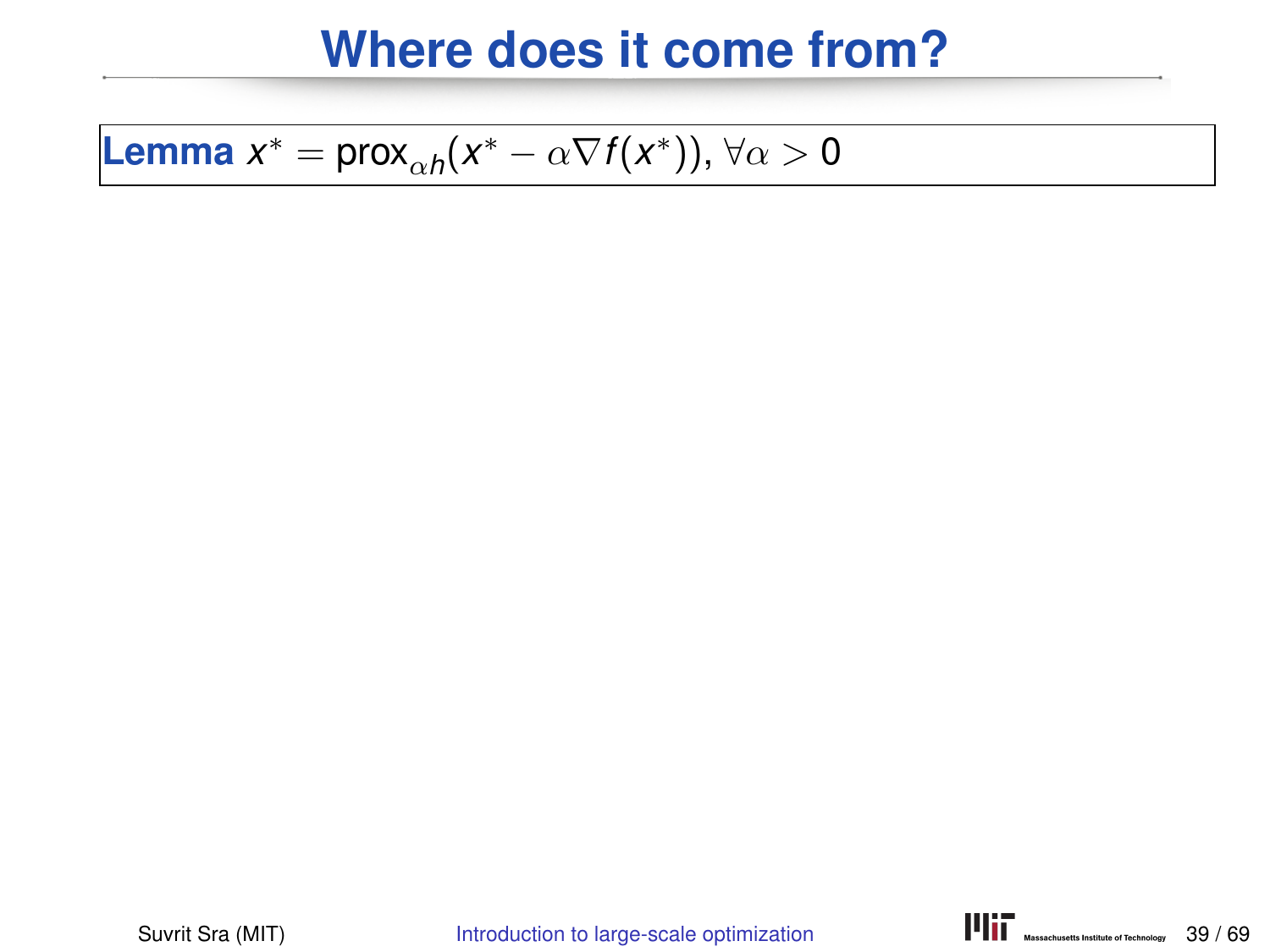**Lemma** 
$$
x^* = \text{prox}_{\alpha h}(x^* - \alpha \nabla f(x^*)), \forall \alpha > 0
$$

$$
0 \in \nabla f(x^*) + \partial h(x^*)
$$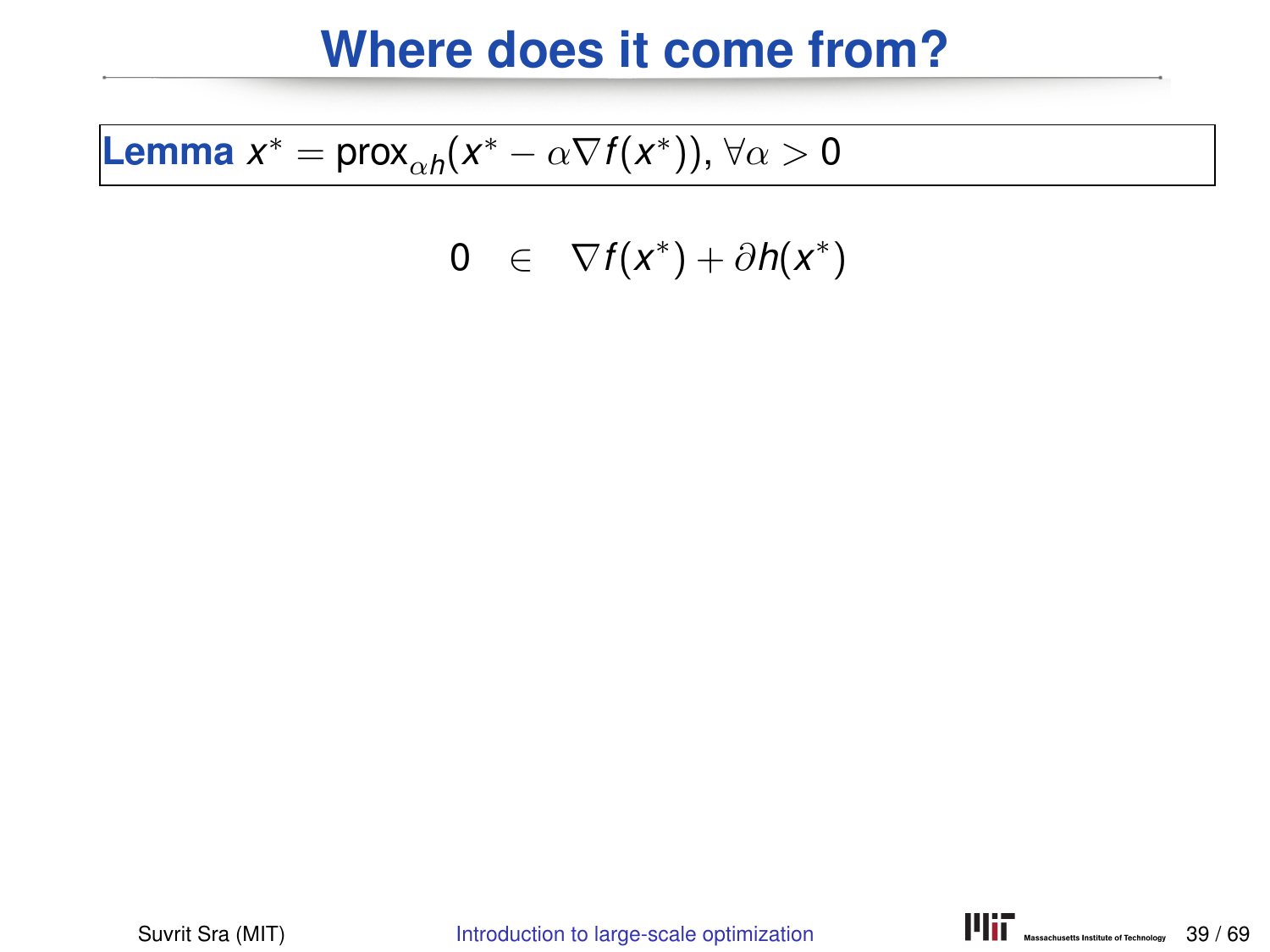**Lemma** 
$$
x^* = \text{prox}_{\alpha h}(x^* - \alpha \nabla f(x^*)), \forall \alpha > 0
$$

$$
0 \in \nabla f(x^*) + \partial h(x^*)
$$
  
\n
$$
0 \in \alpha \nabla f(x^*) + \alpha \partial h(x^*)
$$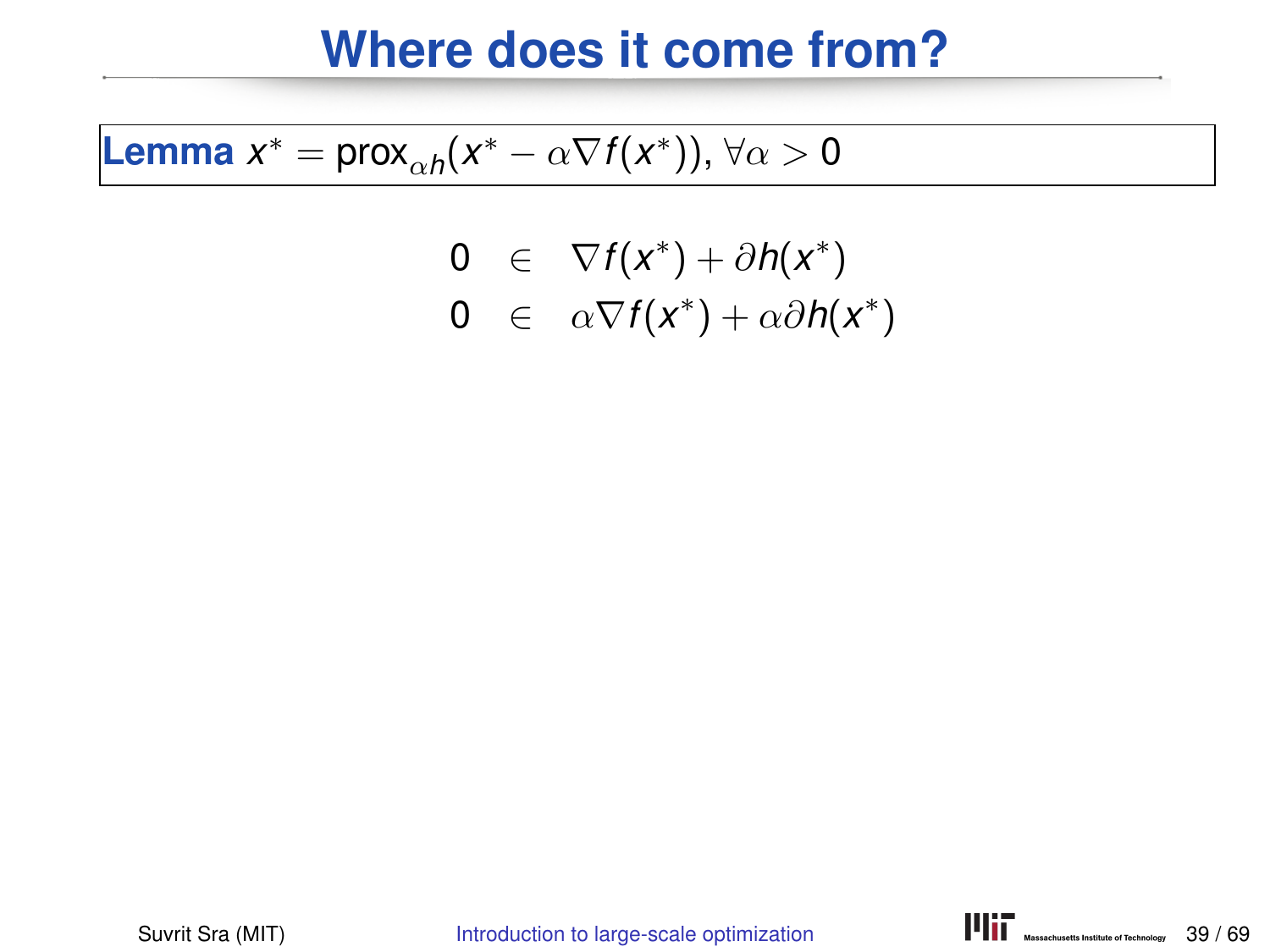**Lemma** 
$$
x^* = \text{prox}_{\alpha h}(x^* - \alpha \nabla f(x^*)), \forall \alpha > 0
$$

$$
0 \in \nabla f(x^*) + \partial h(x^*)
$$
  
\n
$$
0 \in \alpha \nabla f(x^*) + \alpha \partial h(x^*)
$$
  
\n
$$
x^* \in \alpha \nabla f(x^*) + (1 + \alpha \partial h)(x^*)
$$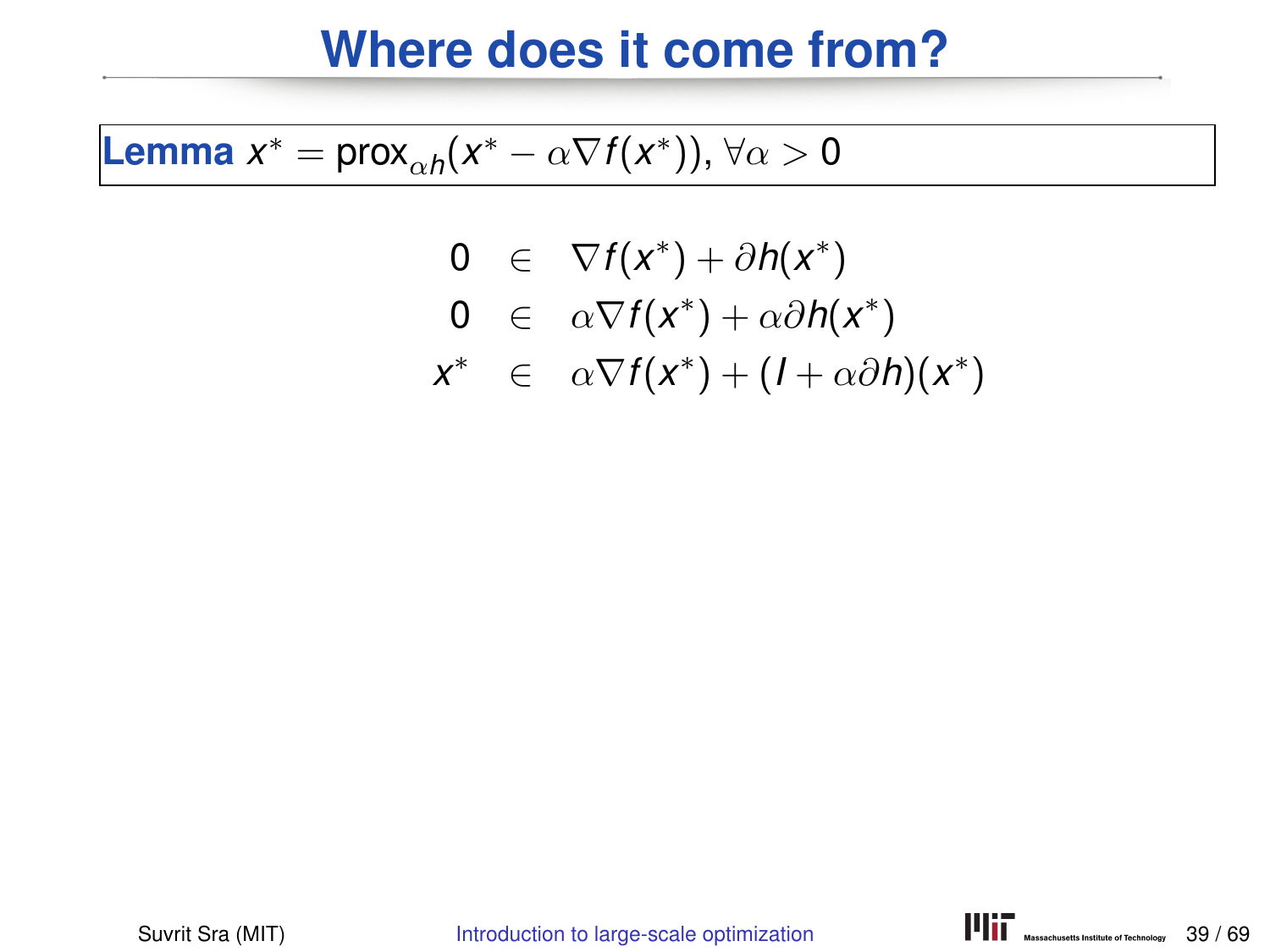**Lemma** 
$$
x^* = \text{prox}_{\alpha h}(x^* - \alpha \nabla f(x^*)), \forall \alpha > 0
$$

$$
0 \in \nabla f(x^*) + \partial h(x^*)
$$
  
\n
$$
0 \in \alpha \nabla f(x^*) + \alpha \partial h(x^*)
$$
  
\n
$$
x^* \in \alpha \nabla f(x^*) + (1 + \alpha \partial h)(x^*)
$$
  
\n
$$
x^* - \alpha \nabla f(x^*) \in (1 + \alpha \partial h)(x^*)
$$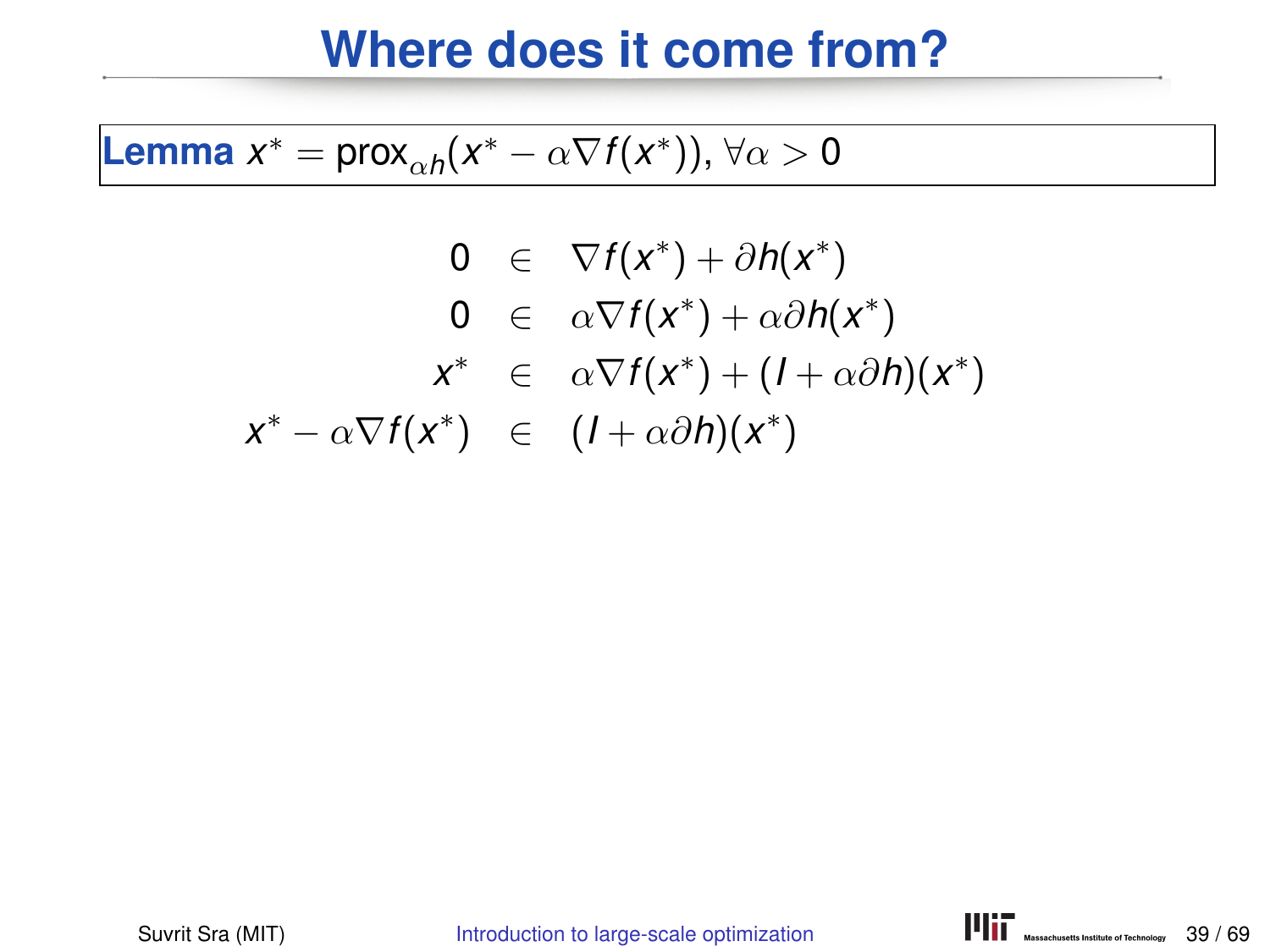**Lemma** 
$$
x^* = \text{prox}_{\alpha h}(x^* - \alpha \nabla f(x^*)), \forall \alpha > 0
$$

$$
0 \in \nabla f(x^*) + \partial h(x^*)
$$
  
\n
$$
0 \in \alpha \nabla f(x^*) + \alpha \partial h(x^*)
$$
  
\n
$$
x^* \in \alpha \nabla f(x^*) + (1 + \alpha \partial h)(x^*)
$$
  
\n
$$
x^* - \alpha \nabla f(x^*) \in (1 + \alpha \partial h)(x^*)
$$
  
\n
$$
x^* \in (1 + \alpha \partial h)^{-1}(x^* - \alpha \nabla f(x^*))
$$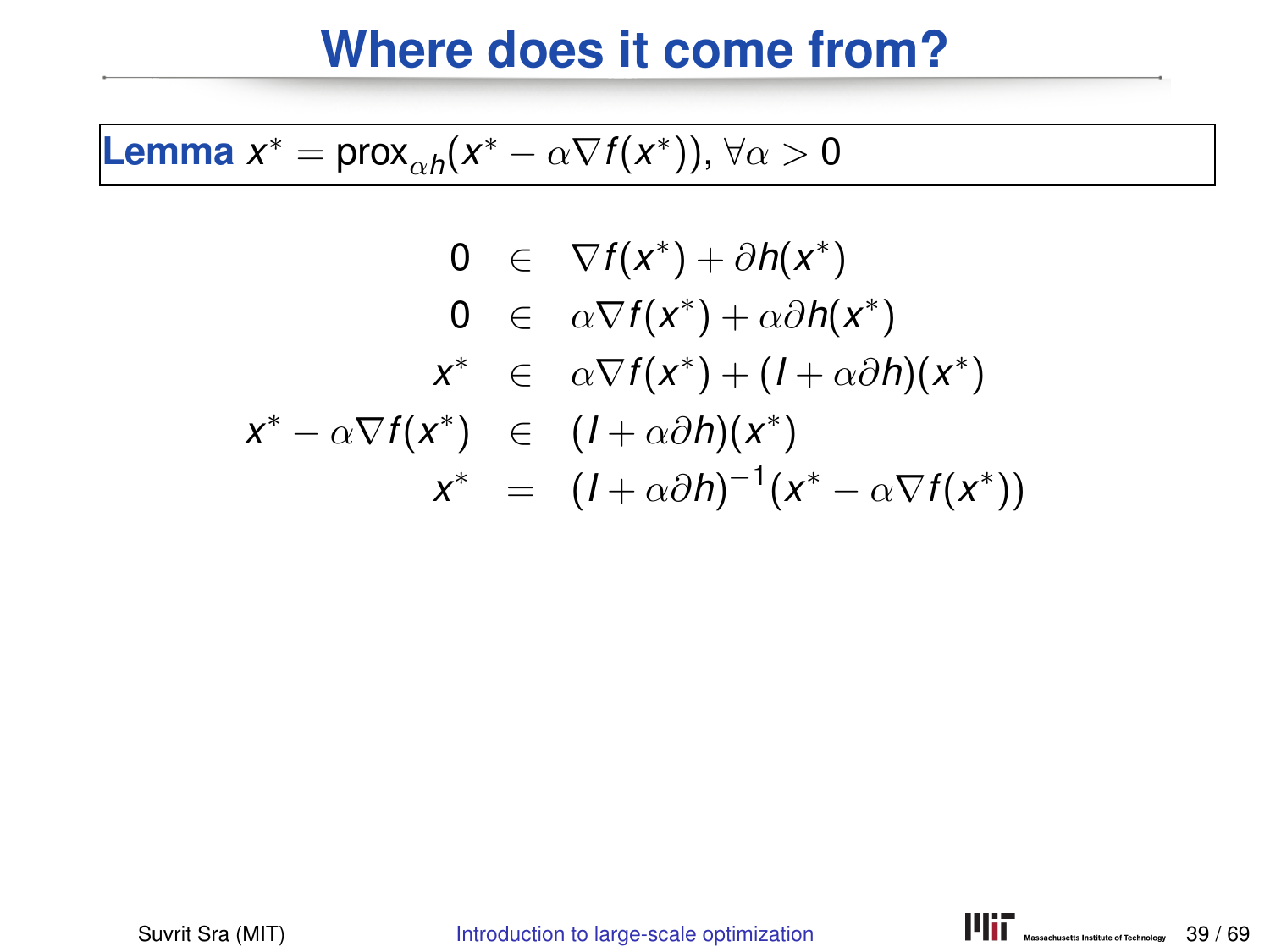**Lemma** 
$$
x^* = \text{prox}_{\alpha h}(x^* - \alpha \nabla f(x^*)), \forall \alpha > 0
$$

$$
0 \in \nabla f(x^*) + \partial h(x^*)
$$
  
\n
$$
0 \in \alpha \nabla f(x^*) + \alpha \partial h(x^*)
$$
  
\n
$$
x^* \in \alpha \nabla f(x^*) + (1 + \alpha \partial h)(x^*)
$$
  
\n
$$
x^* - \alpha \nabla f(x^*) \in (1 + \alpha \partial h)(x^*)
$$
  
\n
$$
x^* \in (1 + \alpha \partial h)^{-1}(x^* - \alpha \nabla f(x^*))
$$
  
\n
$$
x^* \in \text{prox}_{\alpha h}(x^* - \alpha \nabla f(x^*))
$$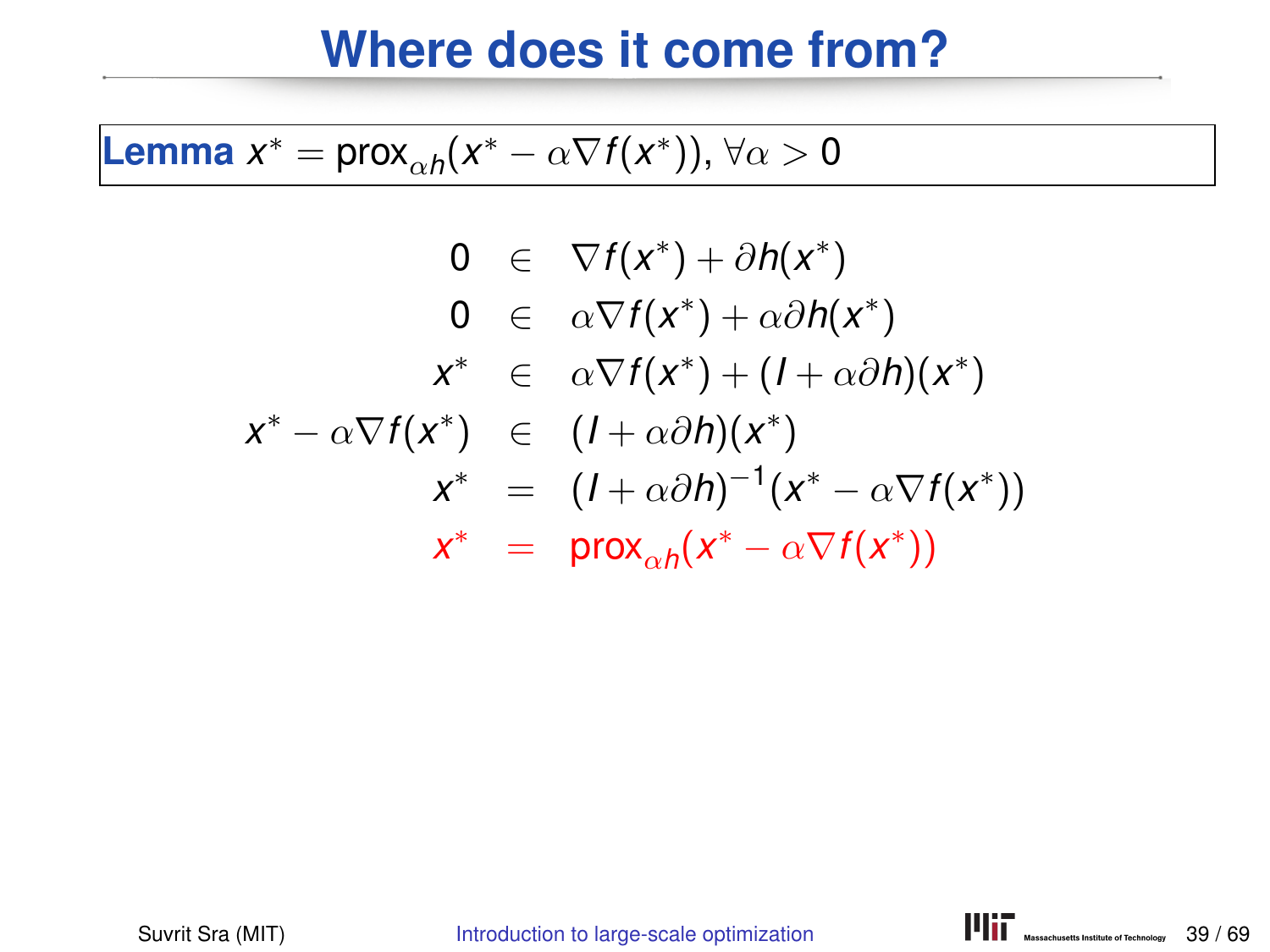**Lemma** 
$$
x^* = \text{prox}_{\alpha h}(x^* - \alpha \nabla f(x^*)), \forall \alpha > 0
$$

$$
0 \in \nabla f(x^*) + \partial h(x^*)
$$
  
\n
$$
0 \in \alpha \nabla f(x^*) + \alpha \partial h(x^*)
$$
  
\n
$$
x^* \in \alpha \nabla f(x^*) + (1 + \alpha \partial h)(x^*)
$$
  
\n
$$
x^* - \alpha \nabla f(x^*) \in (1 + \alpha \partial h)(x^*)
$$
  
\n
$$
x^* \in (1 + \alpha \partial h)^{-1}(x^* - \alpha \nabla f(x^*))
$$
  
\n
$$
x^* \in \text{prox}_{\alpha h}(x^* - \alpha \nabla f(x^*))
$$

**Above fixed-point eqn suggests iteration**  $x_{k+1} = \text{prox}_{\alpha_k h}(x_k - \alpha_k \nabla f(x_k))$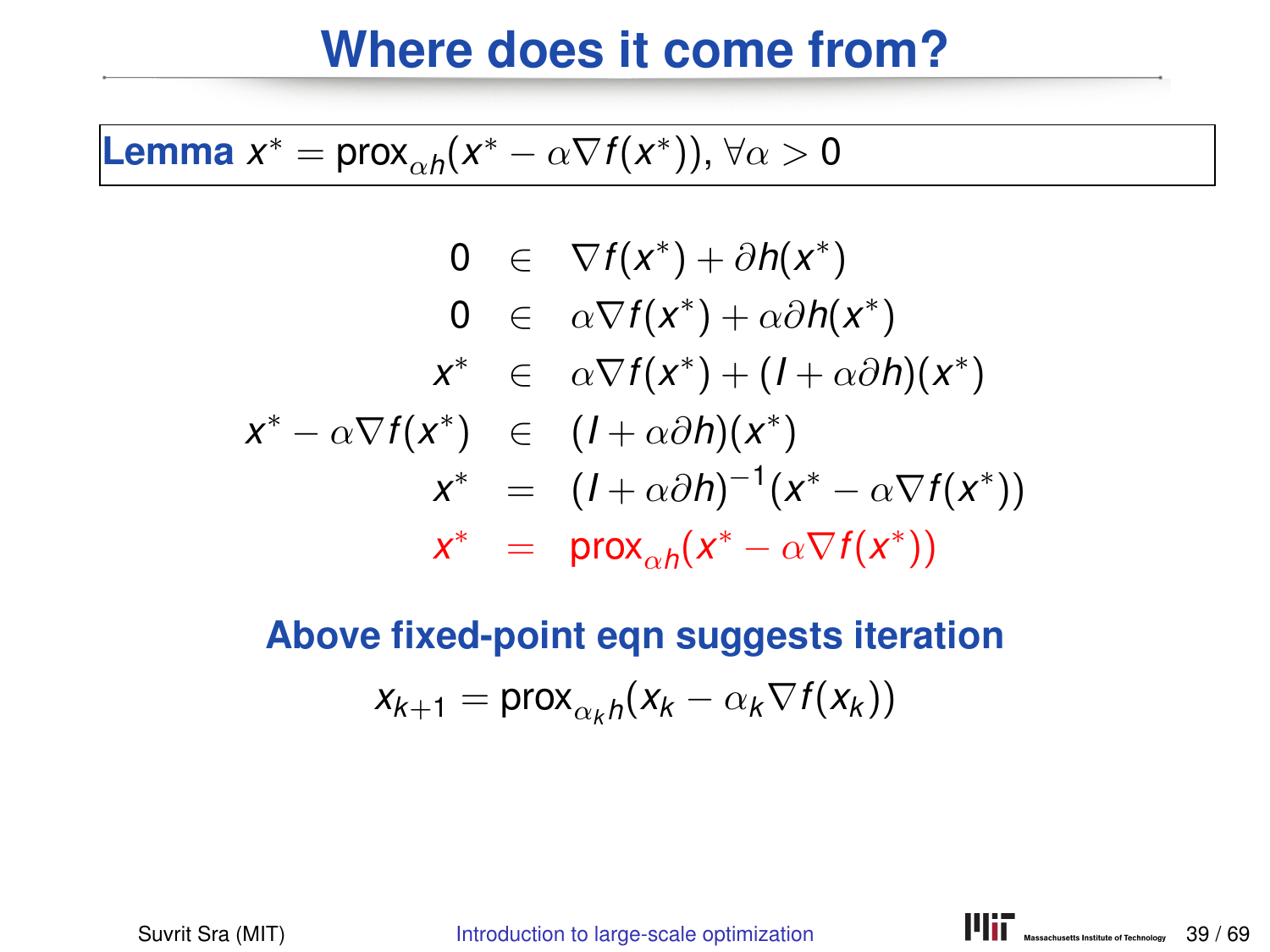# **Why does it work?**

$$
x_{k+1} = \text{prox}_{\alpha_k h}(x_k - \alpha_k \nabla f(x_k))
$$
  

$$
x_{k+1} = x_k - \alpha_k G_{\alpha_k}(x_k).
$$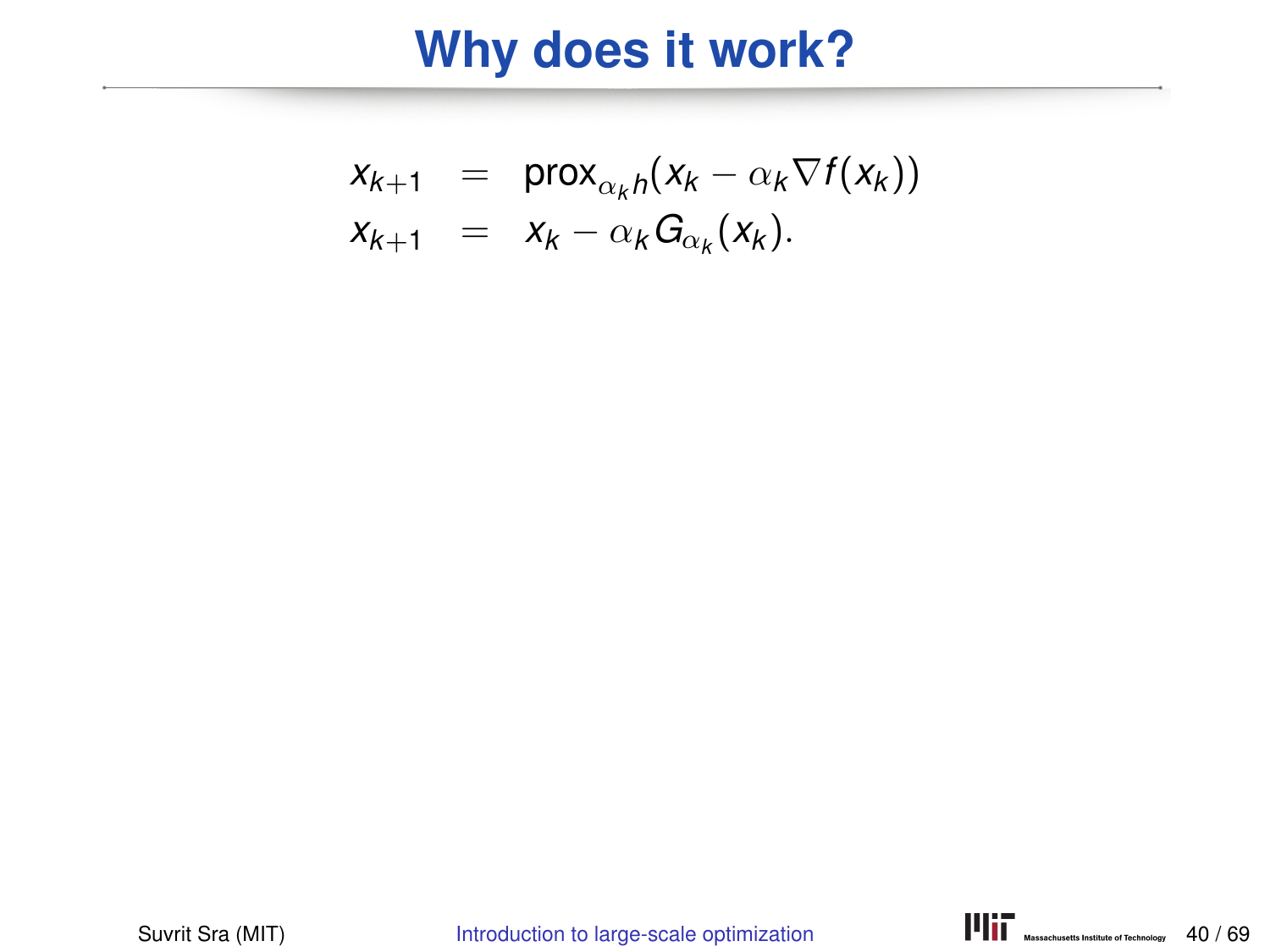### **Why does it work?**

$$
x_{k+1} = \text{prox}_{\alpha_k h}(x_k - \alpha_k \nabla f(x_k))
$$
  

$$
x_{k+1} = x_k - \alpha_k G_{\alpha_k}(x_k).
$$

**Gradient mapping: the "gradient-like object"**

$$
G_{\alpha}(x) = \frac{1}{\alpha}(x - P_{\alpha h}(x - \alpha \nabla f(x)))
$$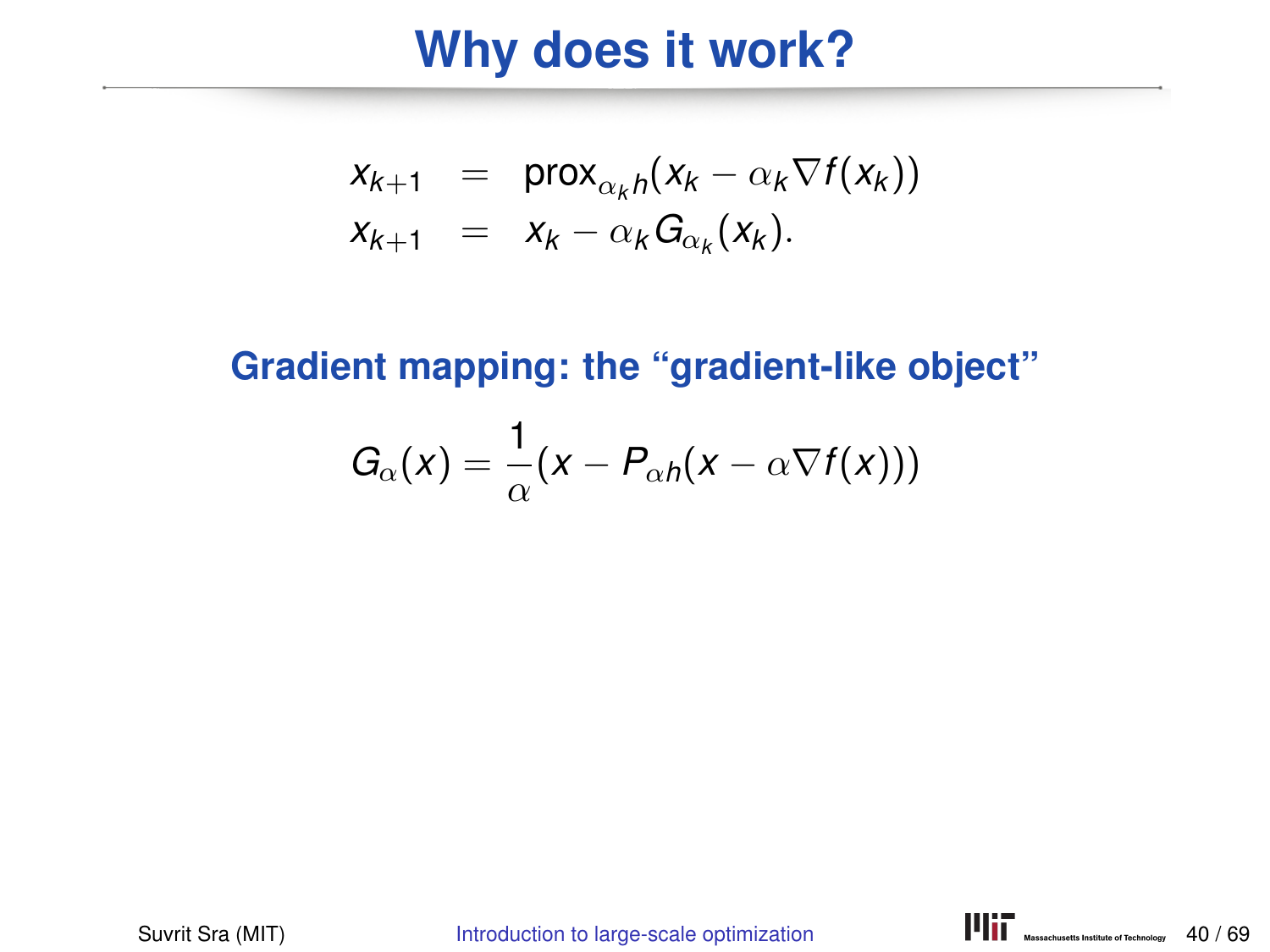## **Why does it work?**

$$
x_{k+1} = \text{prox}_{\alpha_k h}(x_k - \alpha_k \nabla f(x_k))
$$
  

$$
x_{k+1} = x_k - \alpha_k G_{\alpha_k}(x_k).
$$

**Gradient mapping: the "gradient-like object"**

$$
G_{\alpha}(x) = \frac{1}{\alpha}(x - P_{\alpha h}(x - \alpha \nabla f(x)))
$$

- $\triangleright$  Our lemma shows:  $G_{\alpha}(x) = 0$  if and only if x is optimal
- $\triangleright$  So  $G_{\alpha}$  analogous to  $\nabla f$
- If x locally optimal, then  $G_\alpha(x) = 0$  (nonconvex f)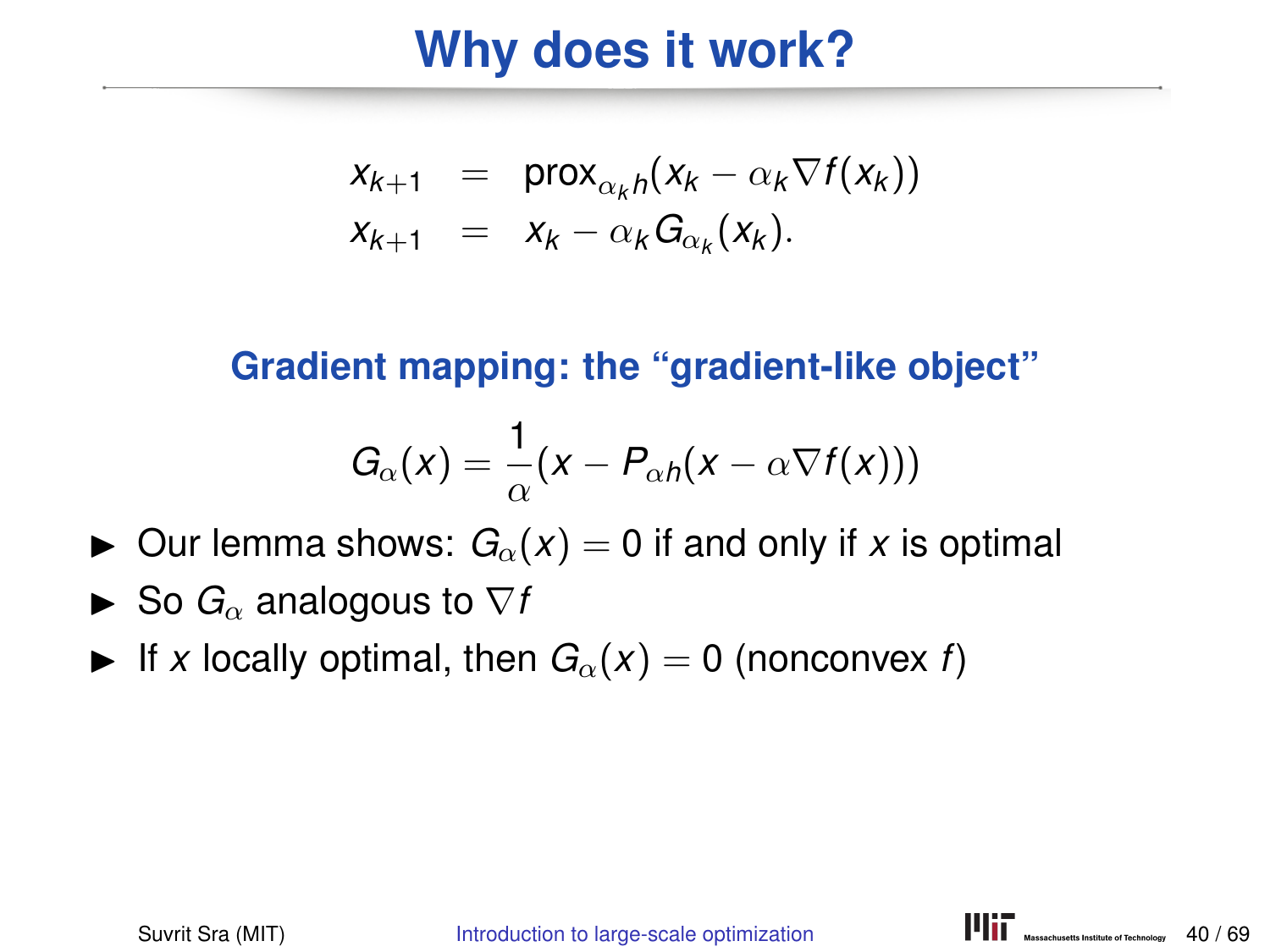**Assumption: Lipschitz continuous gradient**; denoted  $f \in C^1_L$  $\|\nabla f(x) - \nabla f(y)\|_2 \le L \|x - y\|_2$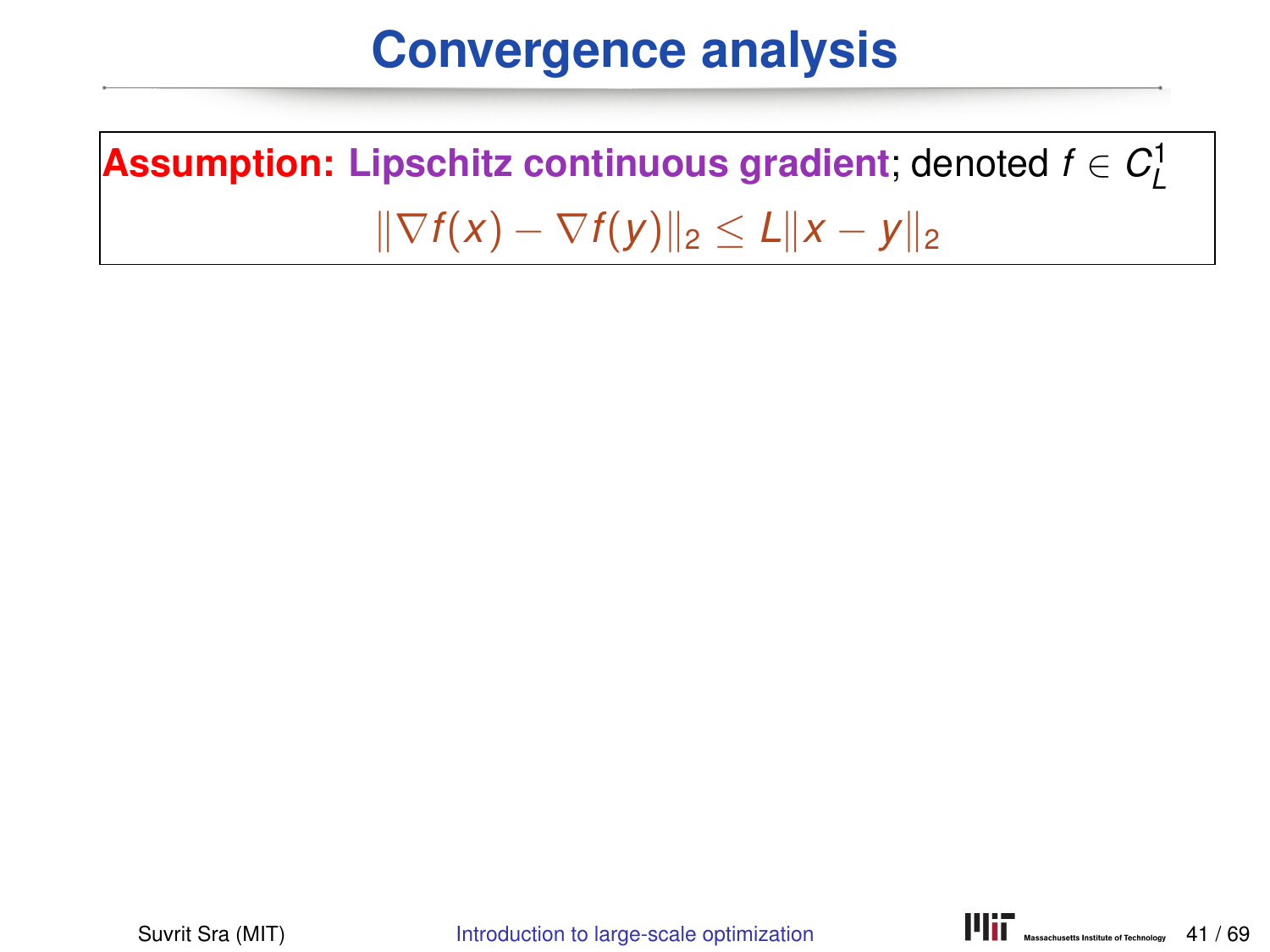**Assumption: Lipschitz continuous gradient**; denoted  $f \in C^1_L$  $\|\nabla f(x) - \nabla f(y)\|_2$  ≤  $L\|x - y\|_2$ 

- ♣ Gradient vectors of closeby points are close to each other
- ♣ Objective function has "bounded curvature"
- ♣ Speed at which gradient varies is bounded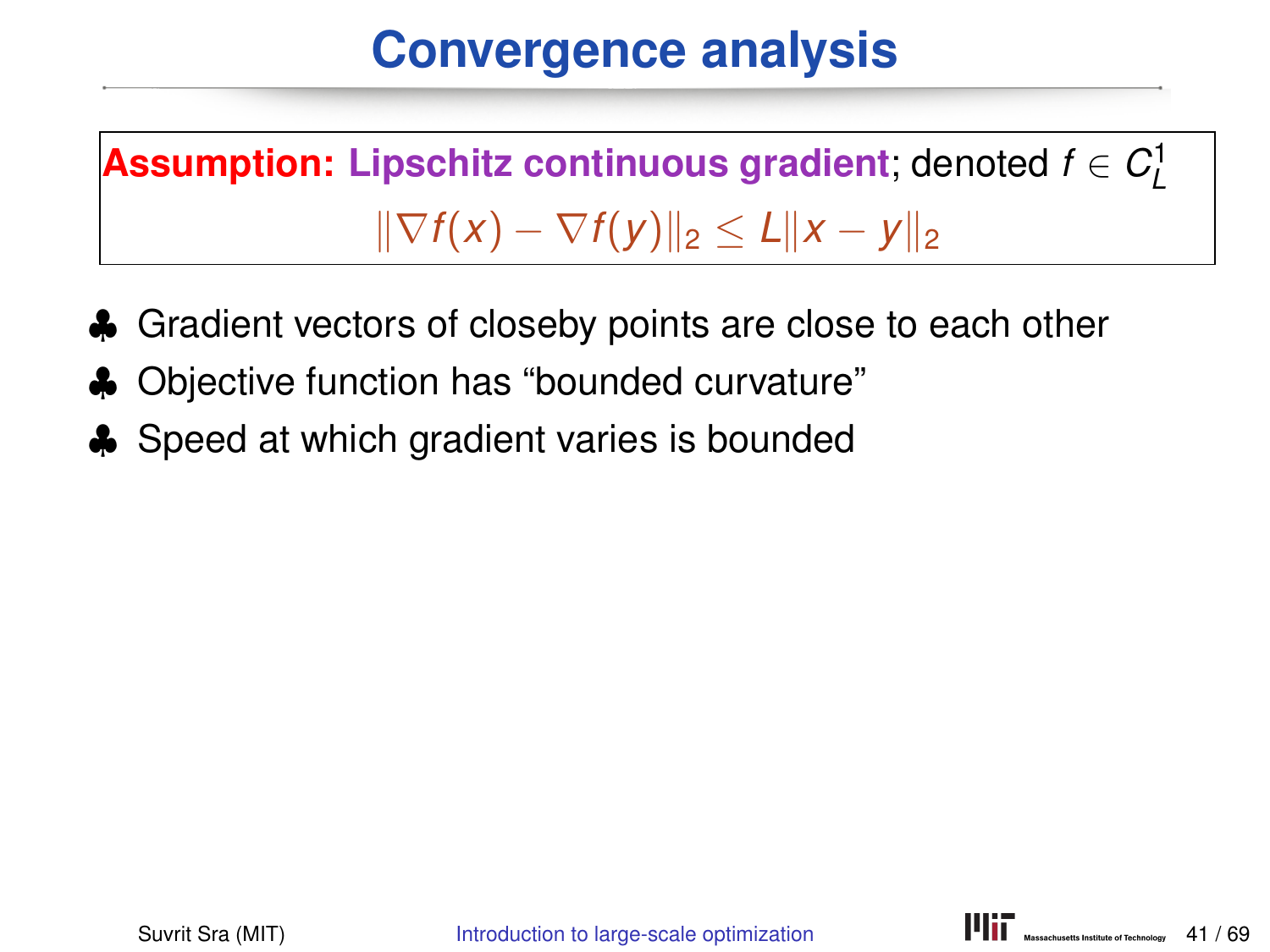**Assumption: Lipschitz continuous gradient**; denoted  $f \in C^1_L$  $\|\nabla f(x) - \nabla f(y)\|_2$  ≤  $L\|x - y\|_2$ 

- ♣ Gradient vectors of closeby points are close to each other
- ♣ Objective function has "bounded curvature"
- ♣ Speed at which gradient varies is bounded

```
Lemma (Descent). Let f \in C^1_L. Then,
       f(y) \leq f(x) + \langle \nabla f(x), y - x \rangle + \frac{L}{2}\frac{L}{2}||y - x||_2^2
```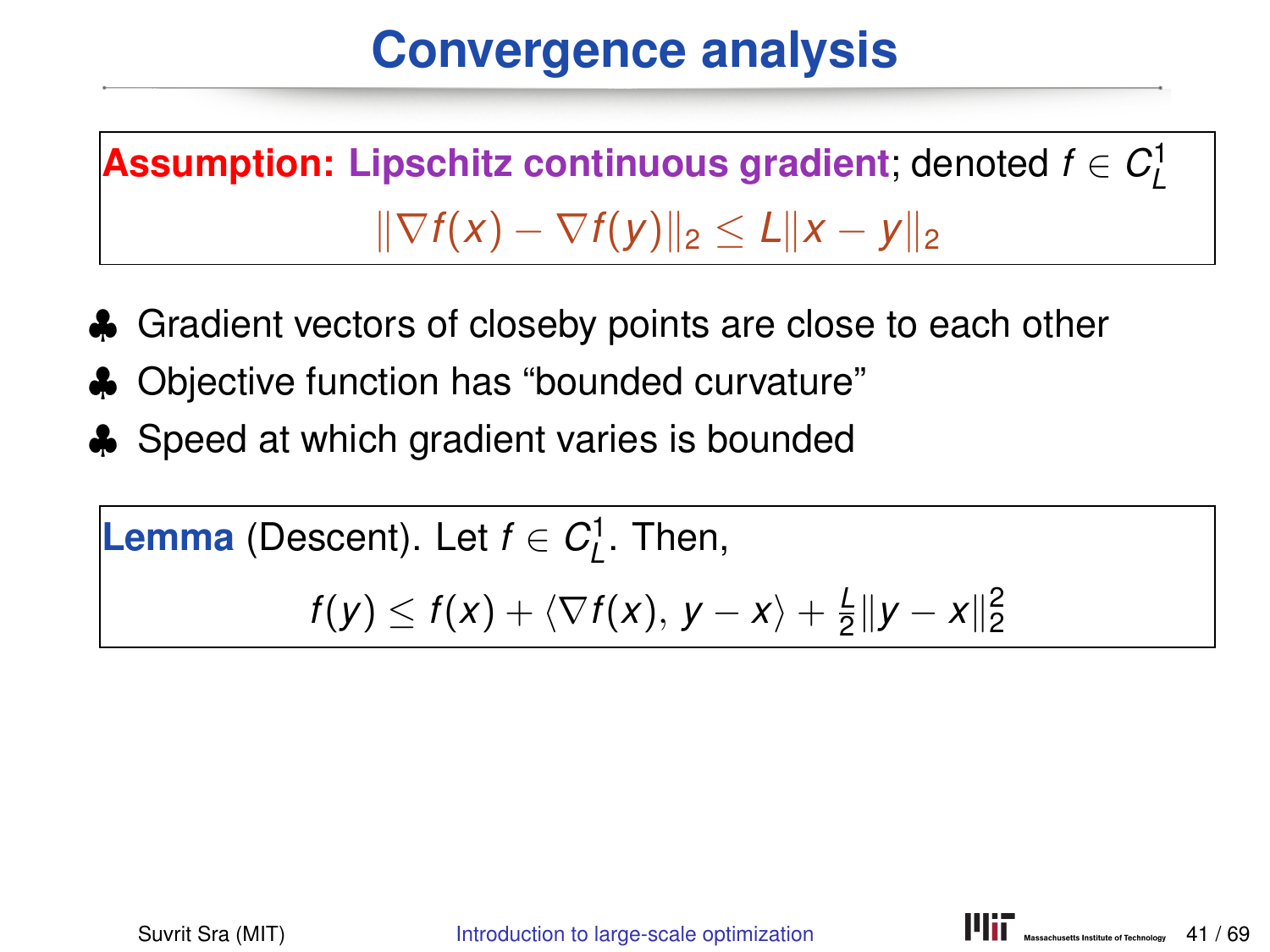**Assumption: Lipschitz continuous gradient**; denoted  $f \in C^1_L$  $\|\nabla f(x) - \nabla f(y)\|_2 \le L\|x - y\|_2$ 

- ♣ Gradient vectors of closeby points are close to each other
- ♣ Objective function has "bounded curvature"
- ♣ Speed at which gradient varies is bounded

**Lemma** (Descent). Let 
$$
f \in C_L^1
$$
. Then,

$$
f(y) \leq f(x) + \langle \nabla f(x), y - x \rangle + \frac{L}{2} ||y - x||_2^2
$$

For convex *f*, compare with  $f(y) \geq f(x) + \langle \nabla f(x), y - x \rangle$ .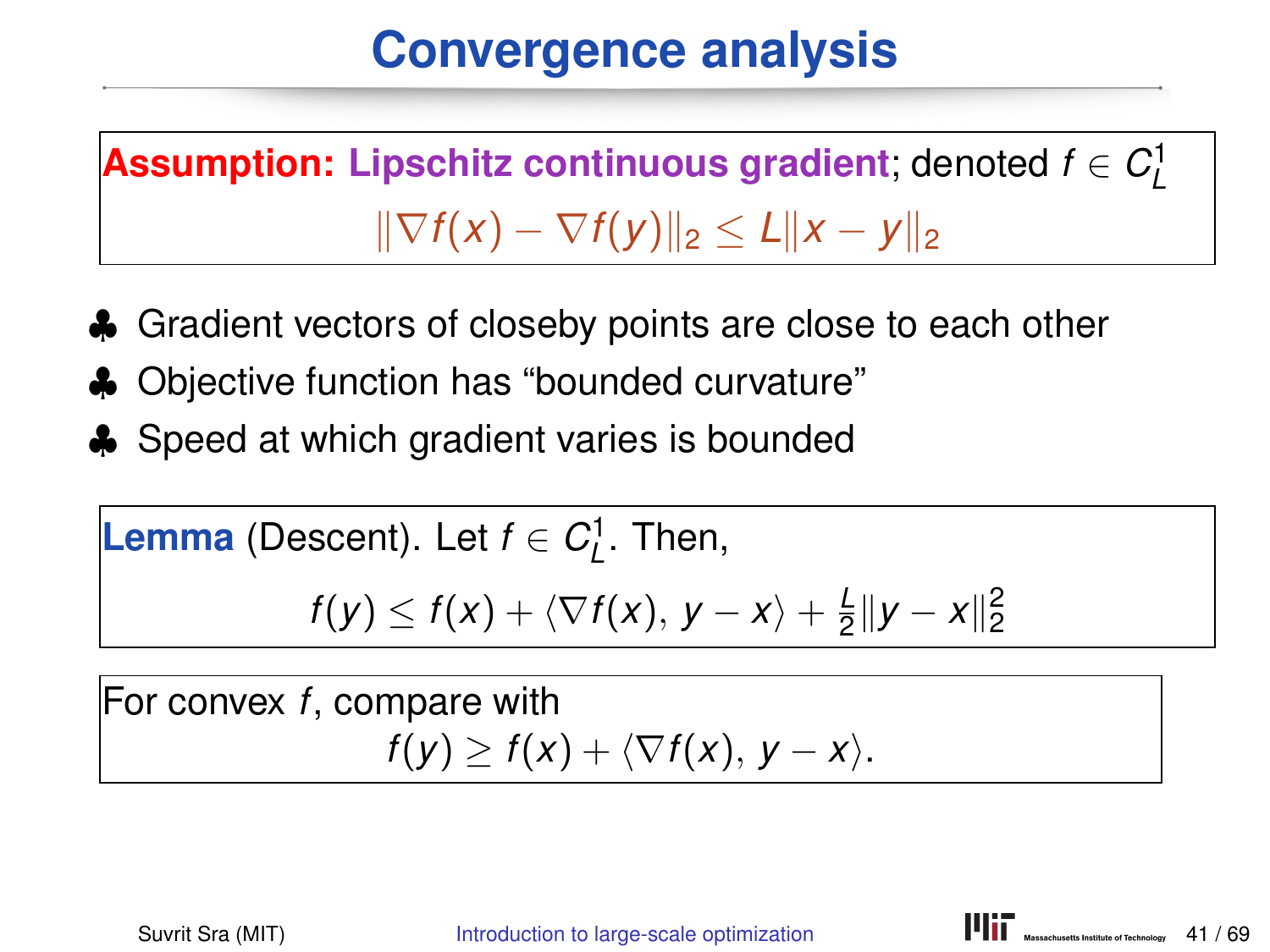*Proof.* Since  $f \in C^1_L$ , by Taylor's theorem, for the vector  $z_t = x + t(y - x)$  we have

$$
f(y)=f(x)+\int_0^1\langle\nabla f(z_t), y-x\rangle dt.
$$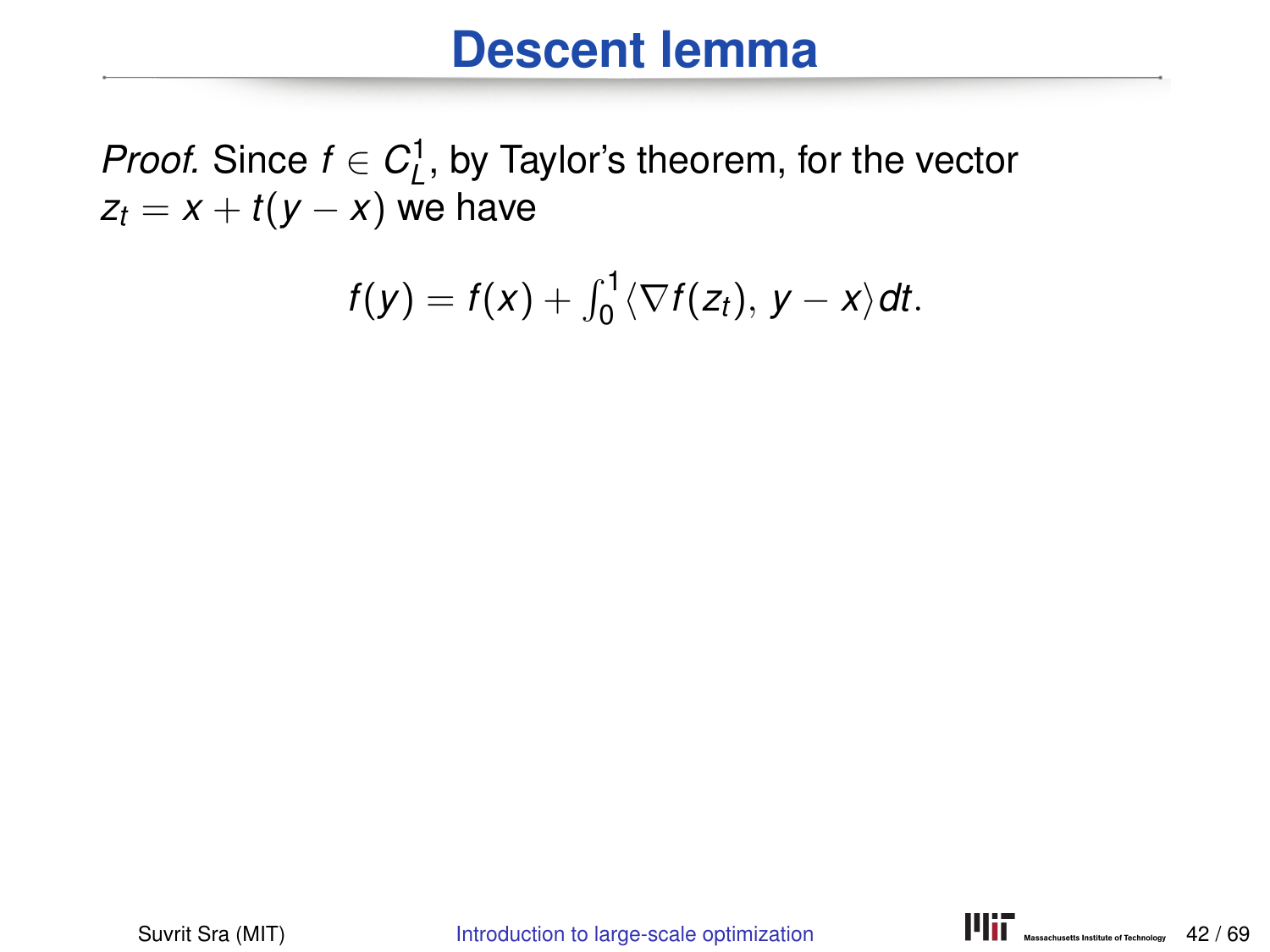*Proof.* Since  $f \in C^1_L$ , by Taylor's theorem, for the vector  $z_t = x + t(y - x)$  we have

$$
f(y)=f(x)+\int_0^1\langle\nabla f(z_t), y-x\rangle dt.
$$

$$
f(y) - f(x) - \langle \nabla f(x), y - x \rangle = \int_0^1 \langle \nabla f(z_t) - \nabla f(x), y - x \rangle dt
$$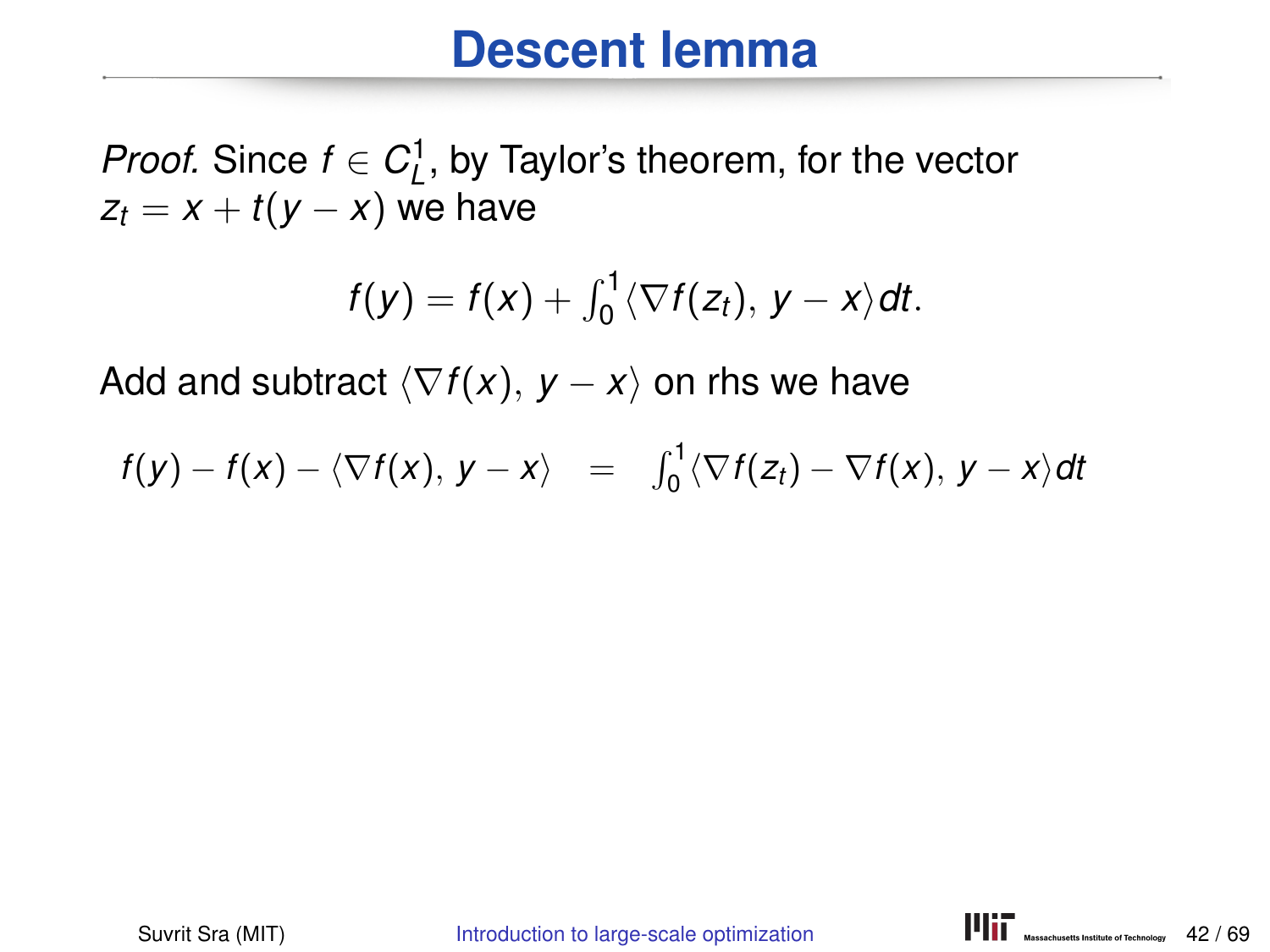*Proof.* Since  $f \in C^1_L$ , by Taylor's theorem, for the vector  $z_t = x + t(y - x)$  we have

$$
f(y)=f(x)+\int_0^1\langle\nabla f(z_t), y-x\rangle dt.
$$

$$
f(y) - f(x) - \langle \nabla f(x), y - x \rangle = \int_0^1 \langle \nabla f(z_t) - \nabla f(x), y - x \rangle dt
$$
  
\n
$$
|f(y) - f(x) - \langle \nabla f(x), y - x \rangle| = \left| \int_0^1 \langle \nabla f(z_t) - \nabla f(x), y - x \rangle dt \right|
$$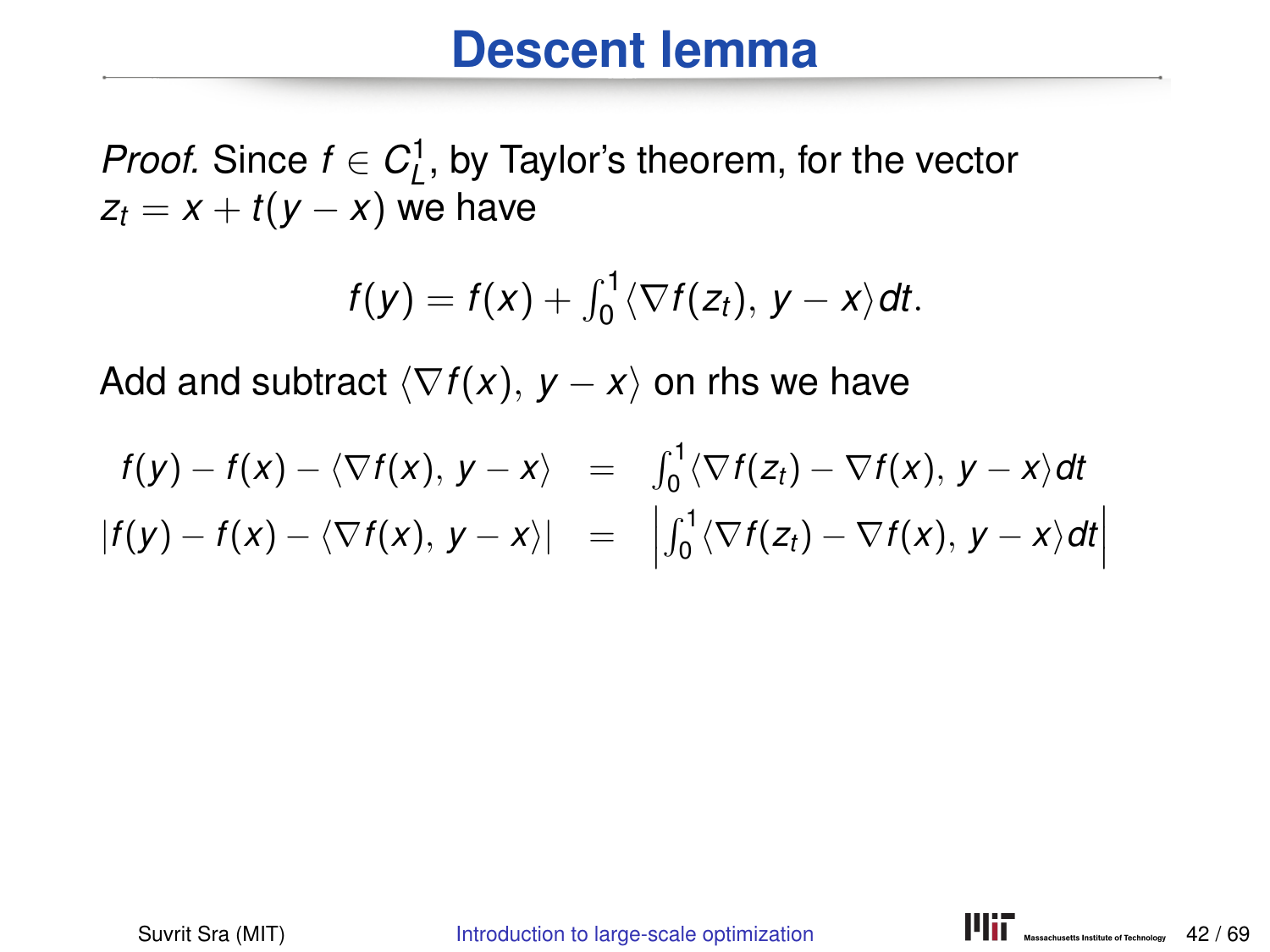*Proof.* Since  $f \in C^1_L$ , by Taylor's theorem, for the vector  $z_t = x + t(y - x)$  we have

$$
f(y)=f(x)+\int_0^1\langle\nabla f(z_t), y-x\rangle dt.
$$

$$
f(y) - f(x) - \langle \nabla f(x), y - x \rangle = \int_0^1 \langle \nabla f(z_t) - \nabla f(x), y - x \rangle dt
$$
  
\n
$$
|f(y) - f(x) - \langle \nabla f(x), y - x \rangle| = \left| \int_0^1 \langle \nabla f(z_t) - \nabla f(x), y - x \rangle dt \right|
$$
  
\n
$$
\leq \int_0^1 |\langle \nabla f(z_t) - \nabla f(x), y - x \rangle| dt
$$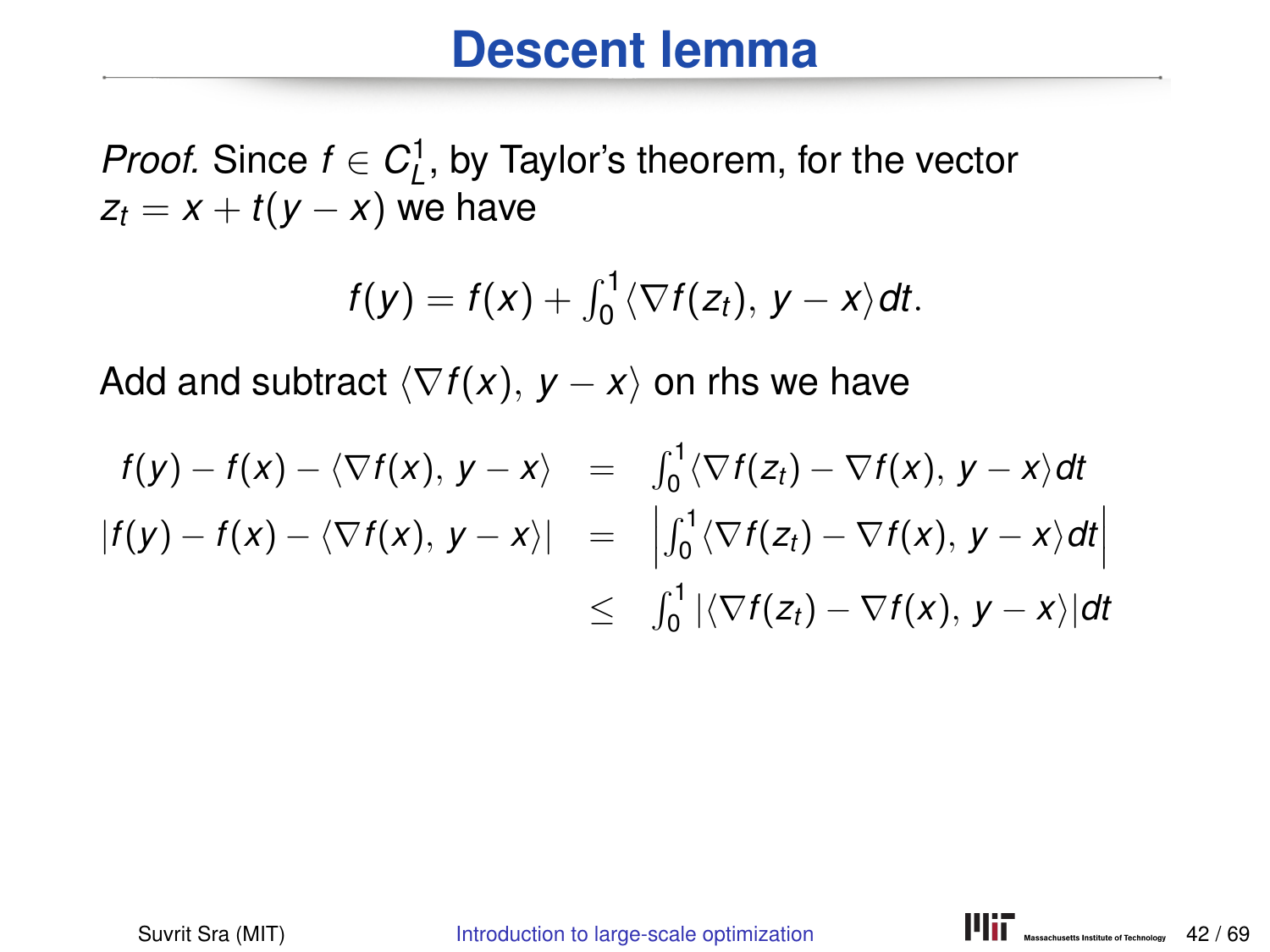*Proof.* Since  $f \in C^1_L$ , by Taylor's theorem, for the vector  $z_t = x + t(y - x)$  we have

$$
f(y)=f(x)+\int_0^1\langle\nabla f(z_t), y-x\rangle dt.
$$

$$
f(y) - f(x) - \langle \nabla f(x), y - x \rangle = \int_0^1 \langle \nabla f(z_t) - \nabla f(x), y - x \rangle dt
$$
  
\n
$$
|f(y) - f(x) - \langle \nabla f(x), y - x \rangle| = \left| \int_0^1 \langle \nabla f(z_t) - \nabla f(x), y - x \rangle dt \right|
$$
  
\n
$$
\leq \int_0^1 |\langle \nabla f(z_t) - \nabla f(x), y - x \rangle| dt
$$
  
\n
$$
\leq \int_0^1 \|\nabla f(z_t) - \nabla f(x)\|_2 \cdot \|y - x\|_2 dt
$$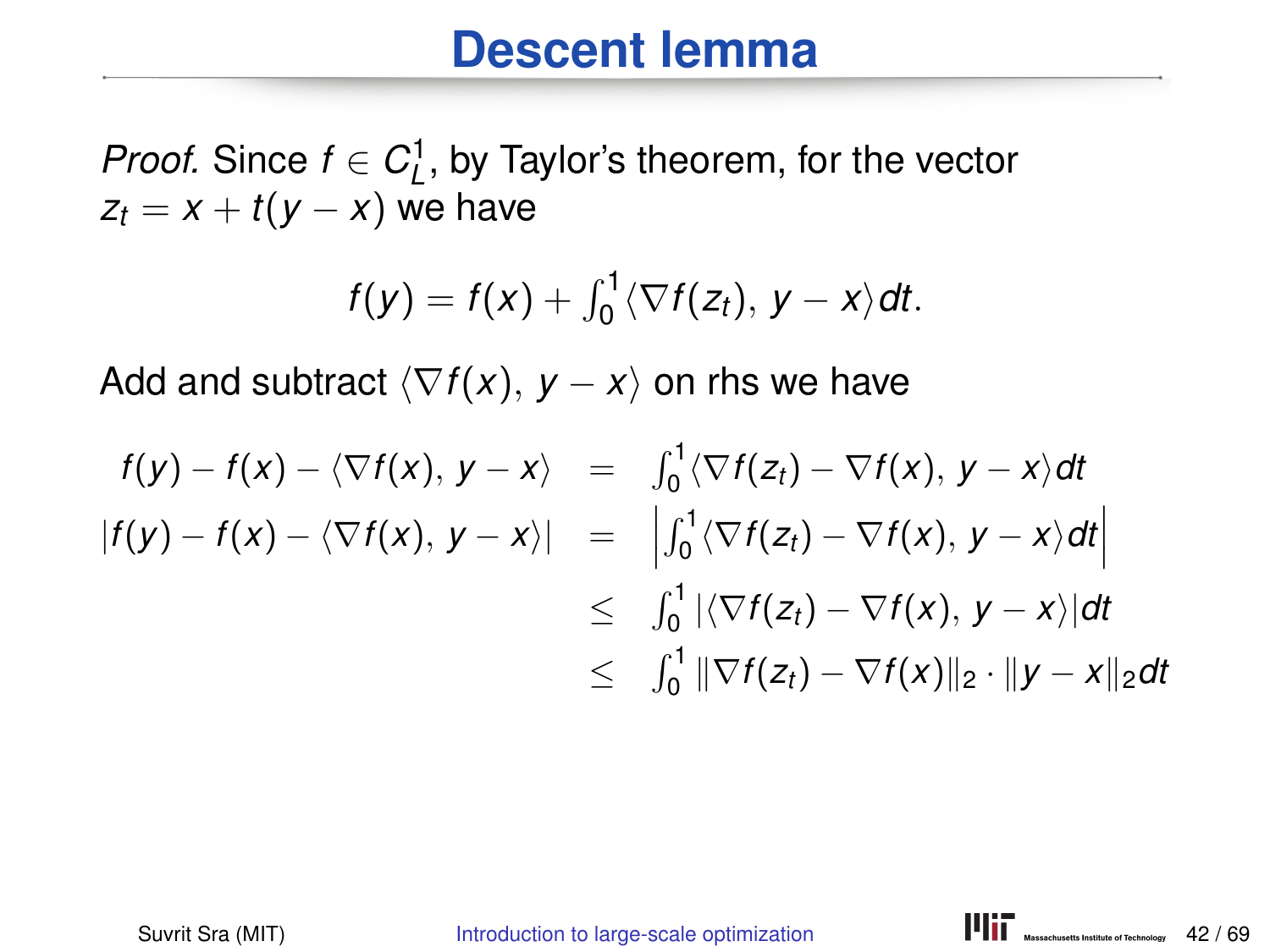*Proof.* Since  $f \in C^1_L$ , by Taylor's theorem, for the vector  $z_t = x + t(y - x)$  we have

$$
f(y)=f(x)+\int_0^1\langle\nabla f(z_t), y-x\rangle dt.
$$

$$
f(y) - f(x) - \langle \nabla f(x), y - x \rangle = \int_0^1 \langle \nabla f(z_t) - \nabla f(x), y - x \rangle dt
$$
  
\n
$$
|f(y) - f(x) - \langle \nabla f(x), y - x \rangle| = \left| \int_0^1 \langle \nabla f(z_t) - \nabla f(x), y - x \rangle dt \right|
$$
  
\n
$$
\leq \int_0^1 |\langle \nabla f(z_t) - \nabla f(x), y - x \rangle| dt
$$
  
\n
$$
\leq \int_0^1 \|\nabla f(z_t) - \nabla f(x)\|_2 \cdot \|y - x\|_2 dt
$$
  
\n
$$
\leq L \int_0^1 t \|x - y\|_2^2 dt
$$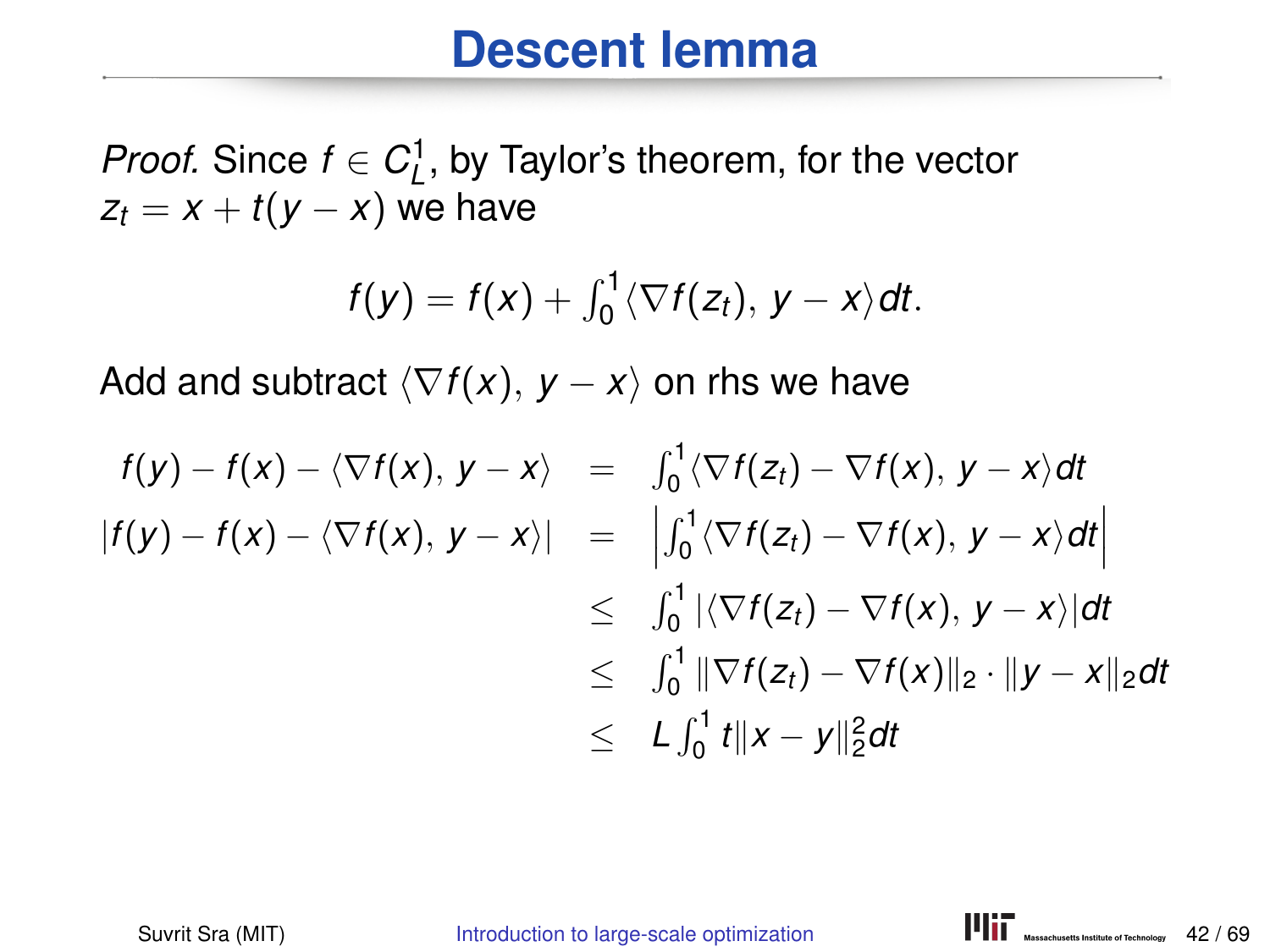*Proof.* Since  $f \in C^1_L$ , by Taylor's theorem, for the vector  $z_t = x + t(y - x)$  we have

$$
f(y)=f(x)+\int_0^1\langle\nabla f(z_t), y-x\rangle dt.
$$

Add and subtract  $\langle \nabla f(x), y - x \rangle$  on rhs we have

$$
f(y) - f(x) - \langle \nabla f(x), y - x \rangle = \int_0^1 \langle \nabla f(z_t) - \nabla f(x), y - x \rangle dt
$$
  
\n
$$
|f(y) - f(x) - \langle \nabla f(x), y - x \rangle| = \left| \int_0^1 \langle \nabla f(z_t) - \nabla f(x), y - x \rangle dt \right|
$$
  
\n
$$
\leq \int_0^1 |\langle \nabla f(z_t) - \nabla f(x), y - x \rangle| dt
$$
  
\n
$$
\leq \int_0^1 \|\nabla f(z_t) - \nabla f(x)\|_2 \cdot \|y - x\|_2 dt
$$
  
\n
$$
\leq L \int_0^1 t \|x - y\|_2^2 dt
$$
  
\n
$$
= \frac{L}{2} \|x - y\|_2^2.
$$

#### Bounds  $f(y)$  around  $x$  with quadratic functions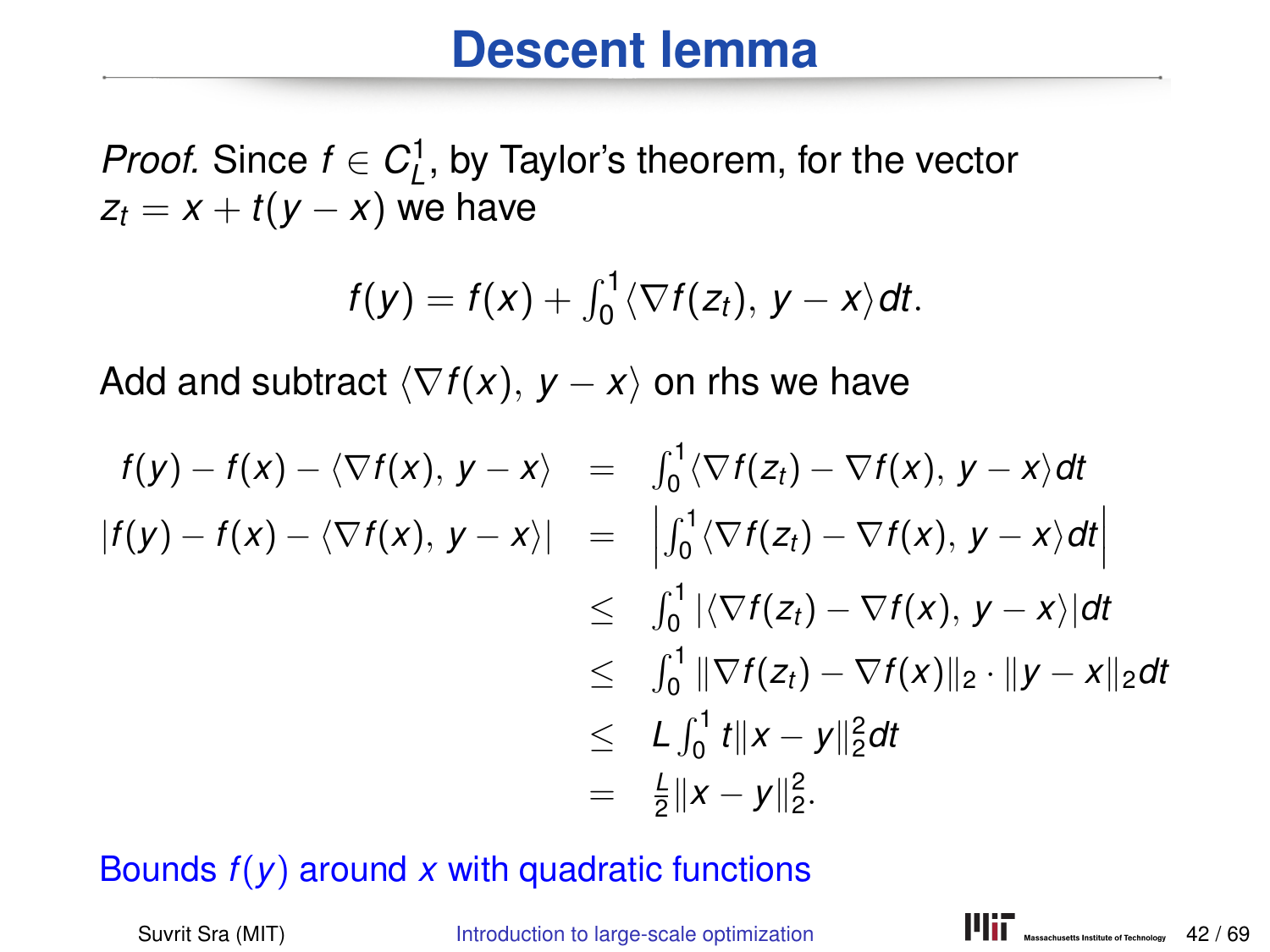# **Descent lemma – corollary**

$$
f(y) \leq f(x) + \langle \nabla f(x), y - x \rangle + \frac{1}{2} ||y - x||_2^2
$$

Let  $y = x - \alpha G_{\alpha}(x)$ , then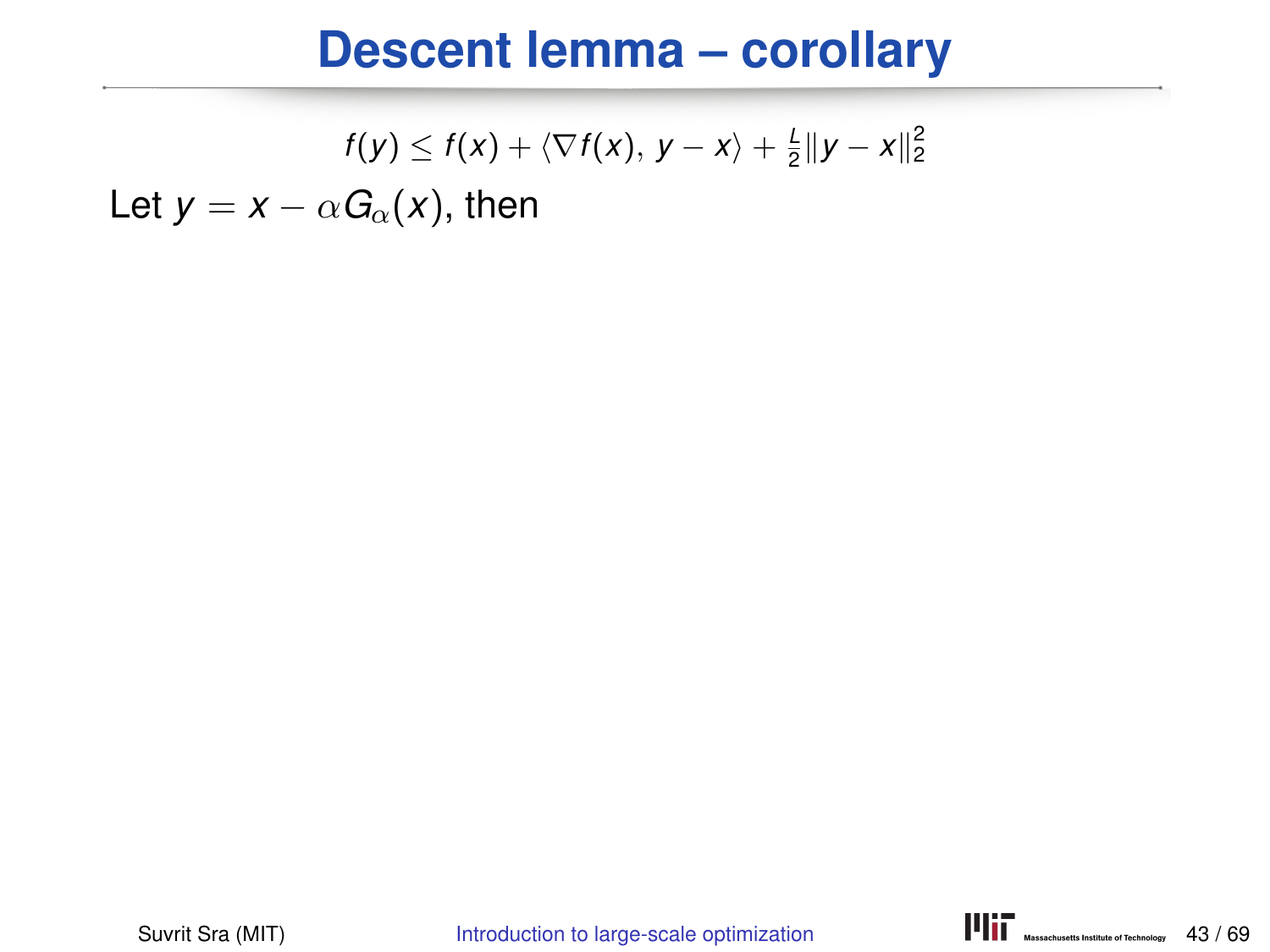# **Descent lemma – corollary**

$$
f(y) \leq f(x) + \langle \nabla f(x), y - x \rangle + \frac{1}{2} ||y - x||_2^2
$$

Let  $y = x - \alpha G_{\alpha}(x)$ , then

$$
f(y) \leq f(x) - \alpha \langle \nabla f(x), G_{\alpha}(x) \rangle + \frac{\alpha^2 L}{2} ||G_{\alpha}(x)||_2^2.
$$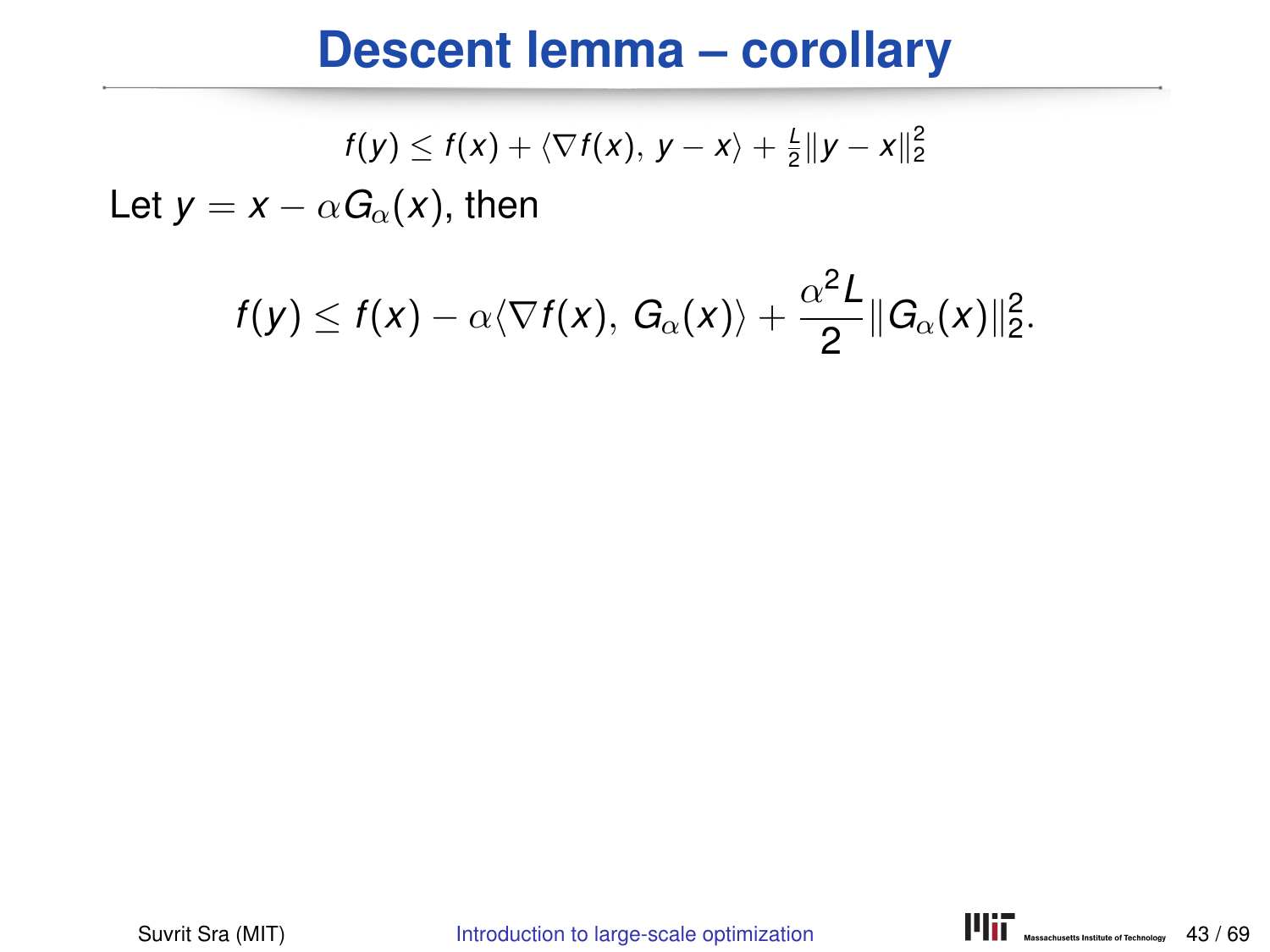#### **Descent lemma – corollary**

$$
f(y) \leq f(x) + \langle \nabla f(x), y - x \rangle + \frac{1}{2} ||y - x||_2^2
$$

Let  $y = x - \alpha G_{\alpha}(x)$ , then

$$
f(y) \leq f(x) - \alpha \langle \nabla f(x), G_{\alpha}(x) \rangle + \frac{\alpha^2 L}{2} ||G_{\alpha}(x)||_2^2.
$$

**Corollary.** So if  $0 \leq \alpha \leq 1/L$ , we have

$$
f(y)\leq f(x)-\alpha\langle \nabla f(x),\,G_{\alpha}(x)\rangle+\frac{\alpha}{2}\|G_{\alpha}(x)\|_2^2.
$$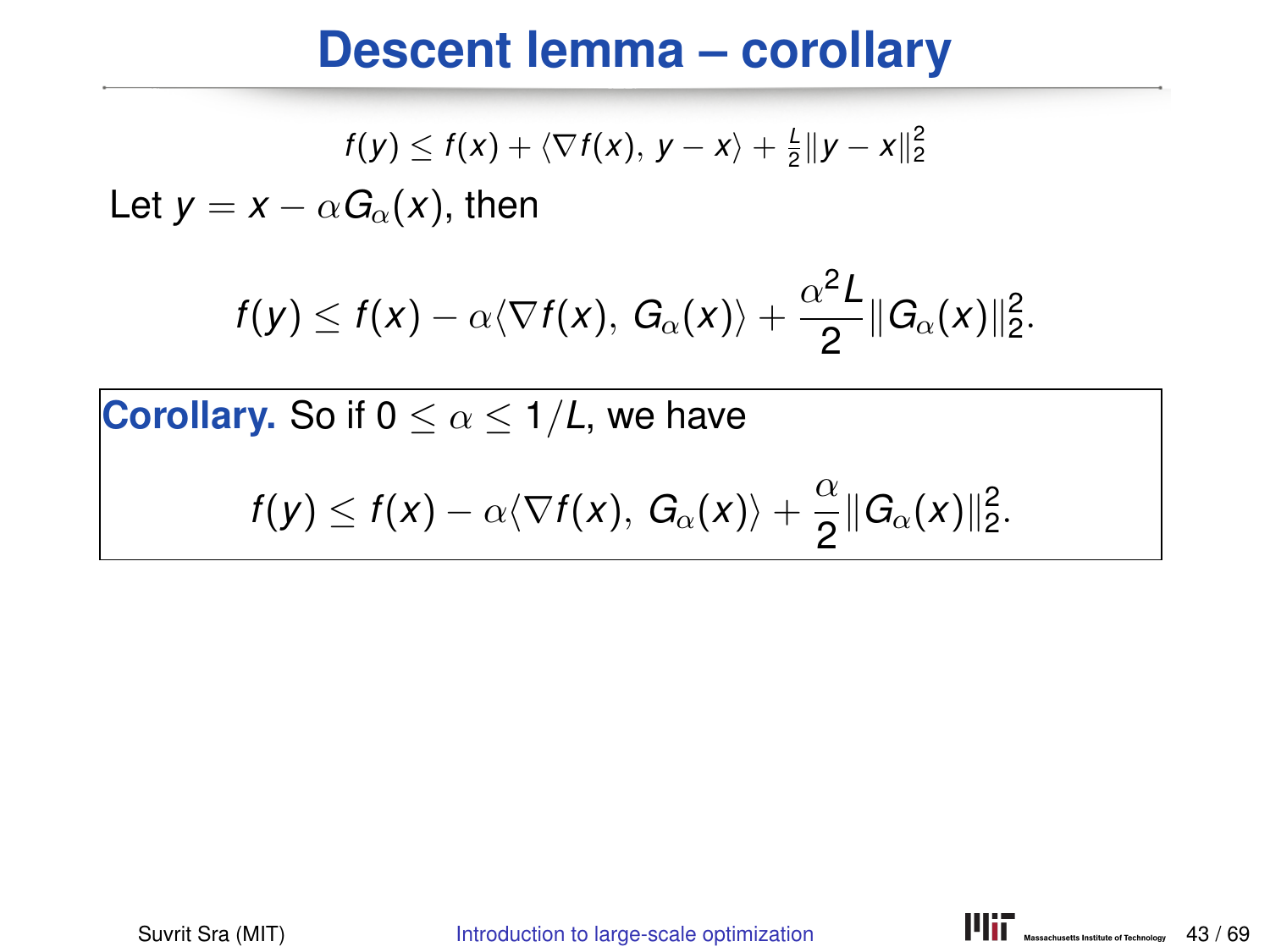#### **Descent lemma – corollary**

$$
f(y) \leq f(x) + \langle \nabla f(x), y - x \rangle + \frac{1}{2} ||y - x||_2^2
$$

Let  $y = x - \alpha G_{\alpha}(x)$ , then

$$
f(y) \leq f(x) - \alpha \langle \nabla f(x), G_{\alpha}(x) \rangle + \frac{\alpha^2 L}{2} ||G_{\alpha}(x)||_2^2.
$$

**Corollary.** So if  $0 \leq \alpha \leq 1/L$ , we have

$$
f(y) \leq f(x) - \alpha \langle \nabla f(x), G_{\alpha}(x) \rangle + \frac{\alpha}{2} ||G_{\alpha}(x)||_2^2.
$$

**Lemma** Let  $y = x - \alpha G_\alpha(x)$ . Then, for any *z* we have

$$
f(y)+h(y)\leq f(z)+h(z)+\langle G_{\alpha}(x), x-z\rangle-\frac{\alpha}{2}\|G_{\alpha}(x)\|_2^2.
$$

**Exercise:** Prove! (hint: *f*, *h* are convex,  $G_\alpha(x) - \nabla f(x) \in \partial h(y)$ )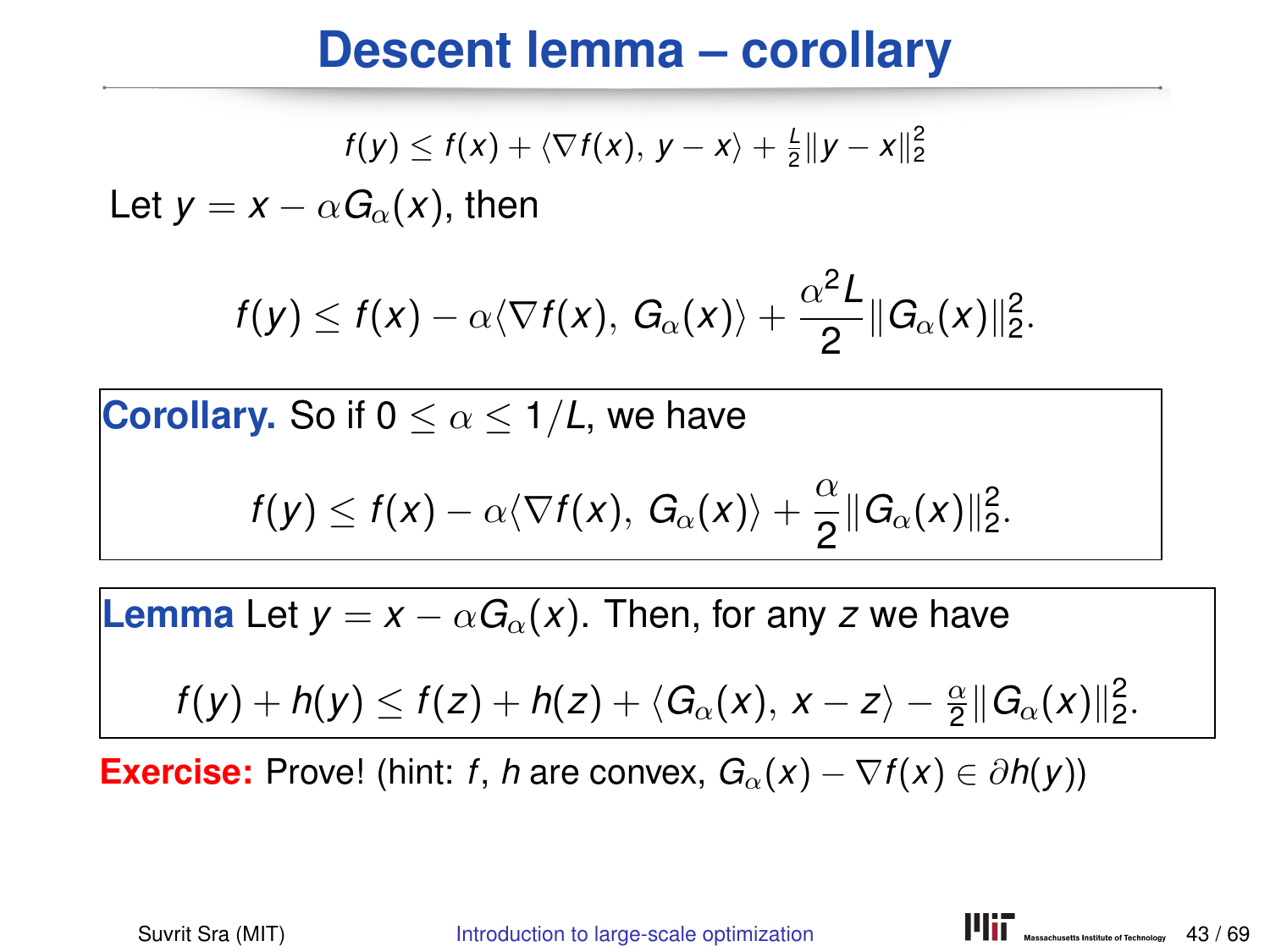We've actually shown  $x' = x - \alpha G_\alpha(x)$  is a descent method. Write  $\phi = f + h$ ; plug in  $z = x$  to obtain

$$
\phi(x')\leq \phi(x)-\tfrac{\alpha}{2}\|G_{\alpha}(x)\|_2^2.
$$

**Exercise:** Why this inequality suffices to show convergence.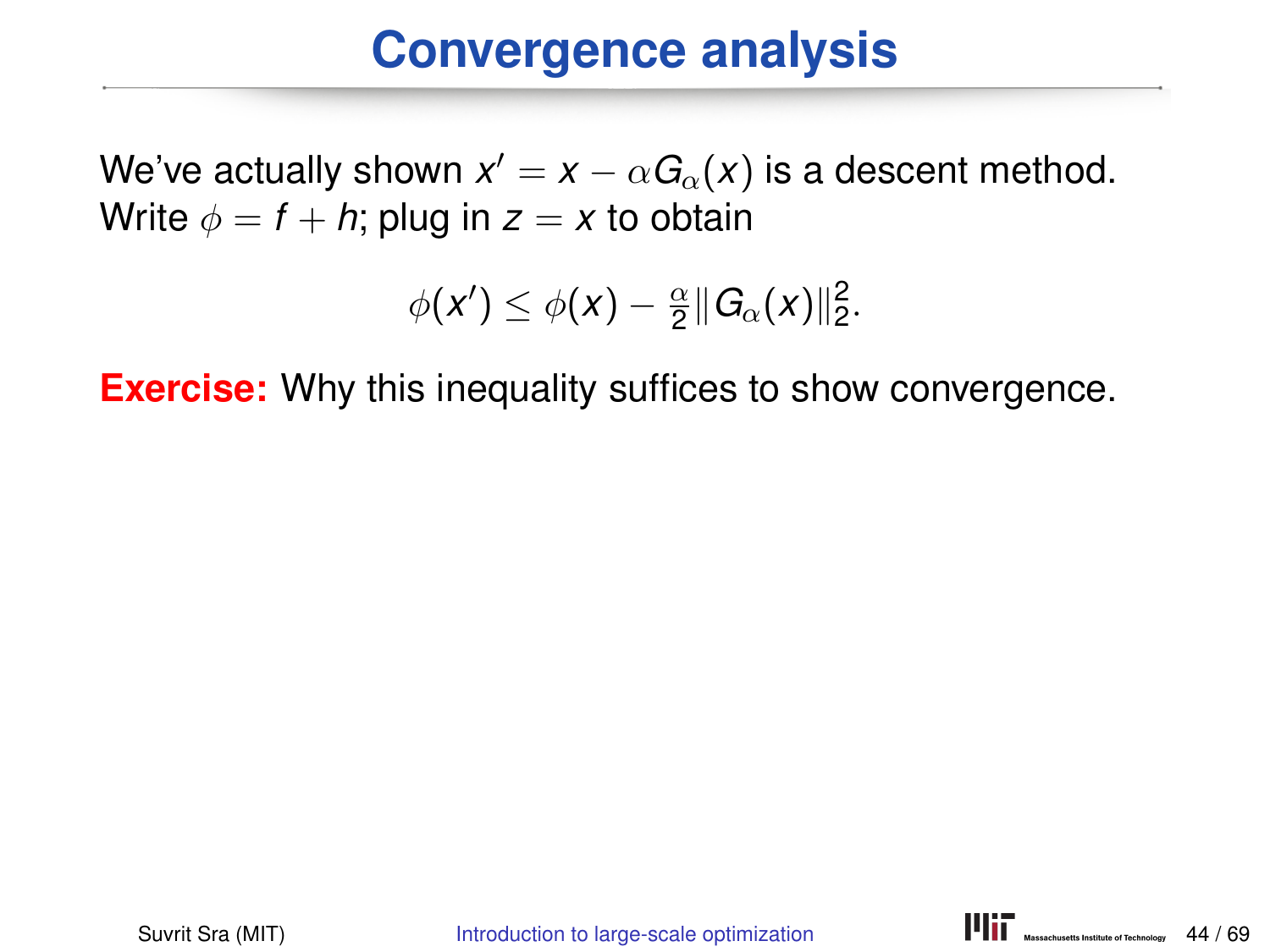We've actually shown  $x' = x - \alpha G_\alpha(x)$  is a descent method. Write  $\phi = f + h$ ; plug in  $z = x$  to obtain

$$
\phi(x')\leq \phi(x)-\tfrac{\alpha}{2}\|G_{\alpha}(x)\|_2^2.
$$

**Exercise:** Why this inequality suffices to show convergence. Use *z* = *x*<sup>\*</sup> in corollary to obtain progress in terms of iterates:

$$
\phi(x') - \phi^* \leq \langle G_{\alpha}(x), x - x^* \rangle - \frac{\alpha}{2} ||G_{\alpha}(x)||_2^2
$$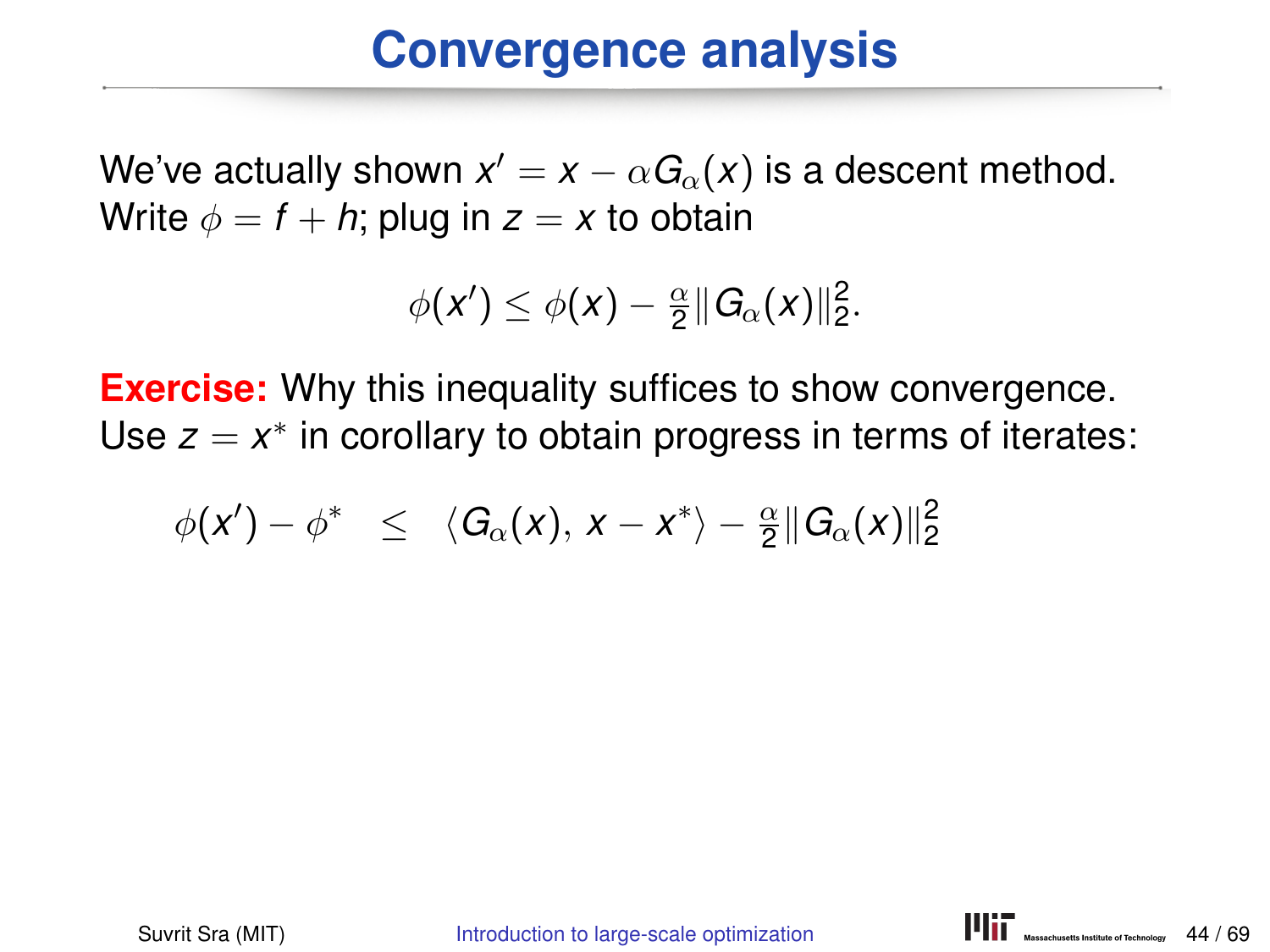We've actually shown  $x' = x - \alpha G_\alpha(x)$  is a descent method. Write  $\phi = f + h$ ; plug in  $z = x$  to obtain

$$
\phi(x')\leq \phi(x)-\tfrac{\alpha}{2}\|G_{\alpha}(x)\|_2^2.
$$

**Exercise:** Why this inequality suffices to show convergence. Use *z* = *x*<sup>\*</sup> in corollary to obtain progress in terms of iterates:

$$
\begin{array}{rcl}\n\phi(x') - \phi^* & \leq & \langle G_{\alpha}(x), x - x^* \rangle - \frac{\alpha}{2} \| G_{\alpha}(x) \|_2^2 \\
& = & \frac{1}{2\alpha} \left[ 2 \langle \alpha G_{\alpha}(x), x - x^* \rangle - \| \alpha G_{\alpha}(x) \|_2^2 \right] \\
& = & \frac{1}{2\alpha} \left[ \|x - x^* \|_2^2 - \|x - x^* - \alpha G_{\alpha}(x) \|_2^2 \right]\n\end{array}
$$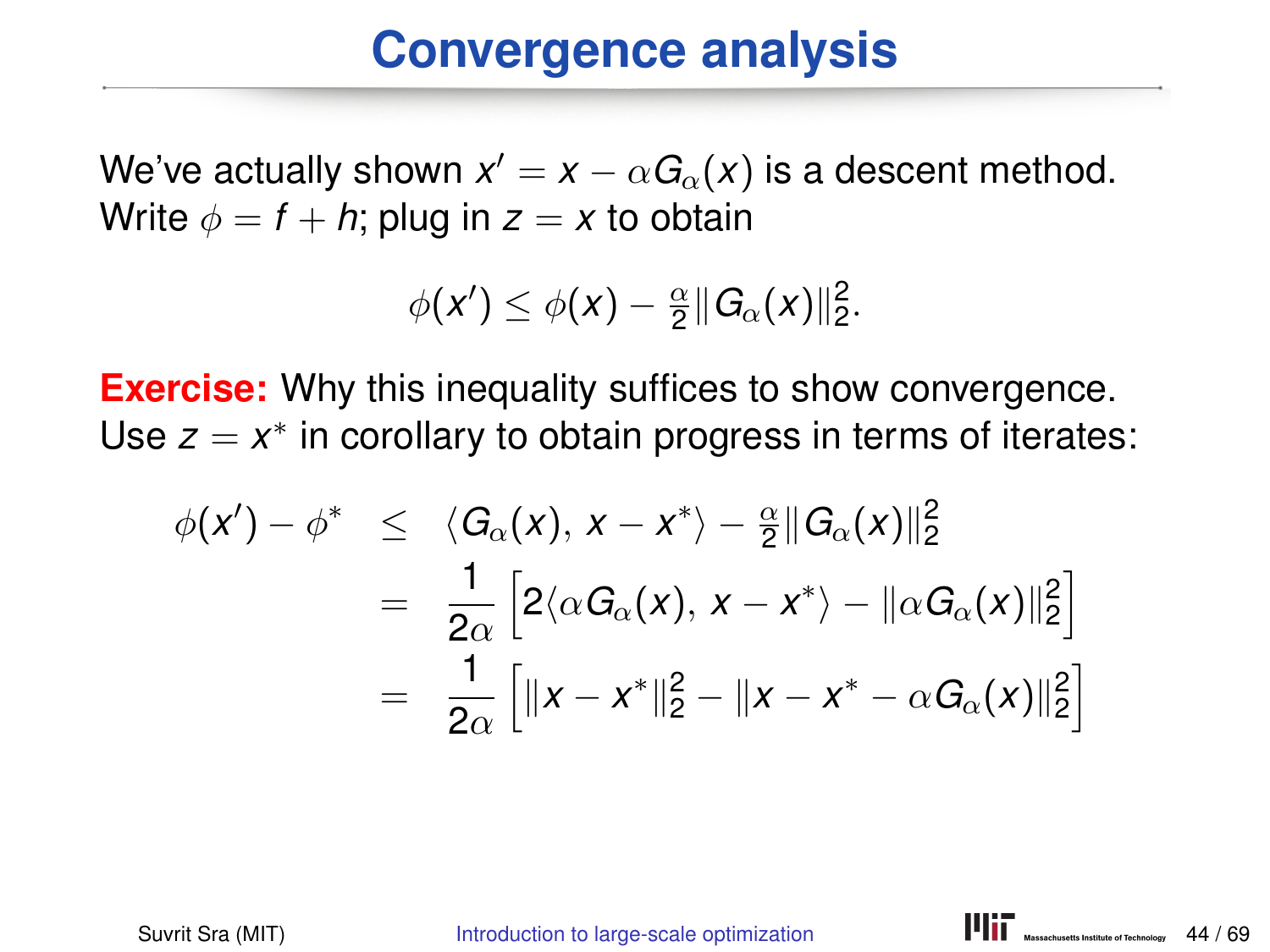We've actually shown  $x' = x - \alpha G_\alpha(x)$  is a descent method. Write  $\phi = f + h$ ; plug in  $z = x$  to obtain

$$
\phi(x')\leq \phi(x)-\tfrac{\alpha}{2}\|G_{\alpha}(x)\|_2^2.
$$

**Exercise:** Why this inequality suffices to show convergence. Use *z* = *x*<sup>\*</sup> in corollary to obtain progress in terms of iterates:

$$
\phi(x') - \phi^* \leq \langle G_{\alpha}(x), x - x^* \rangle - \frac{\alpha}{2} ||G_{\alpha}(x)||_2^2
$$
  
\n
$$
= \frac{1}{2\alpha} \left[ 2 \langle \alpha G_{\alpha}(x), x - x^* \rangle - ||\alpha G_{\alpha}(x)||_2^2 \right]
$$
  
\n
$$
= \frac{1}{2\alpha} \left[ ||x - x^*||_2^2 - ||x - x^* - \alpha G_{\alpha}(x)||_2^2 \right]
$$
  
\n
$$
= \frac{1}{2\alpha} \left[ ||x - x^*||_2^2 - ||x' - x^*||_2^2 \right].
$$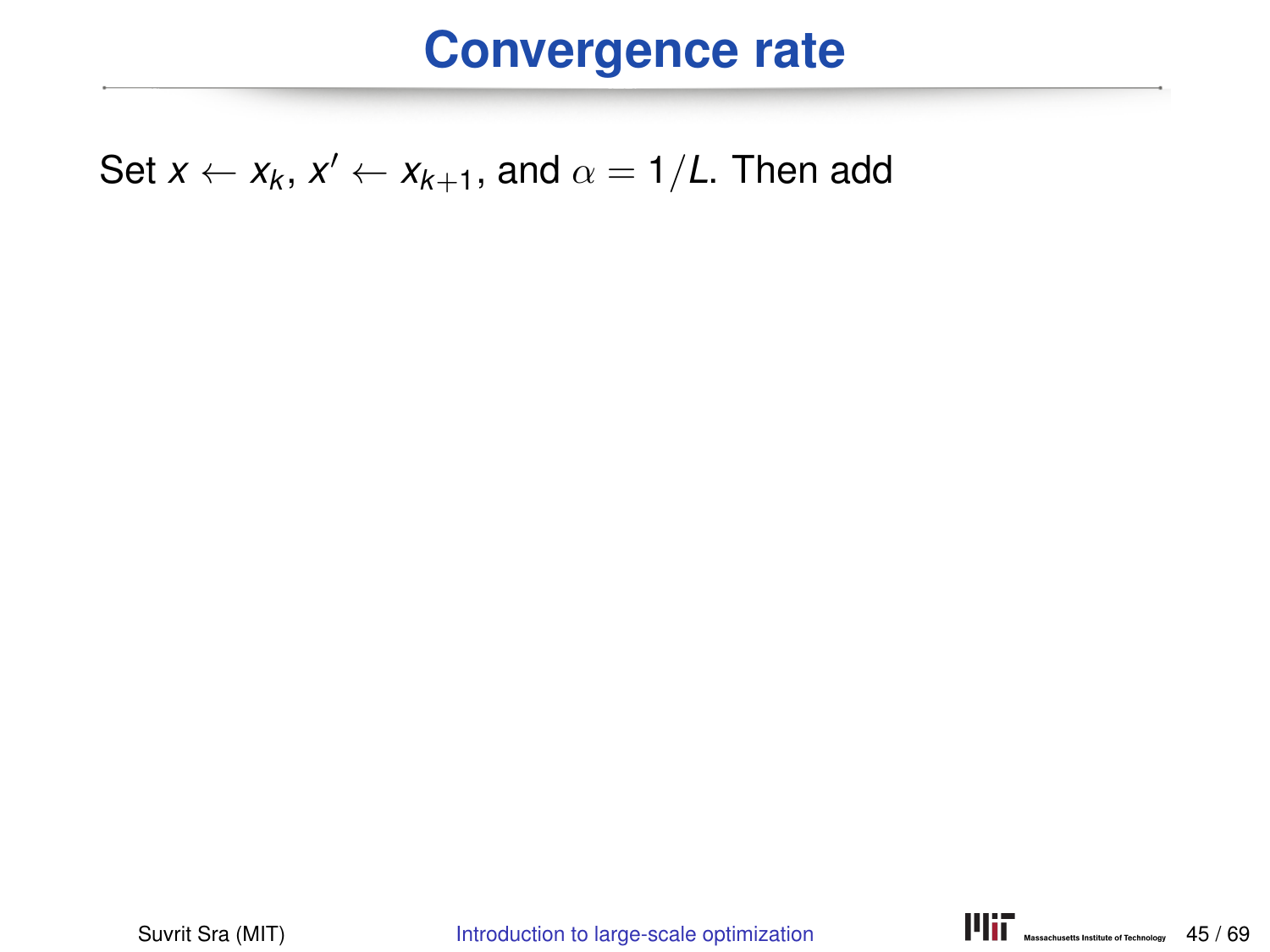$$
\sum_{i=1}^{k+1} (\phi(x_i) - \phi^*) \leq \frac{1}{2} \sum_{i=1}^{k+1} \left[ ||x_i - x^*||_2^2 - ||x_{i+1} - x^*||_2^2 \right]
$$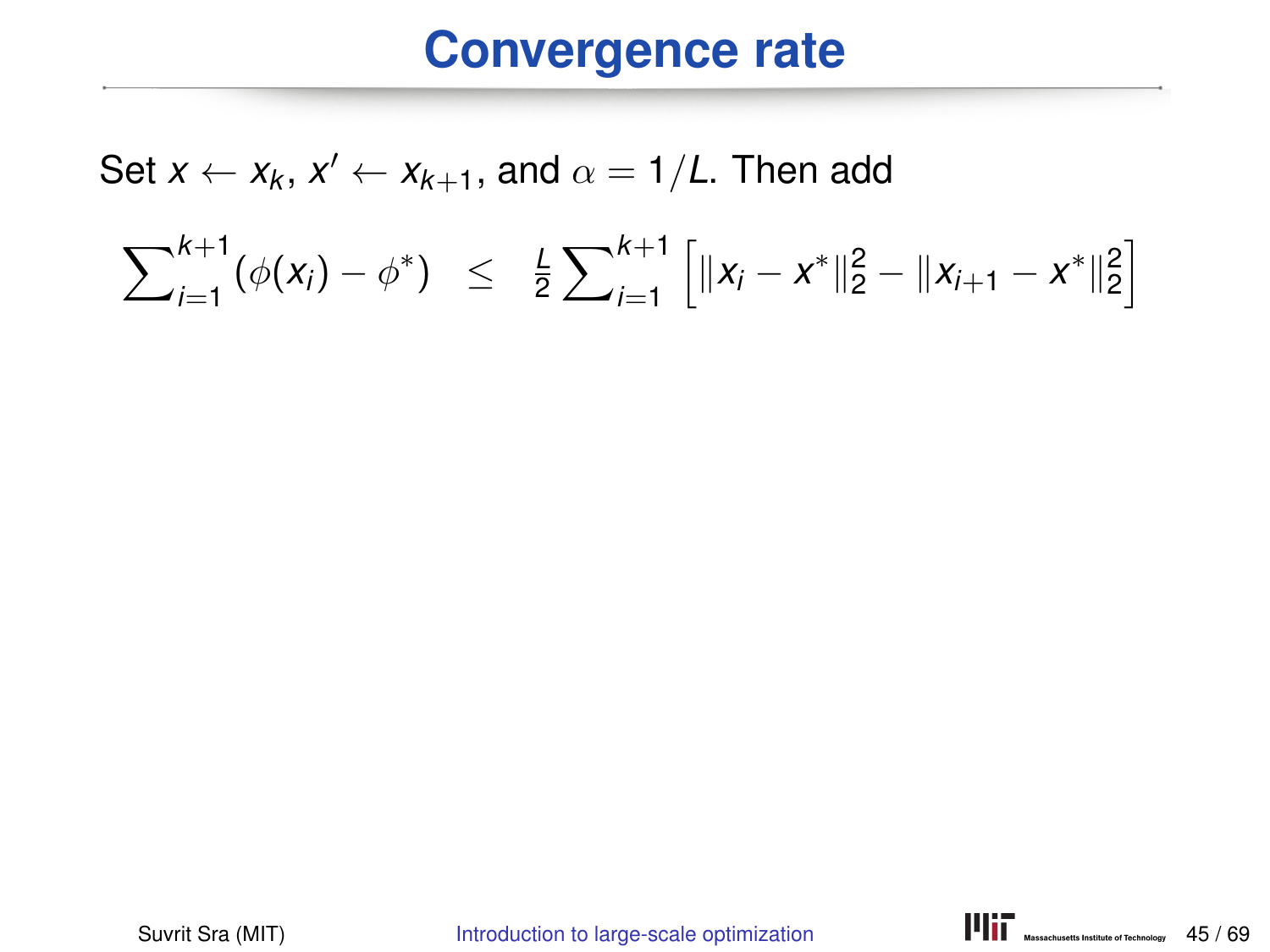$$
\sum_{i=1}^{k+1} (\phi(x_i) - \phi^*) \leq \frac{1}{2} \sum_{i=1}^{k+1} \left[ \|x_i - x^*\|_2^2 - \|x_{i+1} - x^*\|_2^2 \right] \\ = \frac{1}{2} \left[ \|x_1 - x^*\|_2^2 - \|x_{k+1} - x^*\|_2^2 \right]
$$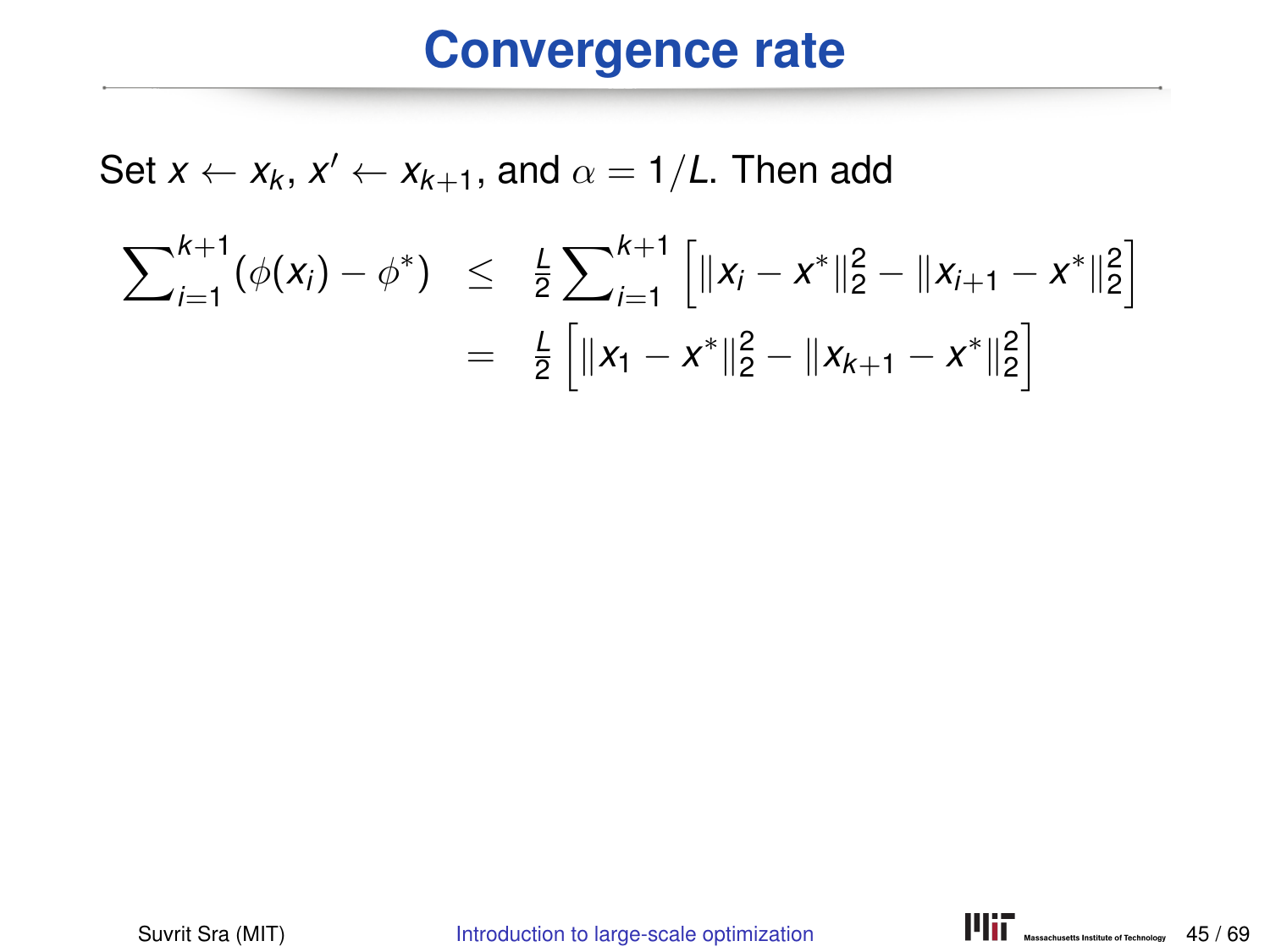$$
\sum_{i=1}^{k+1} (\phi(x_i) - \phi^*) \leq \frac{1}{2} \sum_{i=1}^{k+1} \left[ \|x_i - x^*\|_2^2 - \|x_{i+1} - x^*\|_2^2 \right] \\
= \frac{1}{2} \left[ \|x_1 - x^*\|_2^2 - \|x_{k+1} - x^*\|_2^2 \right] \\
\leq \frac{1}{2} \|x_1 - x^*\|_2^2.
$$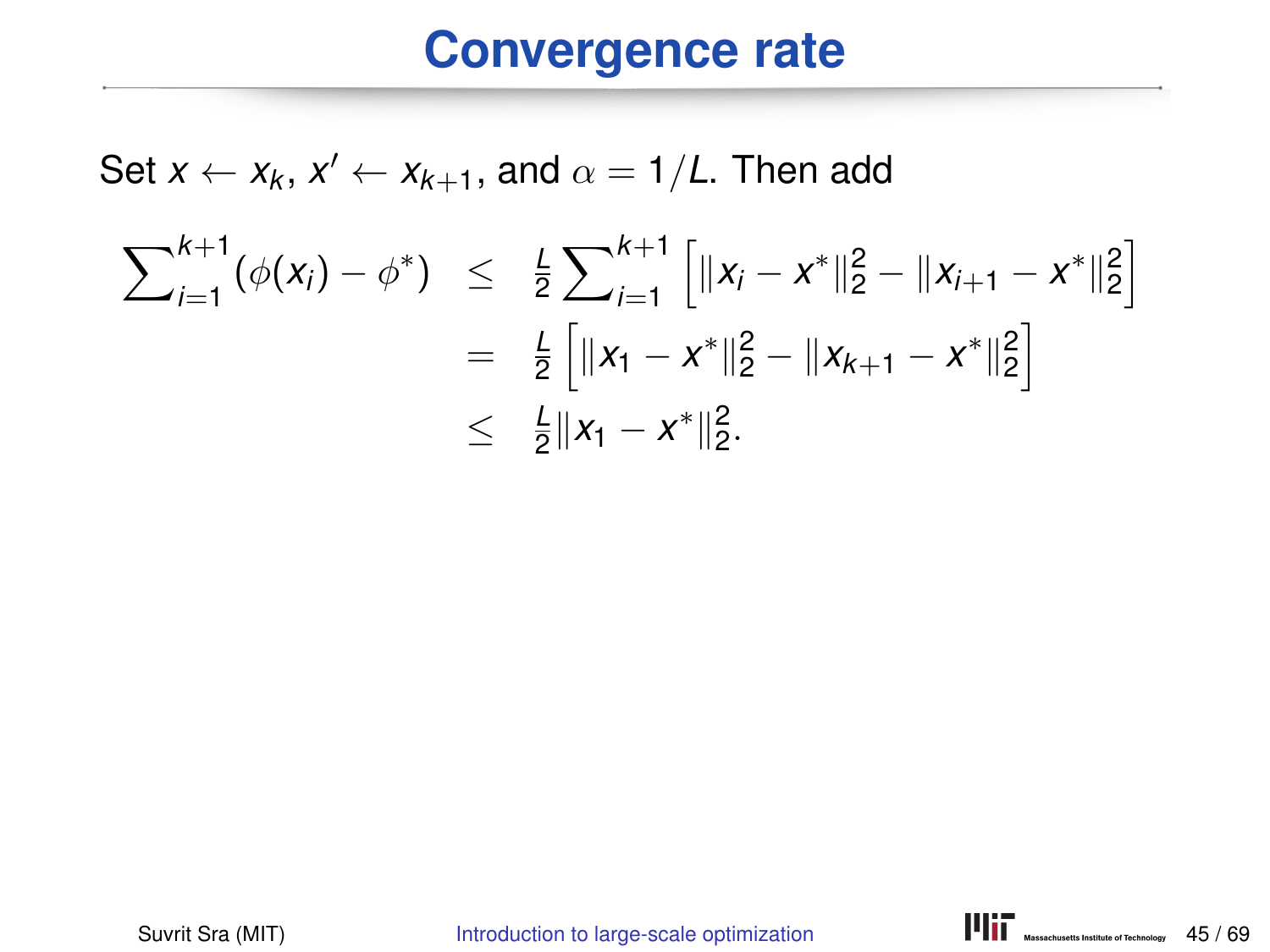Set  $x \leftarrow x_k$ ,  $x' \leftarrow x_{k+1}$ , and  $\alpha = 1/L$ . Then add

$$
\sum_{i=1}^{k+1} (\phi(x_i) - \phi^*) \leq \frac{1}{2} \sum_{i=1}^{k+1} \left[ \|x_i - x^*\|_2^2 - \|x_{i+1} - x^*\|_2^2 \right] \\
= \frac{1}{2} \left[ \|x_1 - x^*\|_2^2 - \|x_{k+1} - x^*\|_2^2 \right] \\
\leq \frac{1}{2} \|x_1 - x^*\|_2^2.
$$

Since  $\phi(x_k)$  is a decreasing sequence, it follows that

$$
\phi(x_{k+1}) - \phi^* \leq \frac{1}{k+1} \sum_{i=1}^{k+1} (\phi(x_i) - \phi^*) \leq \frac{L}{2(k+1)} \|x_1 - x^*\|_2^2.
$$

This is the well-known *O*(1/*k*) rate.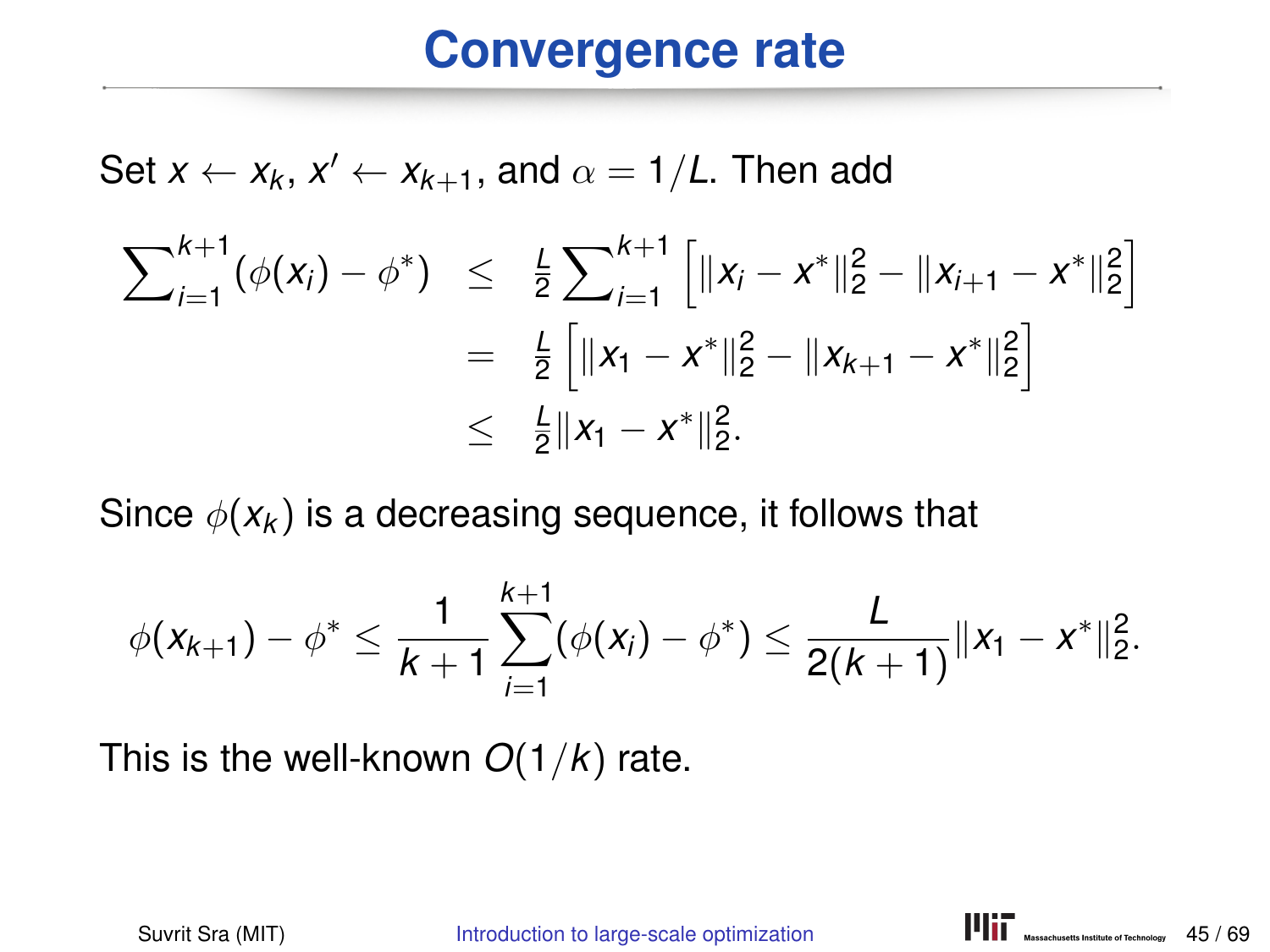Set  $x \leftarrow x_k$ ,  $x' \leftarrow x_{k+1}$ , and  $\alpha = 1/L$ . Then add

$$
\sum_{i=1}^{k+1} (\phi(x_i) - \phi^*) \leq \frac{1}{2} \sum_{i=1}^{k+1} \left[ \|x_i - x^*\|_2^2 - \|x_{i+1} - x^*\|_2^2 \right] \\
= \frac{1}{2} \left[ \|x_1 - x^*\|_2^2 - \|x_{k+1} - x^*\|_2^2 \right] \\
\leq \frac{1}{2} \|x_1 - x^*\|_2^2.
$$

Since  $\phi(x_k)$  is a decreasing sequence, it follows that

$$
\phi(x_{k+1}) - \phi^* \leq \frac{1}{k+1} \sum_{i=1}^{k+1} (\phi(x_i) - \phi^*) \leq \frac{L}{2(k+1)} \|x_1 - x^*\|_2^2.
$$

This is the well-known *O*(1/*k*) rate. But for  $C_{L}^{1}$  convex functions, optimal rate is  $O(1/k^{2})$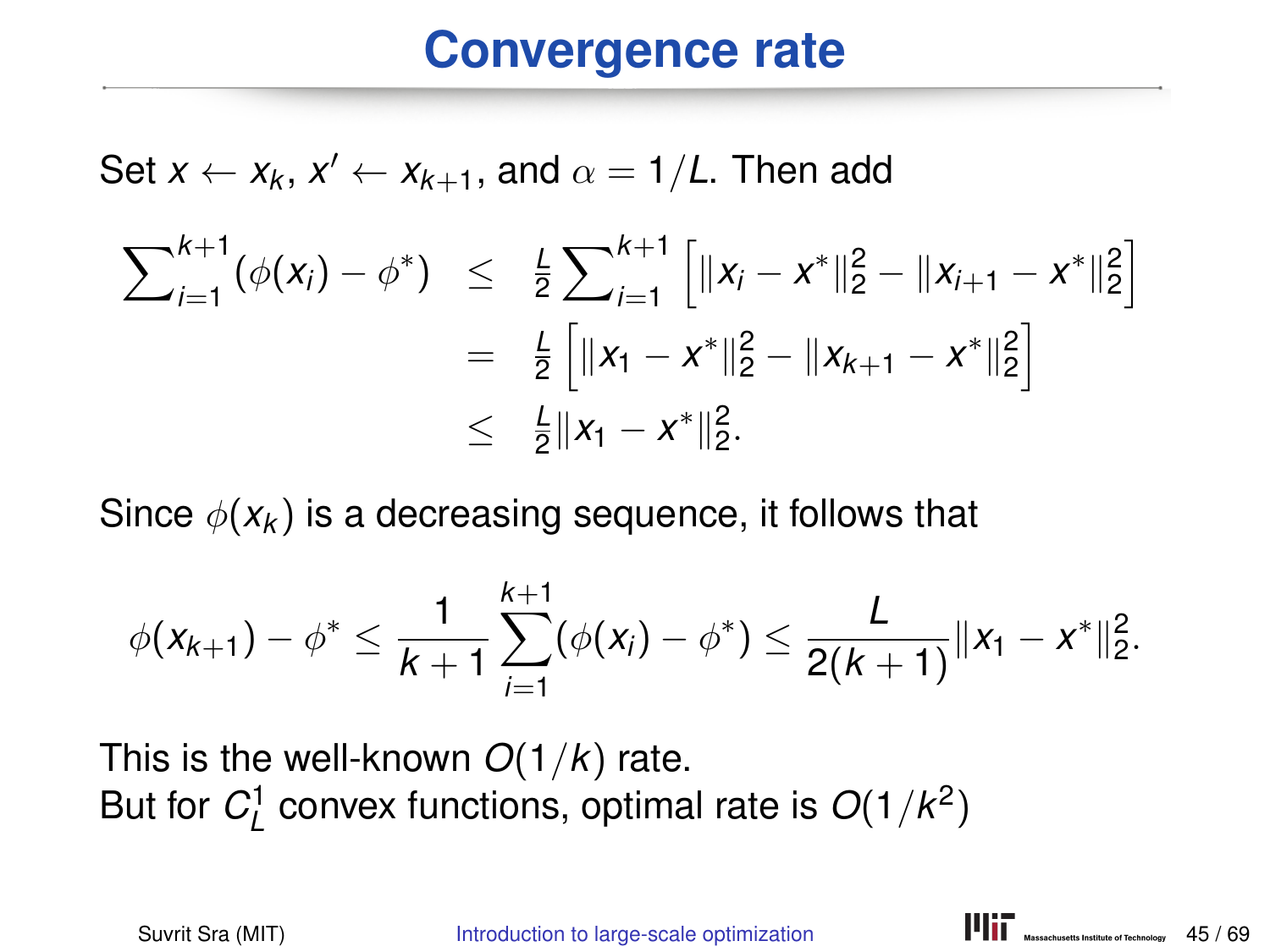# **Faster methods**

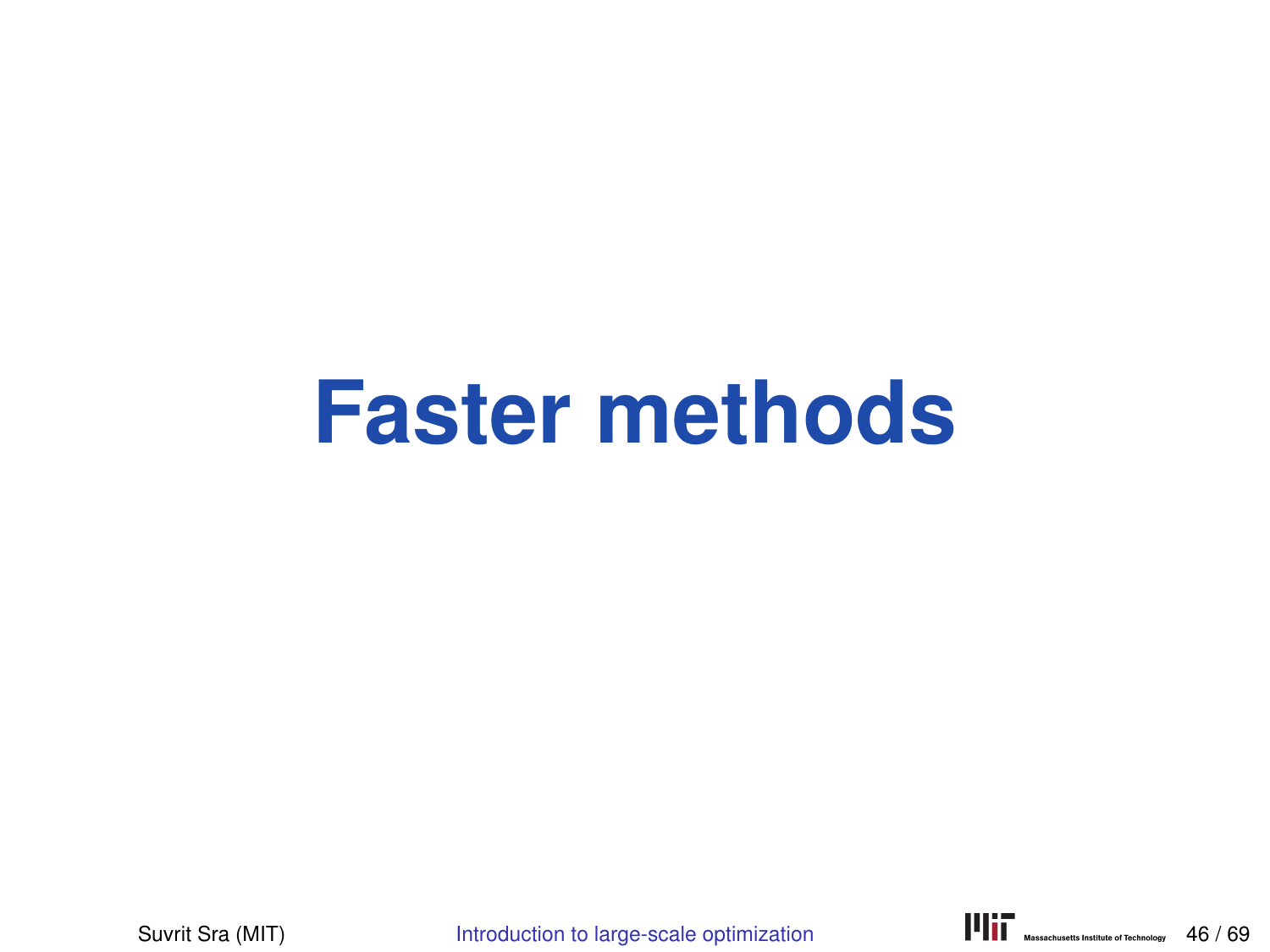# **Optimal gradient methods**

♠ We saw following efficiency estimates for the gradient method

$$
f \in C_L^1: \qquad f(x^k) - f^* \leq \frac{2L \|x^0 - x^*\|_2^2}{k+4}
$$

$$
f \in S_{L,\mu}^1: \qquad f(x^k) - f^* \leq \frac{L}{2} \left(\frac{L-\mu}{L+\mu}\right)^{2k} \|x^0 - x^*\|_2^2.
$$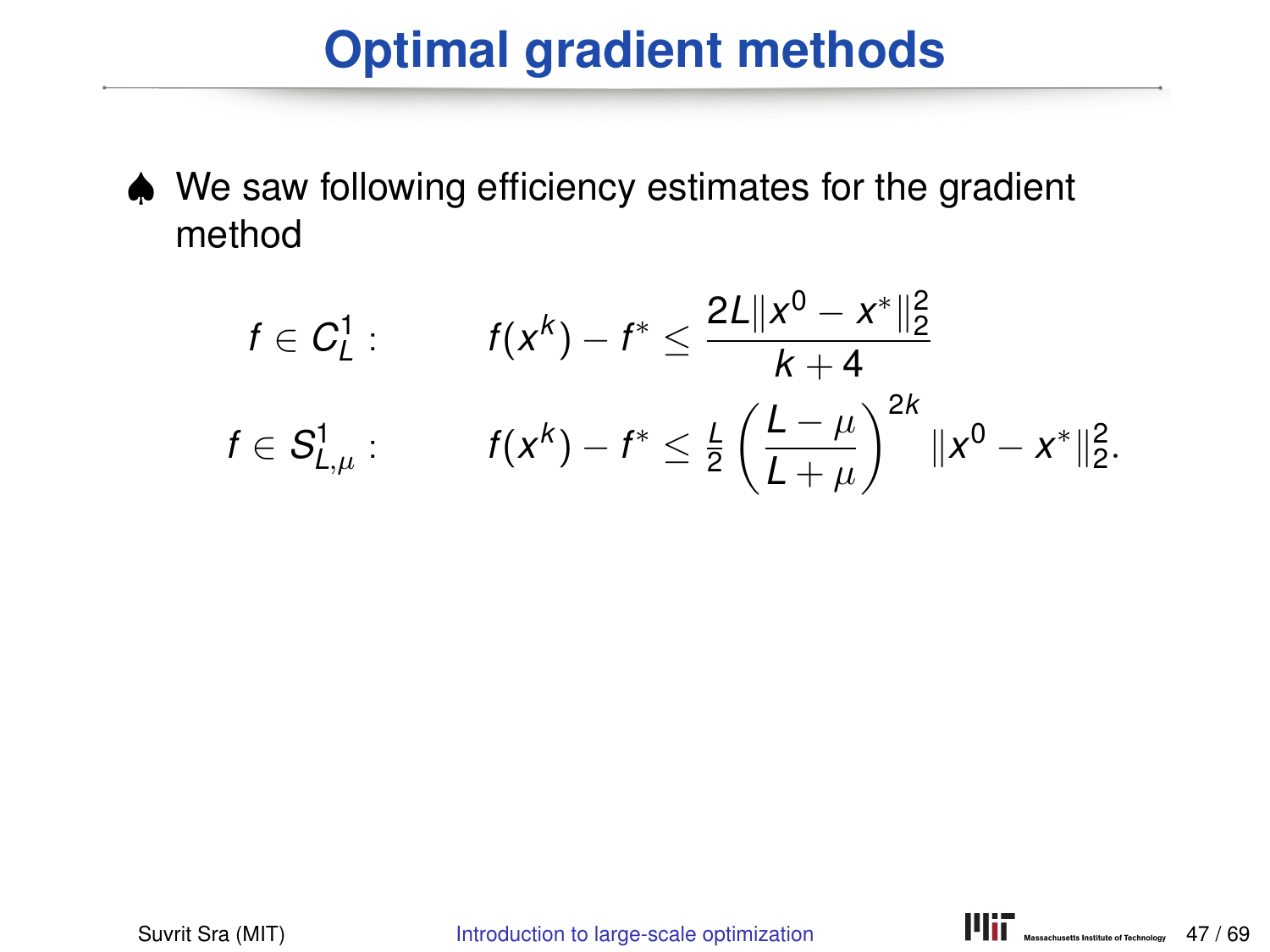# **Optimal gradient methods**

♠ We saw following efficiency estimates for the gradient method

$$
f \in C_L^1: \qquad f(x^k) - f^* \leq \frac{2L \|x^0 - x^*\|_2^2}{k+4}
$$

$$
f \in S_{L,\mu}^1: \qquad f(x^k) - f^* \leq \frac{L}{2} \left(\frac{L-\mu}{L+\mu}\right)^{2k} \|x^0 - x^*\|_2^2.
$$

♠ We also saw **lower complexity bounds**

$$
f \in C_L^1: \qquad f(x^k) - f(x^*) \ge \frac{3L||x^0 - x^*||_2^2}{32(k+1)^2}
$$
\n
$$
fS_{L,\mu}^{\infty}: \qquad f(x^k) - f(x^*) \ge \frac{\mu}{2} \left(\frac{\sqrt{L} - \sqrt{\mu}}{\sqrt{L} + \sqrt{\mu}}\right)^{2k} ||x^0 - x^*||_2^2.
$$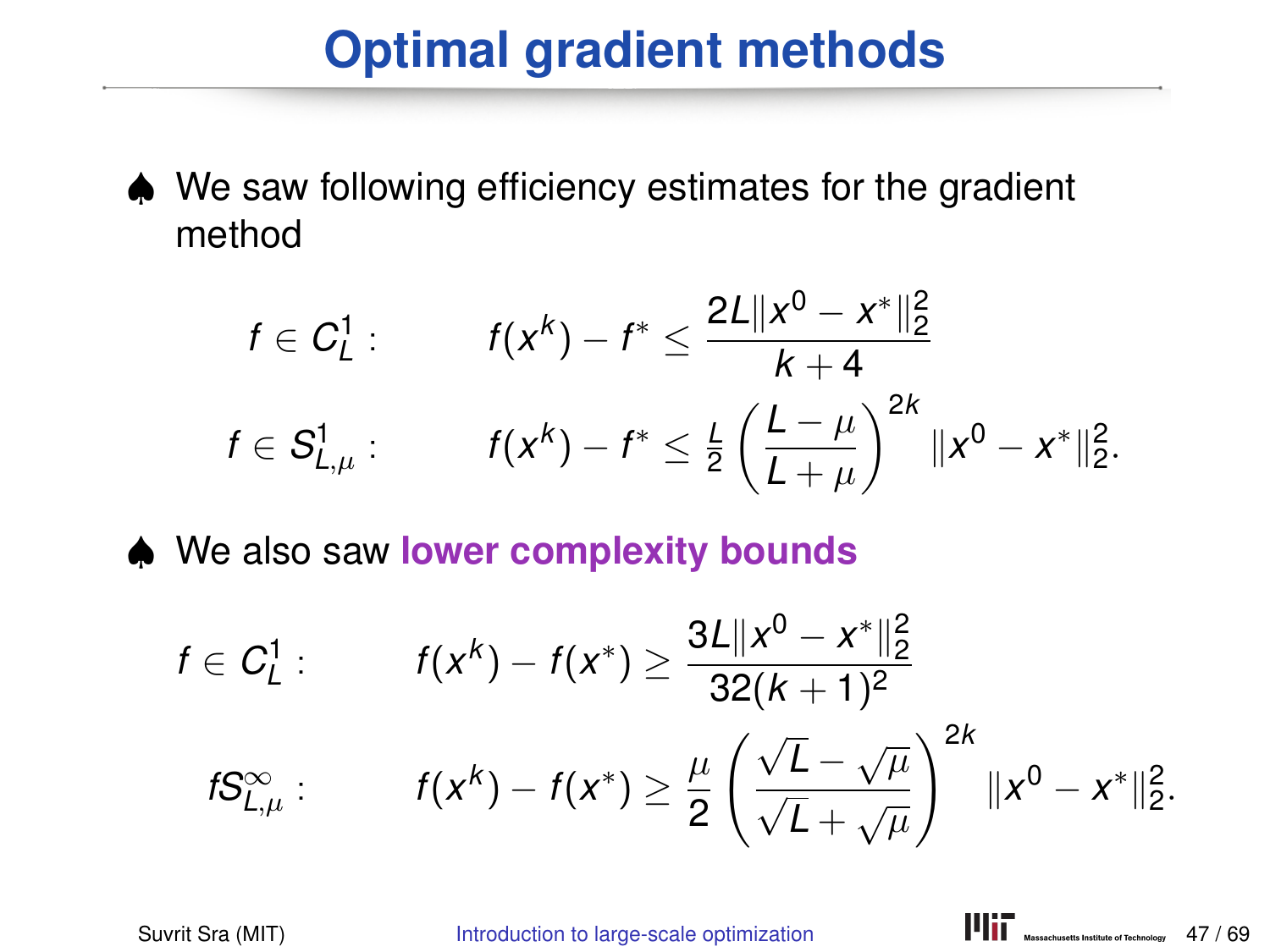# **Optimal gradient methods**

♠ Subgradient method upper and lower bounds

$$
f(x^{k}) - f(x^{*}) \leq O(1/\sqrt{k})
$$
  

$$
f(x^{k}) - f(x^{*}) \geq \frac{LD}{2(1+\sqrt{k+1})}.
$$

♠ Composite objective problems: proximal gradient gives same bounds as gradient methods.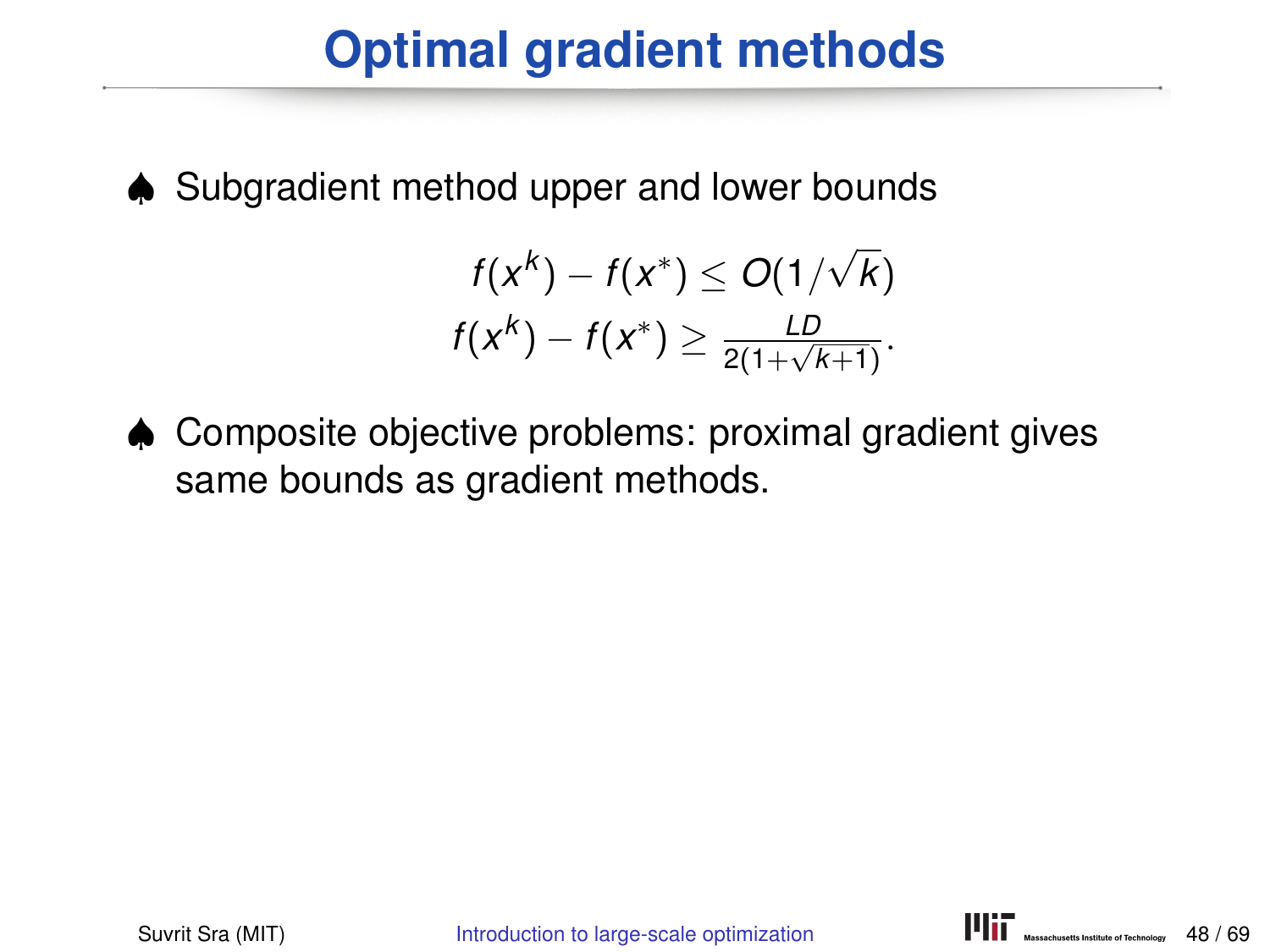#### **Gradient with "momentum"**

**Polyak's method (aka heavy-ball) for**  $f \in S^1_{L,\mu}$ 

$$
x^{k+1} = x^k - \alpha_k \nabla f(x^k) + \beta_k (x^k - x^{k-1})
$$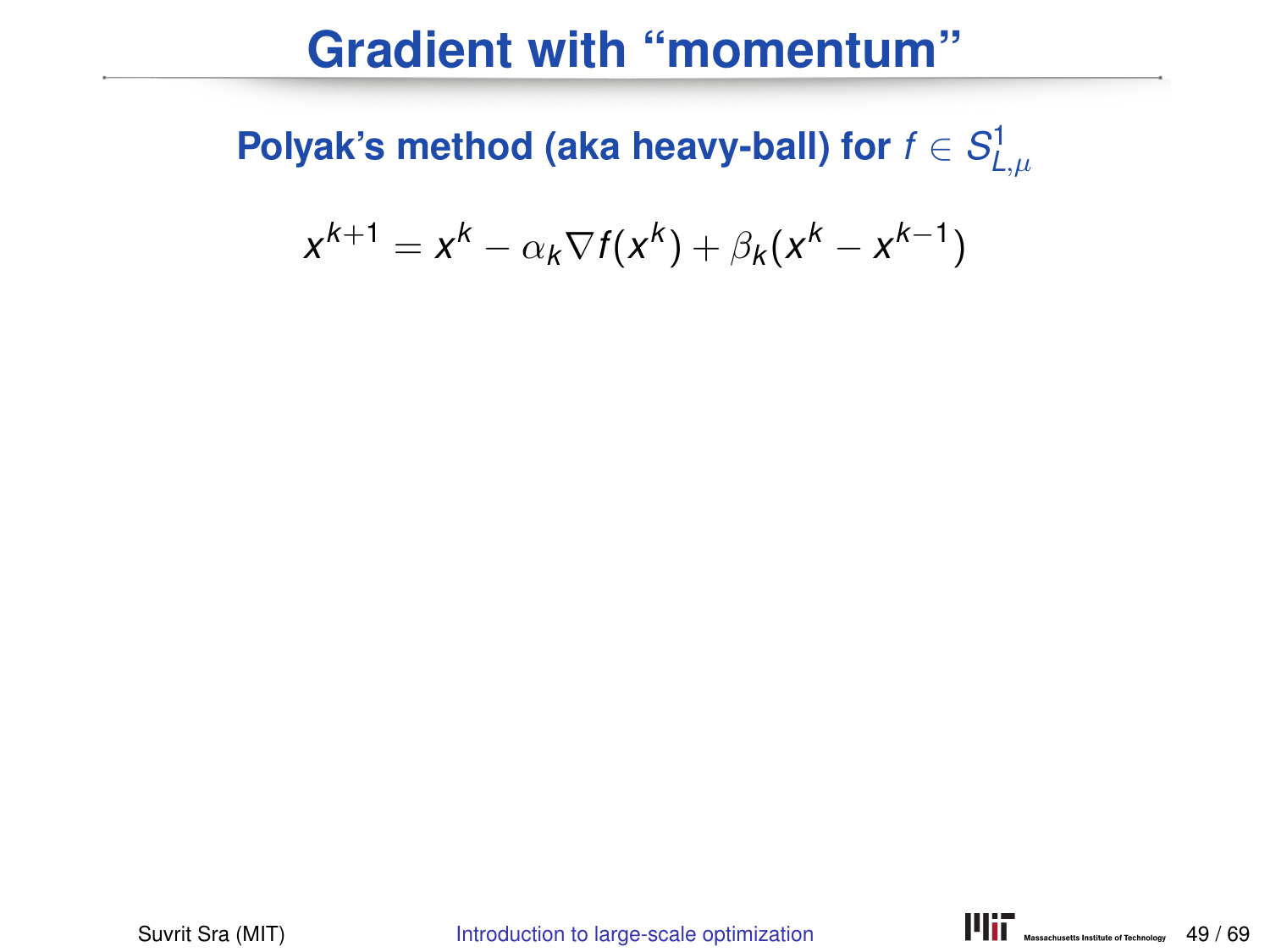#### **Gradient with "momentum"**

**Polyak's method (aka heavy-ball) for**  $f \in S^1_{L,\mu}$ 

$$
x^{k+1} = x^k - \alpha_k \nabla f(x^k) + \beta_k (x^k - x^{k-1})
$$

► Converges (locally, i.e., for  $||x^0 - x^*||_2 \leq \epsilon$ ) as

$$
||x^{k}-x^{*}||_{2}^{2} \leq \left(\frac{\sqrt{L}-\sqrt{\mu}}{\sqrt{L}+\sqrt{\mu}}\right)^{2k}||x^{0}-x^{*}||_{2}^{2},
$$

for 
$$
\alpha_k = \frac{4}{(\sqrt{L} + \sqrt{\mu})^2}
$$
 and  $\beta_k = \left(\frac{\sqrt{L} - \sqrt{\mu}}{\sqrt{L} + \sqrt{\mu}}\right)^2$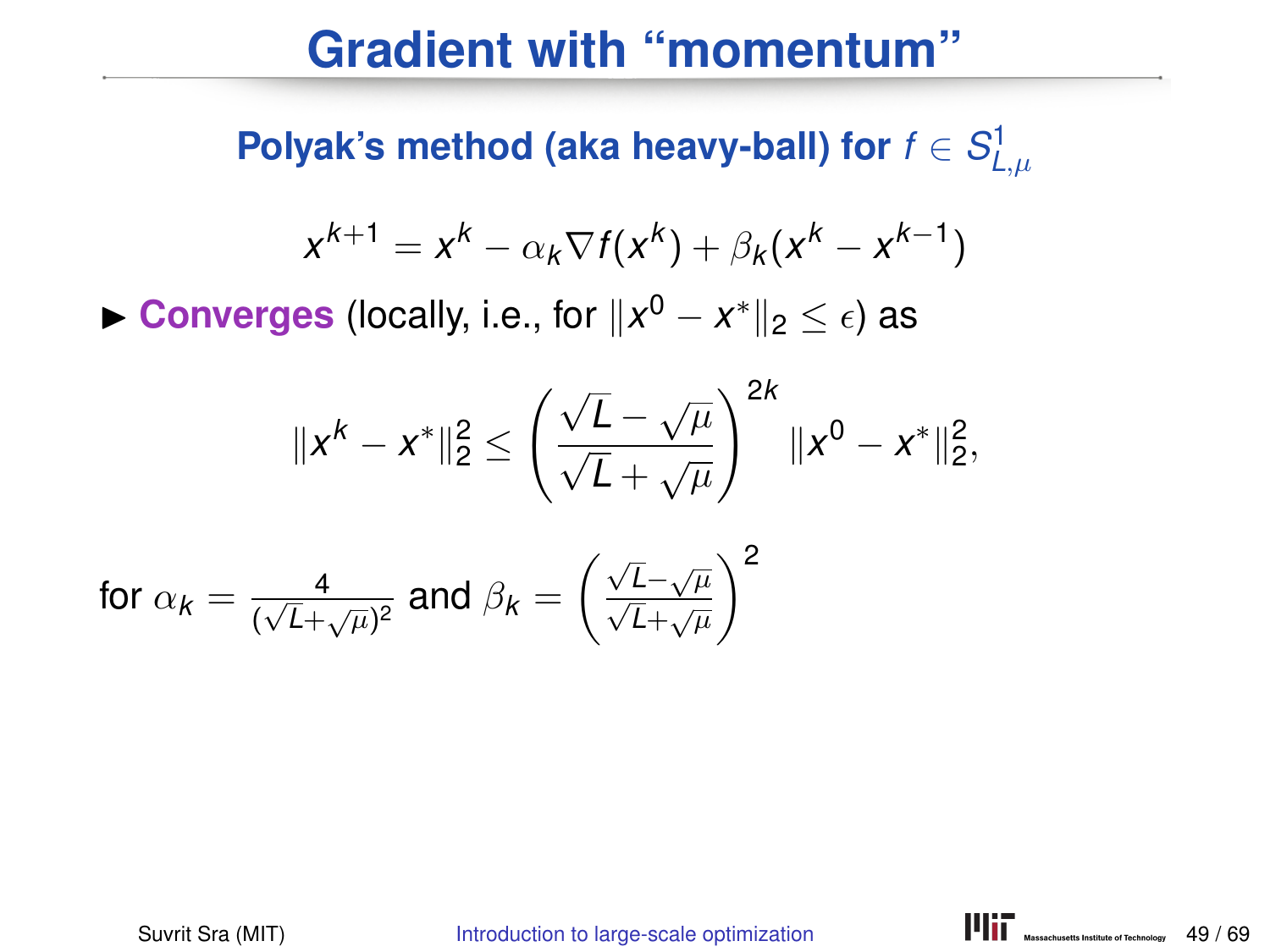min $_{\mathsf{x}}$   $f(\mathsf{x})$ , where  $\mathcal{S}_{\mathsf{L},\mu}^1$  with  $\mu\geq\mathsf{0}$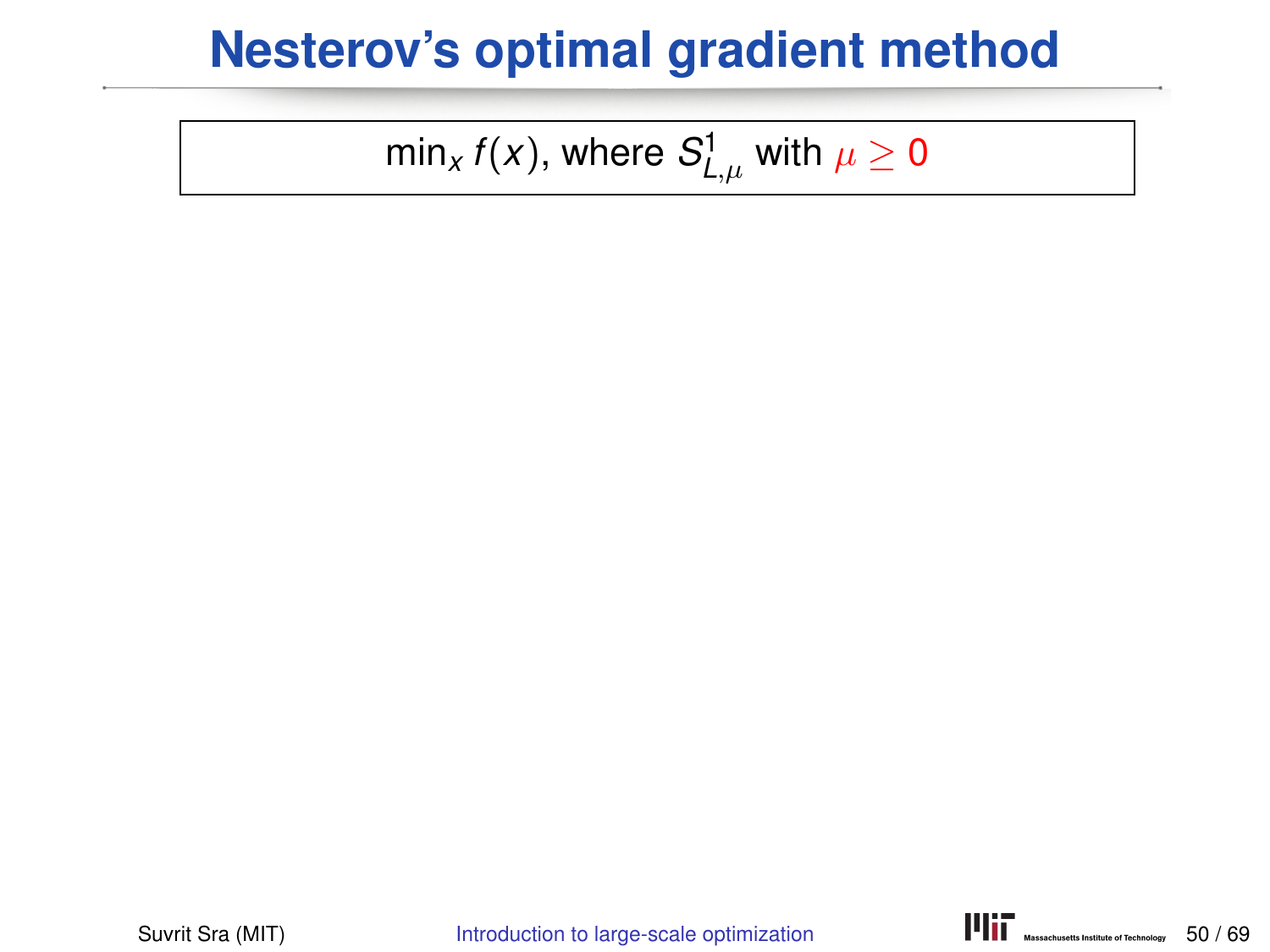min $_{\mathsf{x}}$   $f(\mathsf{x})$ , where  $\mathcal{S}_{\mathsf{L},\mu}^1$  with  $\mu\geq\mathsf{0}$ 

1. Choose  $x^0 \in \mathbb{R}^n$ ,  $\alpha_0 \in (0,1)$ 2. Let  $y^0 \leftarrow x^0$ ; set  $q = \mu/L$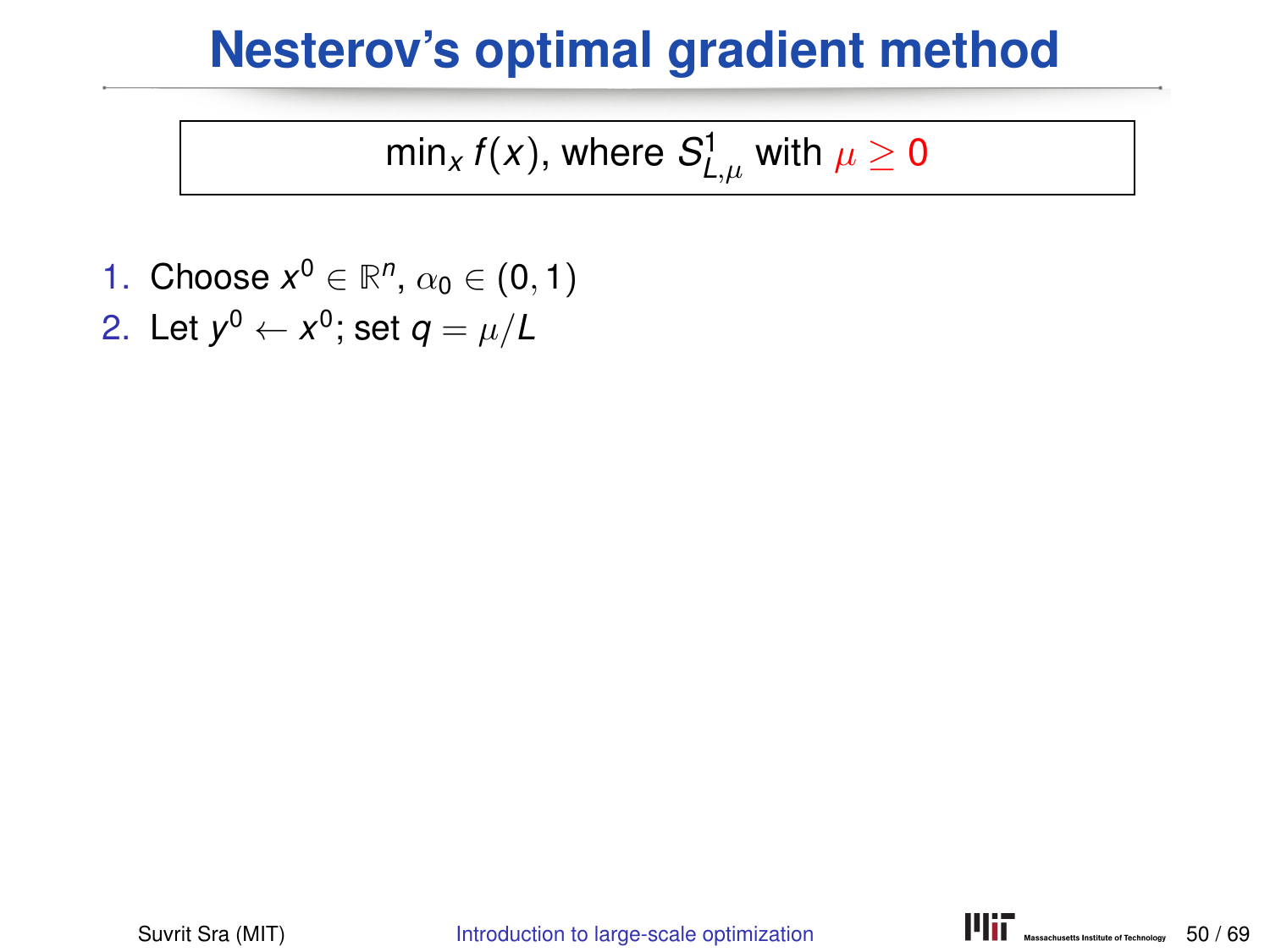min $_{\mathsf{x}}$   $f(\mathsf{x})$ , where  $\mathcal{S}_{\mathsf{L},\mu}^1$  with  $\mu\geq\mathsf{0}$ 

- 1. Choose  $x^0 \in \mathbb{R}^n$ ,  $\alpha_0 \in (0,1)$
- 2. Let  $y^0 \leftarrow x^0$ ; set  $q = \mu/L$
- 3.  $k$ -th iteration  $(k > 0)$ :
	- a). Compute intermediate update

$$
x^{k+1} = y^k - \frac{1}{L} \nabla f(y^k)
$$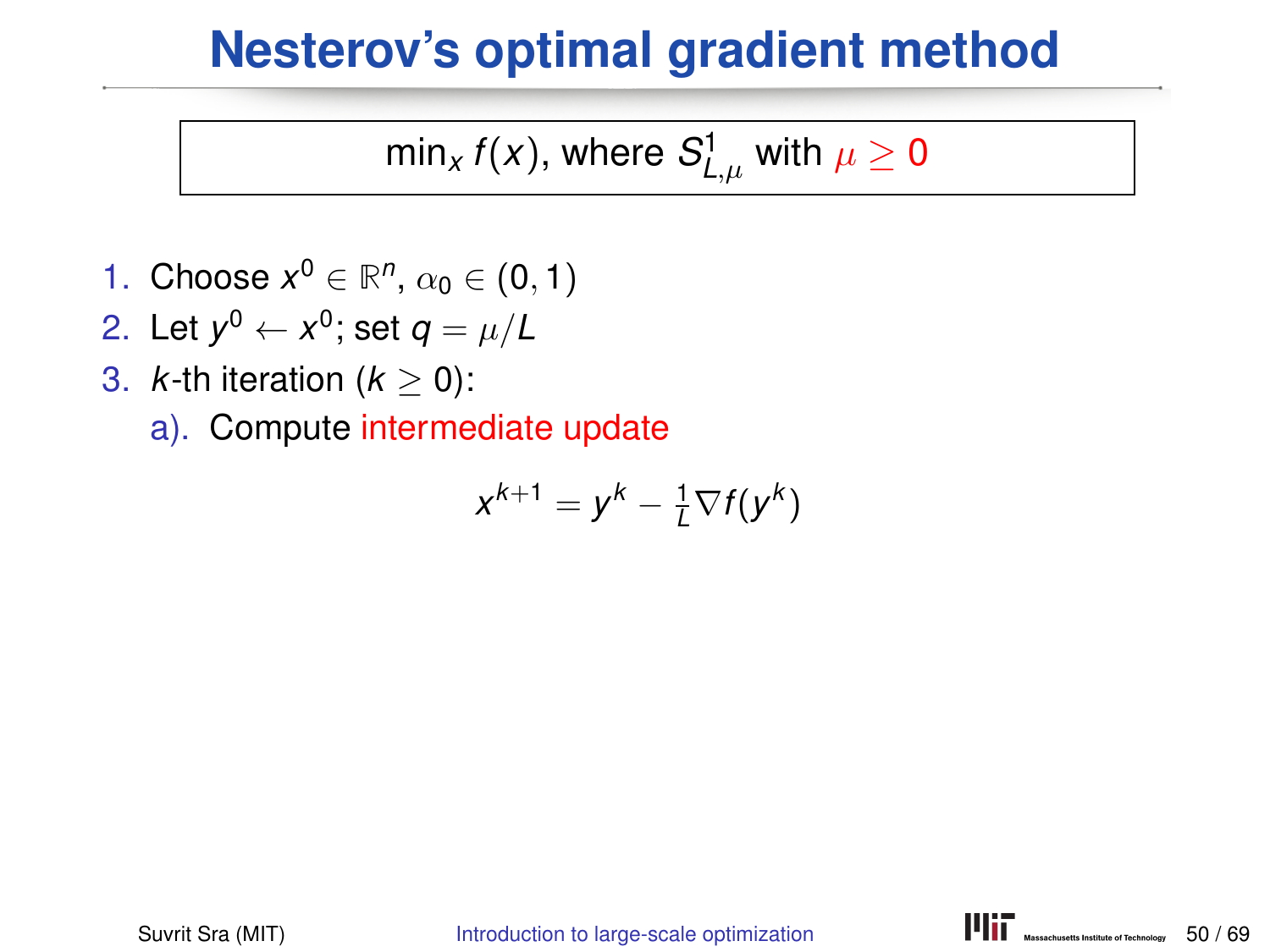min $_{\mathsf{x}}$   $f(\mathsf{x})$ , where  $\mathcal{S}_{\mathsf{L},\mu}^1$  with  $\mu\geq\mathsf{0}$ 

- 1. Choose  $x^0 \in \mathbb{R}^n$ ,  $\alpha_0 \in (0,1)$
- 2. Let  $y^0 \leftarrow x^0$ ; set  $q = \mu/L$
- 3.  $k$ -th iteration  $(k > 0)$ :
	- a). Compute intermediate update

$$
x^{k+1} = y^k - \frac{1}{L} \nabla f(y^k)
$$

b). Compute stepsize  $\alpha_{k+1}$  by solving

$$
\alpha_{k+1}^2 = (1 - \alpha_{k+1})\alpha_k^2 + q\alpha_{k+1}
$$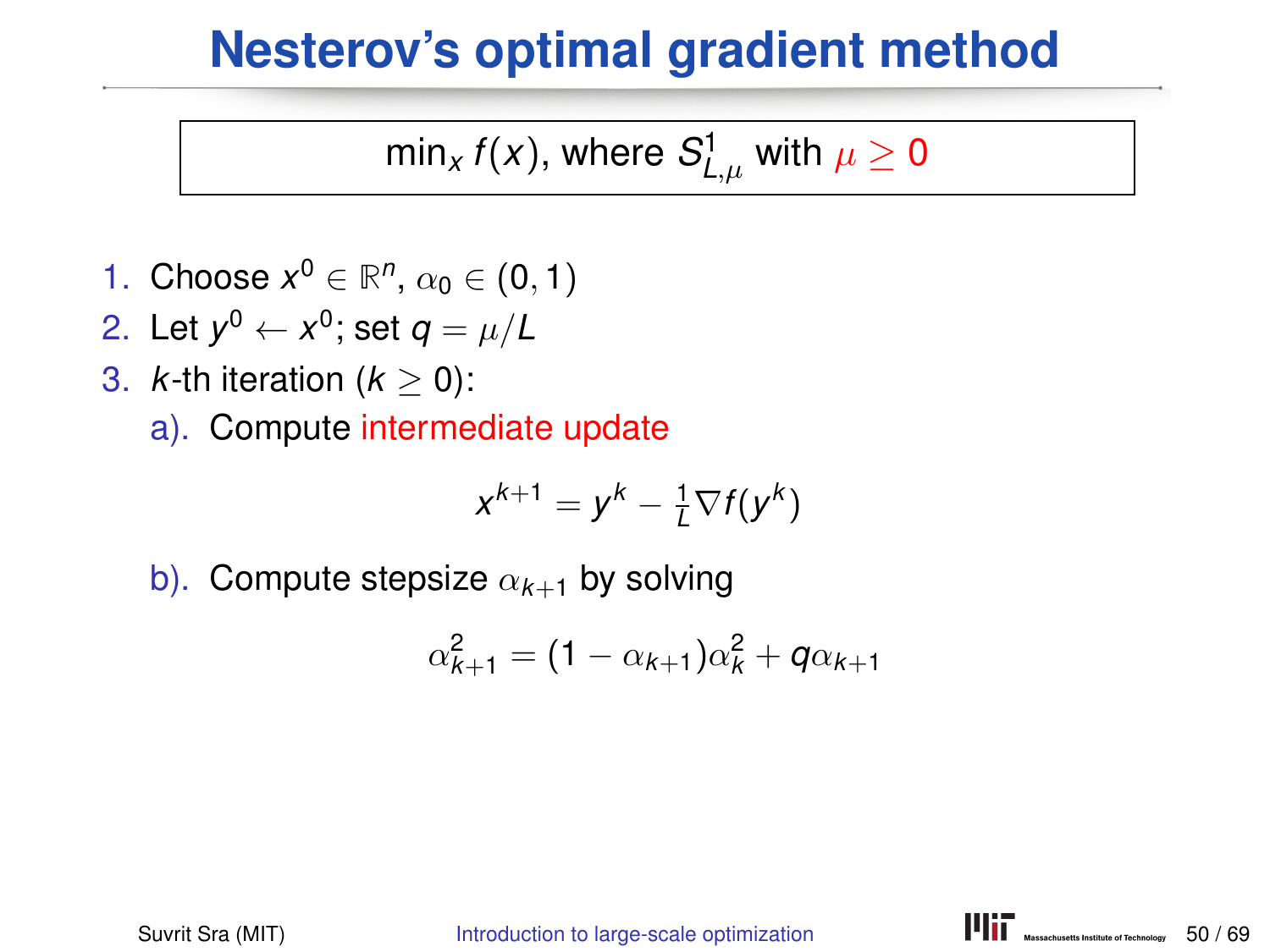min $_{\mathsf{x}}$   $f(\mathsf{x})$ , where  $\mathcal{S}_{\mathsf{L},\mu}^1$  with  $\mu\geq\mathsf{0}$ 

- 1. Choose  $x^0 \in \mathbb{R}^n$ ,  $\alpha_0 \in (0,1)$
- 2. Let  $y^0 \leftarrow x^0$ ; set  $q = \mu/L$
- 3.  $k$ -th iteration  $(k > 0)$ :
	- a). Compute intermediate update

$$
x^{k+1} = y^k - \frac{1}{L} \nabla f(y^k)
$$

b). Compute stepsize  $\alpha_{k+1}$  by solving

$$
\alpha_{k+1}^2 = (1 - \alpha_{k+1})\alpha_k^2 + q\alpha_{k+1}
$$

- c). Set  $\beta_k = \alpha_k (1 \alpha_k) / (\alpha_k^2 + \alpha_{k+1})$
- d). Update solution estimate

$$
y^{k+1} = x^{k+1} + \beta_k (x^{k+1} - x^k)
$$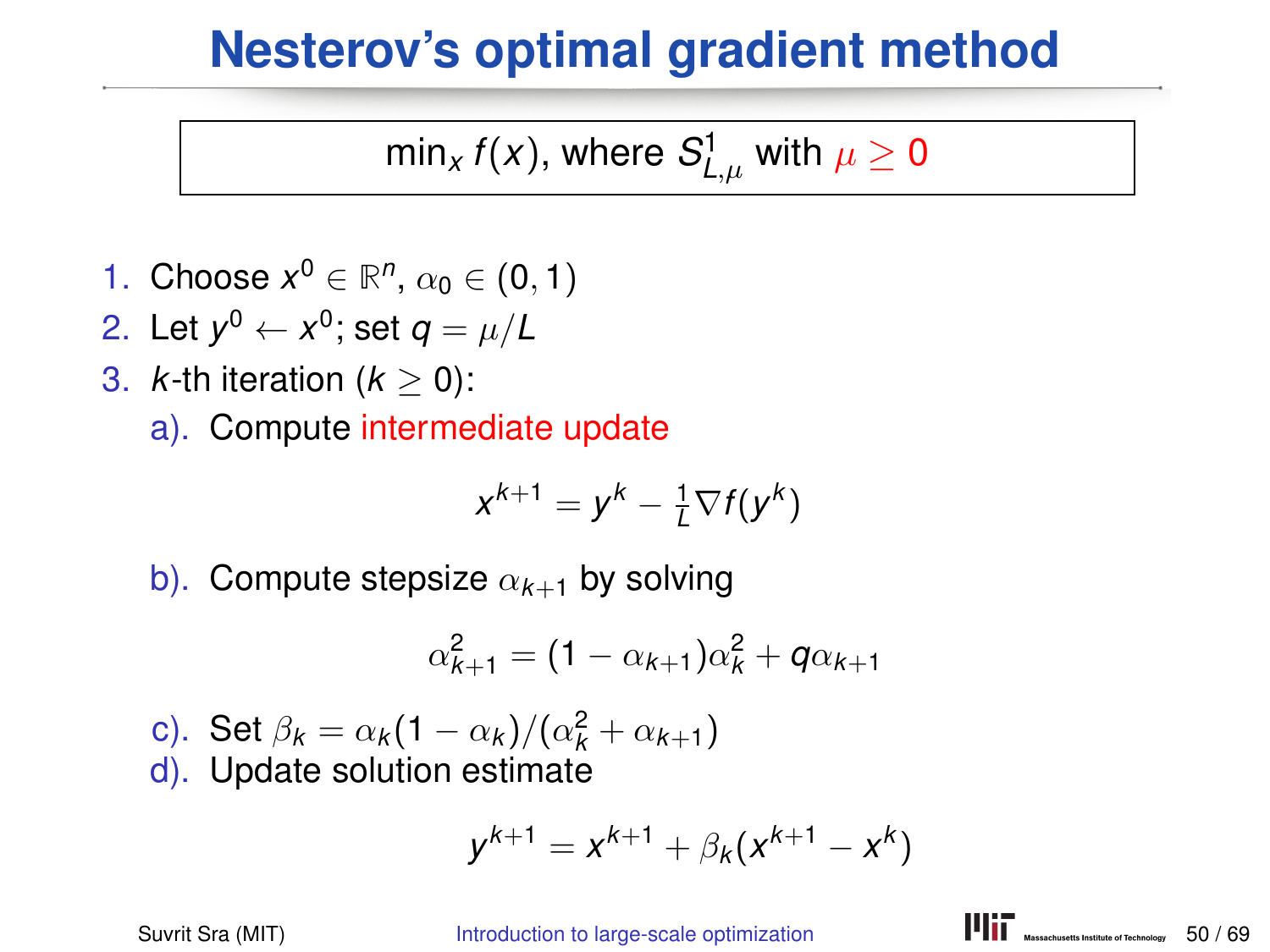## **Optimal gradient method – rate**

**Theorem** Let  $\{x^k\}$  be sequence generated by above algorithm. If  $\alpha_0 \geq \sqrt{\mu/L}$ , then

$$
f(x^k)-f(x^*)\leq c_1 \min\left\{\left(1-\sqrt{\frac{\mu}{L}}\right)^k,\frac{4L}{(2\sqrt{L}+c_2k)^2}\right\},\,
$$

where constants  $c_1$ ,  $c_2$  depend on  $\alpha_0$ ,  $L$ ,  $\mu$ .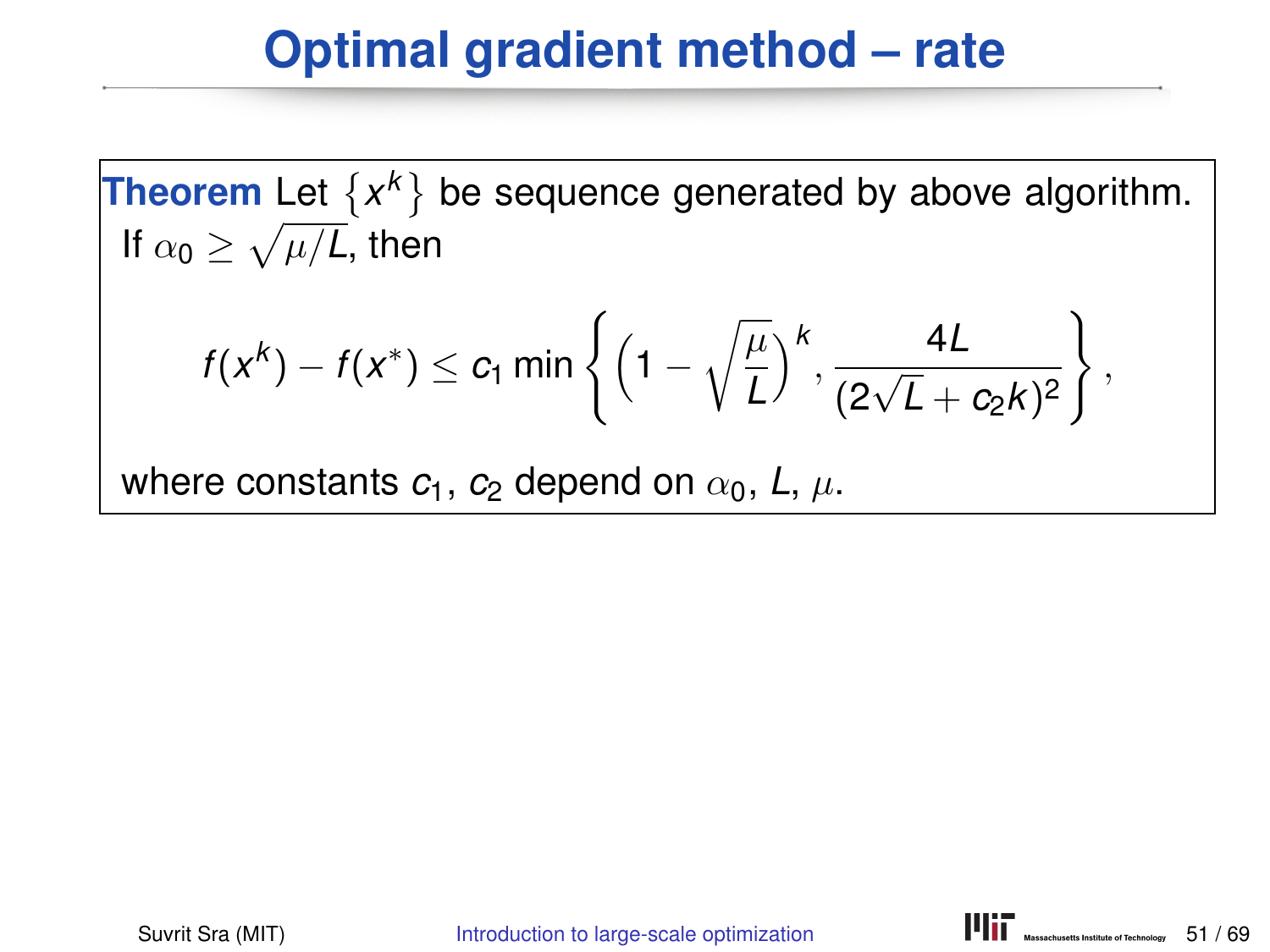If  $\mu >$  0, select  $\alpha_{\bf 0} = \sqrt{\mu/L}.$  The two main steps get simplified: 1. Set  $\beta_k = \alpha_k (1 - \alpha_k) / (\alpha_k^2 + \alpha_{k+1})$ 2.  $y^{k+1} = x^{k+1} + \beta_k (x^{k+1} - x^k)$  $\alpha_k = \sqrt{\frac{\mu}{L}}$  $L^{\mu}$   $\beta_k =$  $\sqrt{L} - \sqrt{\mu}$  $\frac{\sqrt{L}}{\sqrt{L} + \sqrt{\mu}}, \qquad k \ge 0.$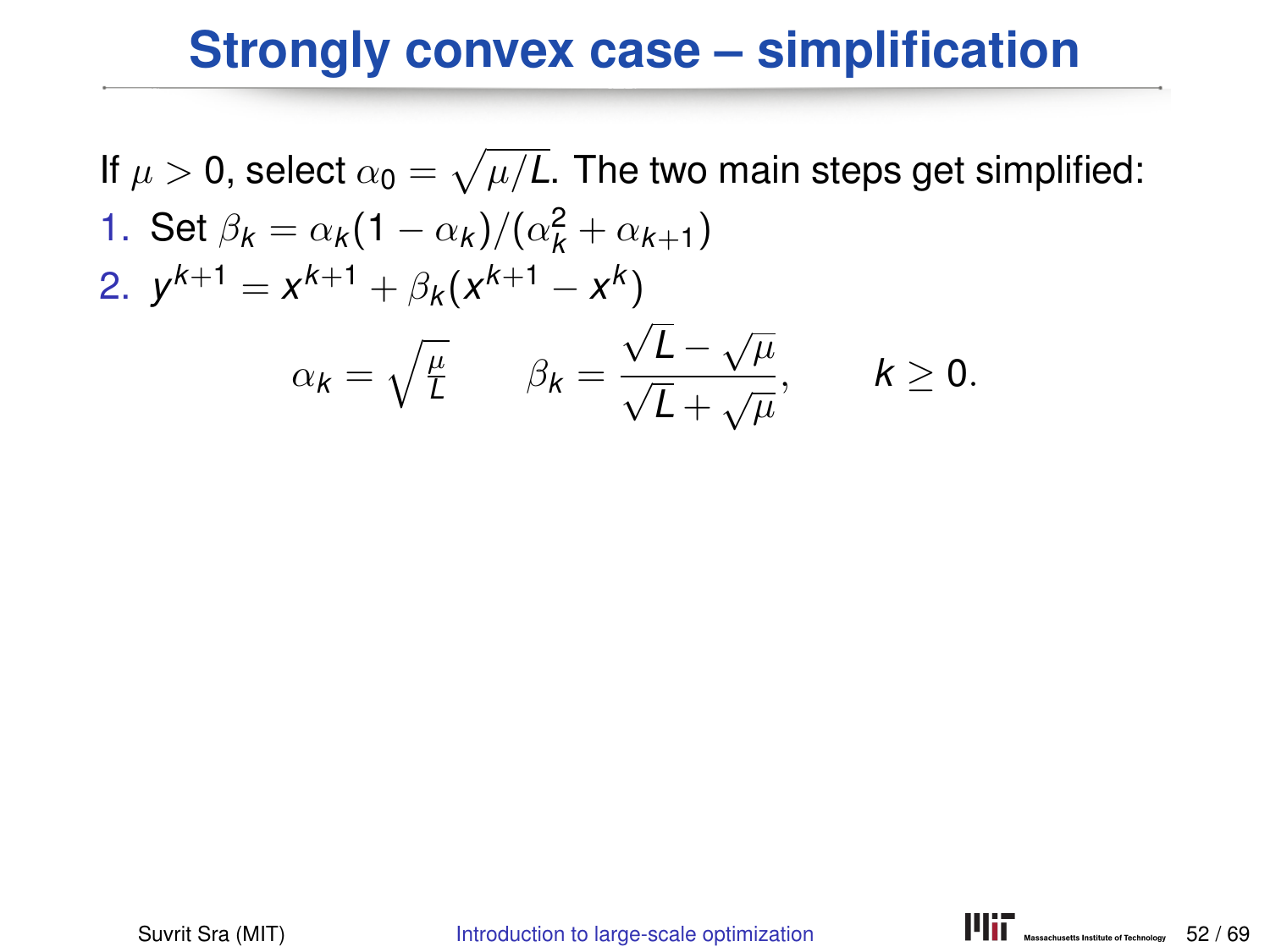If  $\mu >$  0, select  $\alpha_{\bf 0} = \sqrt{\mu/L}.$  The two main steps get simplified: 1. Set  $\beta_k = \alpha_k (1 - \alpha_k) / (\alpha_k^2 + \alpha_{k+1})$ 2.  $y^{k+1} = x^{k+1} + \beta_k (x^{k+1} - x^k)$  $\alpha_k = \sqrt{\frac{\mu}{L}}$  $L^{\mu}$   $\beta_k =$  $\sqrt{L} - \sqrt{\mu}$  $\sqrt{L} + \sqrt{\mu}$  $k \geq 0$ .

#### **Optimal method simplifies to**

1. Choose 
$$
y^0 = x^0 \in \mathbb{R}^n
$$

2.  $k$ -th iteration  $(k > 0)$ :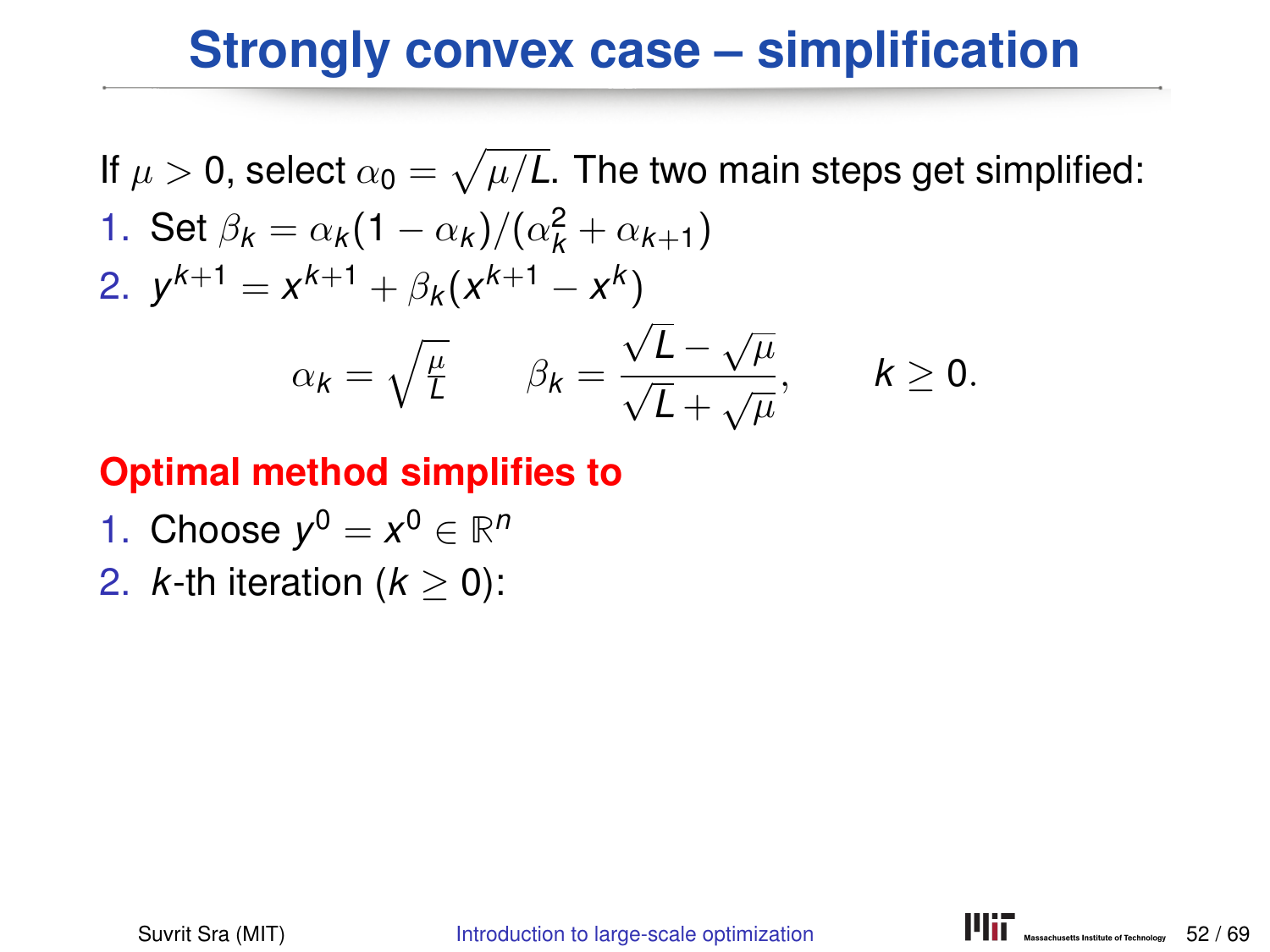If  $\mu >$  0, select  $\alpha_{\bf 0} = \sqrt{\mu/L}.$  The two main steps get simplified: 1. Set  $\beta_k = \alpha_k (1 - \alpha_k) / (\alpha_k^2 + \alpha_{k+1})$ 2.  $y^{k+1} = x^{k+1} + \beta_k (x^{k+1} - x^k)$  $\alpha_k = \sqrt{\frac{\mu}{L}}$  $L^{\mu}$   $\beta_k =$  $\sqrt{L} - \sqrt{\mu}$  $\sqrt{L} + \sqrt{\mu}$  $k \geq 0$ .

#### **Optimal method simplifies to**

\n- 1. Choose 
$$
y^0 = x^0 \in \mathbb{R}^n
$$
\n- 2. *k*-th iteration ( $k \geq 0$ ):
\n

a). 
$$
x^{k+1} = y^k - \frac{1}{k} \nabla f(y^k)
$$
  
b).  $y^{k+1} = x^{k+1} + \beta(x^{k+1} - x^k)$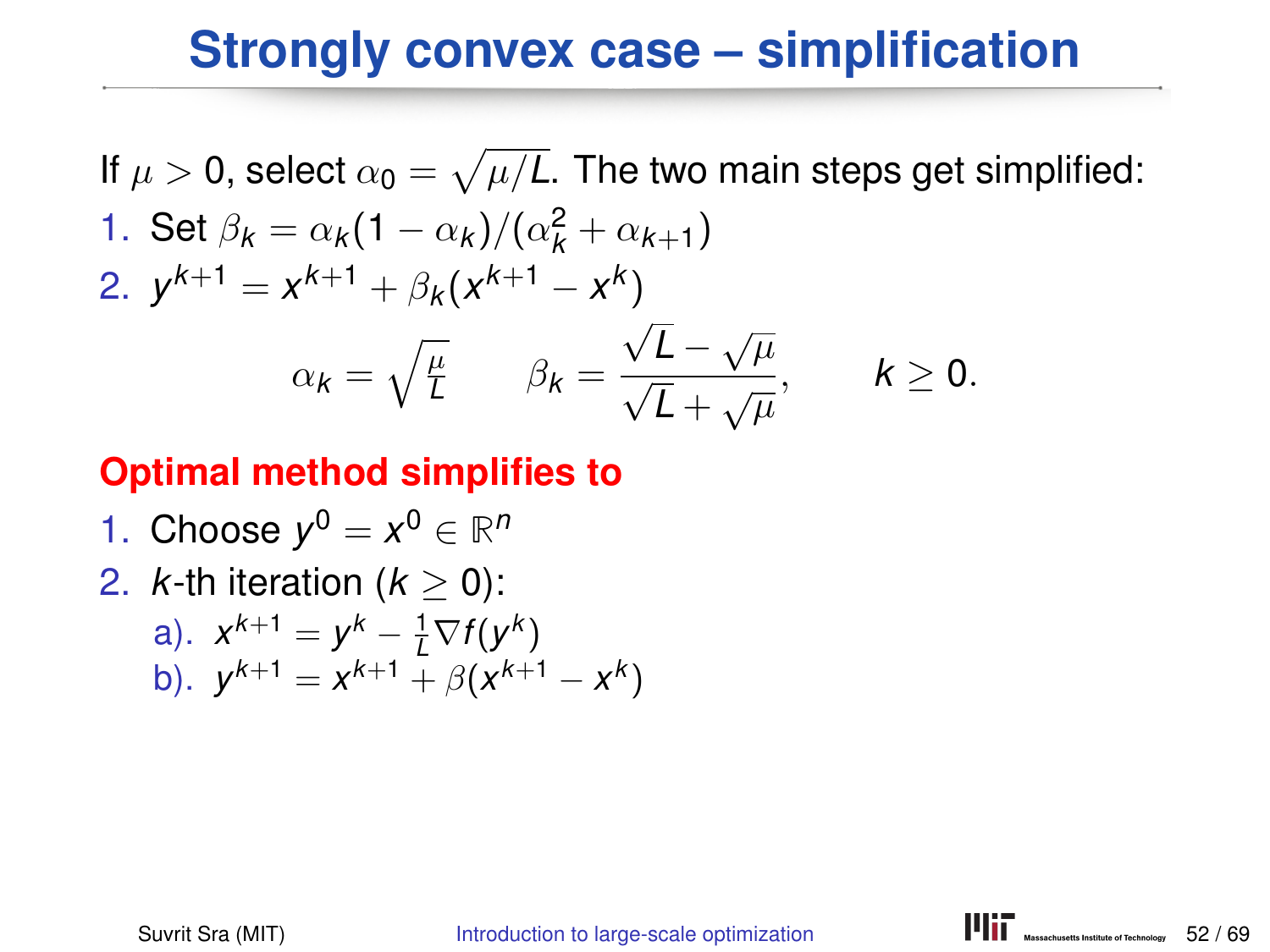If  $\mu >$  0, select  $\alpha_{\bf 0} = \sqrt{\mu/L}.$  The two main steps get simplified: 1. Set  $\beta_k = \alpha_k (1 - \alpha_k) / (\alpha_k^2 + \alpha_{k+1})$ 2.  $y^{k+1} = x^{k+1} + \beta_k (x^{k+1} - x^k)$  $\alpha_k = \sqrt{\frac{\mu}{L}}$  $L^{\mu}$   $\beta_k =$  $\sqrt{L} - \sqrt{\mu}$  $\sqrt{L} + \sqrt{\mu}$  $k \geq 0$ .

#### **Optimal method simplifies to**

1. Choose 
$$
y^0 = x^0 \in \mathbb{R}^n
$$

2.  $k$ -th iteration  $(k > 0)$ :

a). 
$$
x^{k+1} = y^k - \frac{1}{k} \nabla f(y^k)
$$
  
b).  $y^{k+1} = x^{k+1} + \beta(x^{k+1} - x^k)$ 

#### Notice similarity to Polyak's method!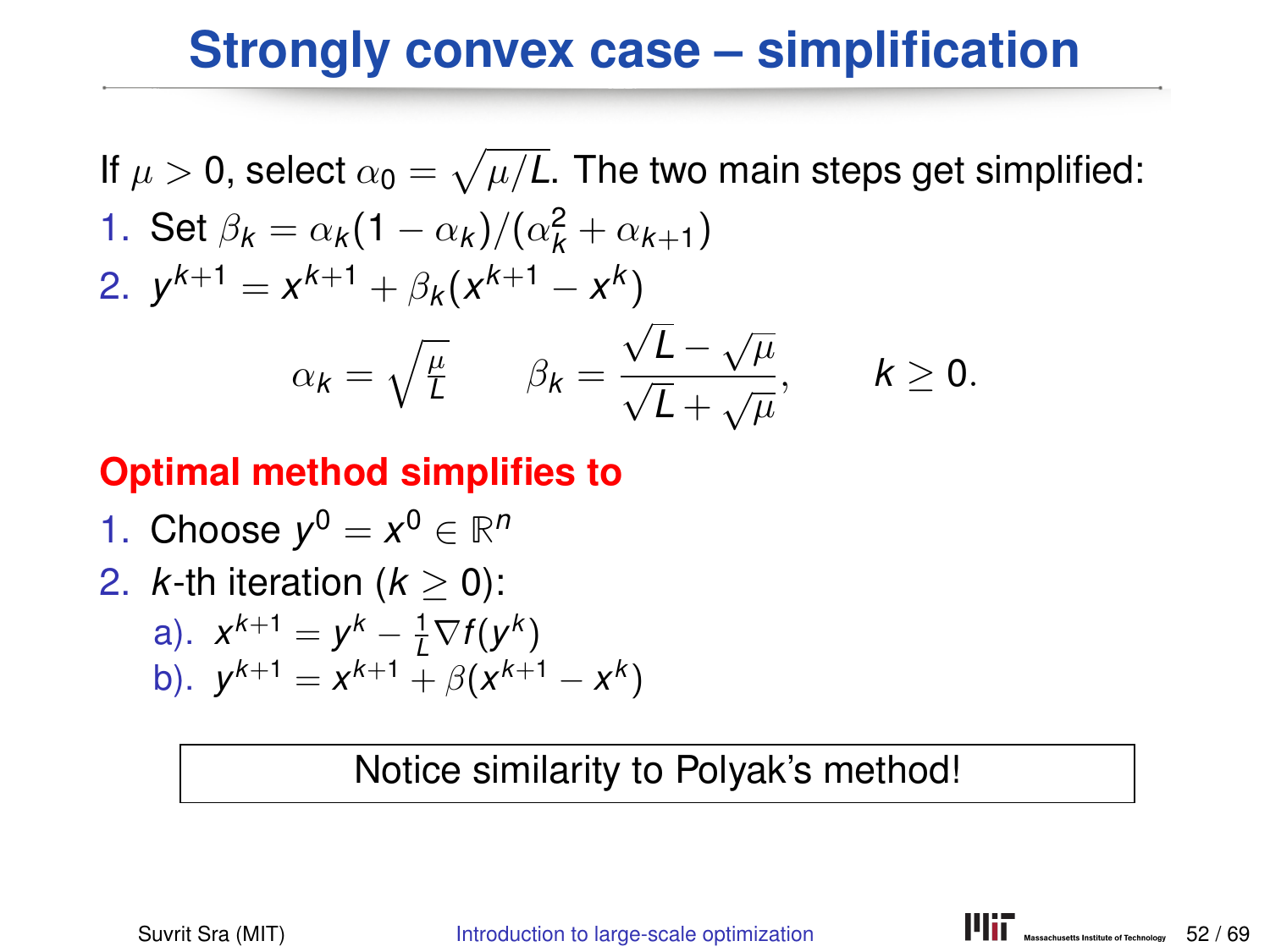#### **Accelerated Proximal Gradient**

 $\min \phi(x) = f(x) + h(x)$ Let  $x^0 = y^0 \in$  dom *h*. For  $k \geq 1$ :

$$
x^{k} = \text{prox}_{\alpha_{k}h}(y^{k-1} - \alpha_{k} \nabla f(y^{k-1}))
$$
  

$$
y^{k} = x_{k} + \frac{k-1}{k+2}(x^{k} - x^{k-1}).
$$

Framework due to: Nesterov (1983, 2004); also Beck, Teboulle (2009). Simplified analysis: Tseng (2008).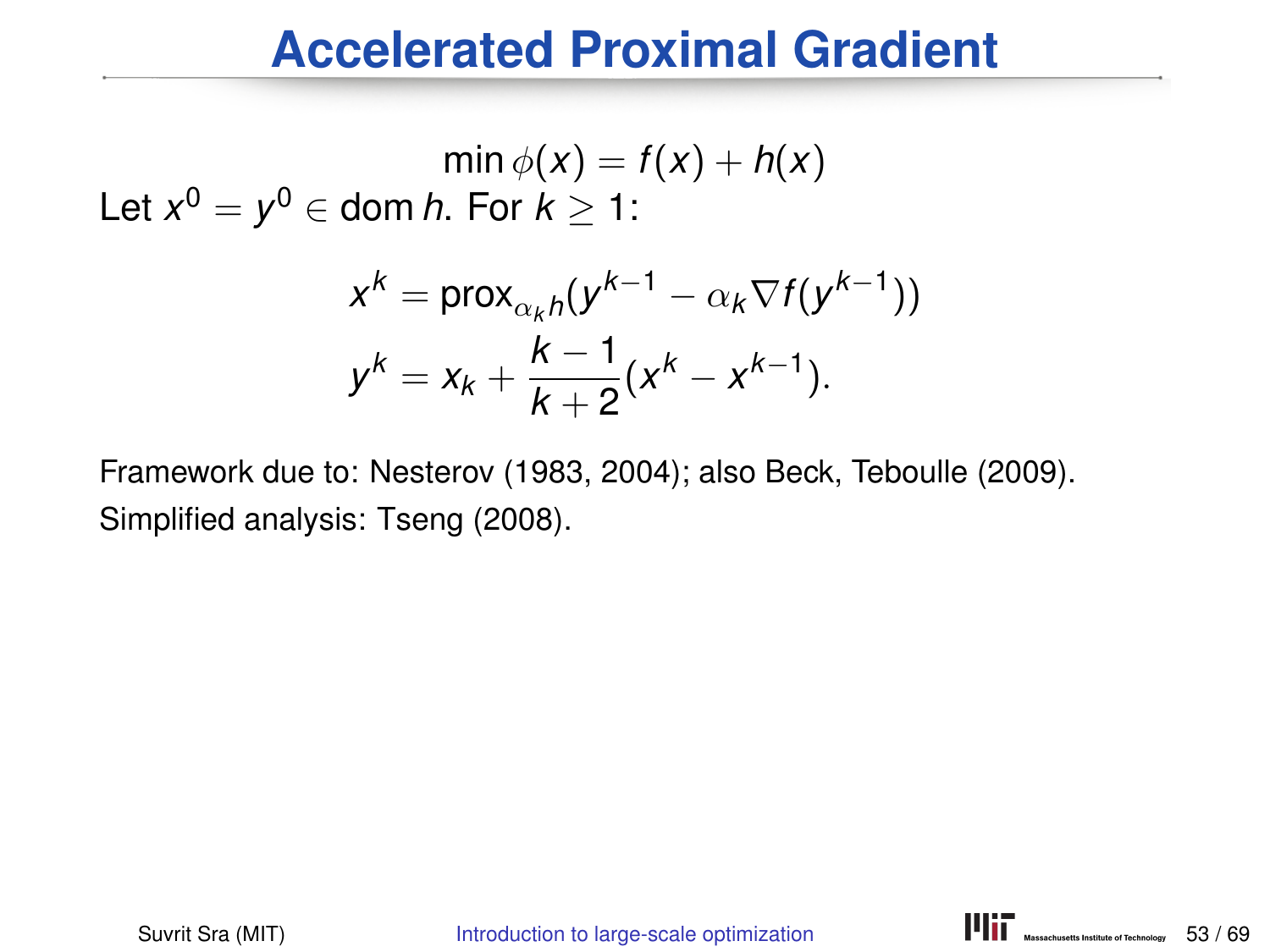#### **Accelerated Proximal Gradient**

 $min \phi(x) = f(x) + h(x)$ Let  $x^0 = y^0 \in$  dom *h*. For  $k \geq 1$ :

$$
x^{k} = \text{prox}_{\alpha_{k}h}(y^{k-1} - \alpha_{k} \nabla f(y^{k-1}))
$$
  

$$
y^{k} = x_{k} + \frac{k-1}{k+2}(x^{k} - x^{k-1}).
$$

Framework due to: Nesterov (1983, 2004); also Beck, Teboulle (2009). Simplified analysis: Tseng (2008).

- Uses extra "memory" for interpolation
- Same computational cost as ordinary prox-grad
- Convergence rate theoretically optimal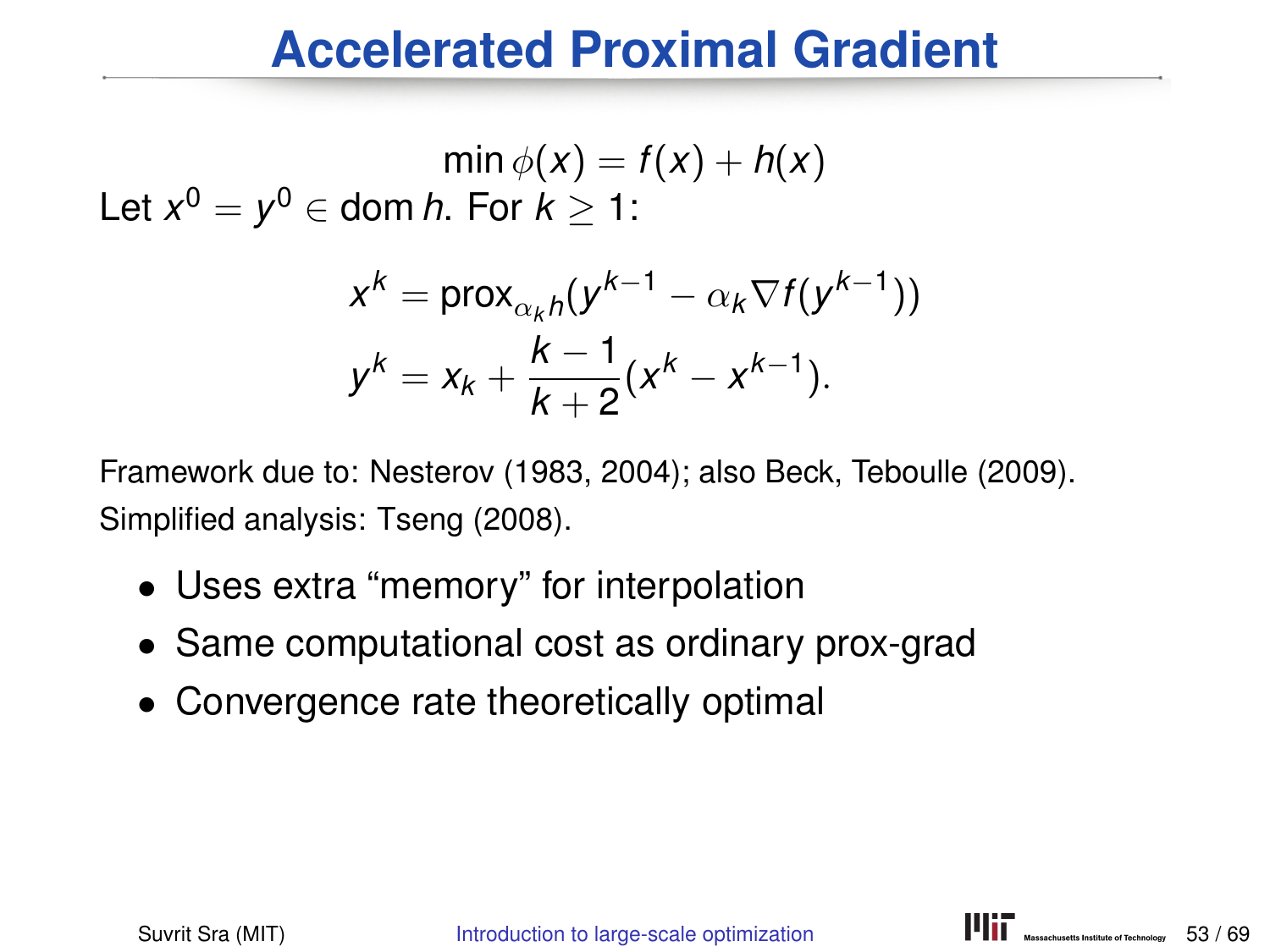#### **Accelerated Proximal Gradient**

$$
\min \phi(x) = f(x) + h(x)
$$
  
Let  $x^0 = y^0 \in \text{dom } h$ . For  $k \ge 1$ :

$$
x^{k} = \text{prox}_{\alpha_{k}h}(y^{k-1} - \alpha_{k} \nabla f(y^{k-1}))
$$
  

$$
y^{k} = x_{k} + \frac{k-1}{k+2}(x^{k} - x^{k-1}).
$$

Framework due to: Nesterov (1983, 2004); also Beck, Teboulle (2009). Simplified analysis: Tseng (2008).

- Uses extra "memory" for interpolation
- Same computational cost as ordinary prox-grad
- Convergence rate theoretically optimal

$$
\phi(x^k) - \phi^* \leq \frac{2L}{(k+1)^2} \|x^0 - x^*\|_2^2.
$$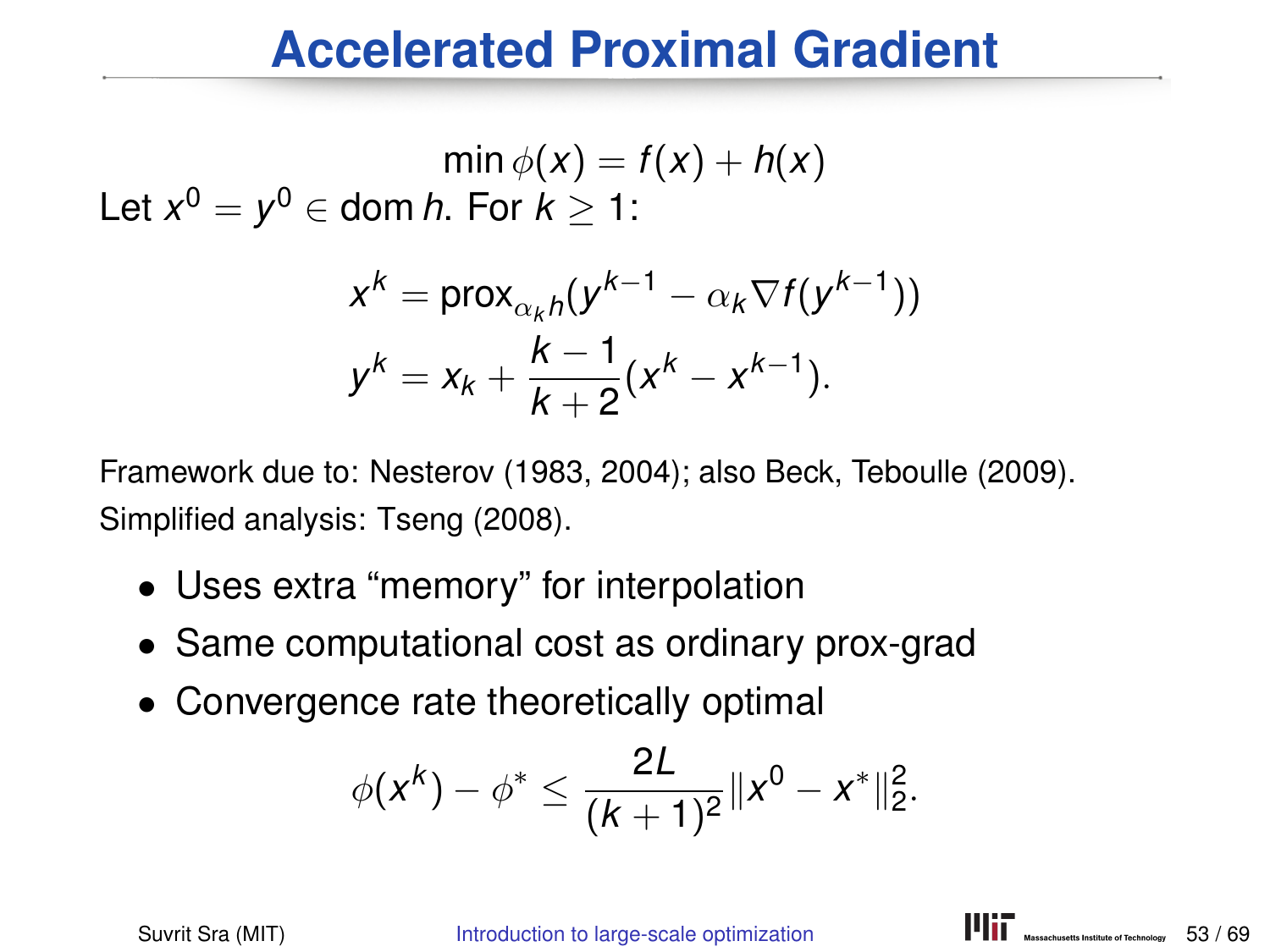# **The operator view**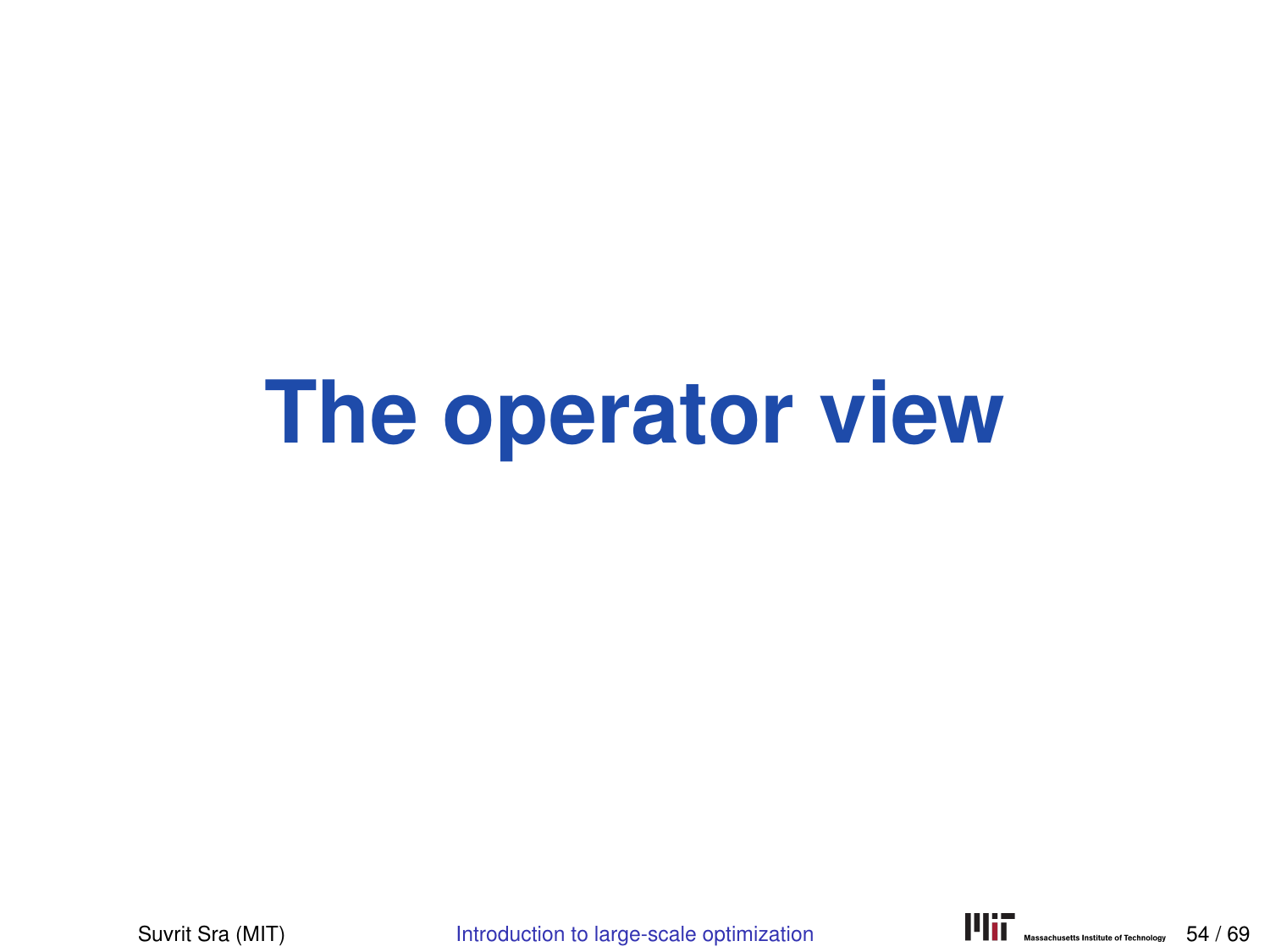Think of ∂*f* as a **set-valued map**

$$
\partial f = x \rightrightarrows \partial f(x).
$$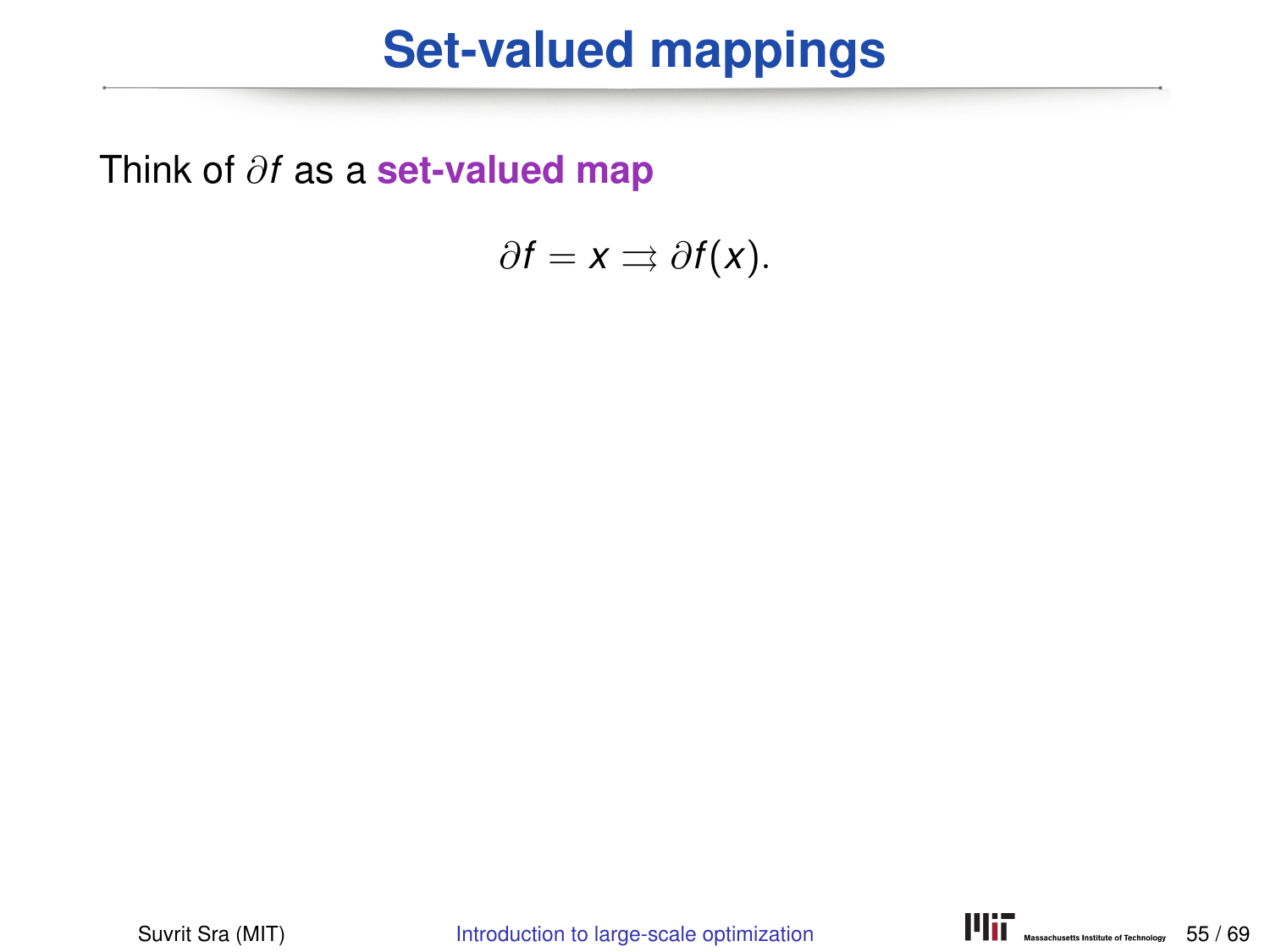Think of ∂*f* as a **set-valued map**

$$
\partial f = x \rightrightarrows \partial f(x).
$$

**Relation** *R* is a subset of  $\mathbb{R}^n \times \mathbb{R}^n$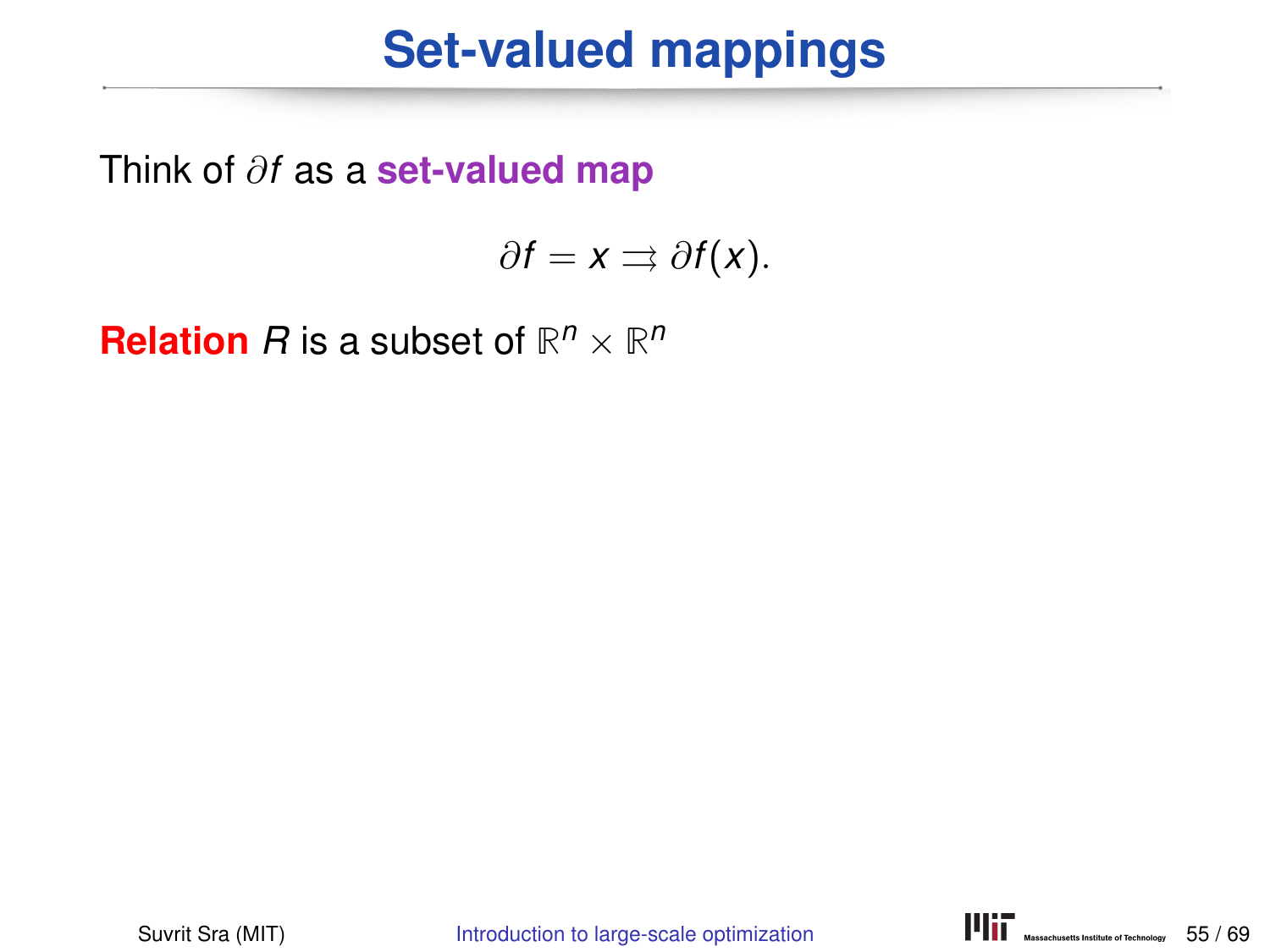Think of ∂*f* as a **set-valued map**

$$
\partial f = x \rightrightarrows \partial f(x).
$$

**Relation** *R* is a subset of  $\mathbb{R}^n \times \mathbb{R}^n$ 

- **► Empty relation:** Ø
- **► Identity**:  $I := \{(x, x) | x \in \mathbb{R}^n\}$
- **► Zero**:  $0 := \{(x, 0) | x \in \mathbb{R}^n\}$
- **► Subdifferential:**  $\partial f := \{(x, g) | x \in \mathbb{R}^n, g \in \partial f(x)\}$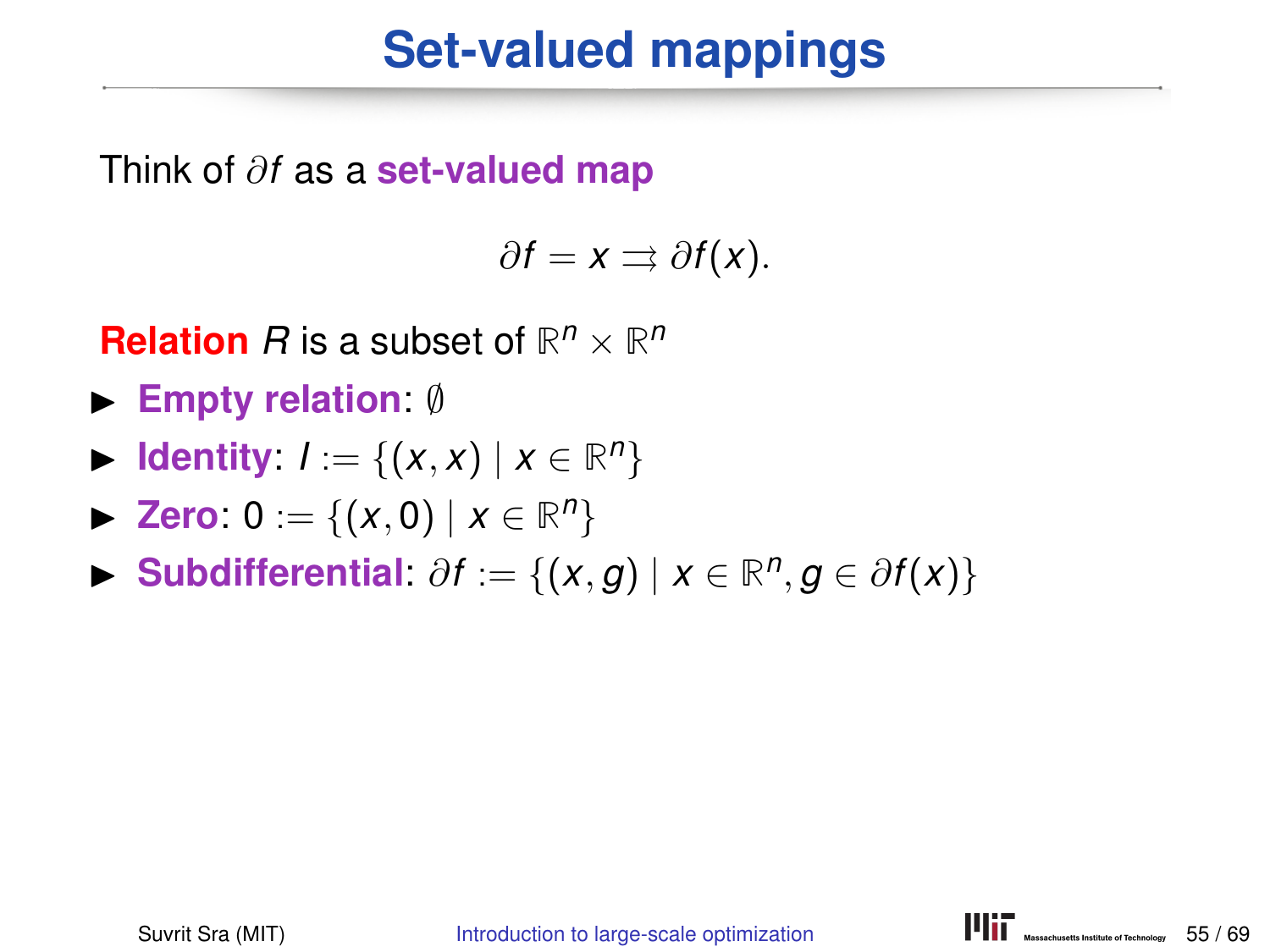Think of ∂*f* as a **set-valued map**

$$
\partial f = x \rightrightarrows \partial f(x).
$$

**Relation** *R* is a subset of  $\mathbb{R}^n \times \mathbb{R}^n$ 

- **► Empty relation:** Ø
- **► Identity**:  $I := \{(x, x) | x \in \mathbb{R}^n\}$
- **► Zero**:  $0 := \{(x, 0) | x \in \mathbb{R}^n\}$
- **► Subdifferential:**  $\partial f := \{(x, g) | x \in \mathbb{R}^n, g \in \partial f(x)\}$
- $\triangleright$  We will write *R*(*x*) to mean {*y* | (*x*, *y*) ∈ *R*}.
- $\triangleright$  Example:  $\partial f(x) = \{g \mid (x, g) \in \partial f\}$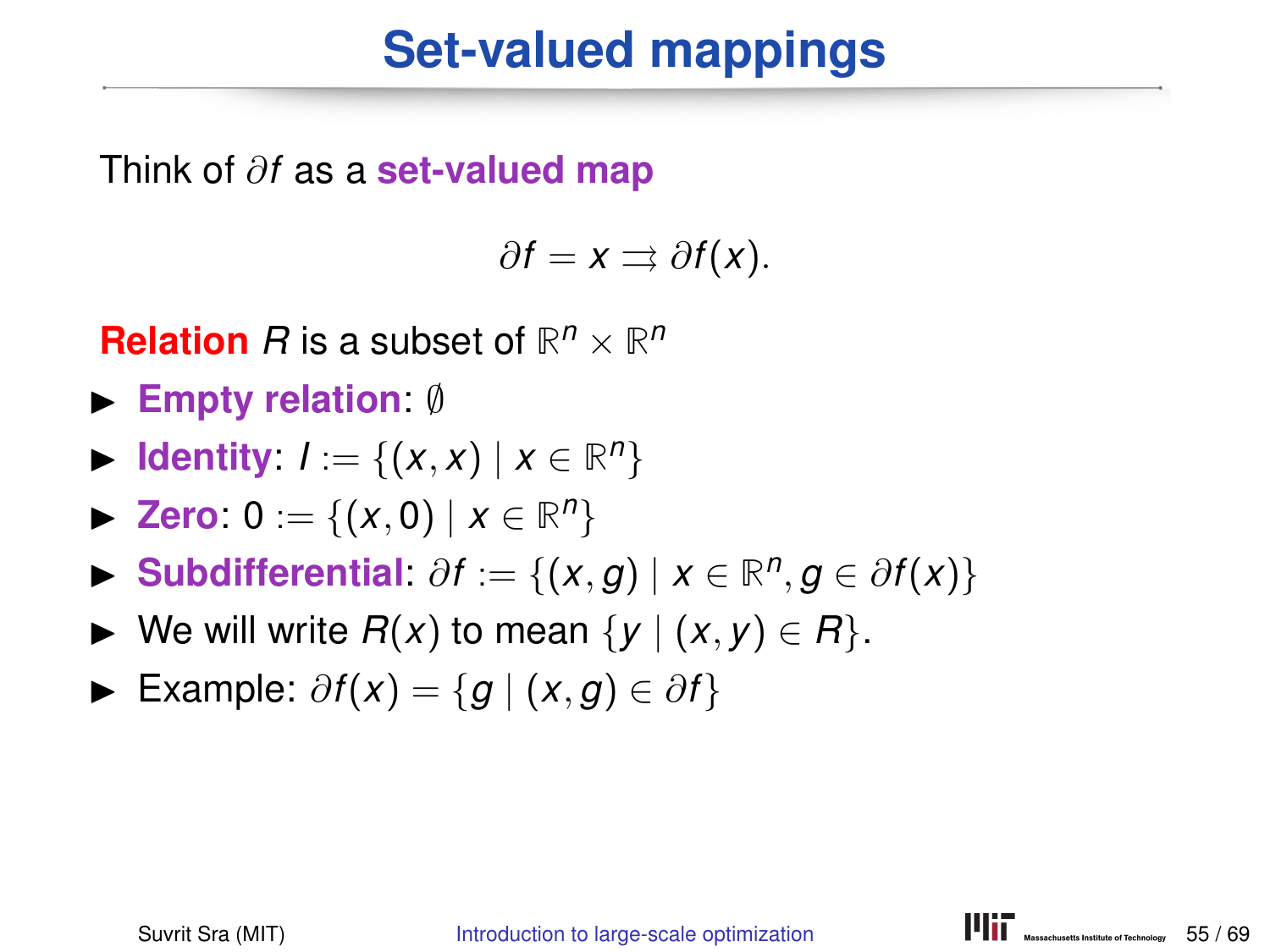# **Why this notation?**

- $\triangleright$  **Goal:** solve *generalized equation*  $0 \in R(x)$
- **►** That is, find  $x \in \mathbb{R}^n$  such that  $(x, 0) \in R$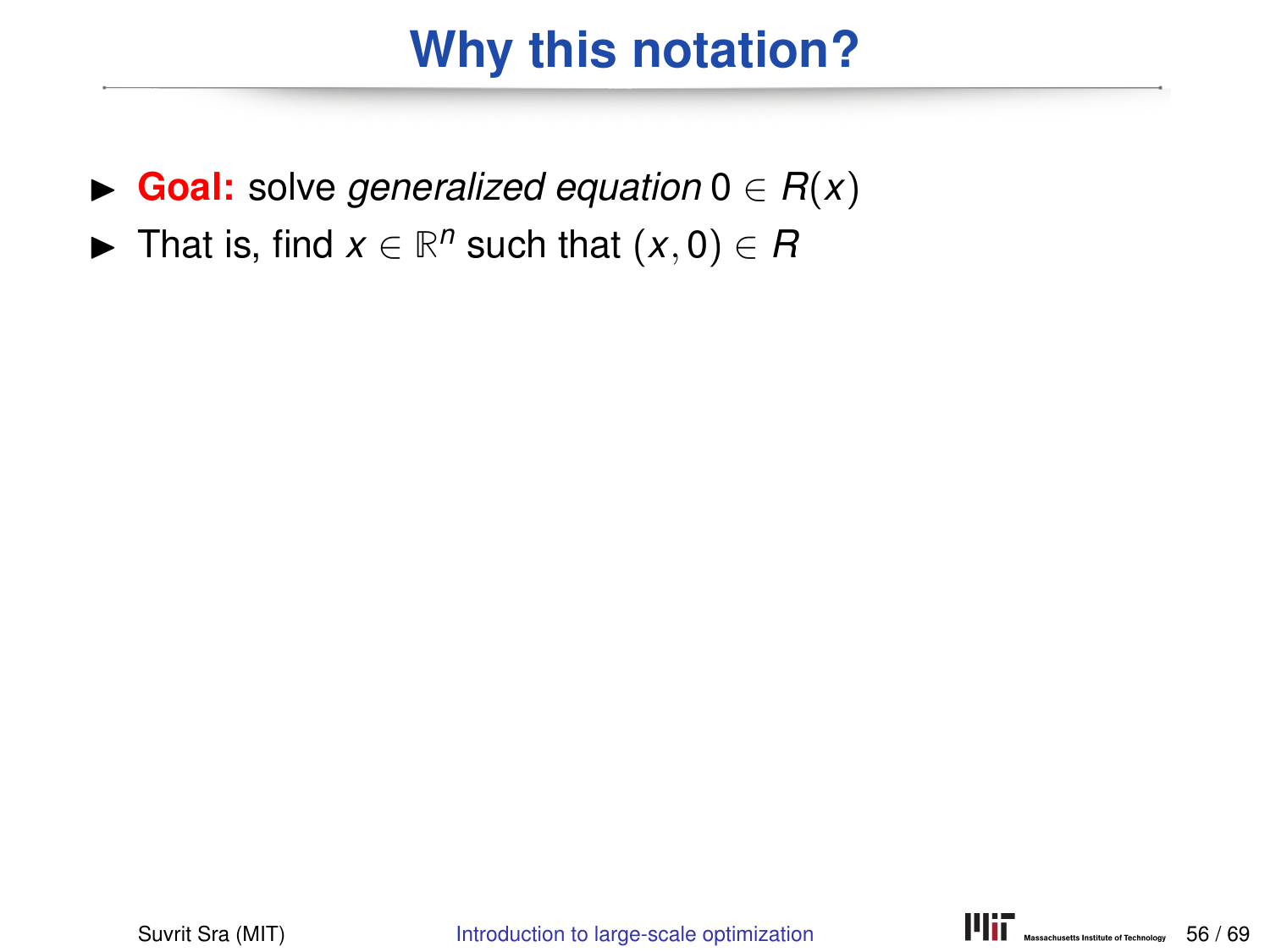# **Why this notation?**

- $\blacktriangleright$  **Goal:** solve *generalized equation*  $0 \in R(x)$
- **►** That is, find  $x \in \mathbb{R}^n$  such that  $(x, 0) \in R$
- **Example:** Say  $R \equiv \partial f$ , then goal

$$
0\in R(x)\Leftrightarrow 0\in \partial f(x),
$$

means we want to find an *x* that minimizes *f*.

 $\blacktriangleright$  Helps succinctly write / analyze problems and algorithms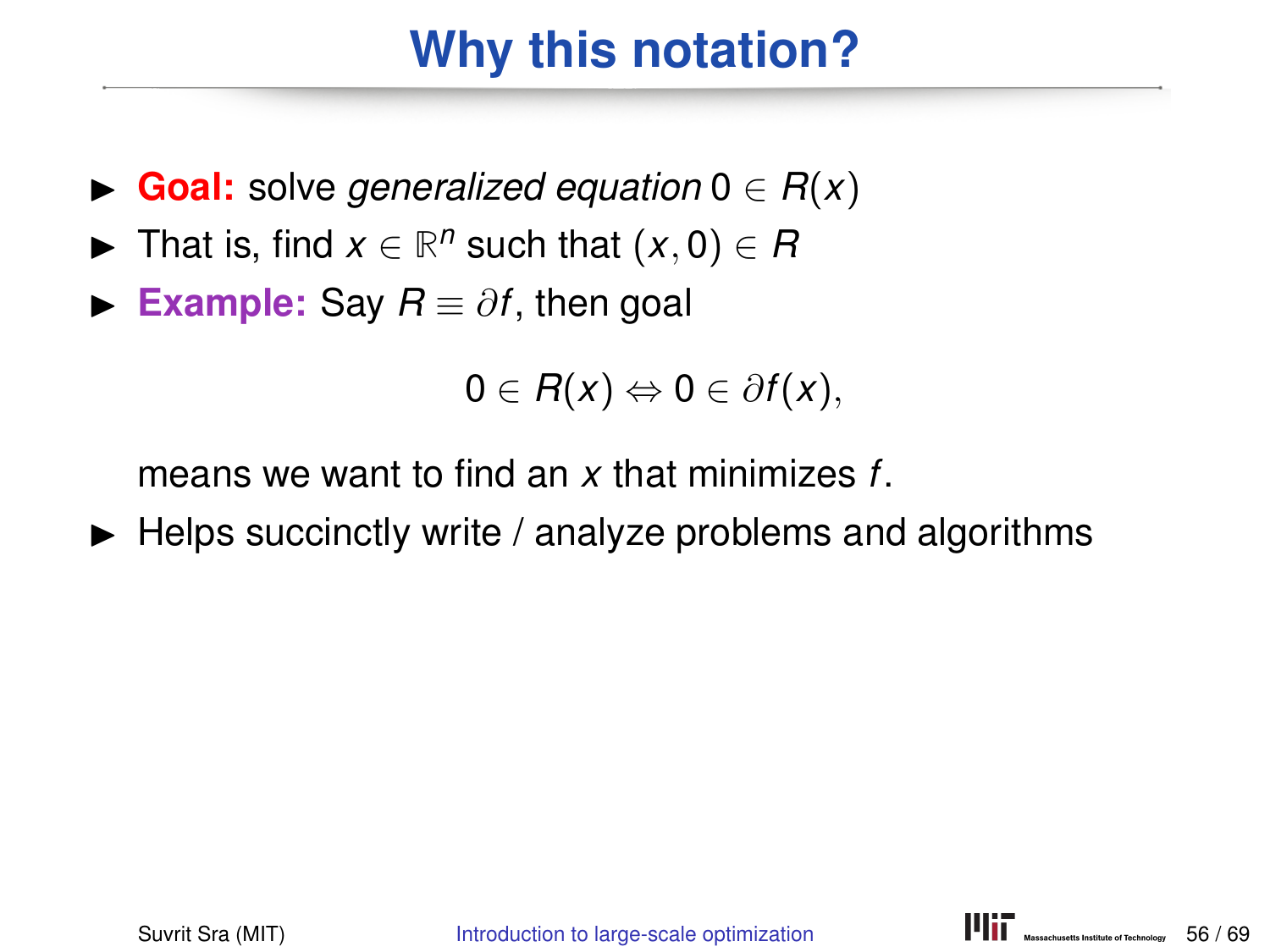► Inverse:  $R^{-1} := \{(y, x) | (x, y) \in R\}$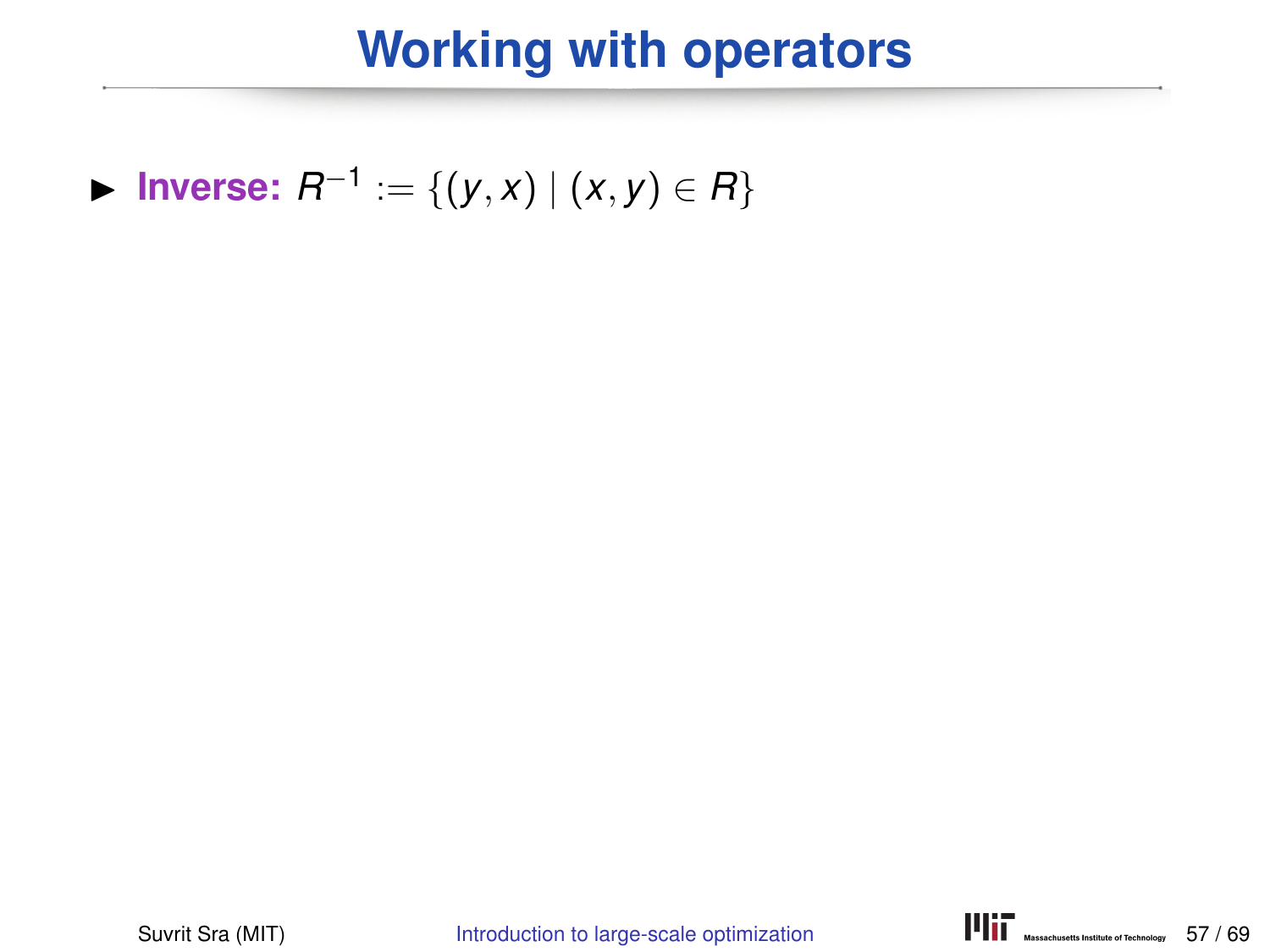- ► Inverse:  $R^{-1} := \{(y, x) | (x, y) \in R\}$
- $\triangleright$  **Addition:**  $R + S := \{(x, y + z) | (x, y) \in R, (x, z) \in S\}$
- $\triangleright$  Example: *I* + *R* := {(*x*, *x* + *y*) | (*x*, *y*) ∈ *R*}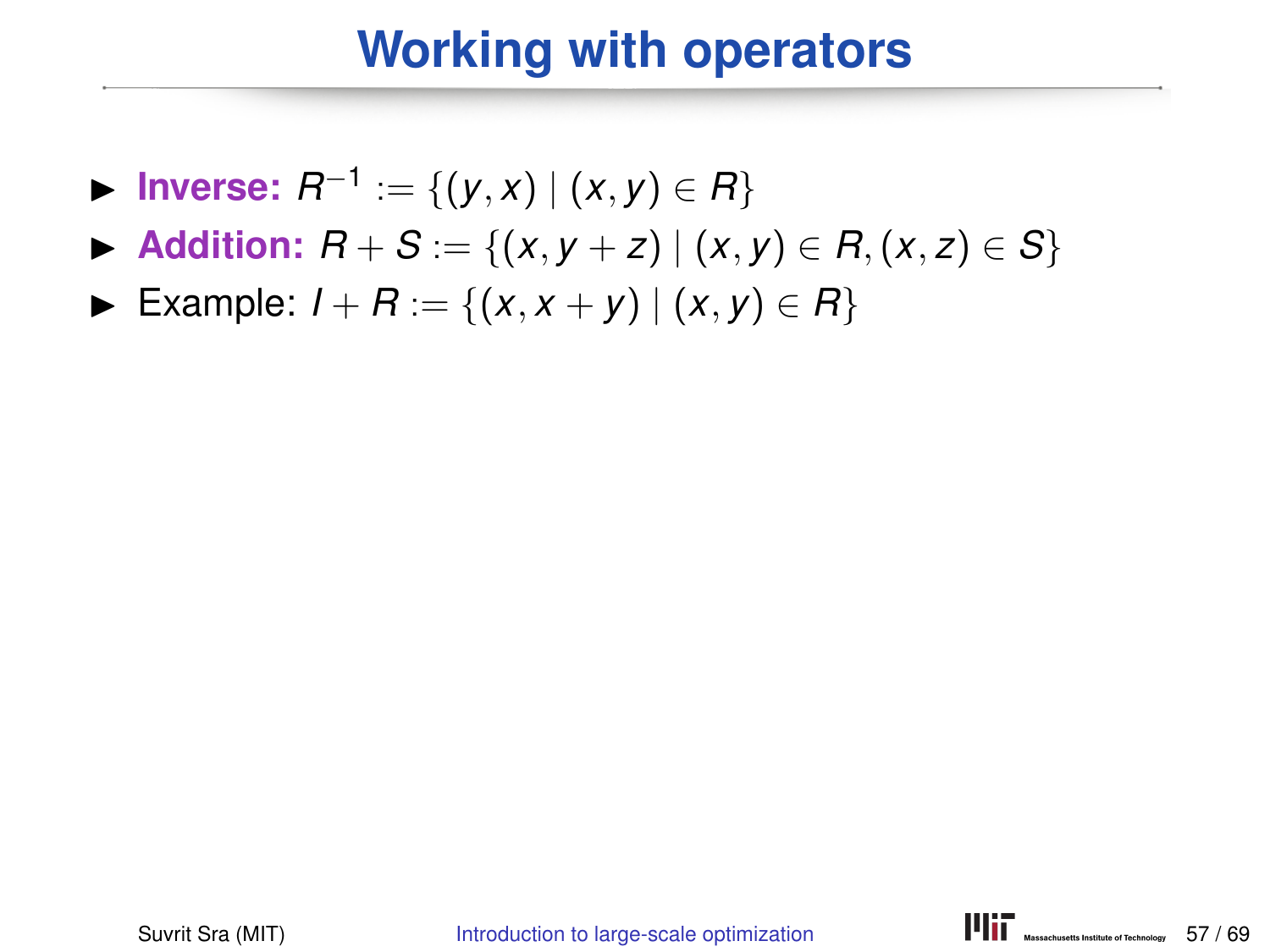- ► Inverse:  $R^{-1} := \{(y, x) | (x, y) \in R\}$
- $\triangleright$  **Addition:**  $R + S := \{(x, y + z) | (x, y) \in R, (x, z) \in S\}$
- ► Example:  $I + R := \{(x, x + y) | (x, y) \in R\}$
- $\blacktriangleright$  **Scaling:**  $\lambda R = \{(x, \lambda y) | (x, y) \in R\}$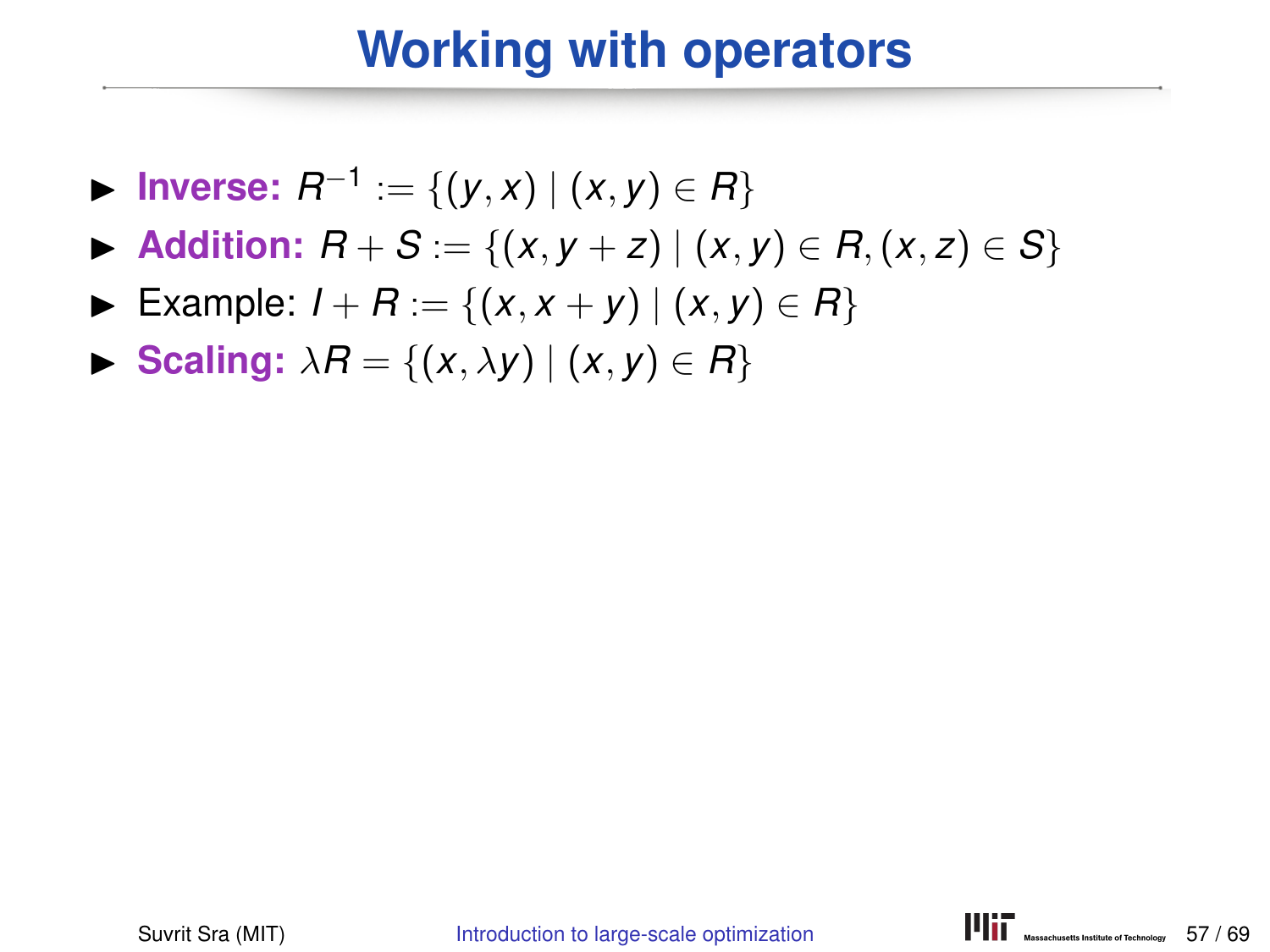- ► Inverse:  $R^{-1} := \{(y, x) | (x, y) \in R\}$
- $\triangleright$  **Addition:**  $R + S := \{(x, y + z) | (x, y) \in R, (x, z) \in S\}$
- ► Example:  $I + R := \{(x, x + y) | (x, y) \in R\}$
- $\triangleright$  **Scaling:**  $\lambda R = \{(x, \lambda y) | (x, y) \in R\}$
- **Example 3** Resolvent: For relation *R* with parameter  $\lambda \in \mathbb{R}$

$$
S:=(I+\lambda R)^{-1}
$$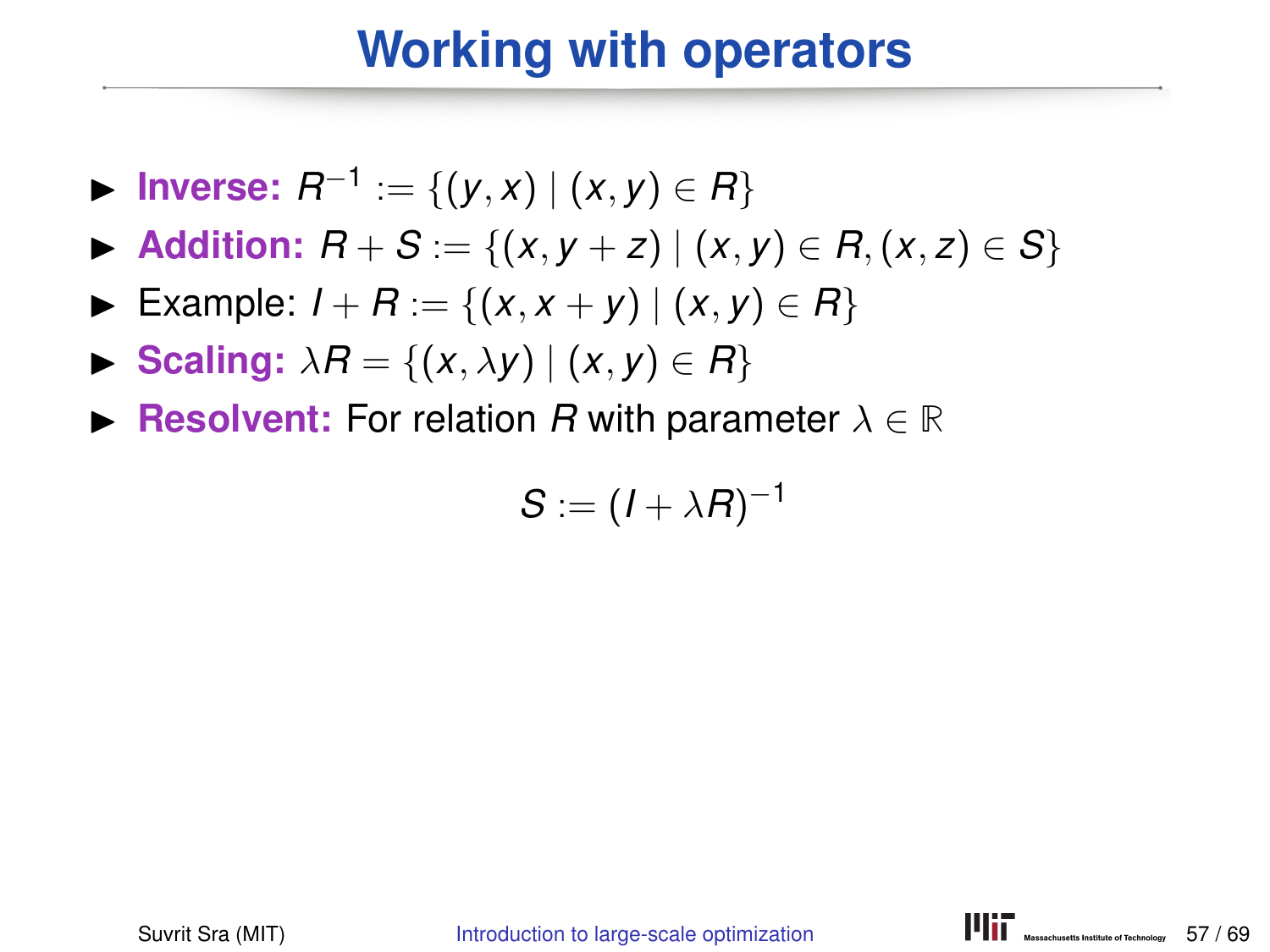- ► Inverse:  $R^{-1} := \{(y, x) | (x, y) \in R\}$
- $\triangleright$  **Addition:**  $R + S := \{(x, y + z) | (x, y) \in R, (x, z) \in S\}$
- ► Example:  $I + R := \{(x, x + y) | (x, y) \in R\}$
- $\triangleright$  **Scaling:**  $\lambda R = \{(x, \lambda y) | (x, y) \in R\}$
- **Example 3** Resolvent: For relation *R* with parameter  $\lambda \in \mathbb{R}$

$$
S:=(I+\lambda R)^{-1}
$$

$$
\blacktriangleright I + \lambda R = \{(x, x + \lambda y) \mid (x, y) \in R\}
$$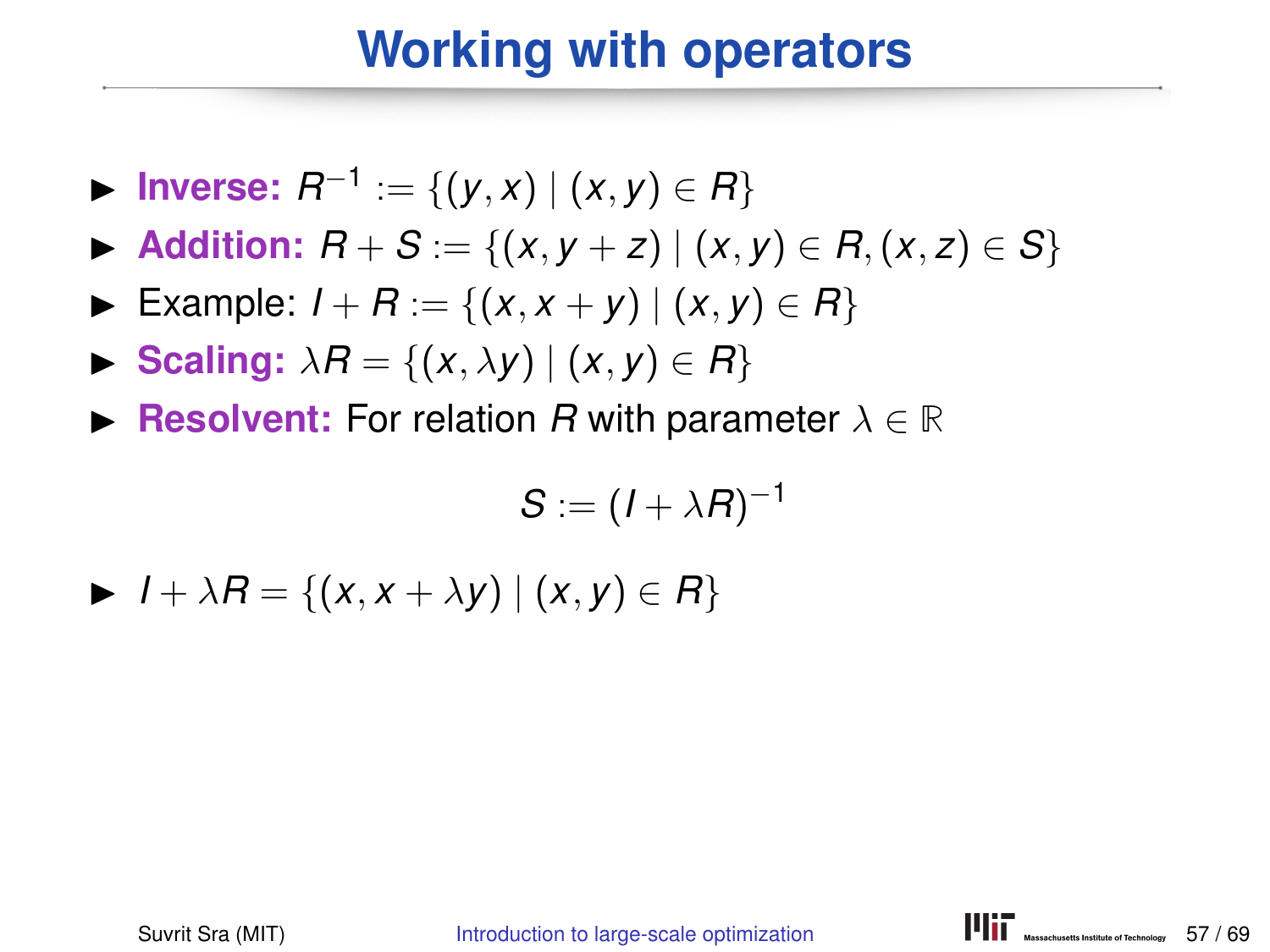- ► Inverse:  $R^{-1} := \{(y, x) | (x, y) \in R\}$
- $\blacktriangleright$  **Addition:**  $R + S := \{(x, y + z) | (x, y) \in R, (x, z) \in S\}$
- ► Example:  $I + R := \{(x, x + y) | (x, y) \in R\}$
- $\blacktriangleright$  **Scaling:**  $\lambda R = \{(x, \lambda y) | (x, y) \in R\}$
- **Example 1 Resolvent:** For relation *R* with parameter  $\lambda \in \mathbb{R}$

$$
S:=(I+\lambda R)^{-1}
$$

- $\blacktriangleright$  *I* +  $\lambda$ *R* = {(*x*, *x* +  $\lambda$ *y*) | (*x*, *y*) ∈ *R*}
- $\triangleright$  *S* = {(*x* +  $\lambda$ *y*, *x*) | (*x*, *y*) ∈ *R*}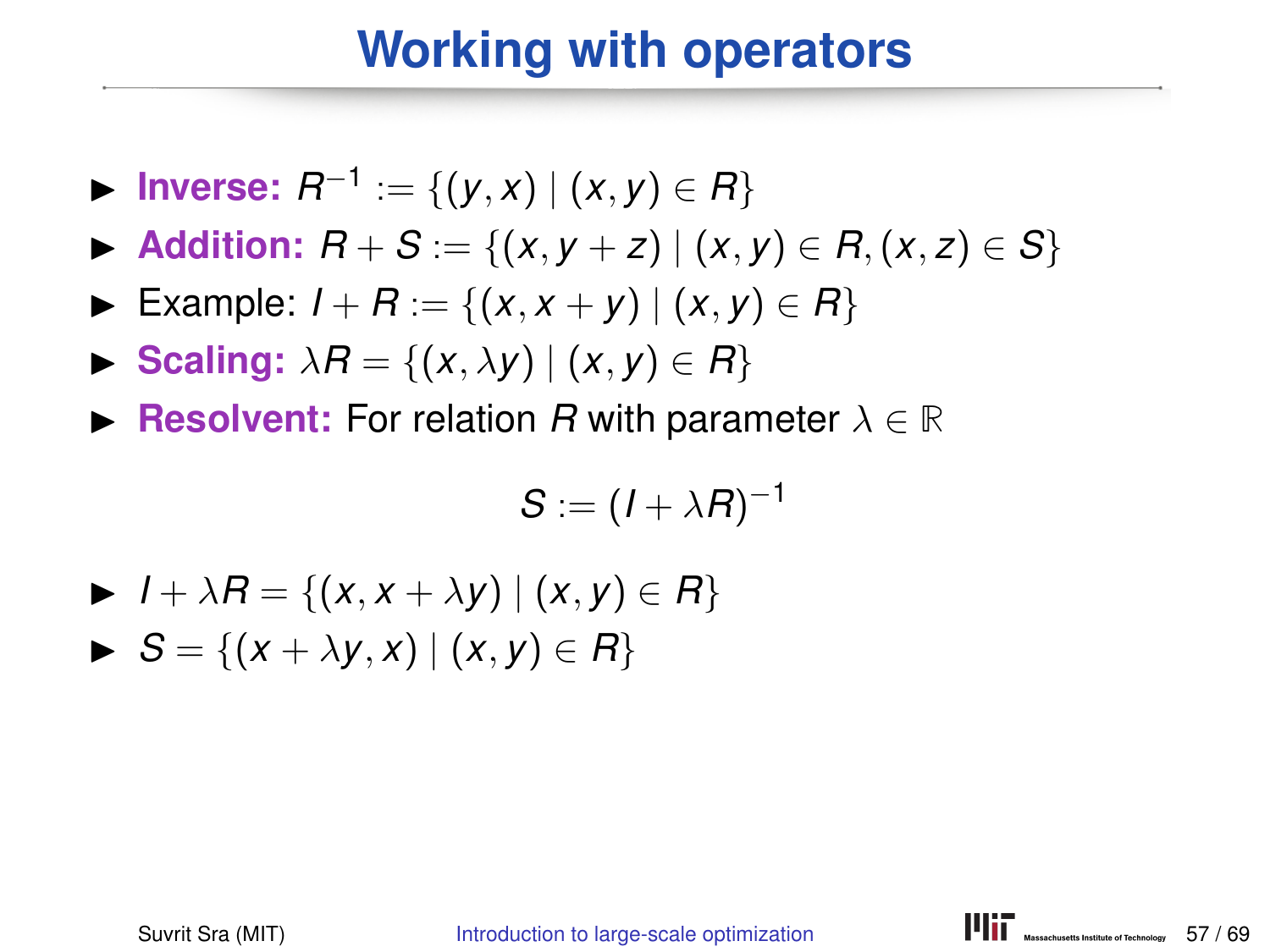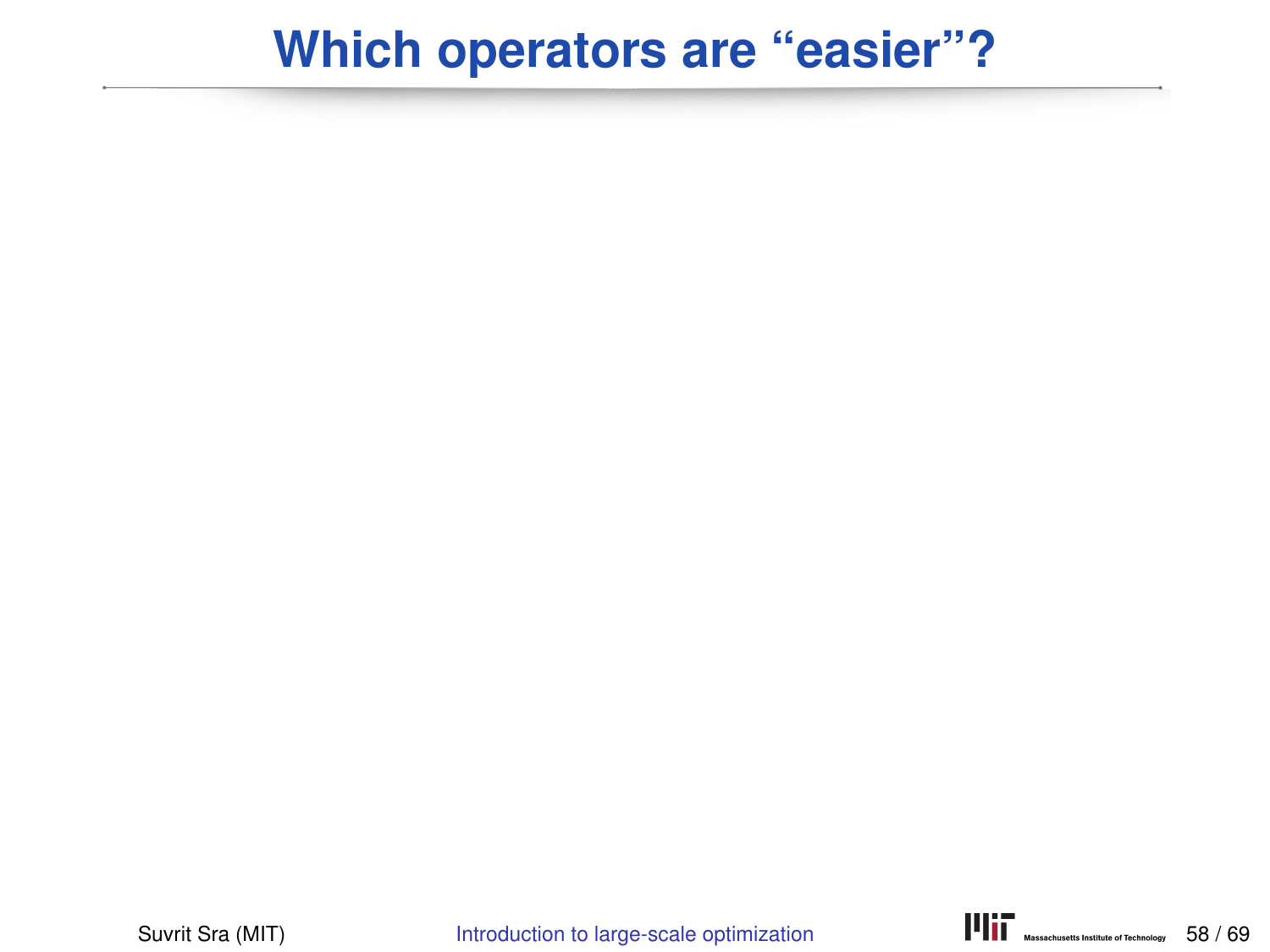**Def.** The set valued operator  $R \subset \mathbb{R}^n \times \mathbb{R}^n$  is called **monotone** if

$$
\langle R(x)-R(y), x-y\rangle\geq 0, \quad x,y\in\mathbb{R}^n.
$$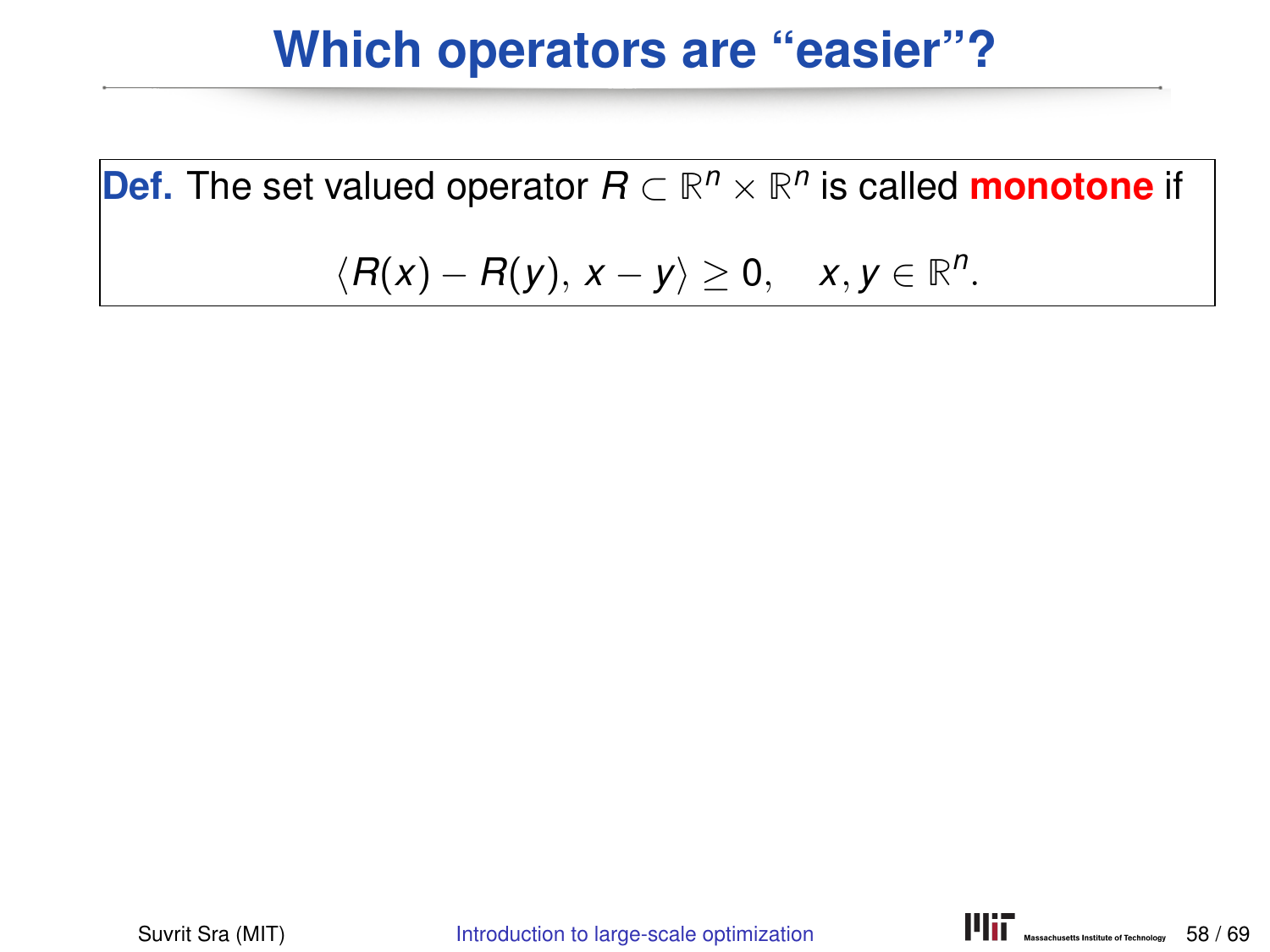**Def.** The set valued operator 
$$
R \subset \mathbb{R}^n \times \mathbb{R}^n
$$
 is called **monotone** if  $\langle R(x) - R(y), x - y \rangle \geq 0, \quad x, y \in \mathbb{R}^n.$ 

#### **Examples:**

**►** Any positive semidefinite matrix  $\langle Ax - Ay, x - y \rangle \ge 0$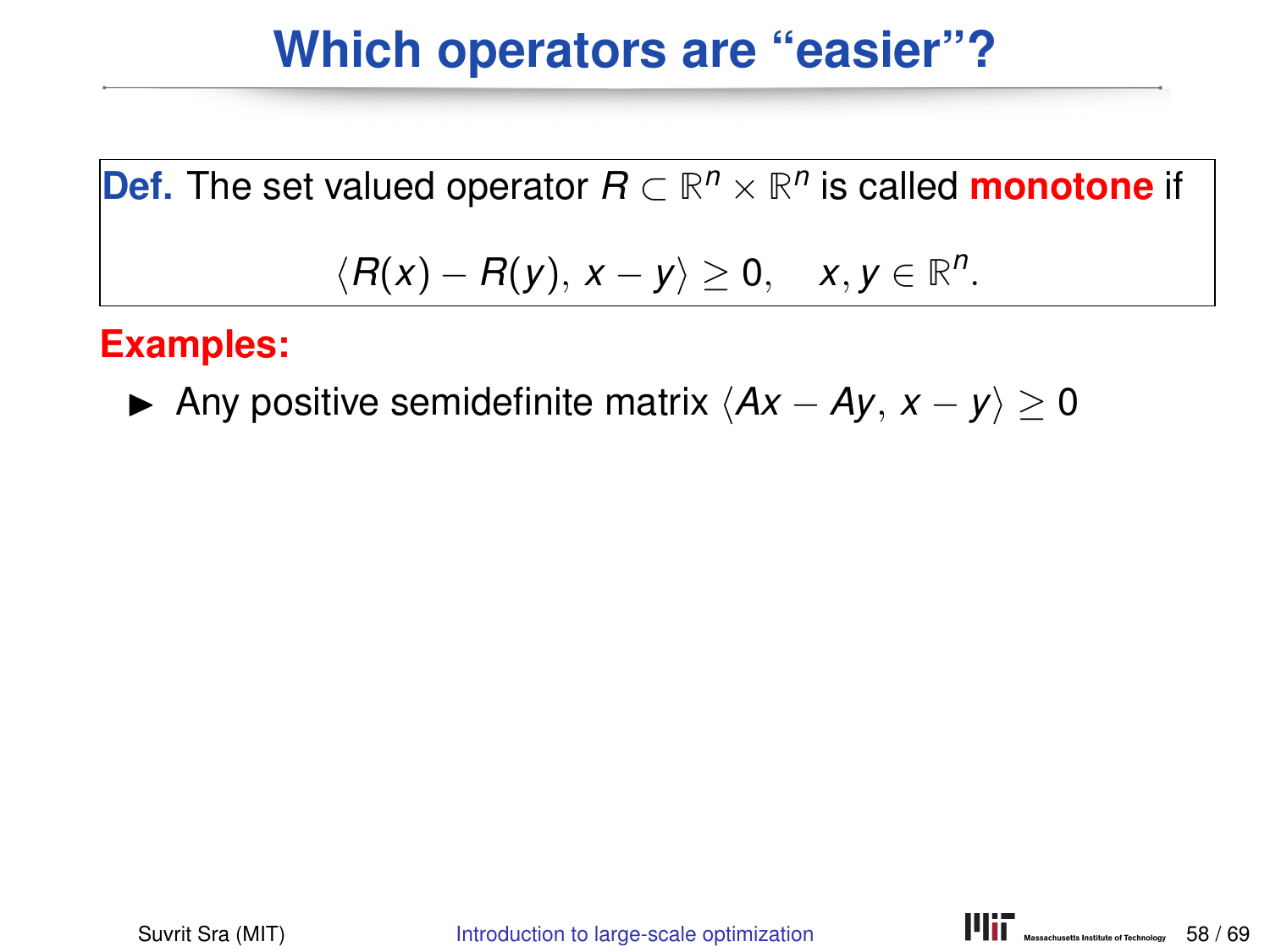**Def.** The set valued operator  $R \subset \mathbb{R}^n \times \mathbb{R}^n$  is called **monotone** if  $\langle R(x) - R(y), x - y \rangle \geq 0, \quad x, y \in \mathbb{R}^n$ .

#### **Examples:**

- **►** Any positive semidefinite matrix  $\langle Ax Ay, x y \rangle \ge 0$
- **►** The subdifferential ∂*f* of a convex function (verify!)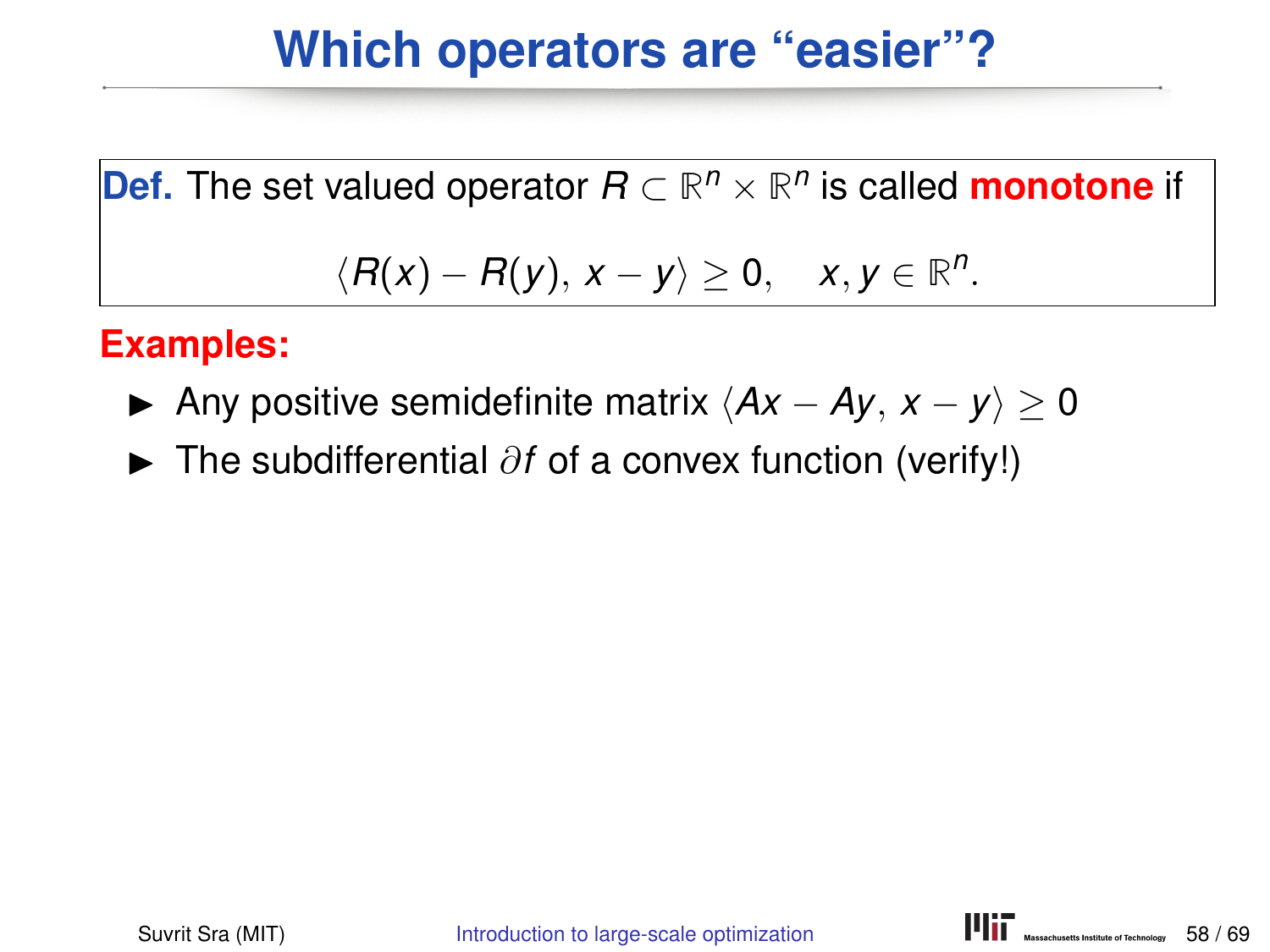**Def.** The set valued operator  $R \subset \mathbb{R}^n \times \mathbb{R}^n$  is called **monotone** if  $\langle R(x) - R(y), x - y \rangle \geq 0, \quad x, y \in \mathbb{R}^n$ .

#### **Examples:**

- **►** Any positive semidefinite matrix  $\langle Ax Ay, x y \rangle \ge 0$
- **►** The subdifferential ∂*f* of a convex function (verify!)
- $\blacktriangleright$  Any monotonically nondecreasing function  $T : \mathbb{R} \to \mathbb{R}$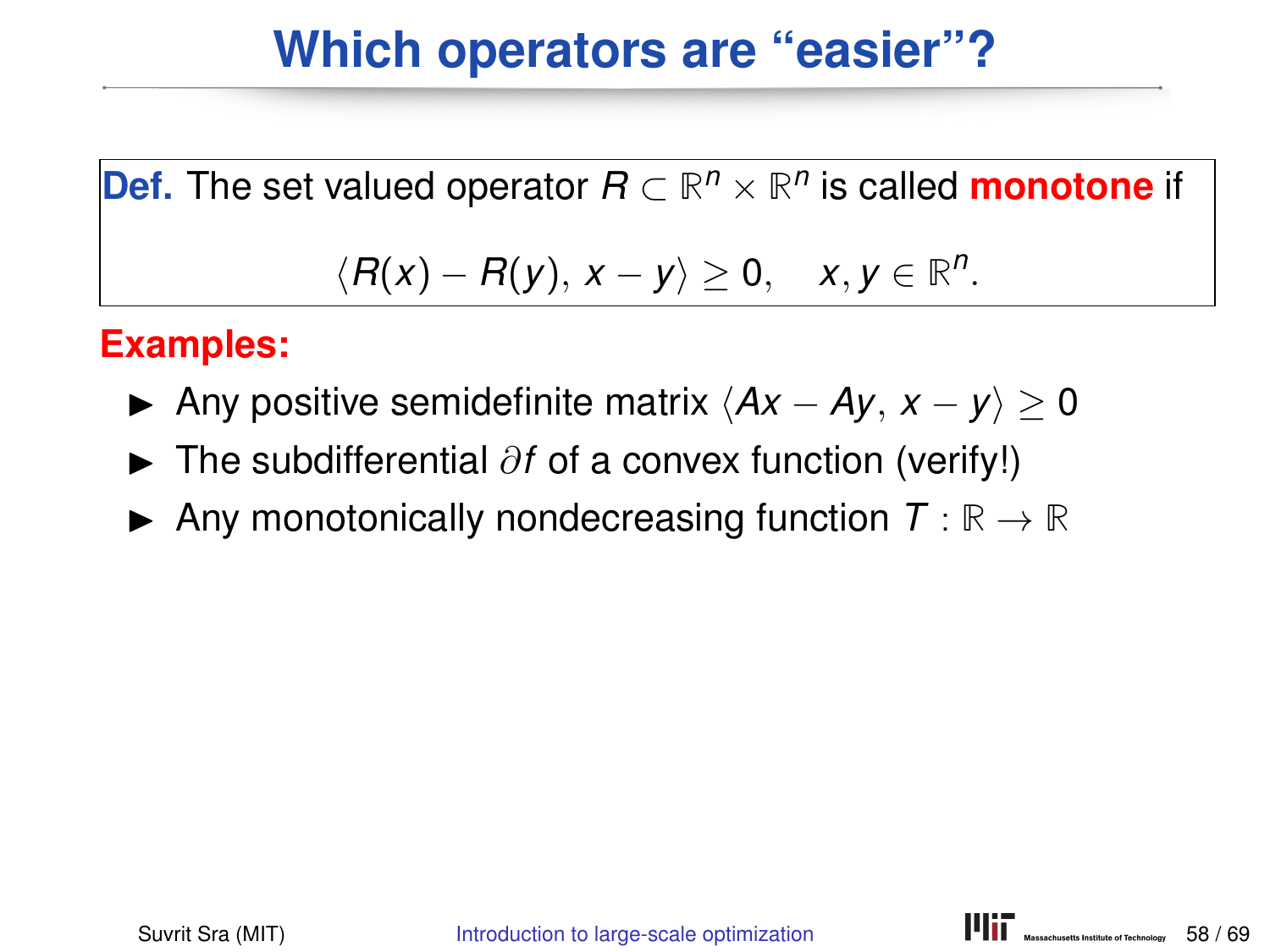**Def.** The set valued operator  $R \subset \mathbb{R}^n \times \mathbb{R}^n$  is called **monotone** if  $\langle R(x) - R(y), x - y \rangle \geq 0, \quad x, y \in \mathbb{R}^n$ .

#### **Examples:**

- **►** Any positive semidefinite matrix  $\langle Ax Ay, x y \rangle > 0$
- **►** The subdifferential ∂*f* of a convex function (verify!)
- $\blacktriangleright$  Any monotonically nondecreasing function  $T : \mathbb{R} \to \mathbb{R}$
- $\blacktriangleright$  Projection and proximity operators

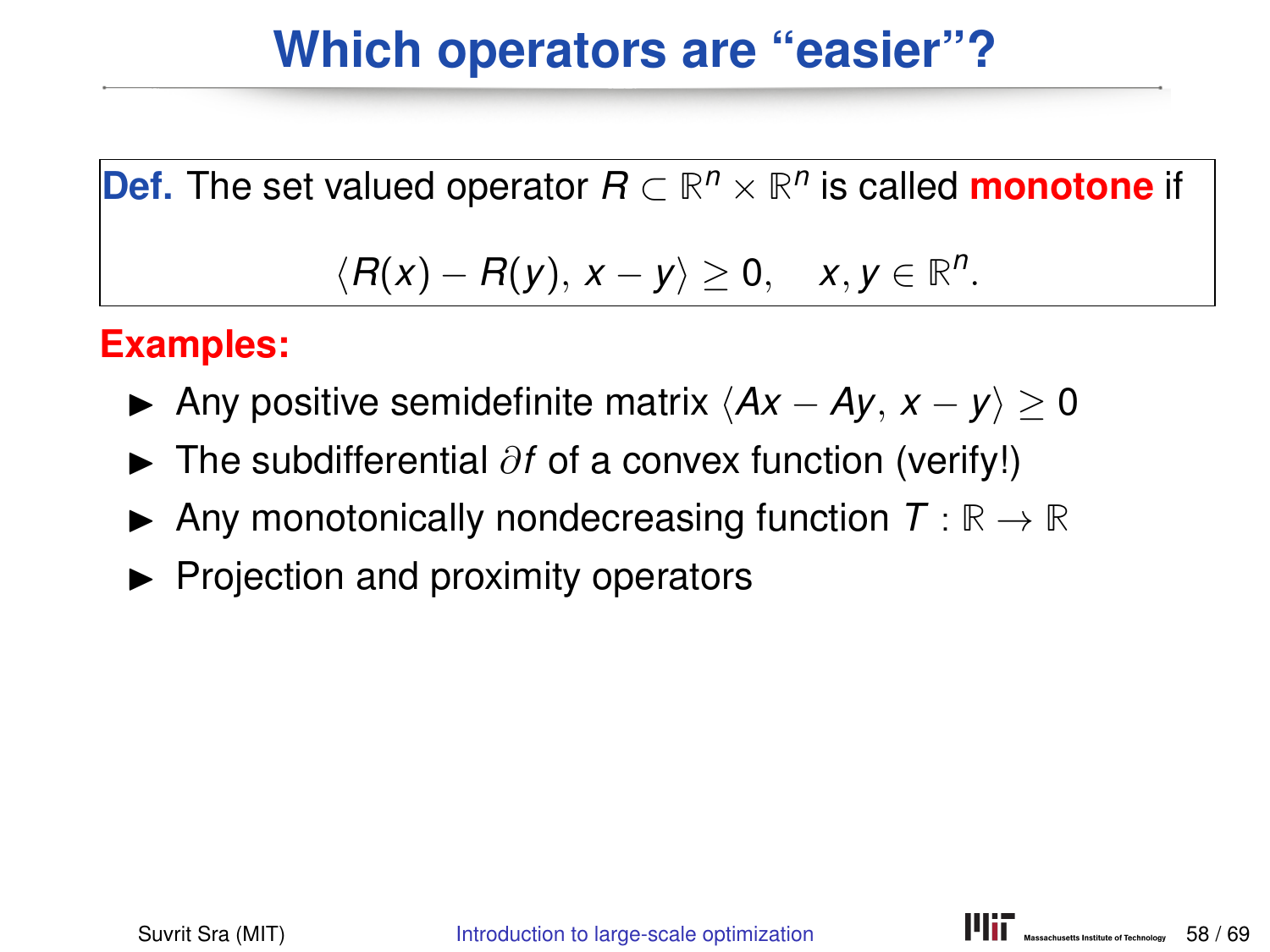**Def.** The set valued operator  $R \subset \mathbb{R}^n \times \mathbb{R}^n$  is called **monotone** if

# $\langle R(x) - R(y), x - y \rangle \geq 0, \quad x, y \in \mathbb{R}^n$ .

#### **Examples:**

- **►** Any positive semidefinite matrix  $\langle Ax Ay, x y \rangle > 0$
- **►** The subdifferential ∂*f* of a convex function (verify!)
- $\blacktriangleright$  Any monotonically nondecreasing function  $T : \mathbb{R} \to \mathbb{R}$
- $\blacktriangleright$  Projection and proximity operators

Generalize notion of monotonicity to vectors



♠ Abstraction takes linear-algebra intuition to optimization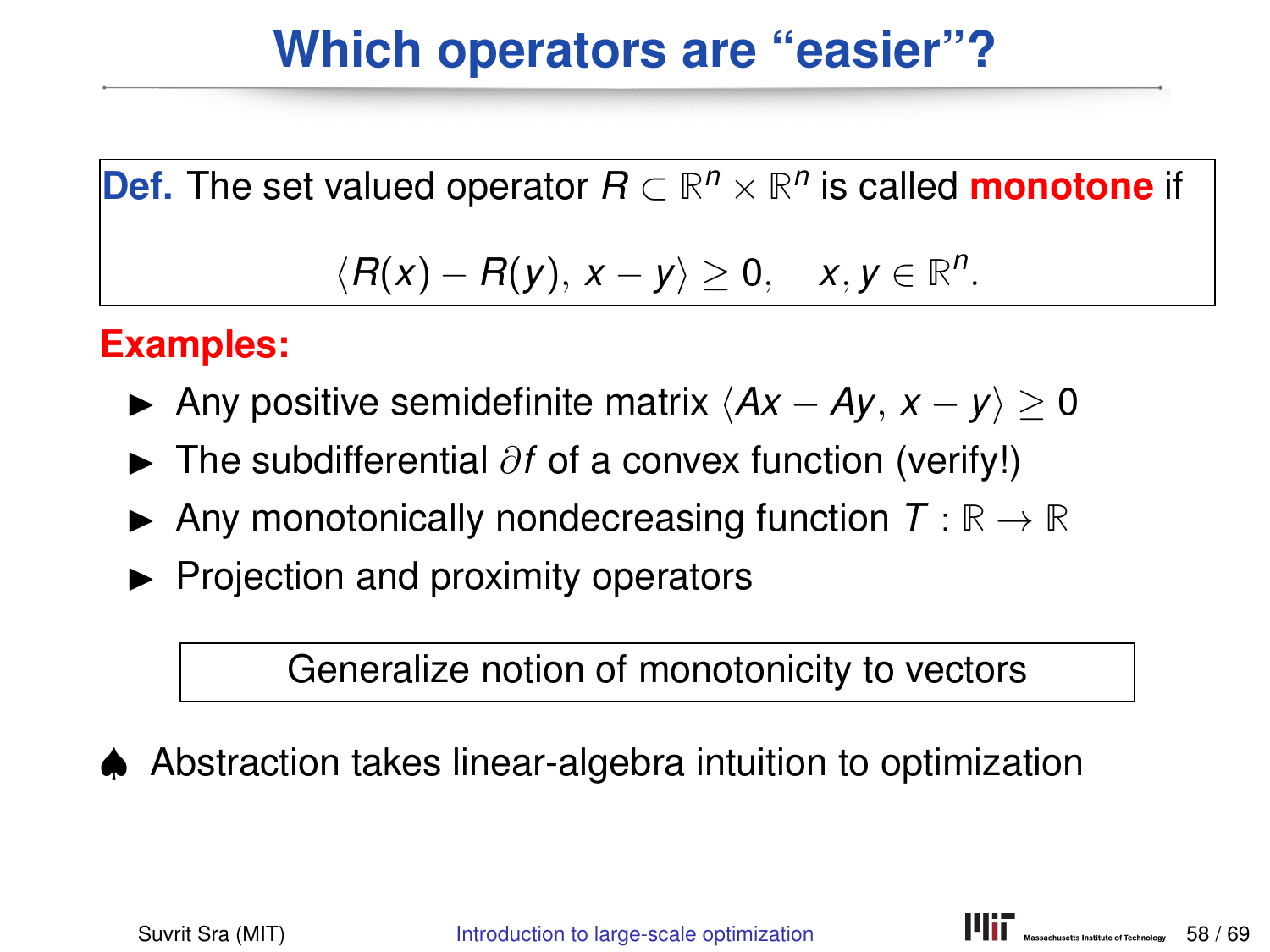#### **Monotone operators – simple facts**

**Exercise:** Prove  $\lambda$ *R* monotone if *R* monotone and  $\lambda \geq 0$ **Exercise:** Prove *R* <sup>−</sup><sup>1</sup> monotone, if *R* is monotone **Exercise:** For monotone *R*, *S* and  $\lambda \geq 0$ ,  $R + \lambda S$  is monotone. **Corollary:** Resolvent of monotone operator is monotone.

*R* monotone  $\implies$   $(I + \lambda R)^{-1}$  is monotone.

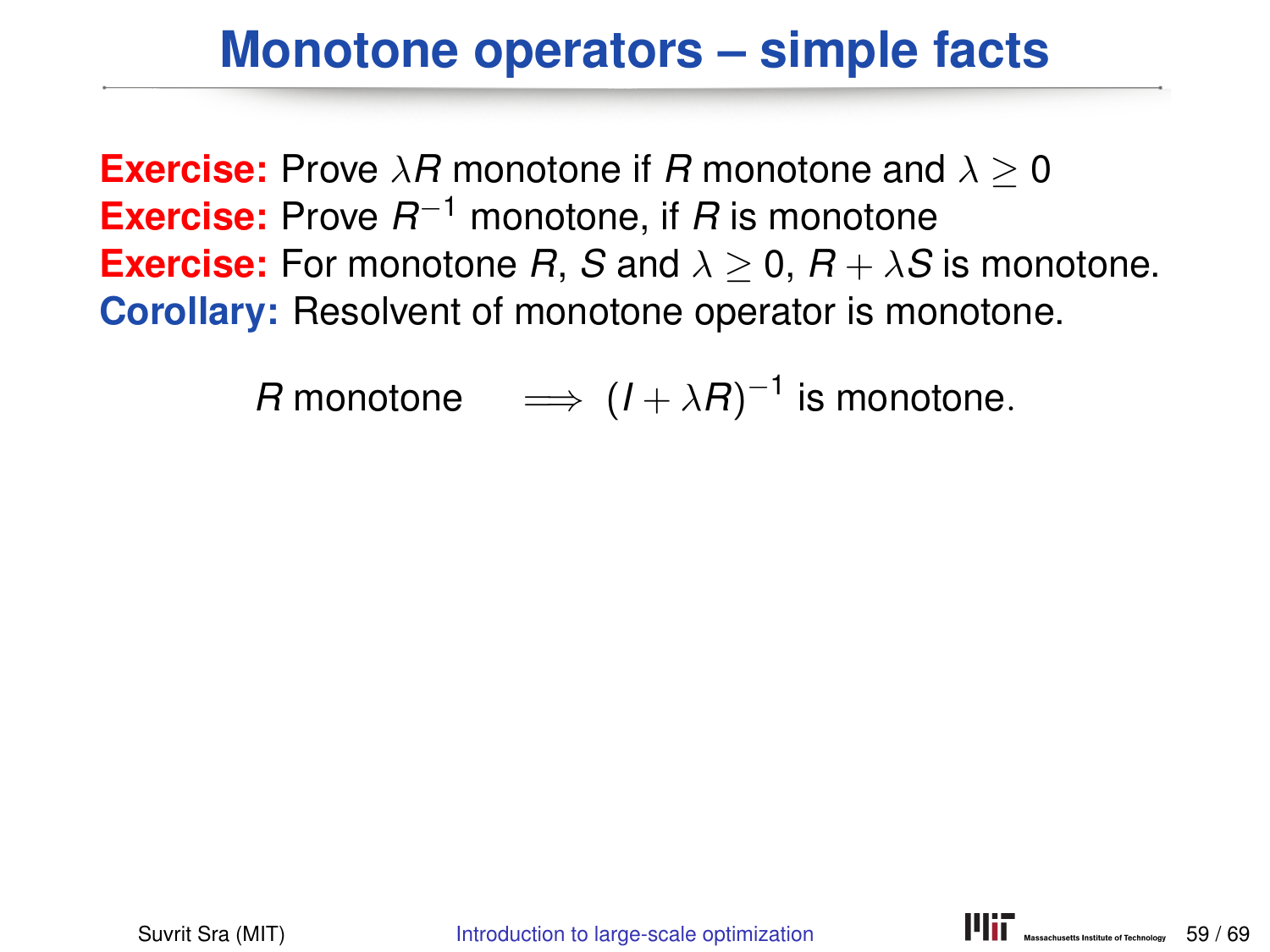**Aim:** solve generalized equation

 $0 \in R(x)$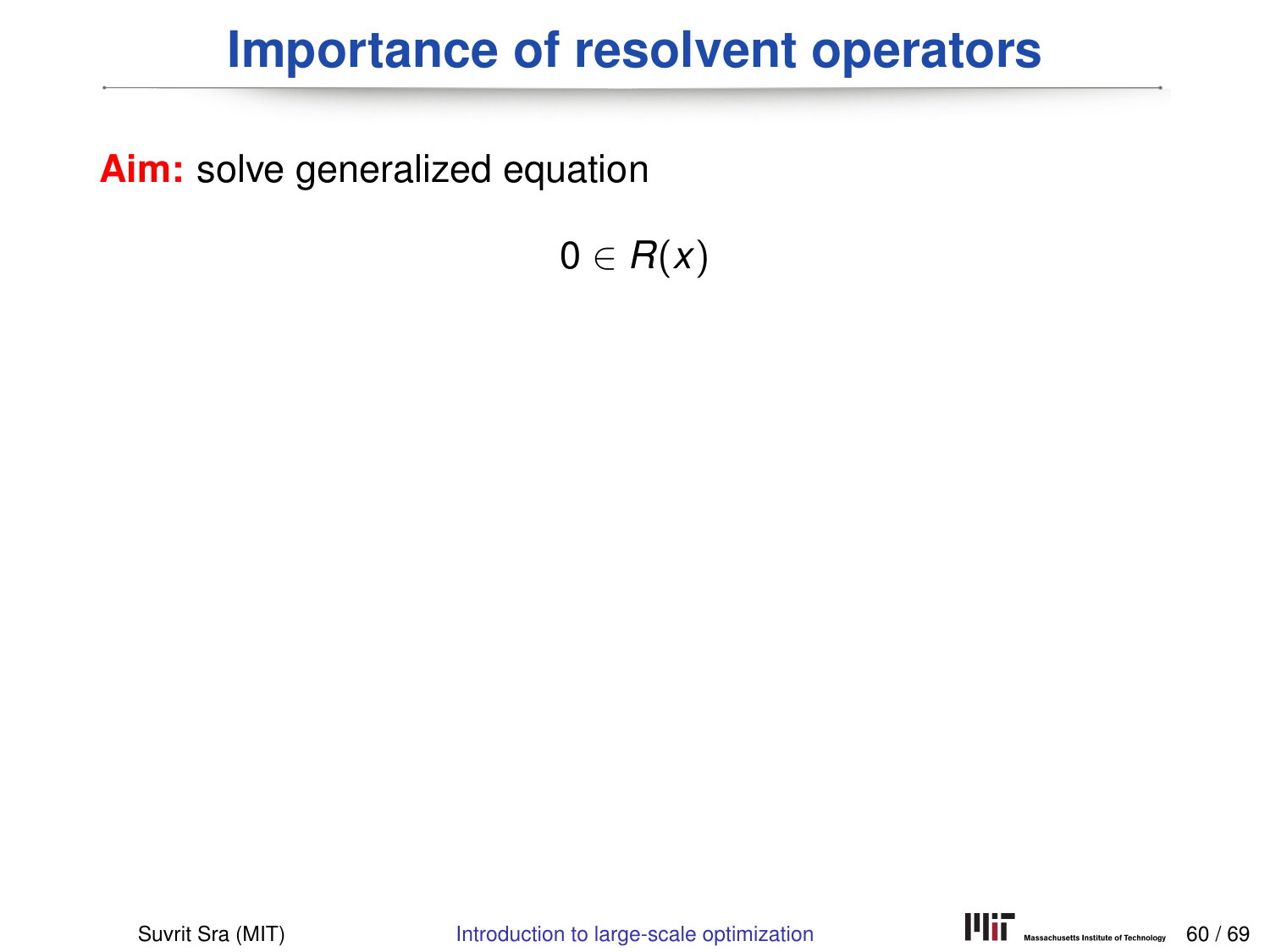**Aim:** solve generalized equation

 $0 \in R(x)$ 

**Theorem** The solutions to the generalized equation coincide with points that satisfy the resolvent equation  $x = (I + \alpha R)^{-1}(x)$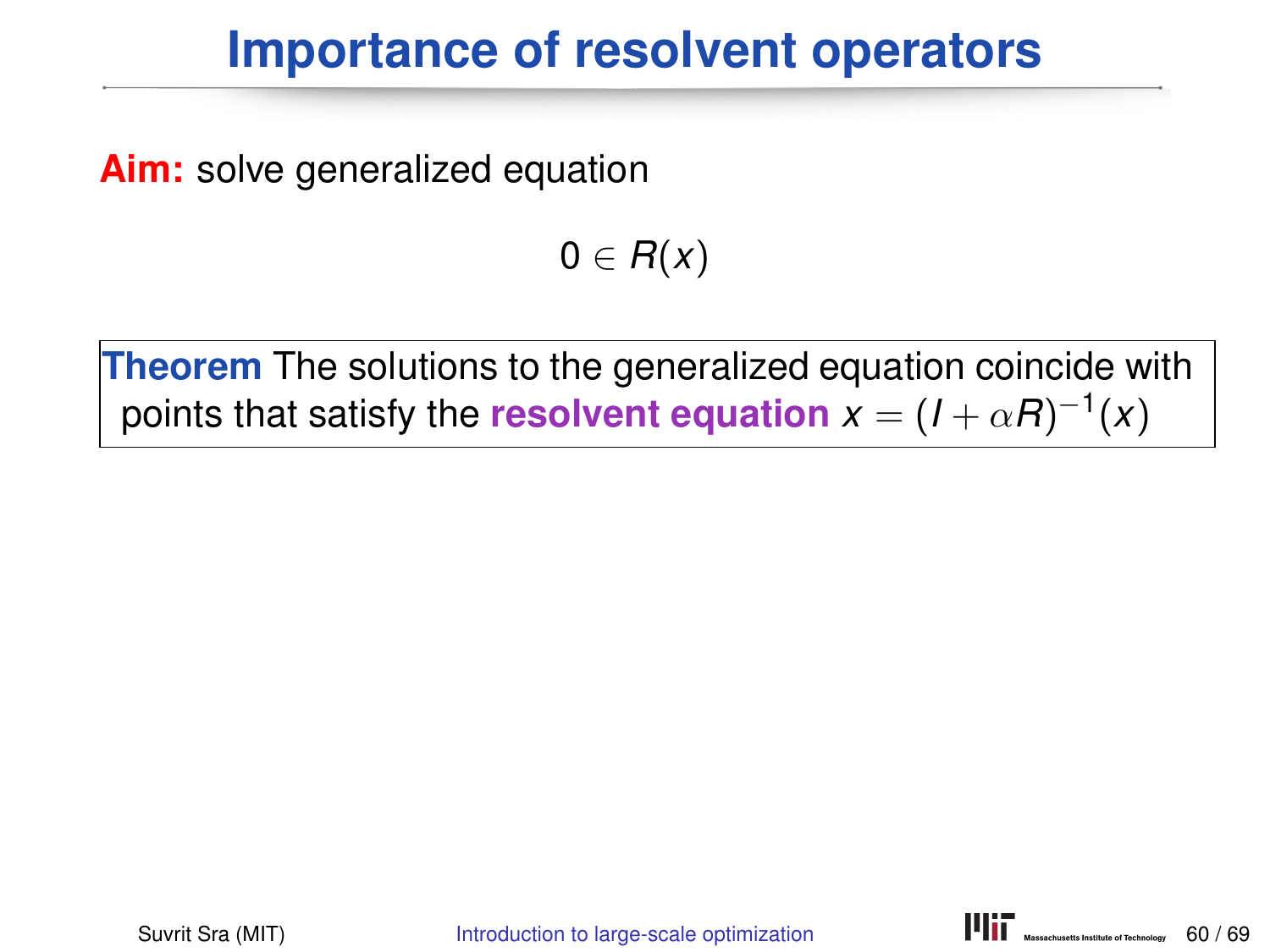**Aim:** solve generalized equation

 $0 \in R(x)$ 

**Theorem** The solutions to the generalized equation coincide with points that satisfy the resolvent equation  $x = (I + \alpha R)^{-1}(x)$ 

**Proof:**

 $0 \in R(x)$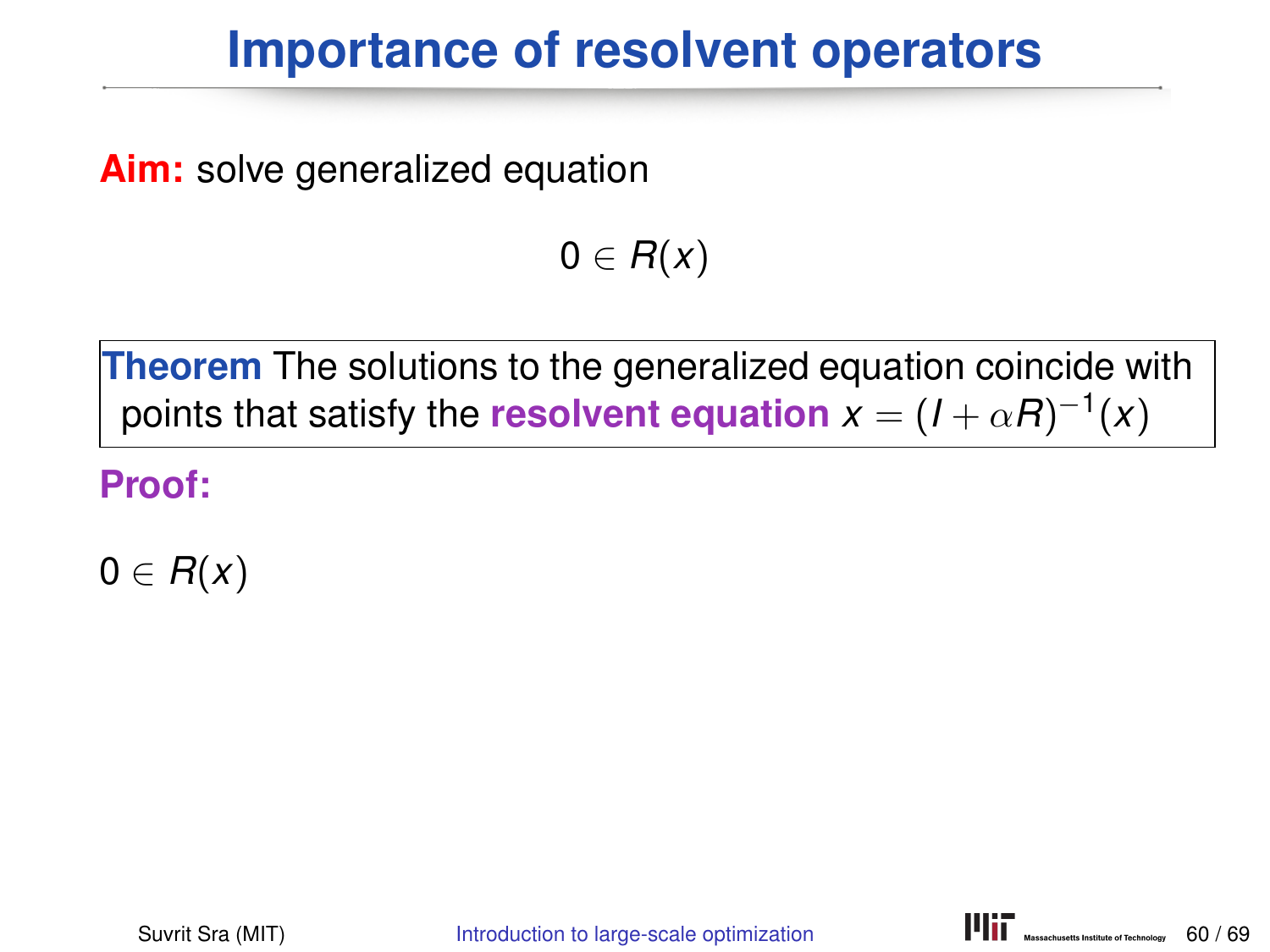**Aim:** solve generalized equation

 $0 \in R(x)$ 

**Theorem** The solutions to the generalized equation coincide with points that satisfy the resolvent equation  $x = (I + \alpha R)^{-1}(x)$ 

**Proof:**

 $0 \in R(x) \leftrightarrow 0 \in \alpha R(x)$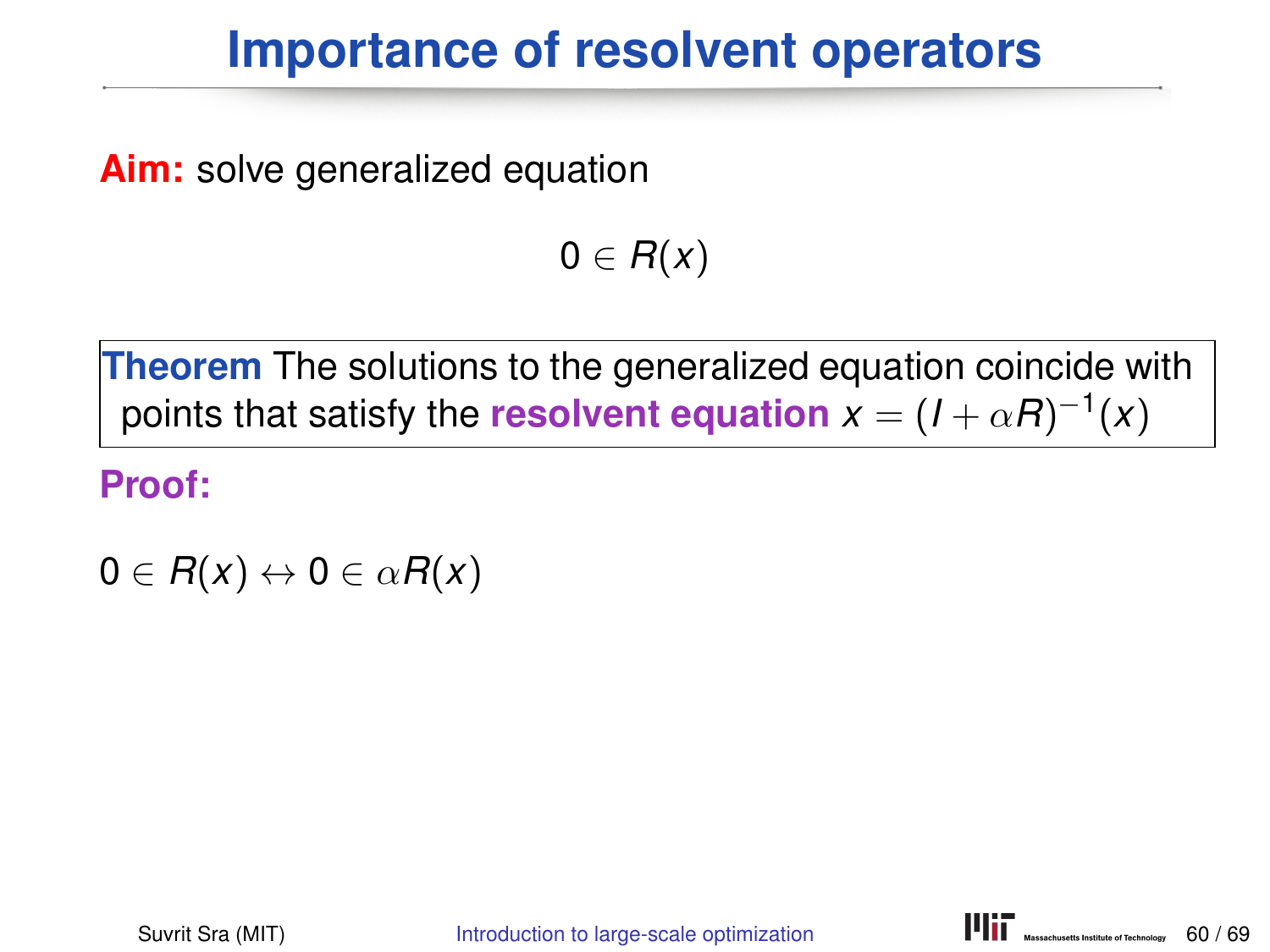**Aim:** solve generalized equation

 $0 \in R(x)$ 

**Theorem** The solutions to the generalized equation coincide with points that satisfy the resolvent equation  $x = (I + \alpha R)^{-1}(x)$ 

**Proof:**

 $0 \in R(x) \leftrightarrow 0 \in \alpha R(x) \leftrightarrow x \in (1+\alpha R)(x)$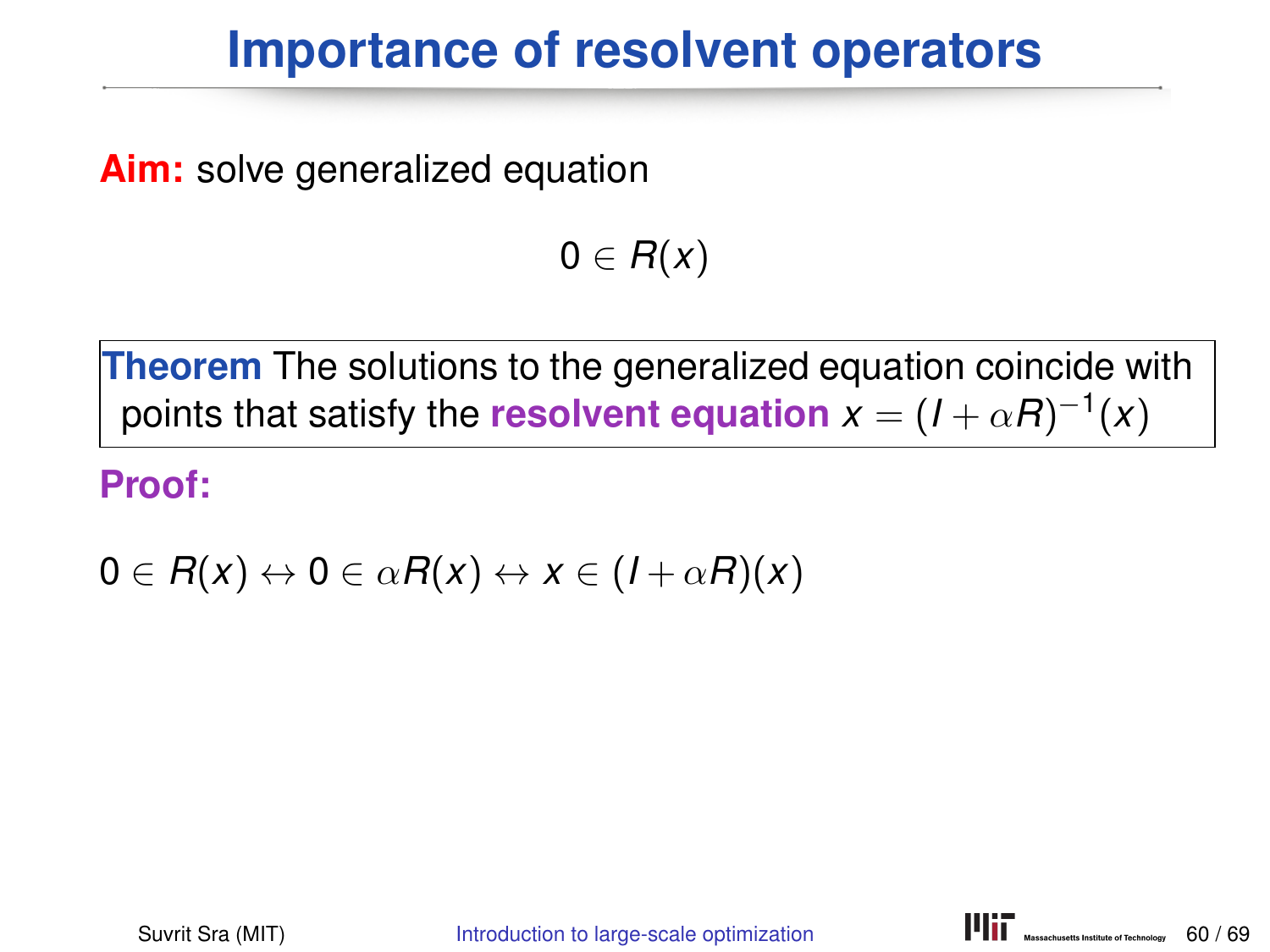**Aim:** solve generalized equation

 $0 \in R(x)$ 

**Theorem** The solutions to the generalized equation coincide with points that satisfy the resolvent equation  $x = (I + \alpha R)^{-1}(x)$ 

**Proof:**

$$
0\in R(x)\leftrightarrow 0\in \alpha R(x)\leftrightarrow x\in (I+\alpha R)(x)\leftrightarrow x=(I+\alpha R)^{-1}(x)
$$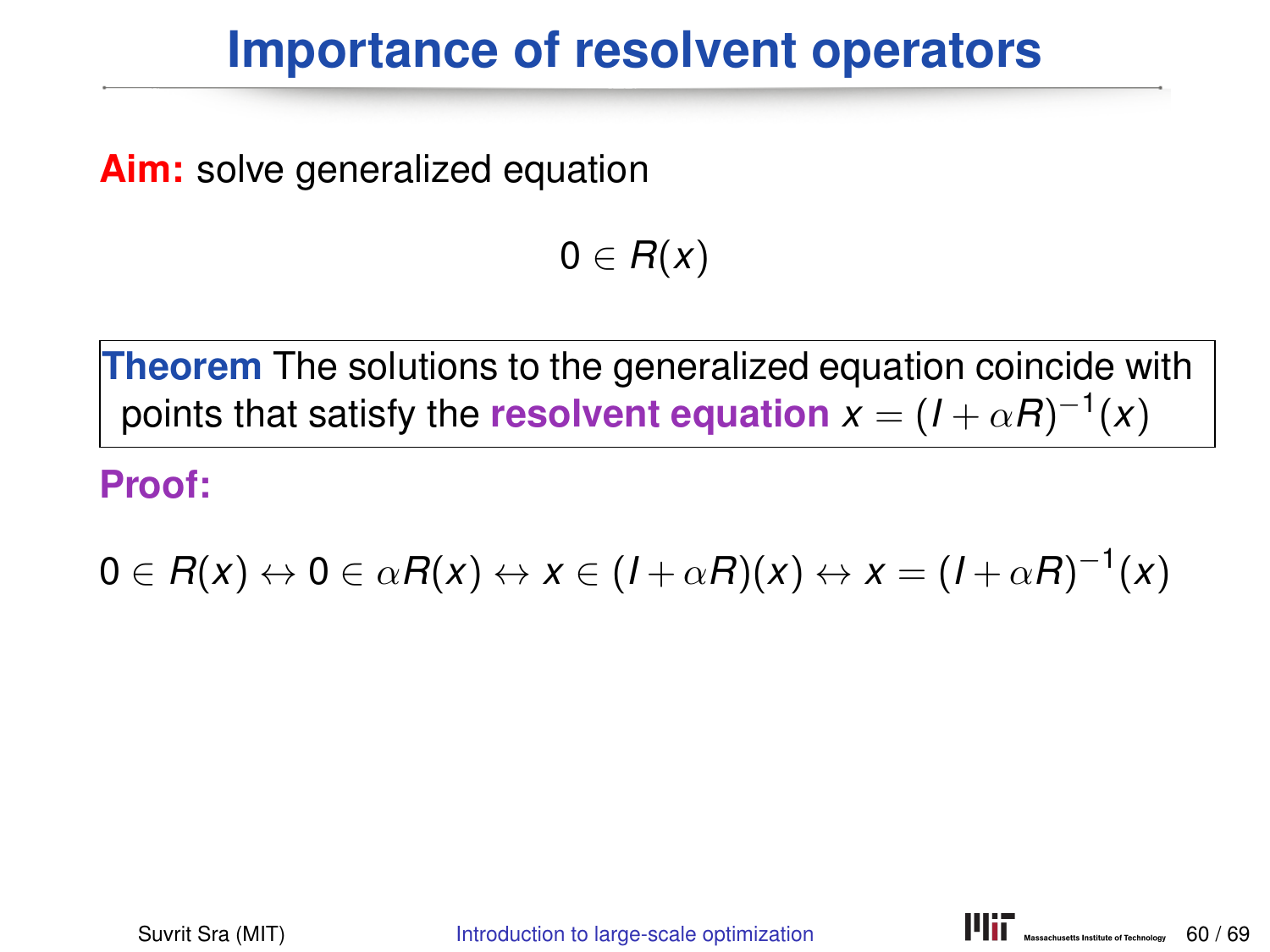**Theorem** Let *h* be a closed convex function, and  $\lambda > 0$ , then

$$
(I+\lambda\partial h)^{-1}(y)=\mathsf{prox}_{\lambda h}(y).
$$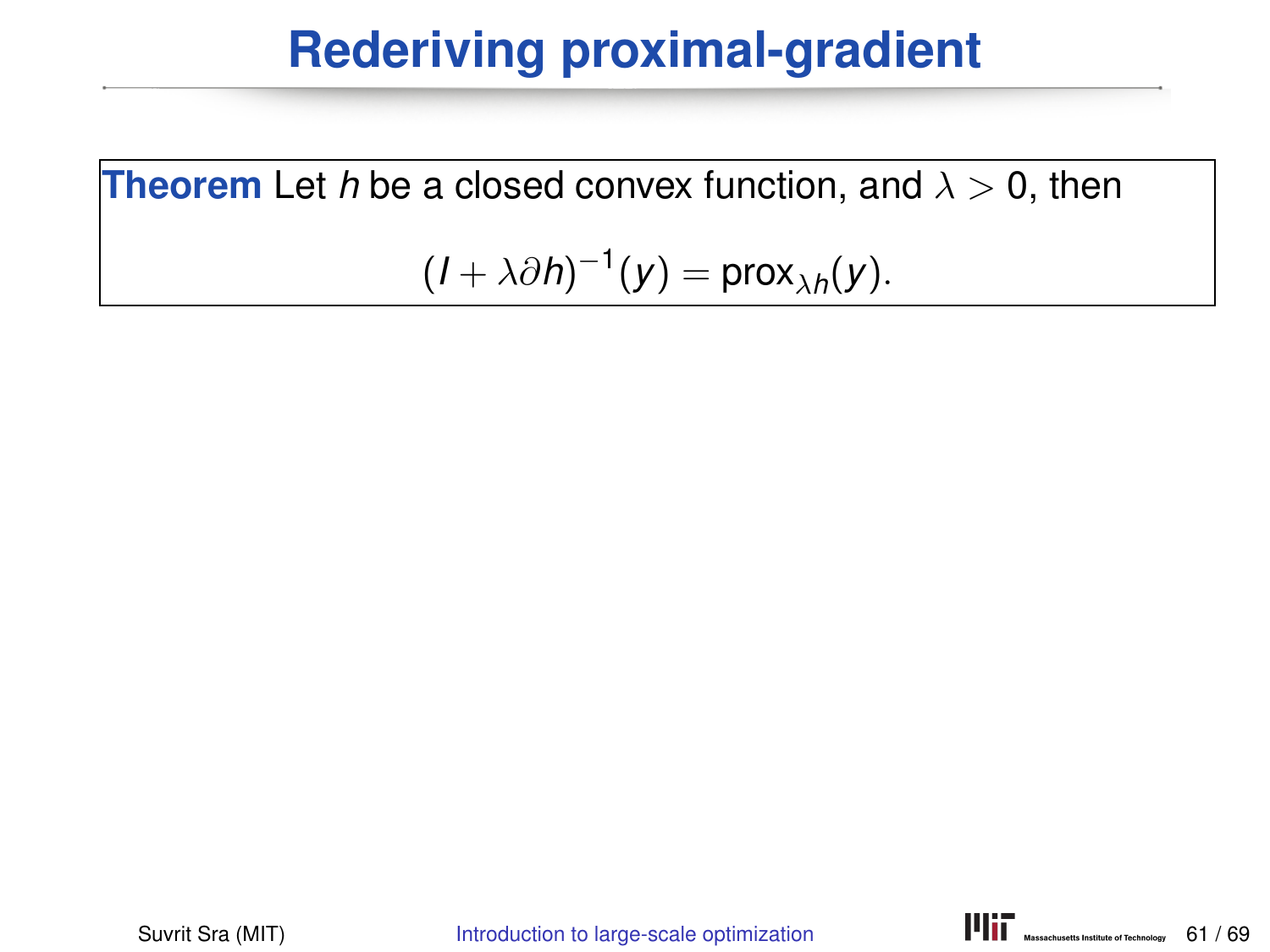**Theorem** Let *h* be a closed convex function, and  $\lambda > 0$ , then

 $(I + \lambda \partial h)^{-1}(y) = \text{prox}_{\lambda h}(y).$ 

► Suppose  $(I + \lambda \partial h)^{-1}$  is single valued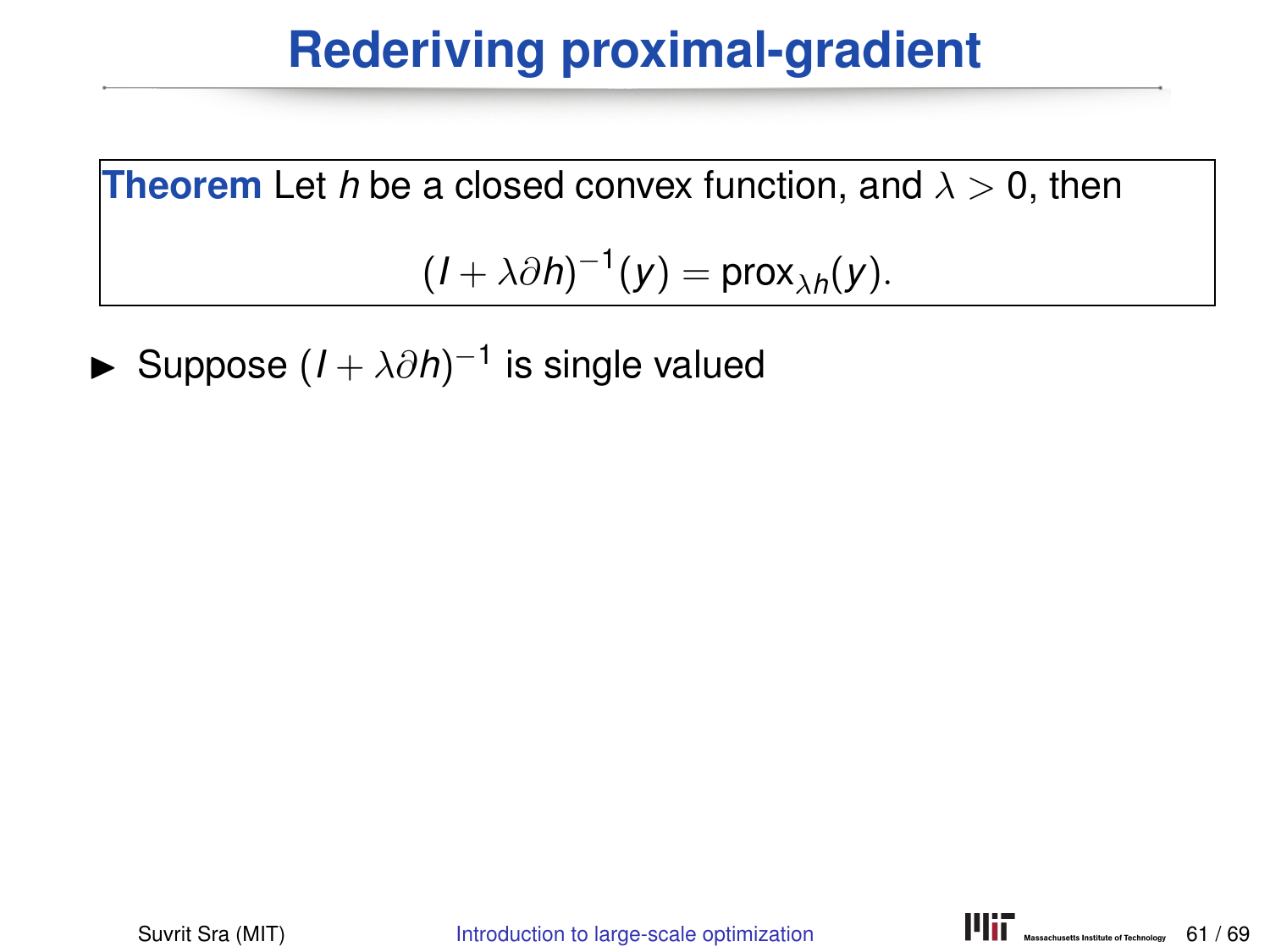- ► Suppose  $(I + \lambda \partial h)^{-1}$  is single valued
- ► Then,  $x = (I + \lambda \partial h)^{-1}(y) \implies y \in (I + \lambda \partial h)(x)$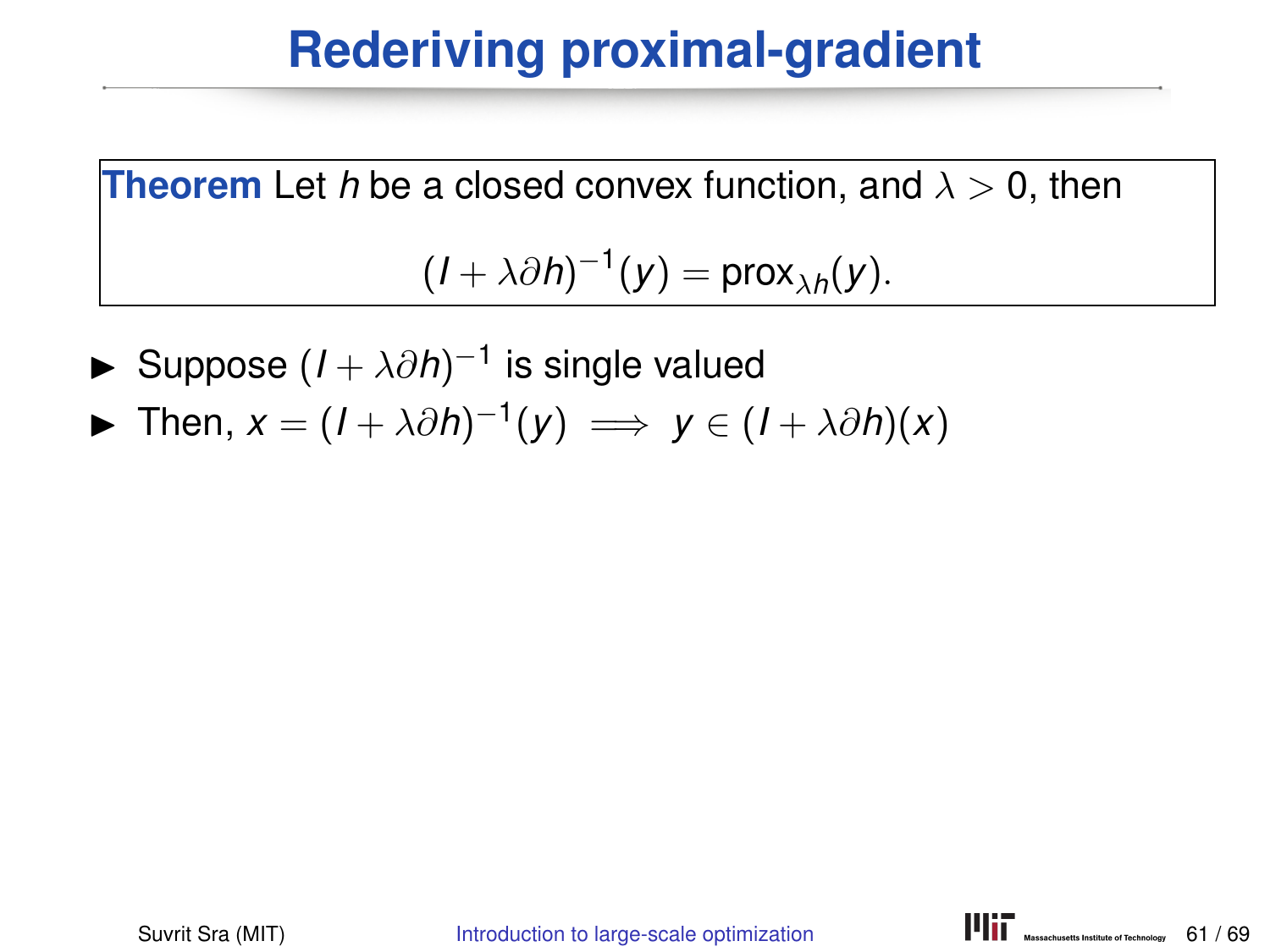- ► Suppose  $(I + \lambda \partial h)^{-1}$  is single valued
- ► Then,  $x = (I + \lambda \partial h)^{-1}(y) \implies y \in (I + \lambda \partial h)(x)$
- $\triangleright$  That is, *y* ∈ *x* +  $\lambda \partial h(x)$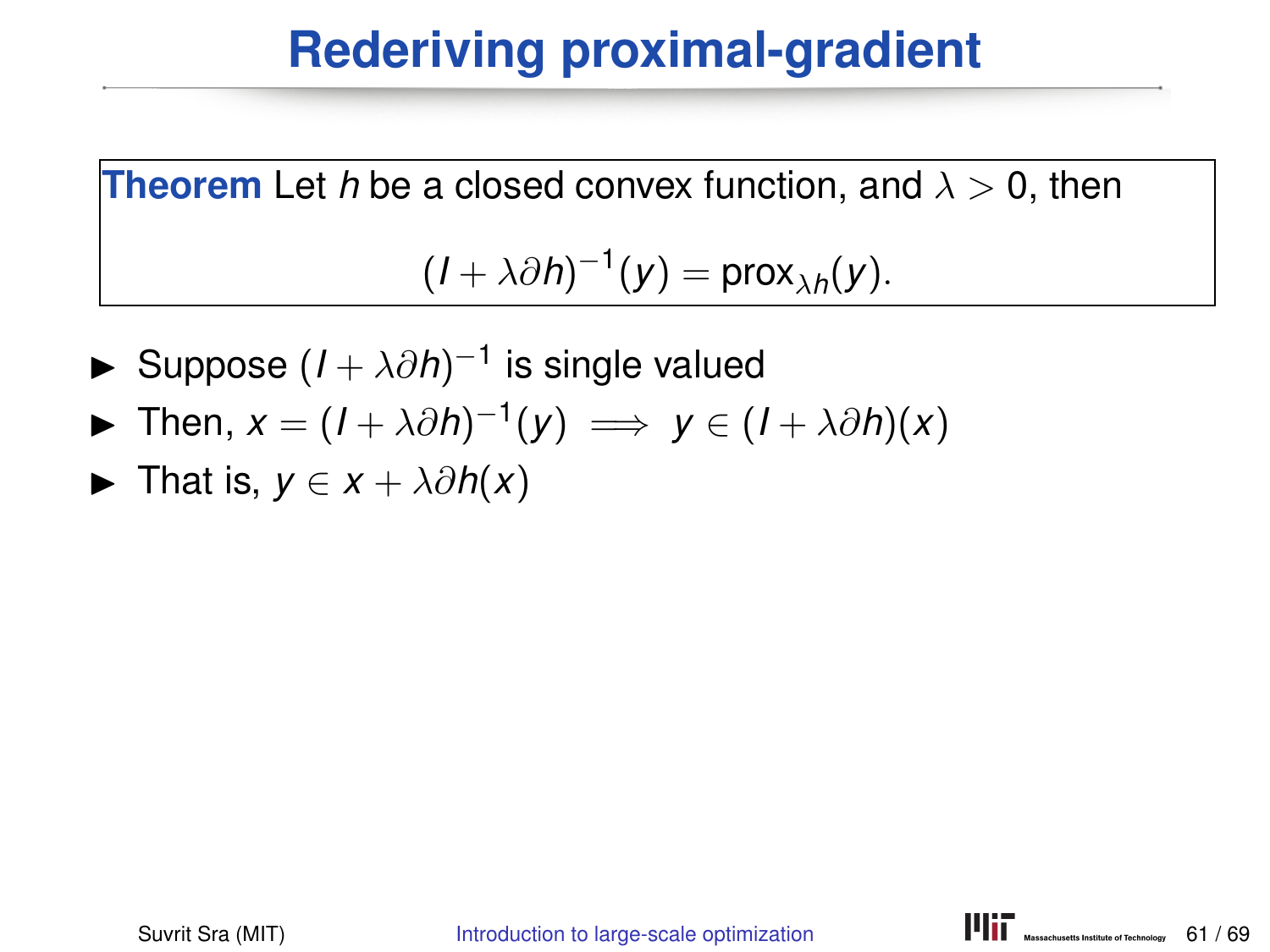- ► Suppose  $(I + \lambda \partial h)^{-1}$  is single valued
- ► Then,  $x = (I + \lambda \partial h)^{-1}(y) \implies y \in (I + \lambda \partial h)(x)$
- $\triangleright$  That is, *y* ∈ *x* +  $\lambda \partial h(x)$
- $\blacktriangleright$  Equivalently,  $x y + \lambda \partial h(x) \ni 0$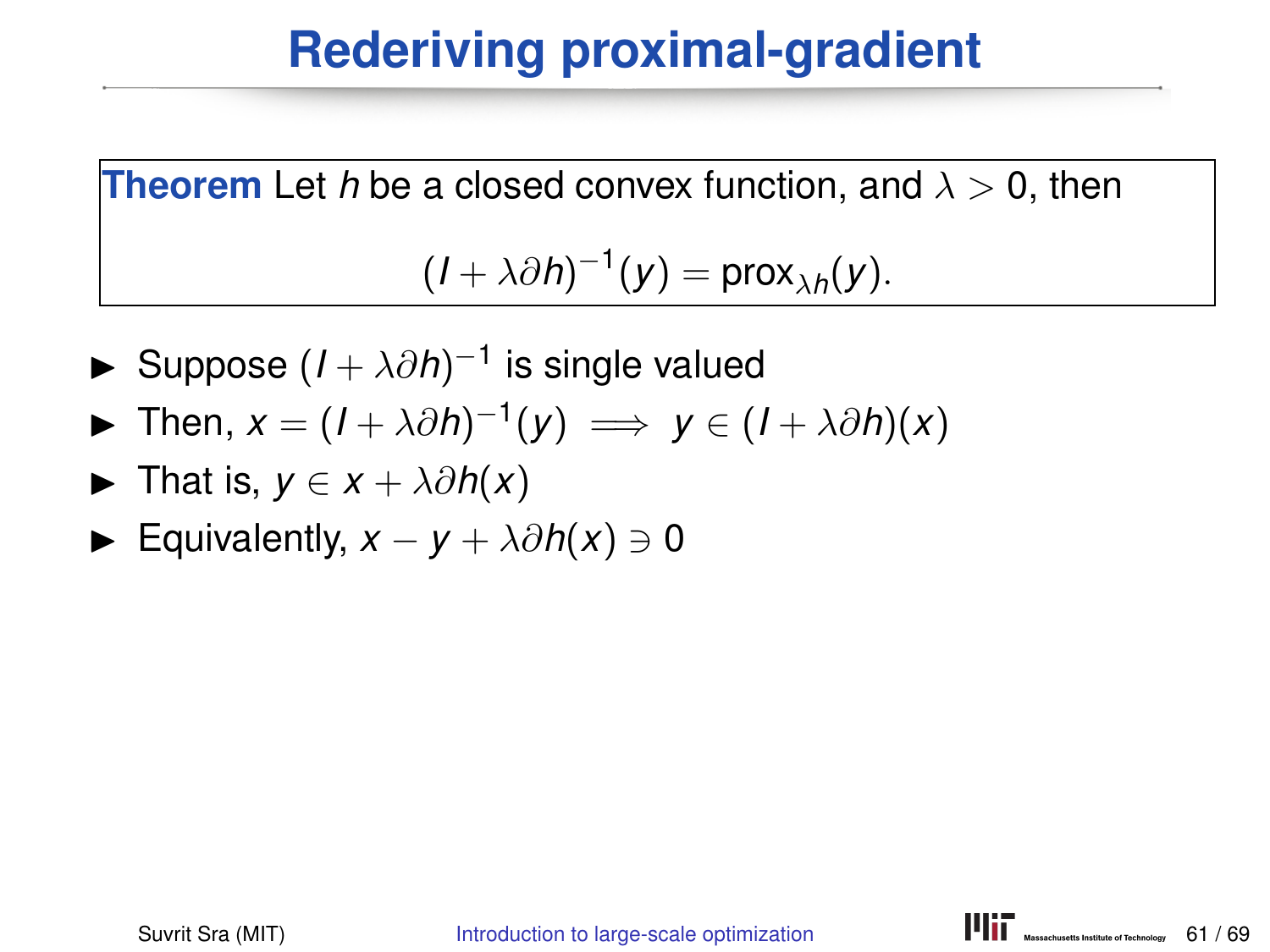- ► Suppose  $(I + \lambda \partial h)^{-1}$  is single valued
- ► Then,  $x = (I + \lambda \partial h)^{-1}(y) \implies y \in (I + \lambda \partial h)(x)$
- $\triangleright$  That is, *y* ∈ *x* +  $\lambda \partial h(x)$
- $\blacktriangleright$  Equivalently,  $x y + \lambda \partial h(x) \ni 0$
- $\triangleright$  Nothing other than optimality condition for prox-operator

$$
\text{prox}_{\lambda h}(y) \equiv y \mapsto \underset{x}{\text{argmin}} \ \frac{1}{2} \|x - y\|_2^2 + \lambda h(x)
$$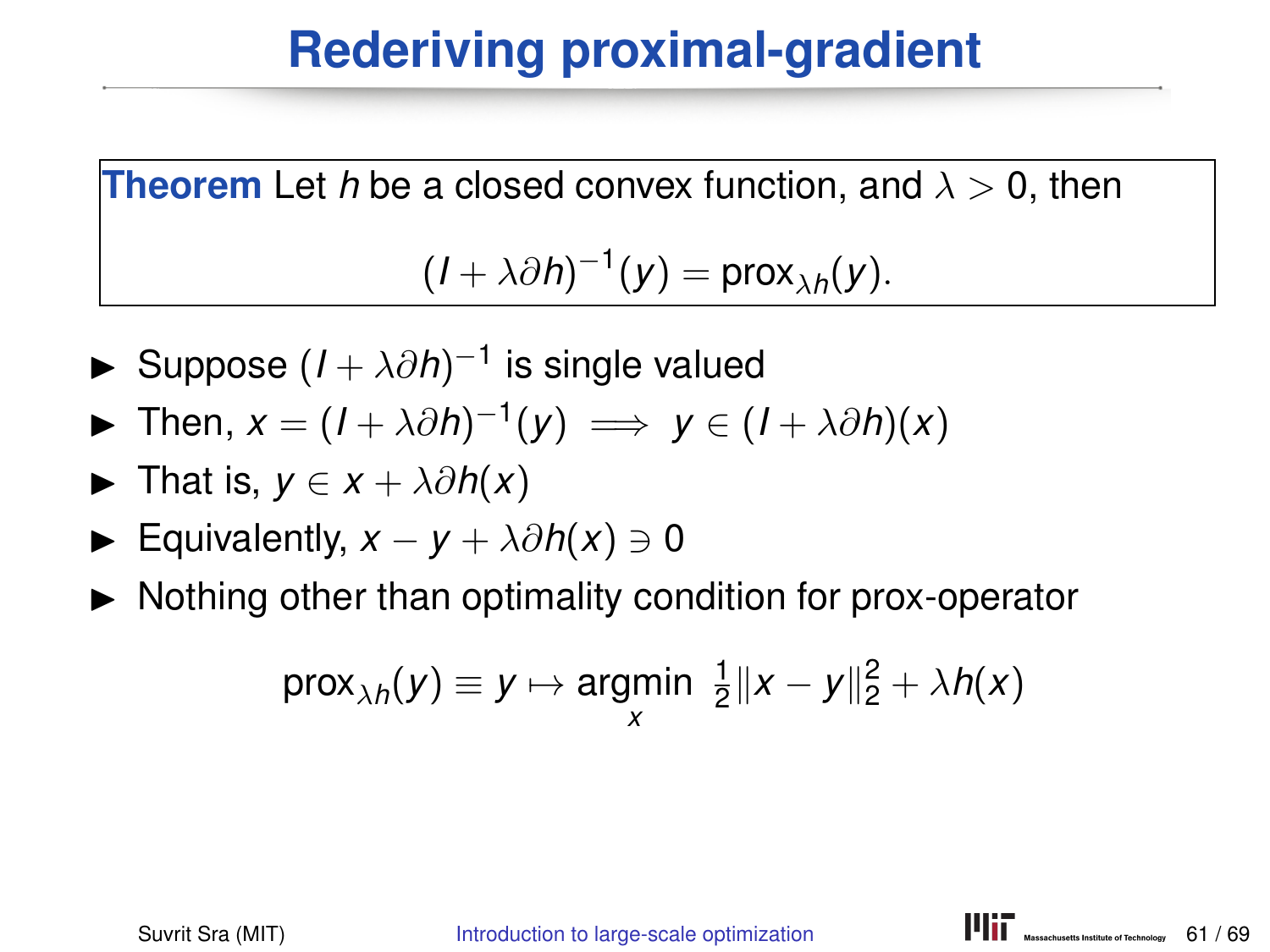# **More proximal splitting**

#### $\ell(x) + f(x) + h(x)$

- $\triangleright$  Direct use of prox-grad not easy
- ► Requires computation of: prox<sub> $\lambda$ (*f*+*h*)</sub> (i.e.,  $(I + \lambda(\partial f + \partial h))^{-1}$ )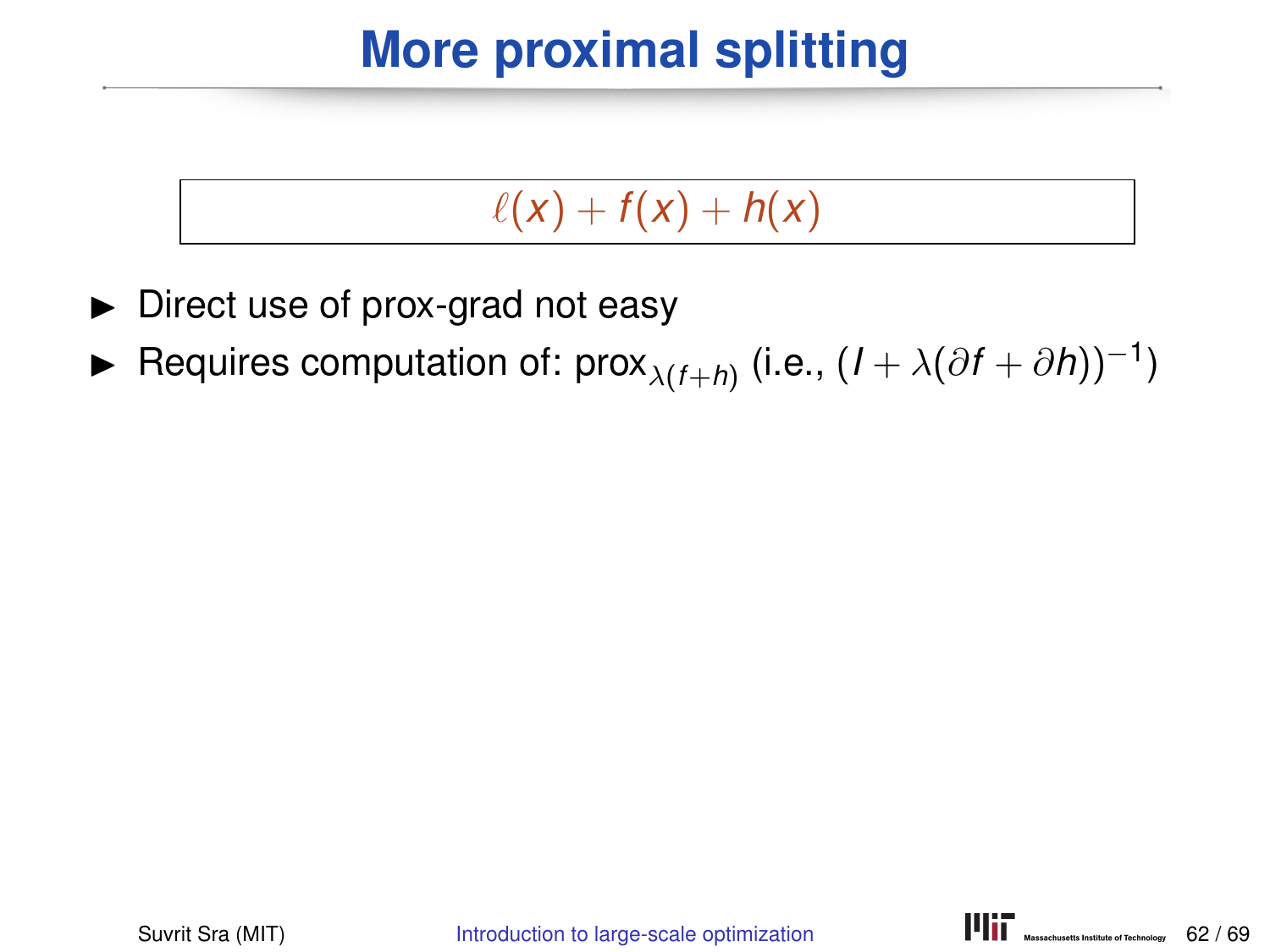# **More proximal splitting**

#### $\ell(x) + f(x) + h(x)$

- $\triangleright$  Direct use of prox-grad not easy
- ► Requires computation of: prox<sub> $\lambda$ (*f*+*h*)</sub> (i.e.,  $(I + \lambda(\partial f + \partial h))^{-1}$ ) **Example:**

min 
$$
\frac{1}{2}||x-y||_2^2 + \underbrace{\lambda ||x||_2}_{f(x)} + \underbrace{\mu \sum_{i=1}^{n-1} |x_{i+1} - x_i|}_{h(x)}
$$
.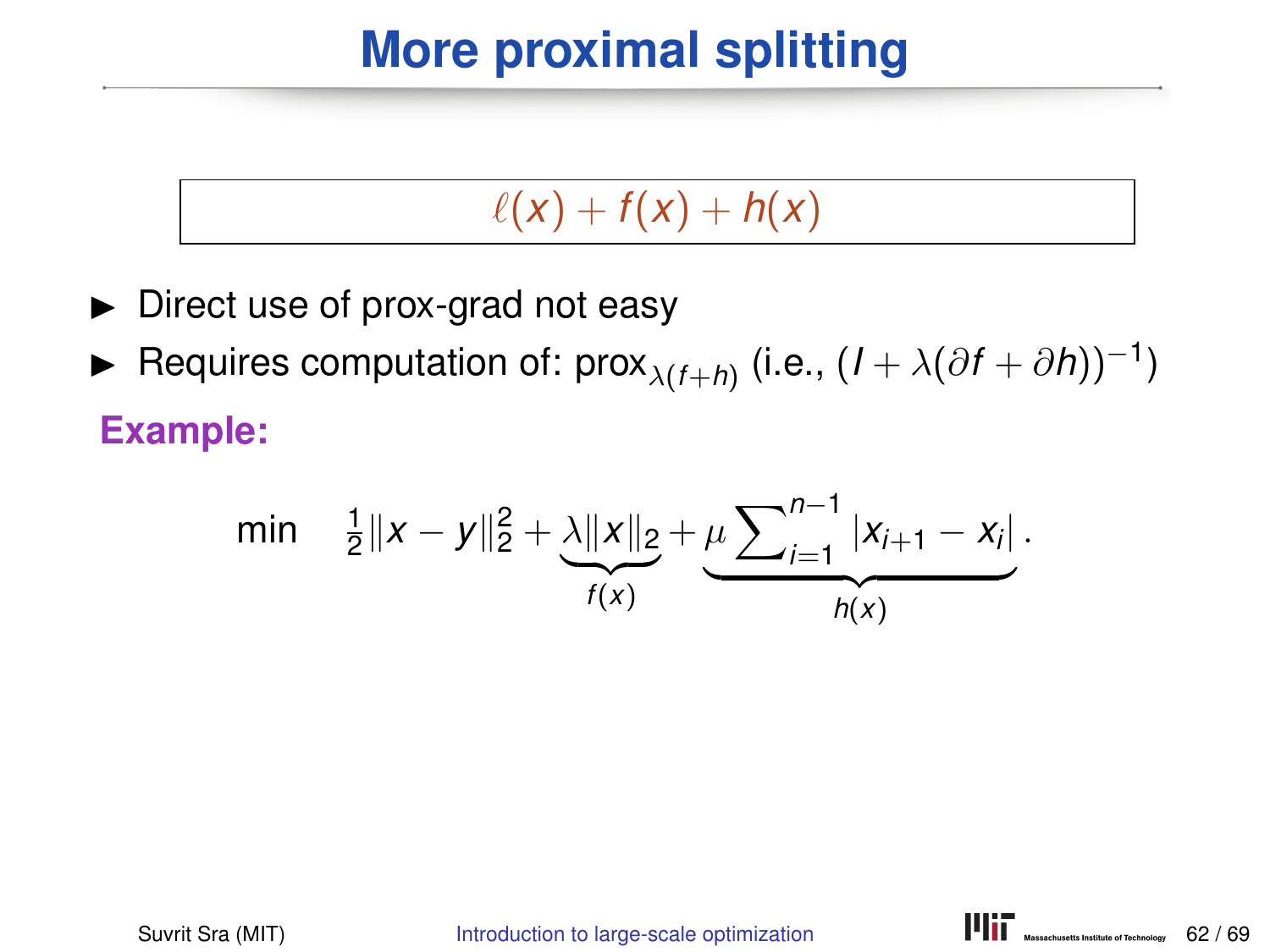# **More proximal splitting**

#### $\ell(x) + f(x) + h(x)$

- $\triangleright$  Direct use of prox-grad not easy
- ► Requires computation of: prox<sub> $\lambda$ (*f*+*h*)</sub> (i.e.,  $(I + \lambda(\partial f + \partial h))^{-1}$ ) **Example:**

#### min  $\frac{1}{2} \|x - y\|_2^2 + \lambda \|x\|_2$  ${f(x)}$ *f* (*x*)  $+\mu\sum_{i=1}^{n-1}$  $\left| X_{i+1} - X_i \right|$  ${h(x)}$ *h*(*x*) .

- $\blacktriangleright$  But good feature: prox<sub>f</sub> and prox<sub>h</sub> separately easier
- $\blacktriangleright$  Can we exploit that?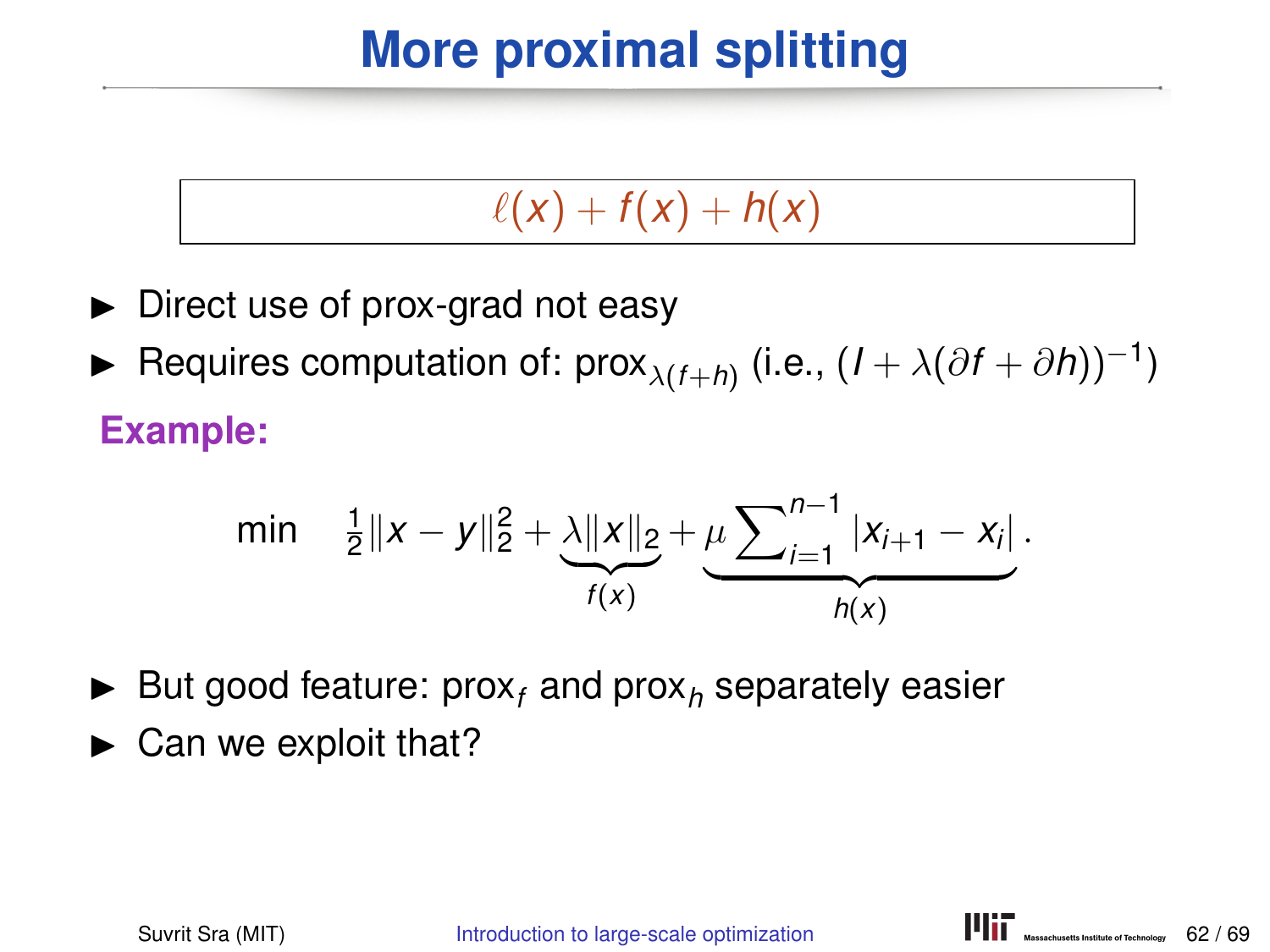#### **Proximal splitting – operator notation**

 $\blacktriangleright$  If  $(I + \partial f + \partial h)^{-1}$  hard, but  $(I + \partial f)^{-1}$  and  $(I + \partial h)^{-1}$  "easy"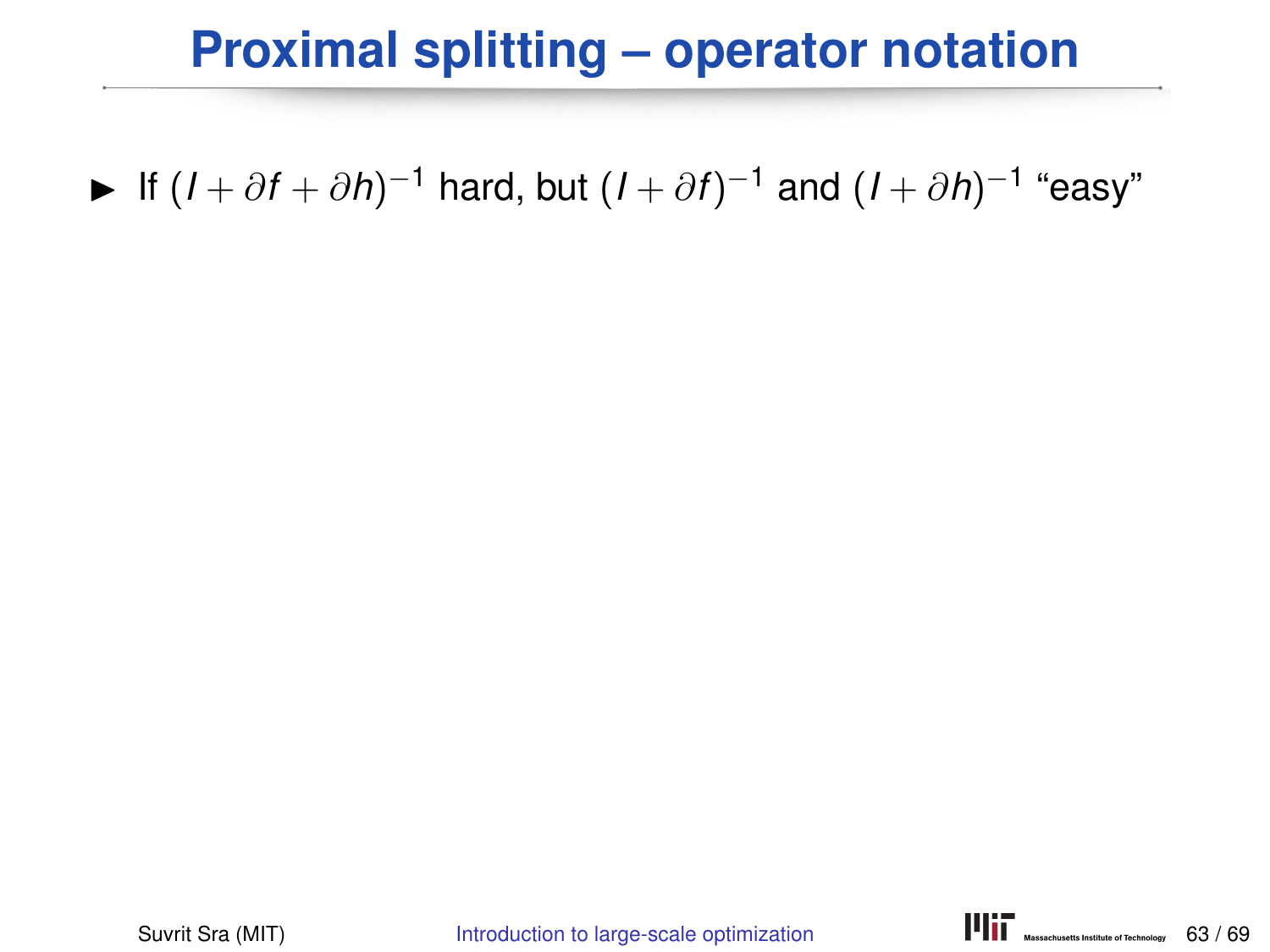#### **Proximal splitting – operator notation**

- $\blacktriangleright$  If  $(I + \partial f + \partial h)^{-1}$  hard, but  $(I + \partial f)^{-1}$  and  $(I + \partial h)^{-1}$  "easy"
- $\blacktriangleright$  Let us derive a fixed-point equation that "splits" the operators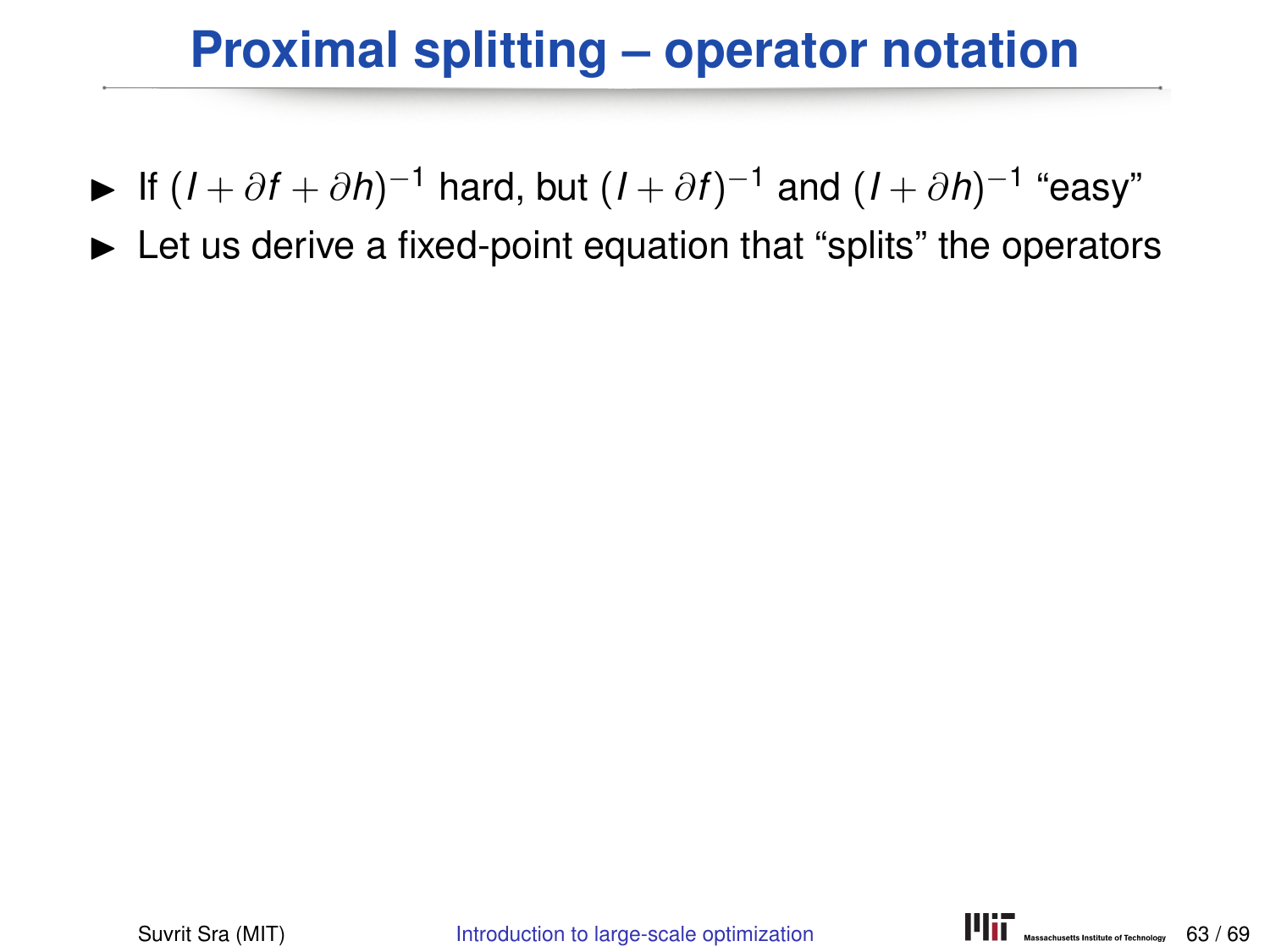#### **Proximal splitting – operator notation**

- $\blacktriangleright$  If  $(I + \partial f + \partial h)^{-1}$  hard, but  $(I + \partial f)^{-1}$  and  $(I + \partial h)^{-1}$  "easy"
- $\blacktriangleright$  Let us derive a fixed-point equation that "splits" the operators

#### **Assume we are solving**

min  $f(x) + h(x)$ ,

where both *f* and *h* are convex but potentially nondifferentiable. **Notice:** We implicitly assumed:  $\partial(f + h) = \partial f + \partial h$ .

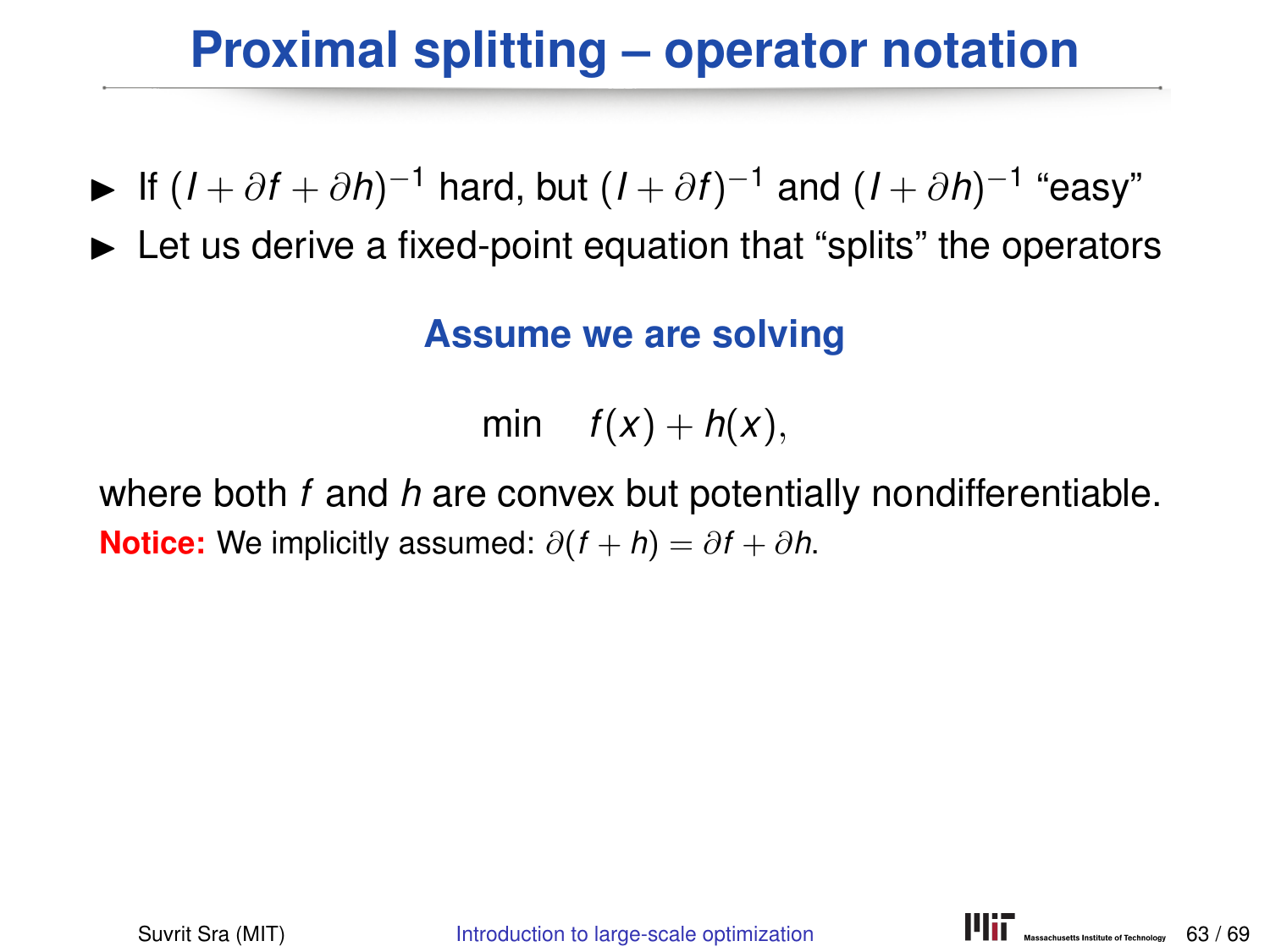#### **Proximal splitting**

0 ∈  $\partial f(x) + \partial h(x)$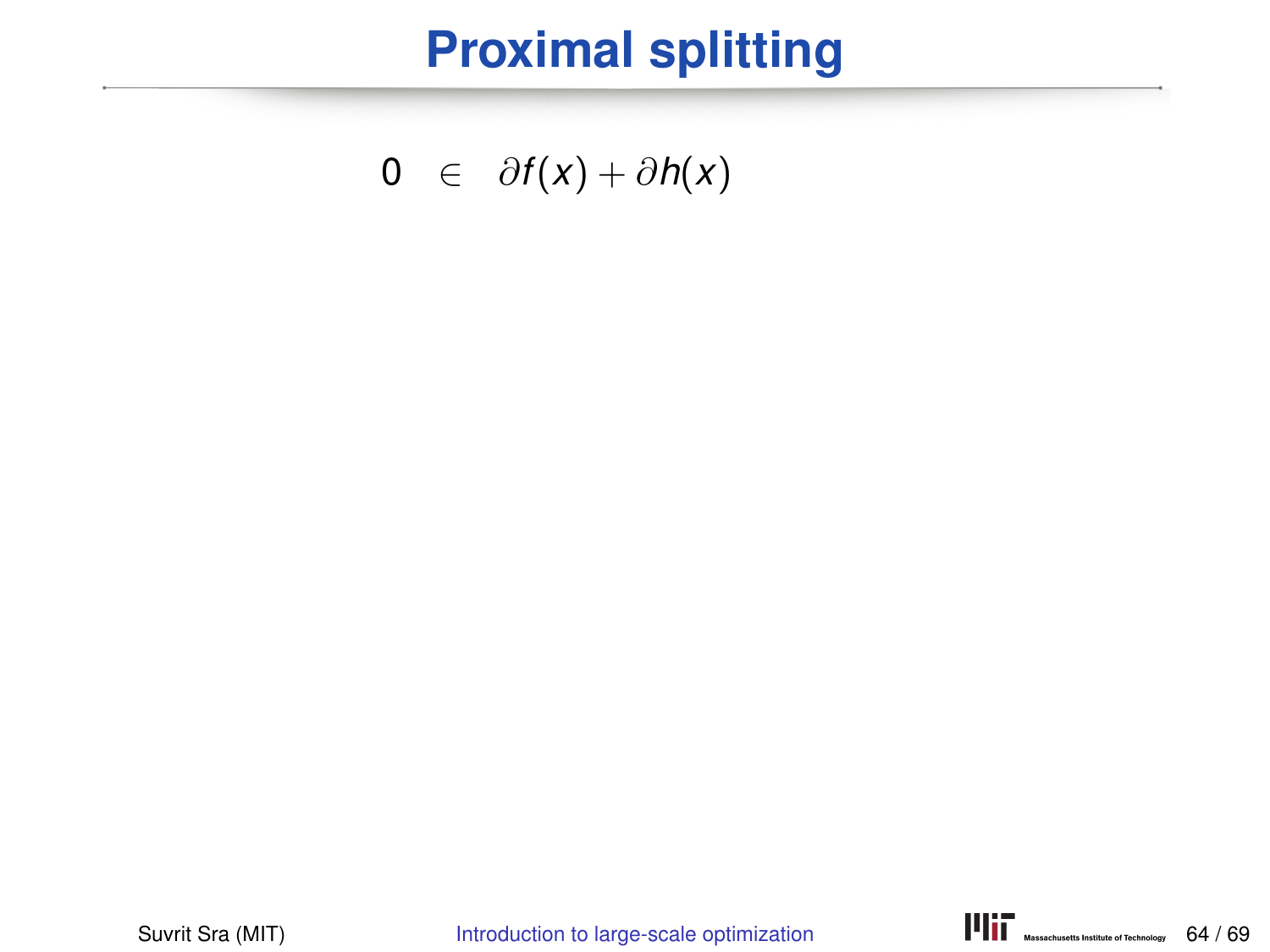#### **Proximal splitting**

$$
0 \in \partial f(x) + \partial h(x)
$$
  
2x \in (1 + \partial f)(x) + (1 + \partial h)(x)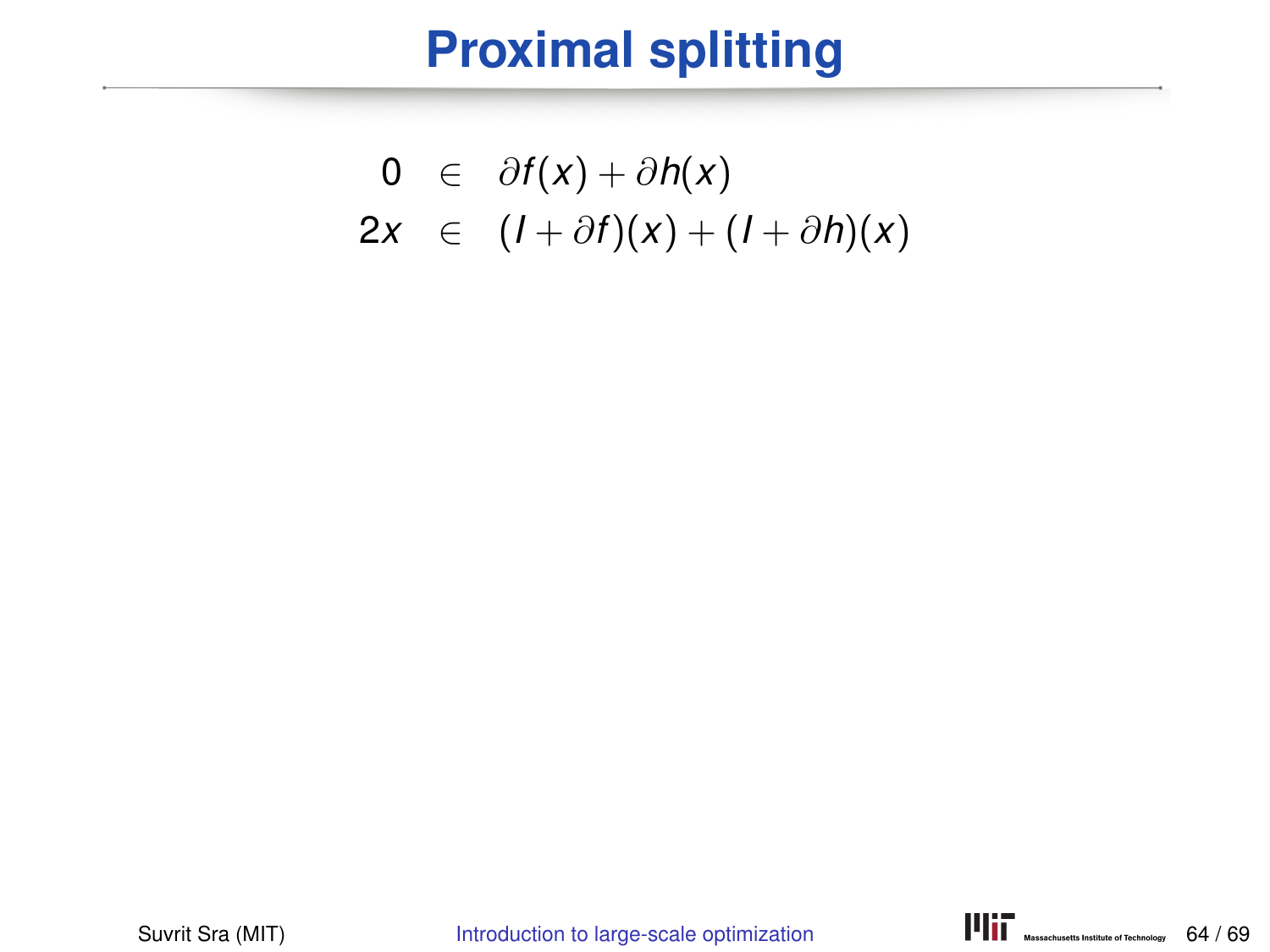$$
0 \in \partial f(x) + \partial h(x)
$$
  
2x \in (I + \partial f)(x) + (I + \partial h)(x)

# **Key idea of splitting: new variable!**  $z \in (I + \partial h)(x) \implies x = \text{prox}_h(z)$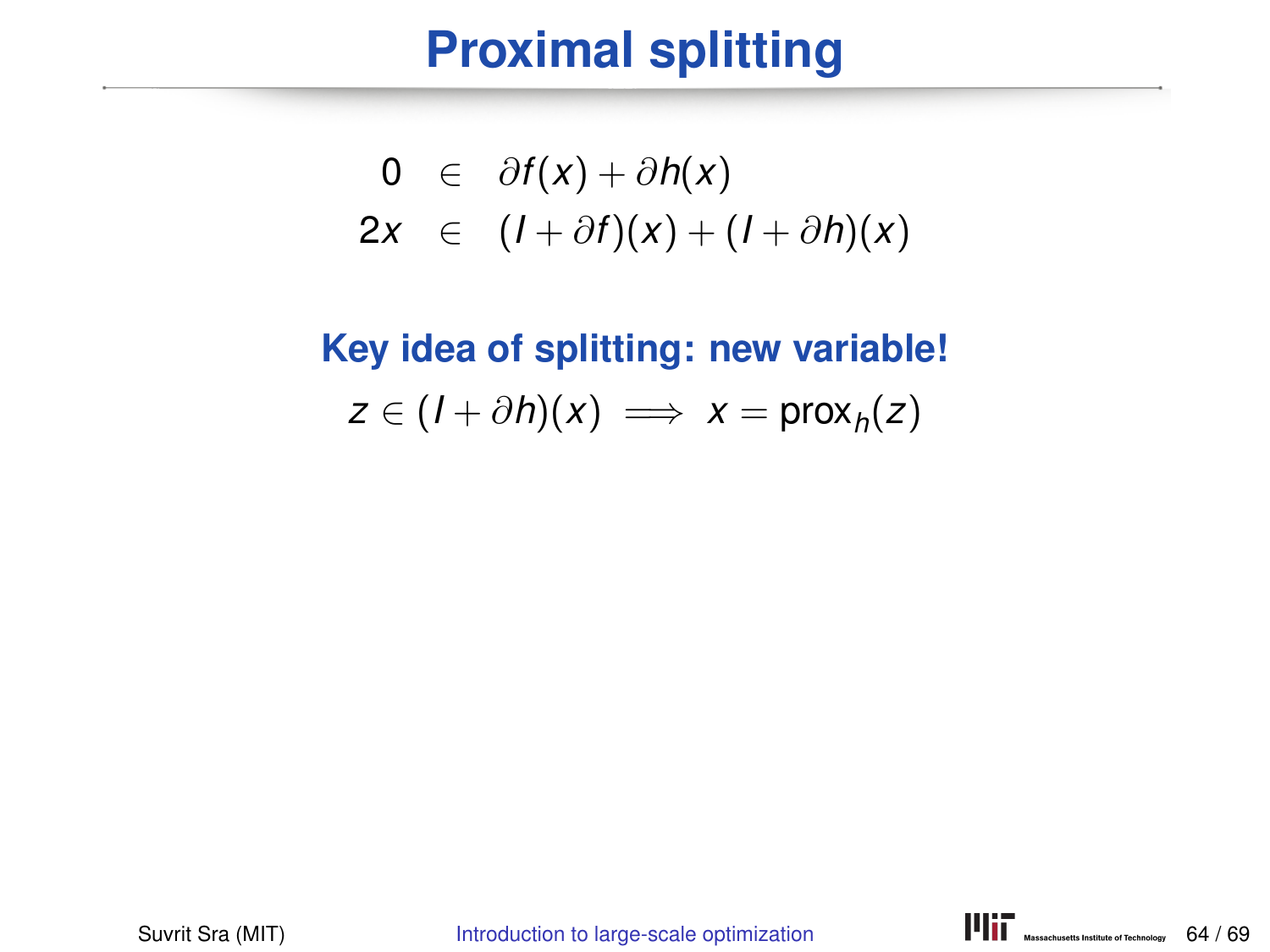$$
0 \in \partial f(x) + \partial h(x)
$$
  
2x \in (I + \partial f)(x) + (I + \partial h)(x)

# **Key idea of splitting: new variable!**  $z \in (I + \partial h)(x) \implies x = \text{prox}_h(z)$

 $2x - z \in (1 + \partial f)(x)$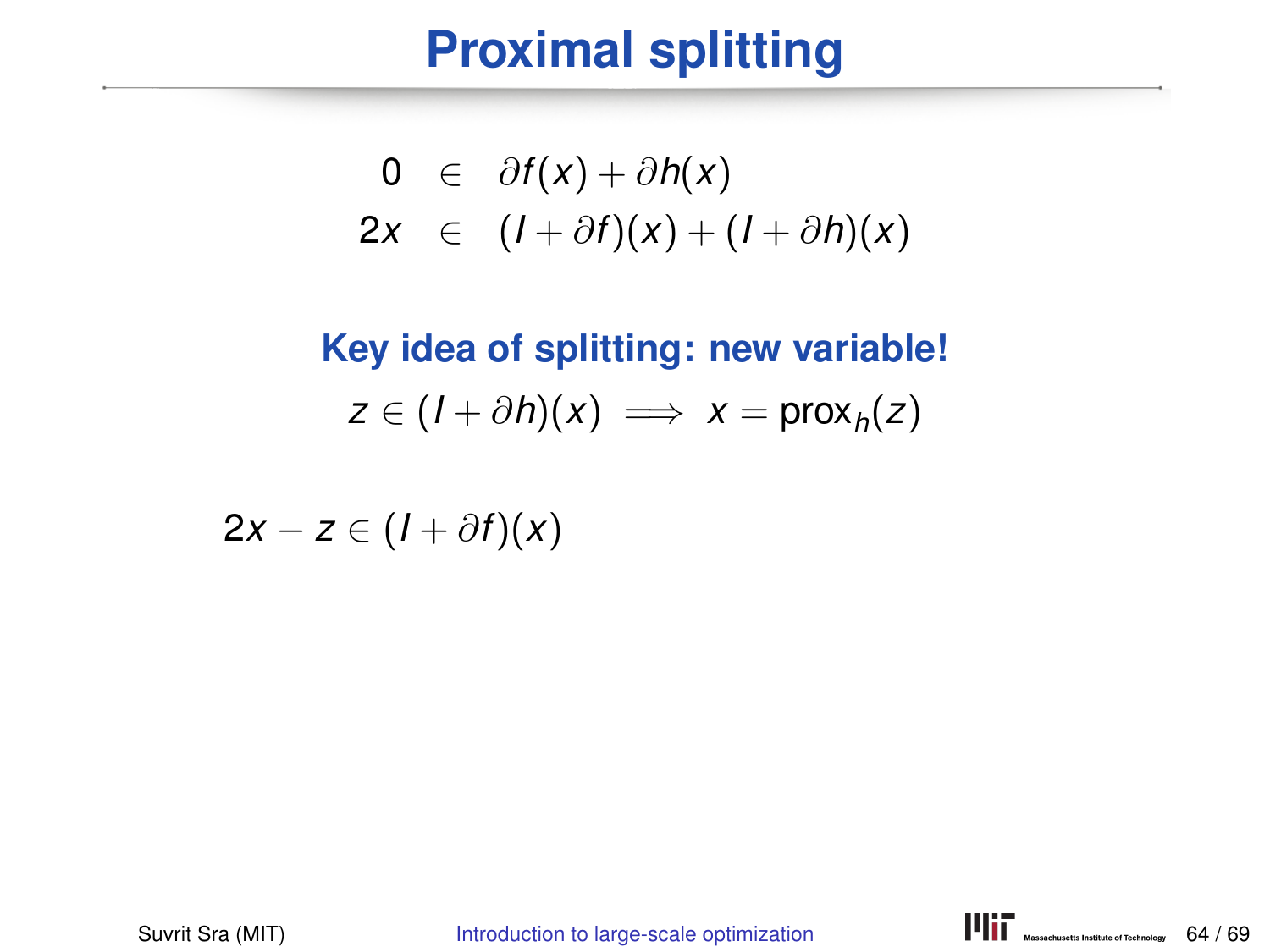$$
0 \in \partial f(x) + \partial h(x)
$$
  
2x \in (I + \partial f)(x) + (I + \partial h)(x)

**Key idea of splitting: new variable!**  $z \in (I + \partial h)(x) \implies x = \text{prox}_h(z)$ 

$$
2x-z\in (I+\partial f)(x) \implies x\in (I+\partial f)^{-1}(2x-z)
$$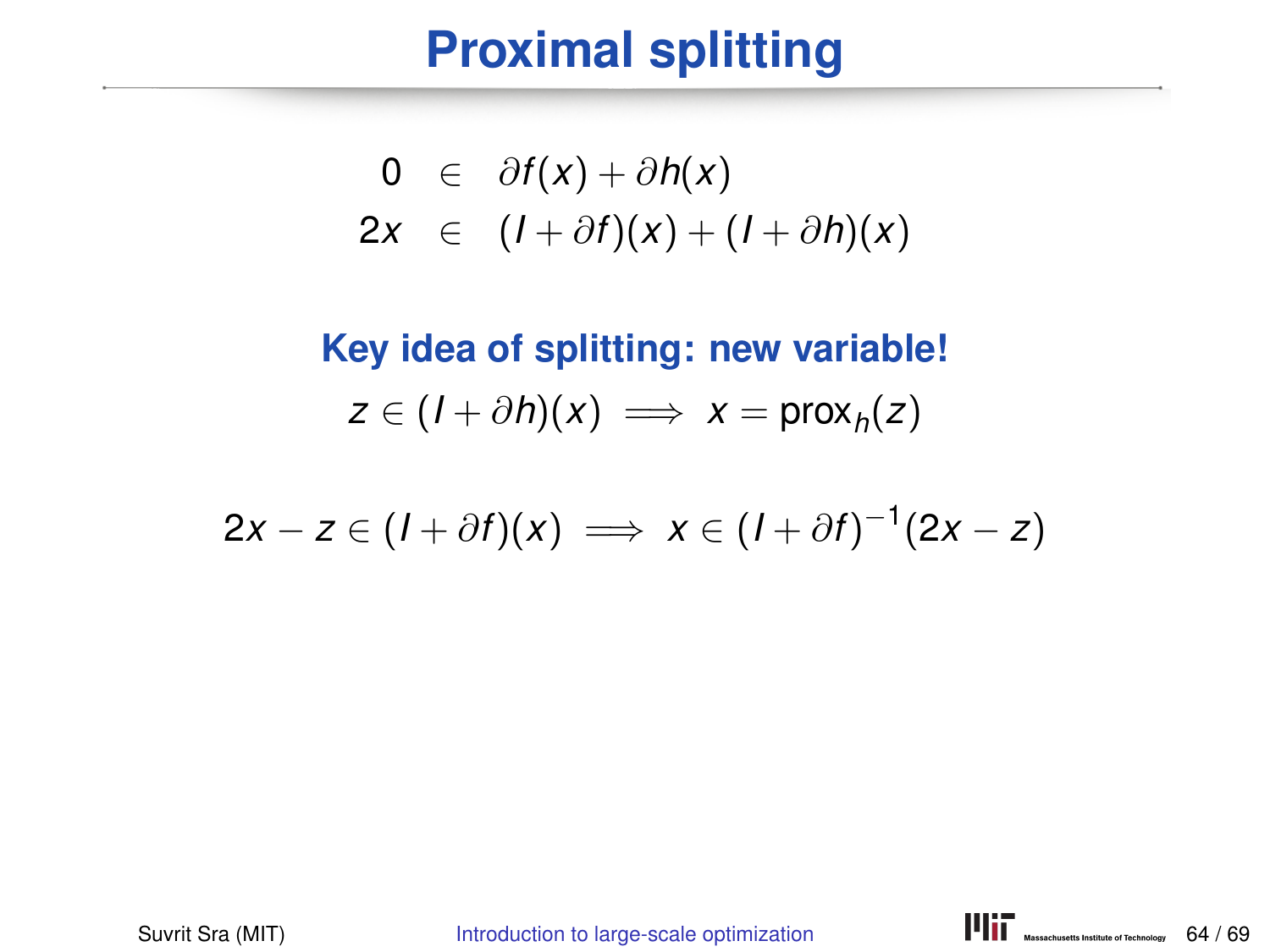$$
0 \in \partial f(x) + \partial h(x)
$$
  
2x \in (I + \partial f)(x) + (I + \partial h)(x)

**Key idea of splitting: new variable!**  $z \in (I + \partial h)(x) \implies x = \text{prox}_h(z)$ 

$$
2x-z\in (I+\partial f)(x) \implies x\in (I+\partial f)^{-1}(2x-z)
$$

 $\triangleright$  Not a fixed-point equation yet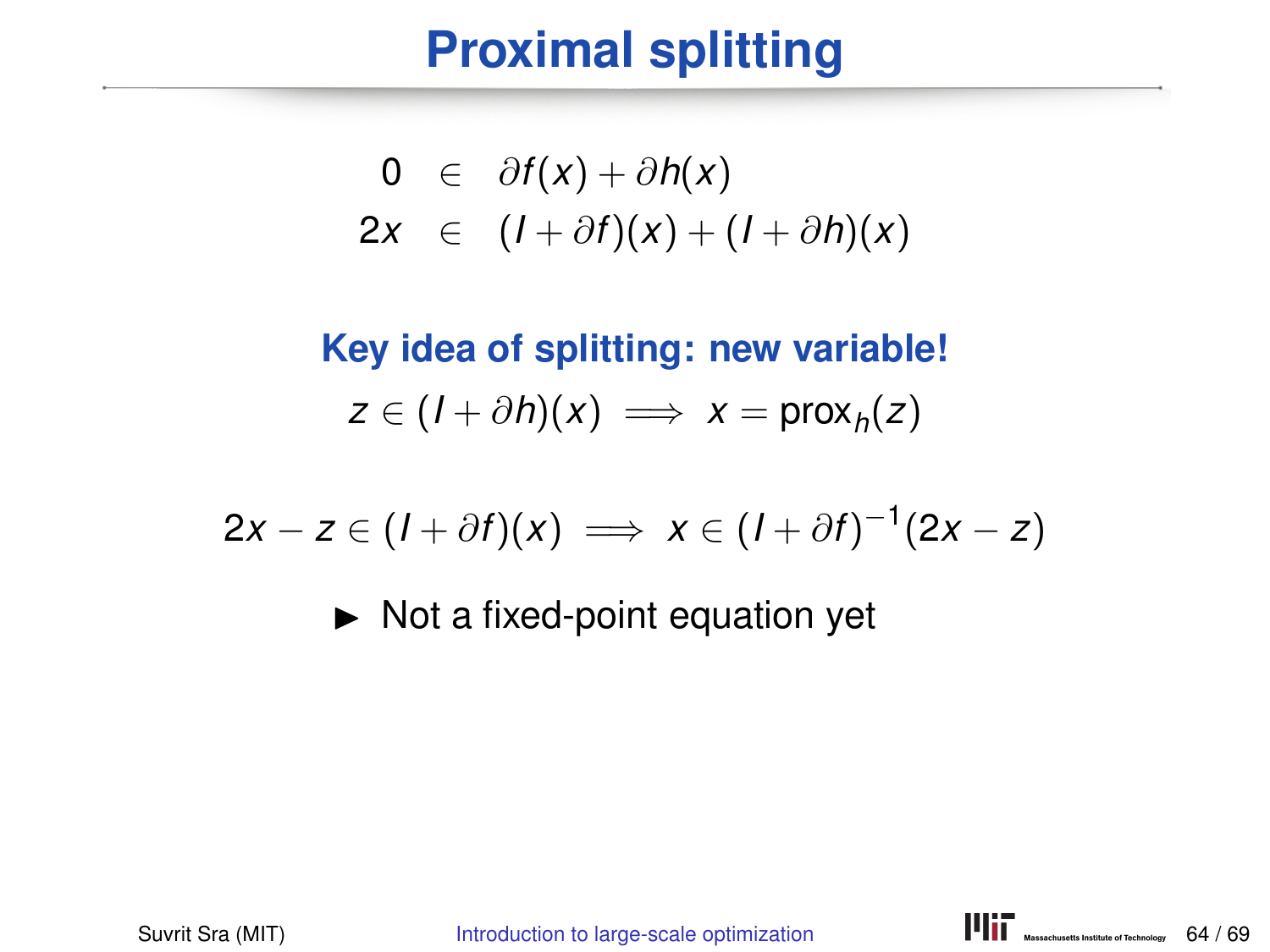$$
0 \in \partial f(x) + \partial h(x)
$$
  
2x \in (I + \partial f)(x) + (I + \partial h)(x)

**Key idea of splitting: new variable!**  $z \in (I + \partial h)(x) \implies x = \text{prox}_h(z)$ 

$$
2x-z\in (I+\partial f)(x) \implies x\in (I+\partial f)^{-1}(2x-z)
$$

- $\triangleright$  Not a fixed-point equation yet
- $\triangleright$  We need one more idea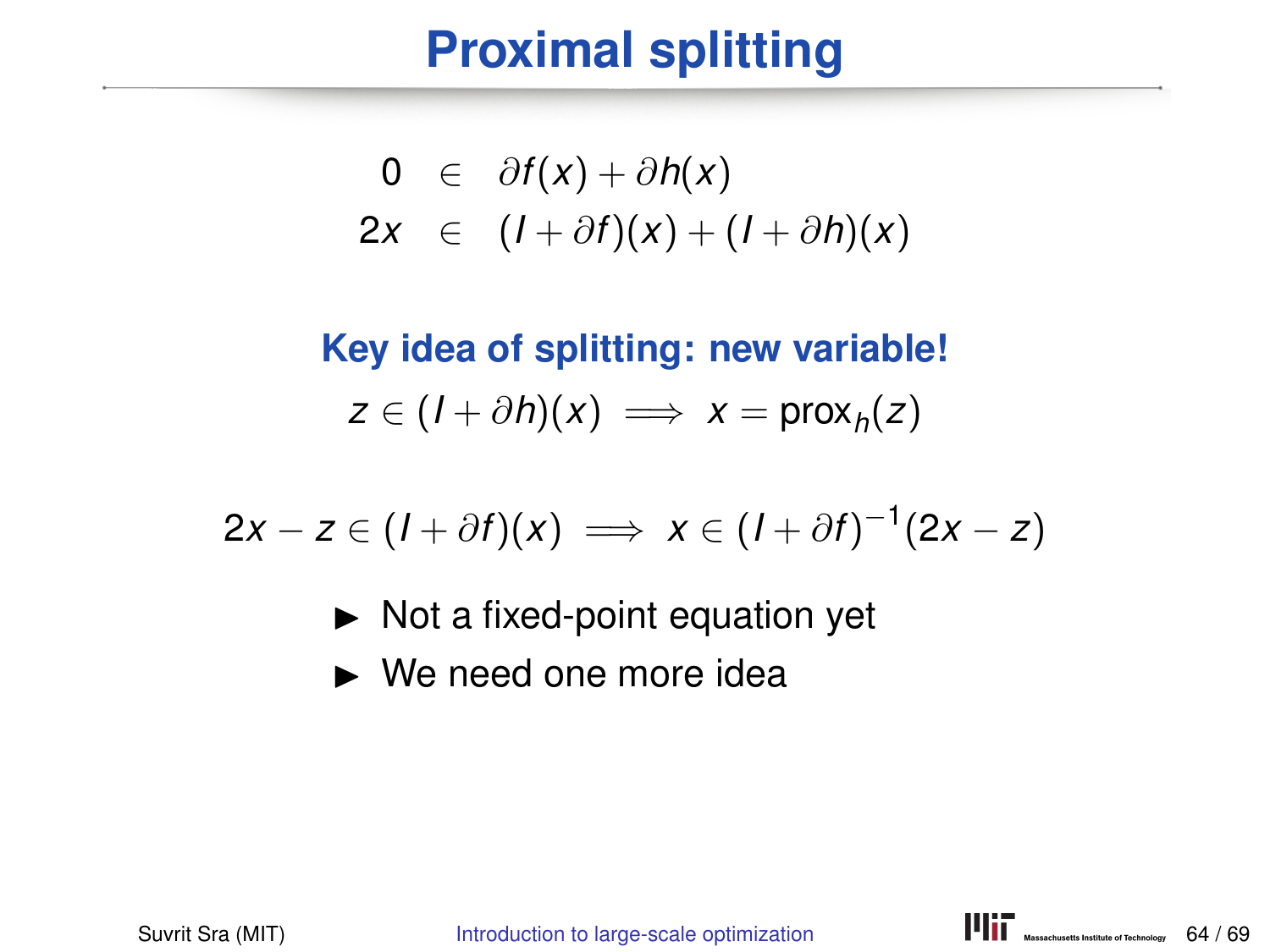#### **Reflection operator**

 $R_h(z) := 2 \text{prox}_h(z) - z$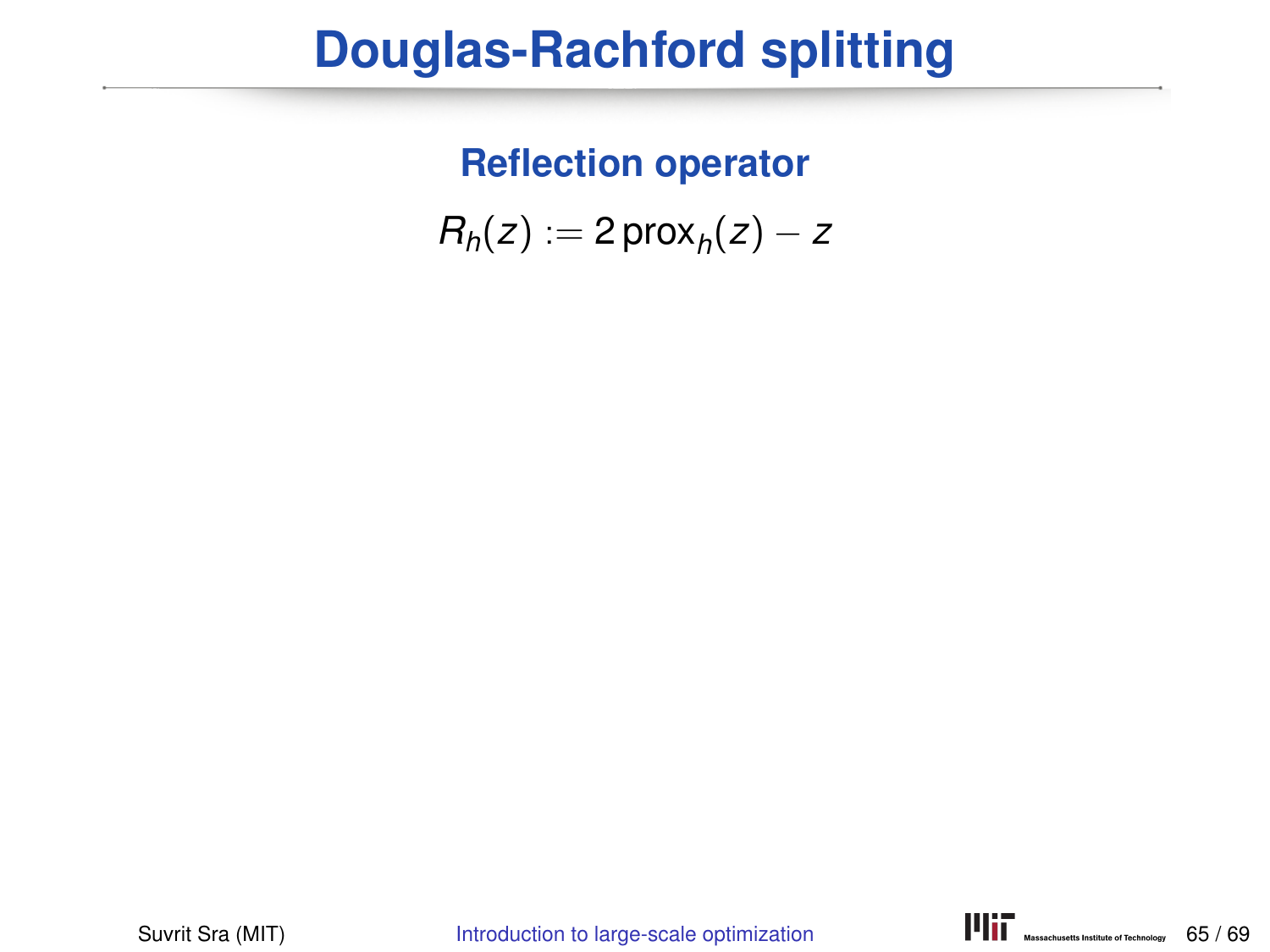#### **Reflection operator**

 $R_h(z) := 2 \text{prox}_h(z) - z$ 

**Douglas-Rachford method**

 $z \in (I + \partial h)(x), \quad x = \text{prox}_h(z)$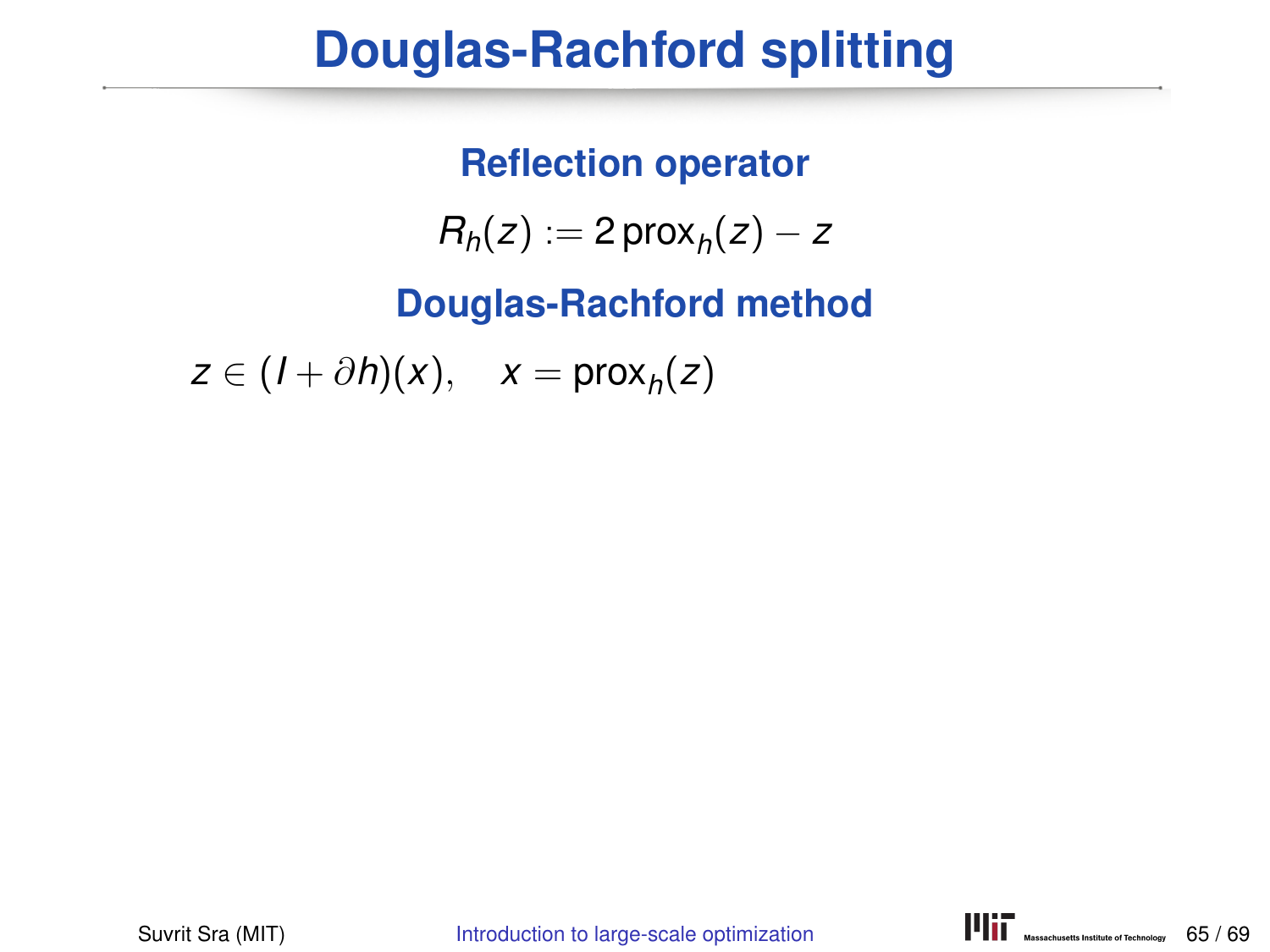**Reflection operator**

 $R_h(z) := 2 \text{prox}_h(z) - z$ 

**Douglas-Rachford method**

 $z \in (I + \partial h)(x), \quad x = \text{prox}_h(z) \implies R_h(z) = 2x - z$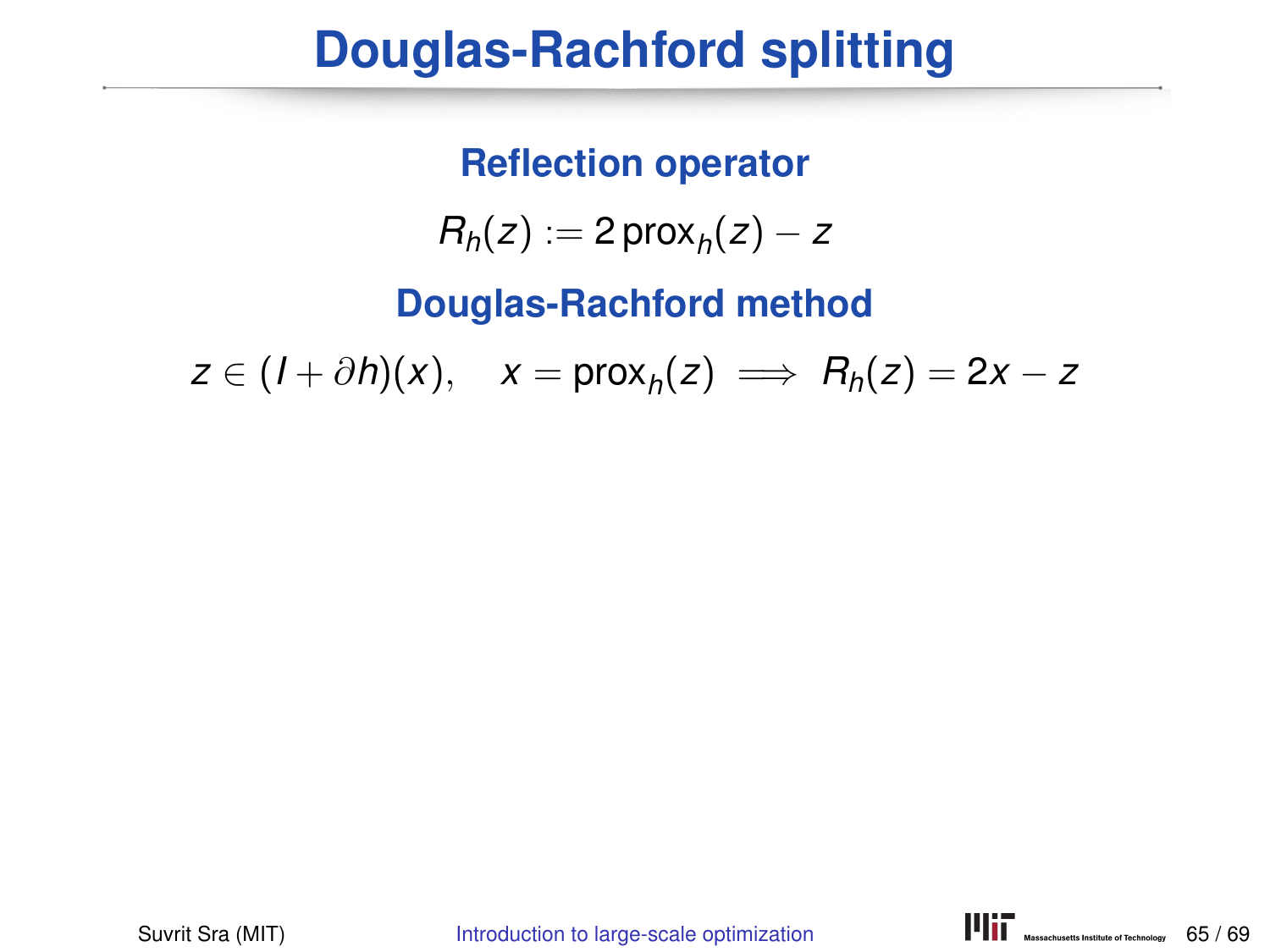**Reflection operator**  $R_h(z) := 2 \text{prox}_h(z) - z$ **Douglas-Rachford method**  $z \in (I + \partial h)(x), \quad x = \text{prox}_h(z) \implies R_h(z) = 2x - z$ 0 ∈  $\partial f(x) + \partial g(x)$  $2x \in (I + \partial f)(x) + (I + \partial g)(x)$  $2x - z \in (1 + \partial f)(x)$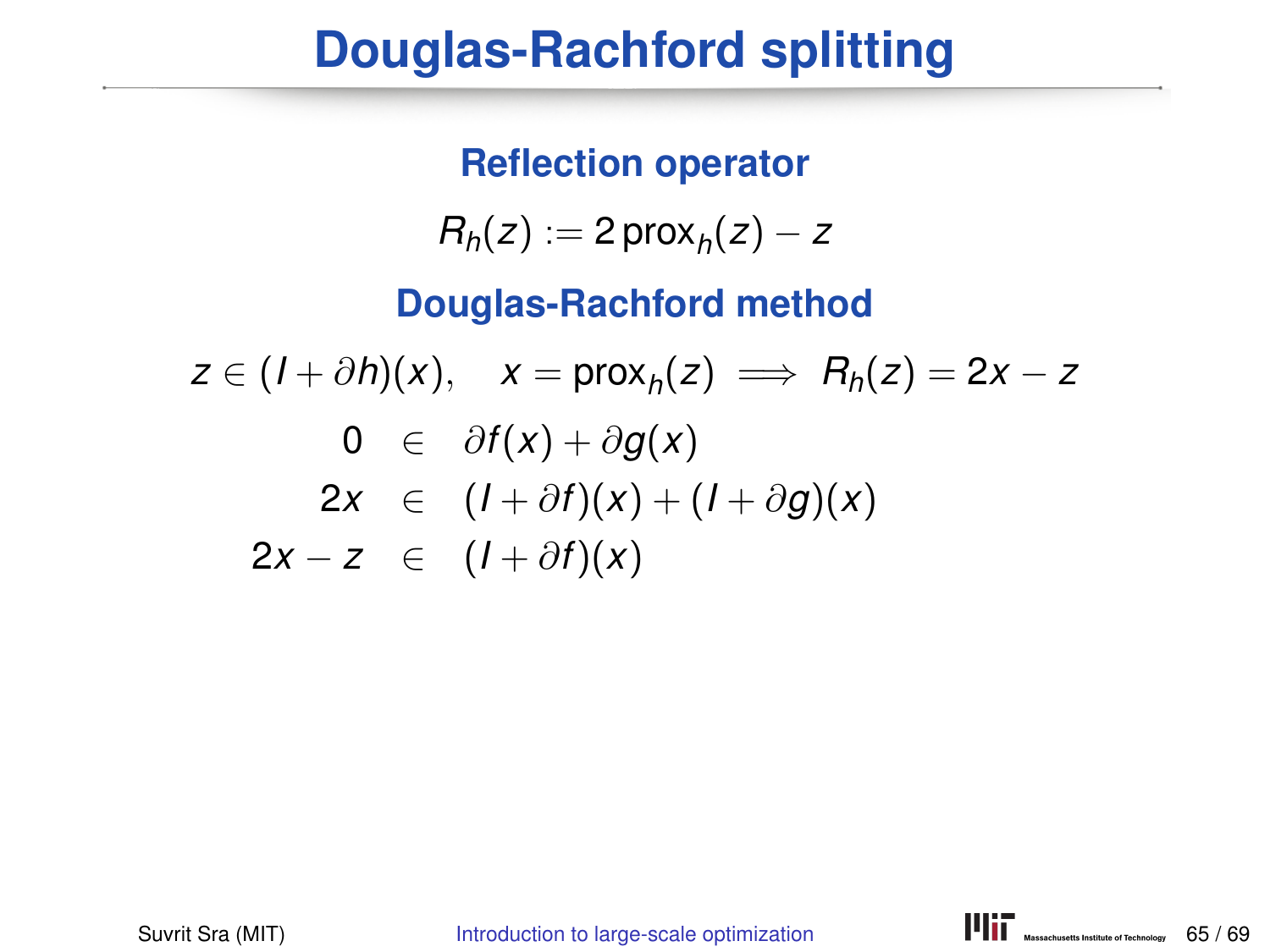**Reflection operator**  $R_h(z) := 2 \text{prox}_h(z) - z$ **Douglas-Rachford method**  $z \in (I + \partial h)(x), \quad x = \text{prox}_h(z) \implies R_h(z) = 2x - z$ 0 ∈  $\partial f(x) + \partial g(x)$  $2x \in (I + \partial f)(x) + (I + \partial g)(x)$  $2x - z \in (1 + \partial f)(x)$  $x = \text{prox}_f(R_h(z))$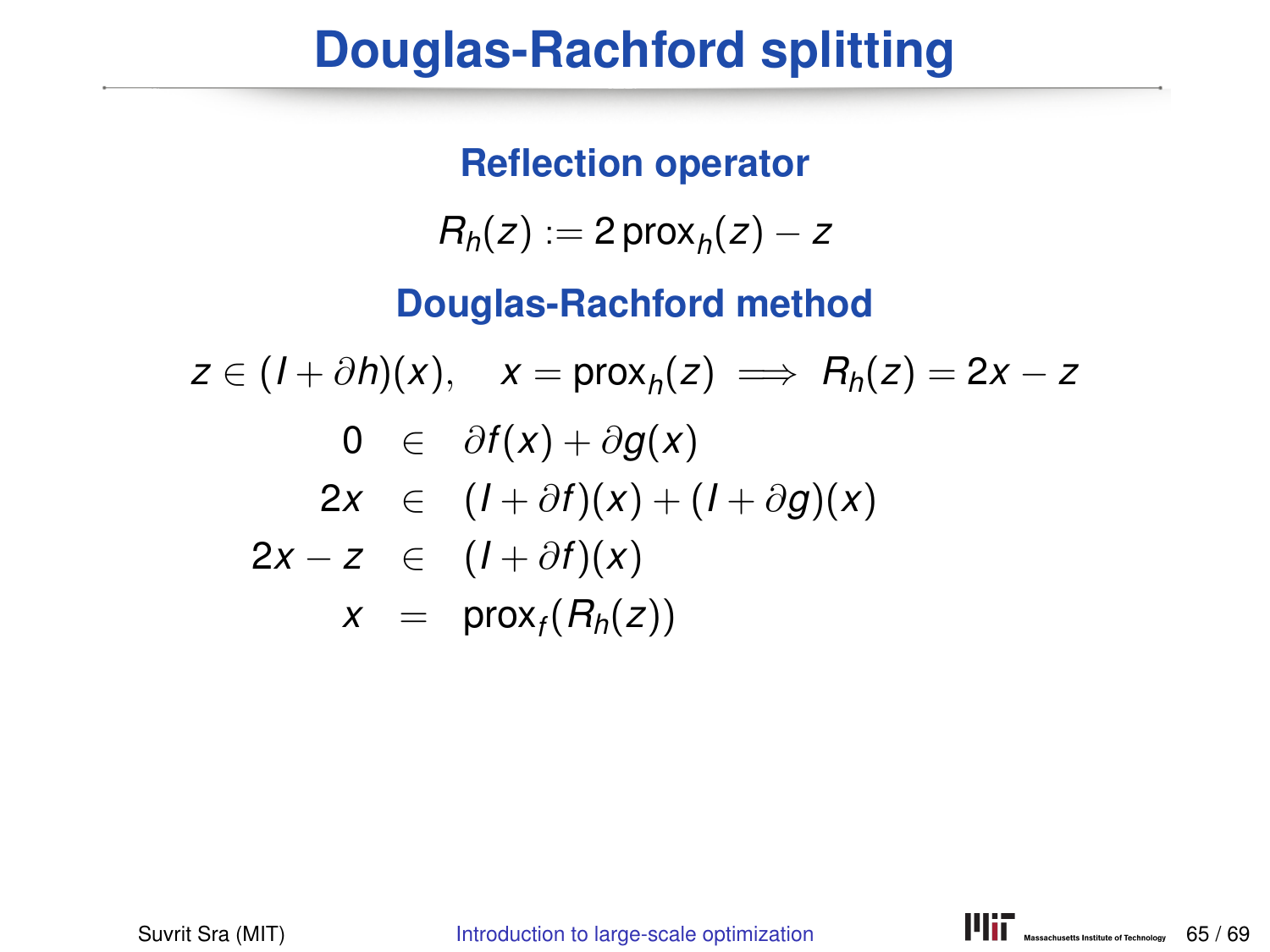**Reflection operator**  $R_h(z) := 2 \text{prox}_h(z) - z$ **Douglas-Rachford method**  $z \in (I + \partial h)(x), \quad x = \text{prox}_h(z) \implies R_h(z) = 2x - z$ 0 ∈  $\partial f(x) + \partial g(x)$  $2x \in (I + \partial f)(x) + (I + \partial g)(x)$  $2x - z \in (1 + \partial f)(x)$  $x = \text{prox}_f(R_h(z))$  $but R_h(z) = 2x - z \implies$  $z = 2x - R_h(z)$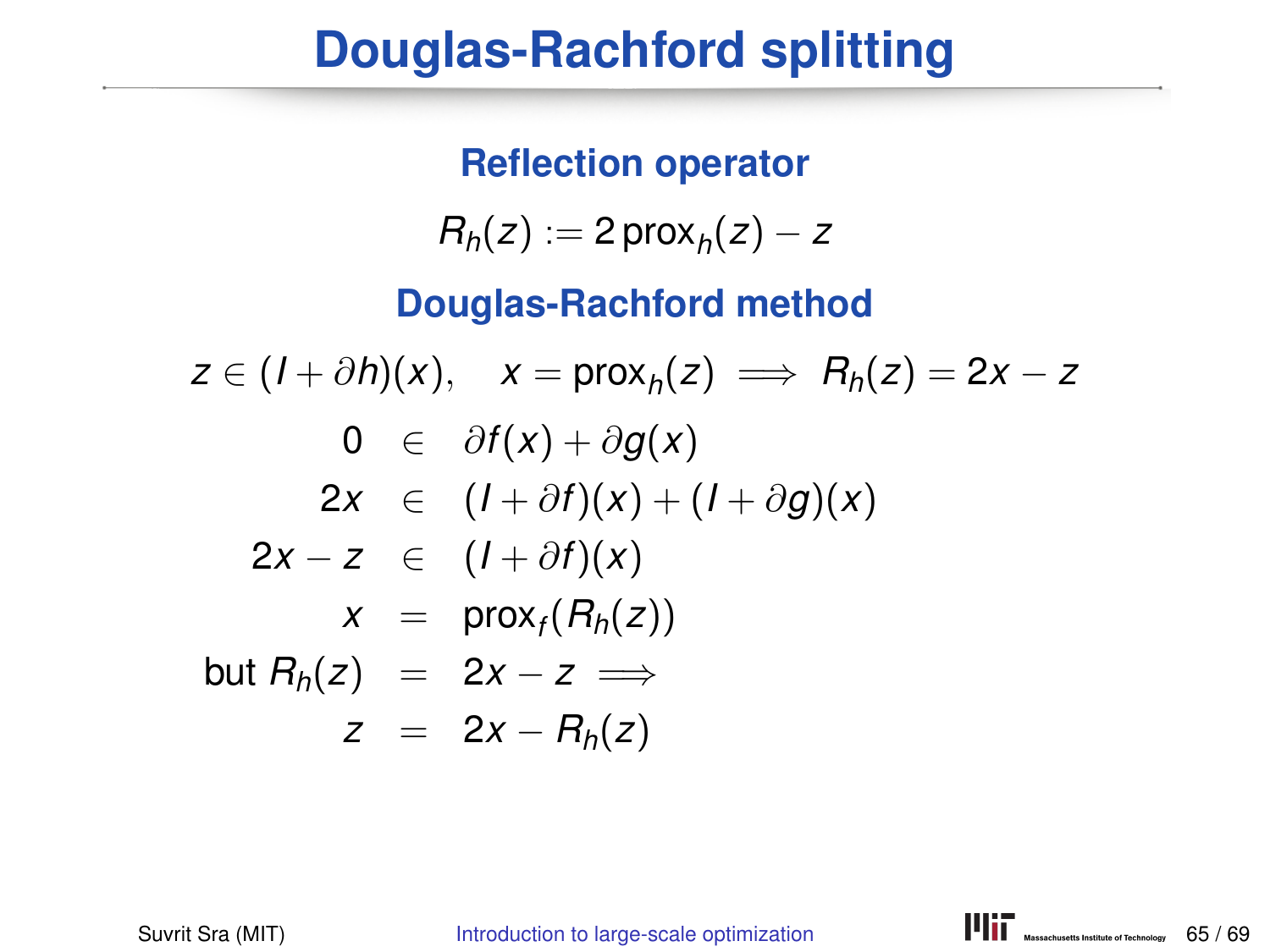**Reflection operator**  $R_h(z) := 2 \text{prox}_h(z) - z$ **Douglas-Rachford method**  $z \in (I + \partial h)(x), \quad x = \text{prox}_h(z) \implies R_h(z) = 2x - z$ 0 ∈ ∂*f*(*x*) + ∂*g*(*x*) 2*x* ∈  $(I + \partial f)(x) + (I + \partial g)(x)$  $2x - z \in (1 + \partial f)(x)$  $x = \text{prox}_f(R_h(z))$  $but R_h(z) = 2x - z \implies$  $z = 2x - R_h(z)$  $z = 2 \text{prox}_f(R_h(z)) - R_h(z) =$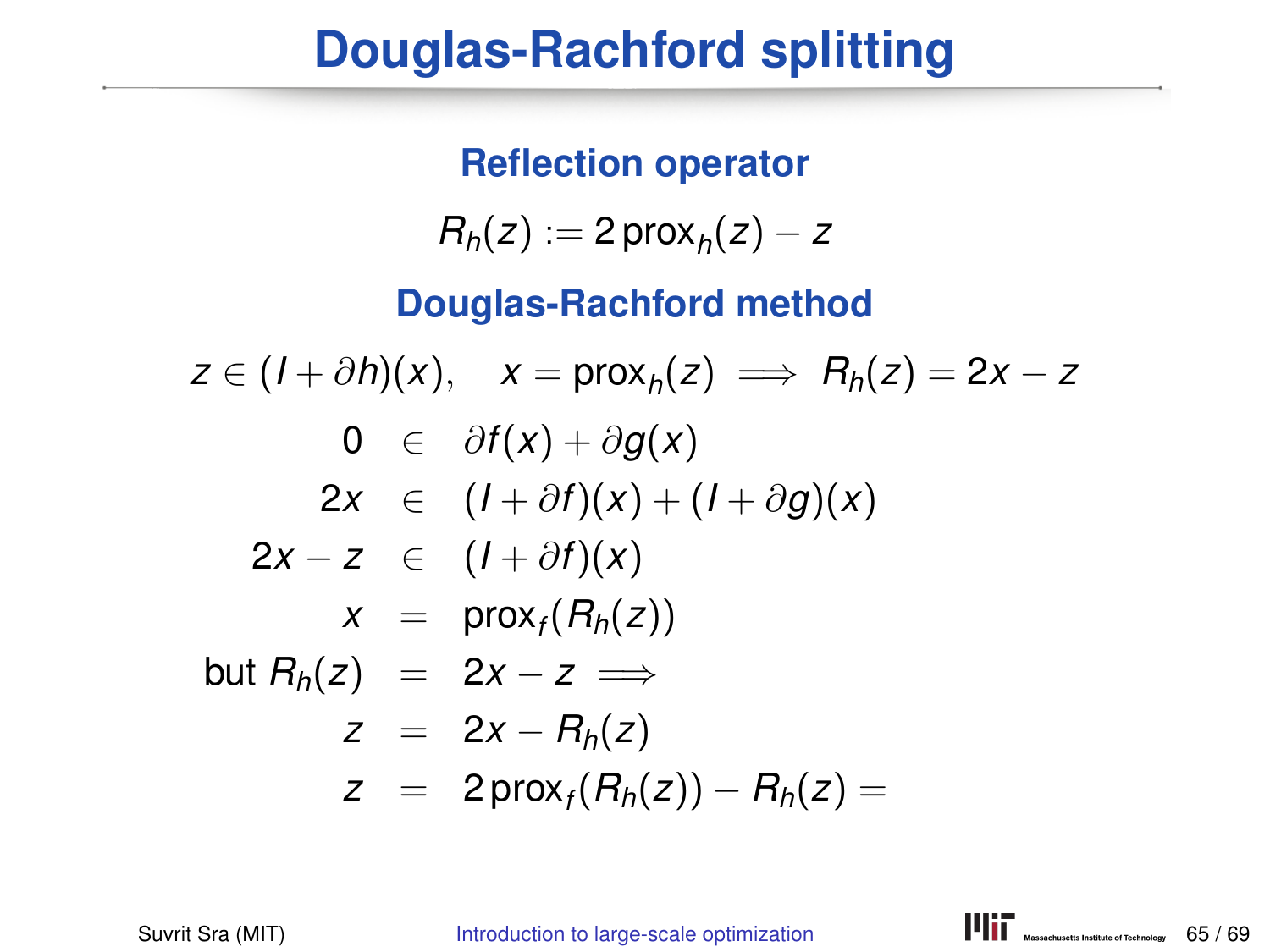**Reflection operator**  $R_h(z) := 2 \text{prox}_h(z) - z$ **Douglas-Rachford method**  $z \in (I + \partial h)(x), \quad x = \text{prox}_h(z) \implies R_h(z) = 2x - z$ 0 ∈ ∂*f*(*x*) + ∂*g*(*x*)  $2x \in (I + \partial f)(x) + (I + \partial g)(x)$  $2x - z \in (1 + \partial f)(x)$  $x = \text{prox}_f(R_h(z))$  $but R_h(z) = 2x - z \implies$  $z = 2x - R_h(z)$  $Z = 2 \text{prox}_f(R_h(z)) - R_h(z) = R_f(R_h(z))$ 

Finally, *z* is on both sides of the eqn

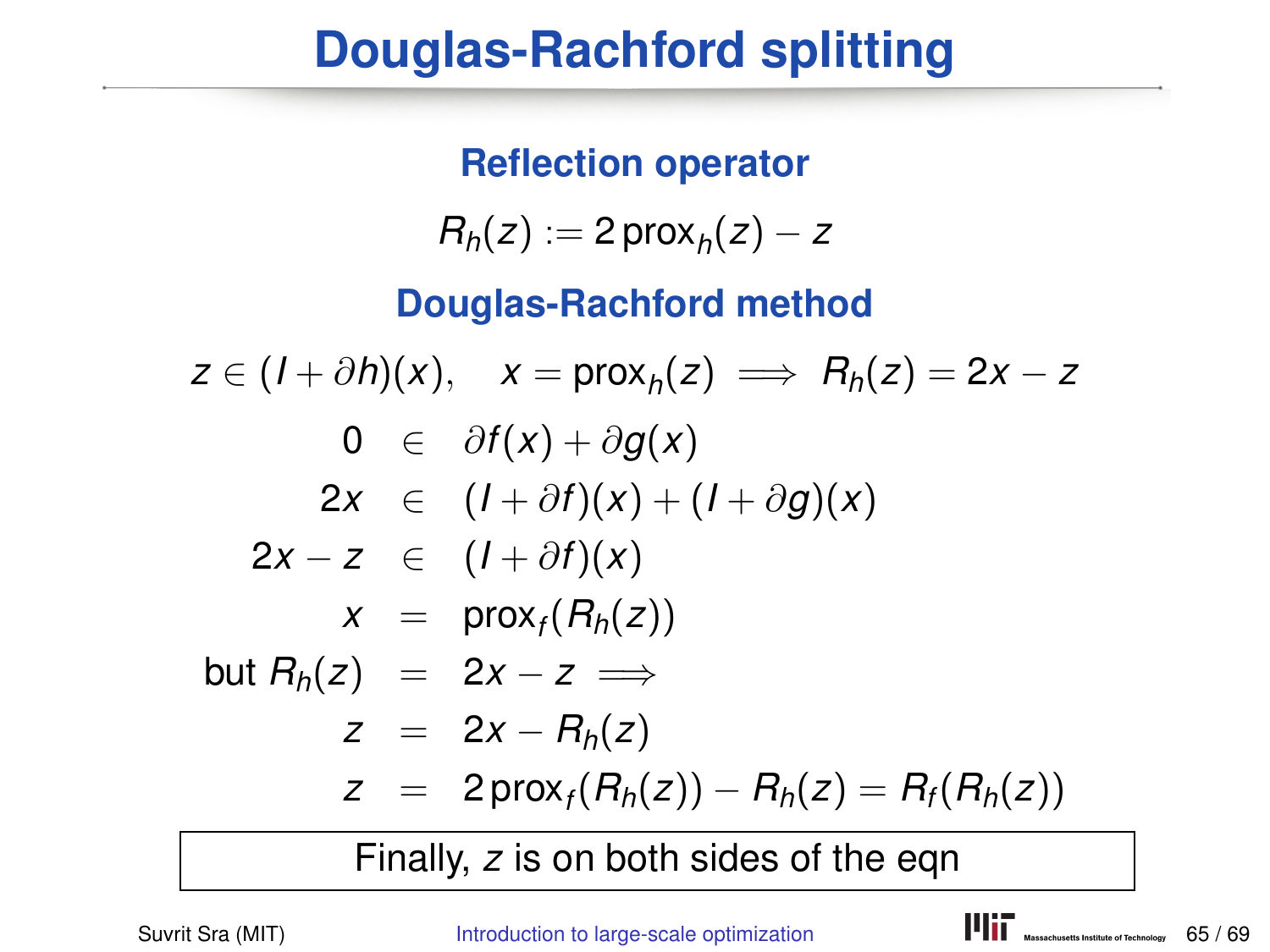$$
0 \in \partial f(x) + \partial h(x) \Leftrightarrow \begin{cases} x = \text{prox}_{h}(z) \\ z = R_{f}(R_{h}(z)) \end{cases}
$$

**DR method:** given  $z_0$ , iterate for  $k \geq 0$ 

$$
x_k = \text{prox}_h(z_k)
$$
  

$$
v_k = \text{prox}_f(2x_k - z_k)
$$
  

$$
z_{k+1} = z_k + \gamma_k (v_k - x_k)
$$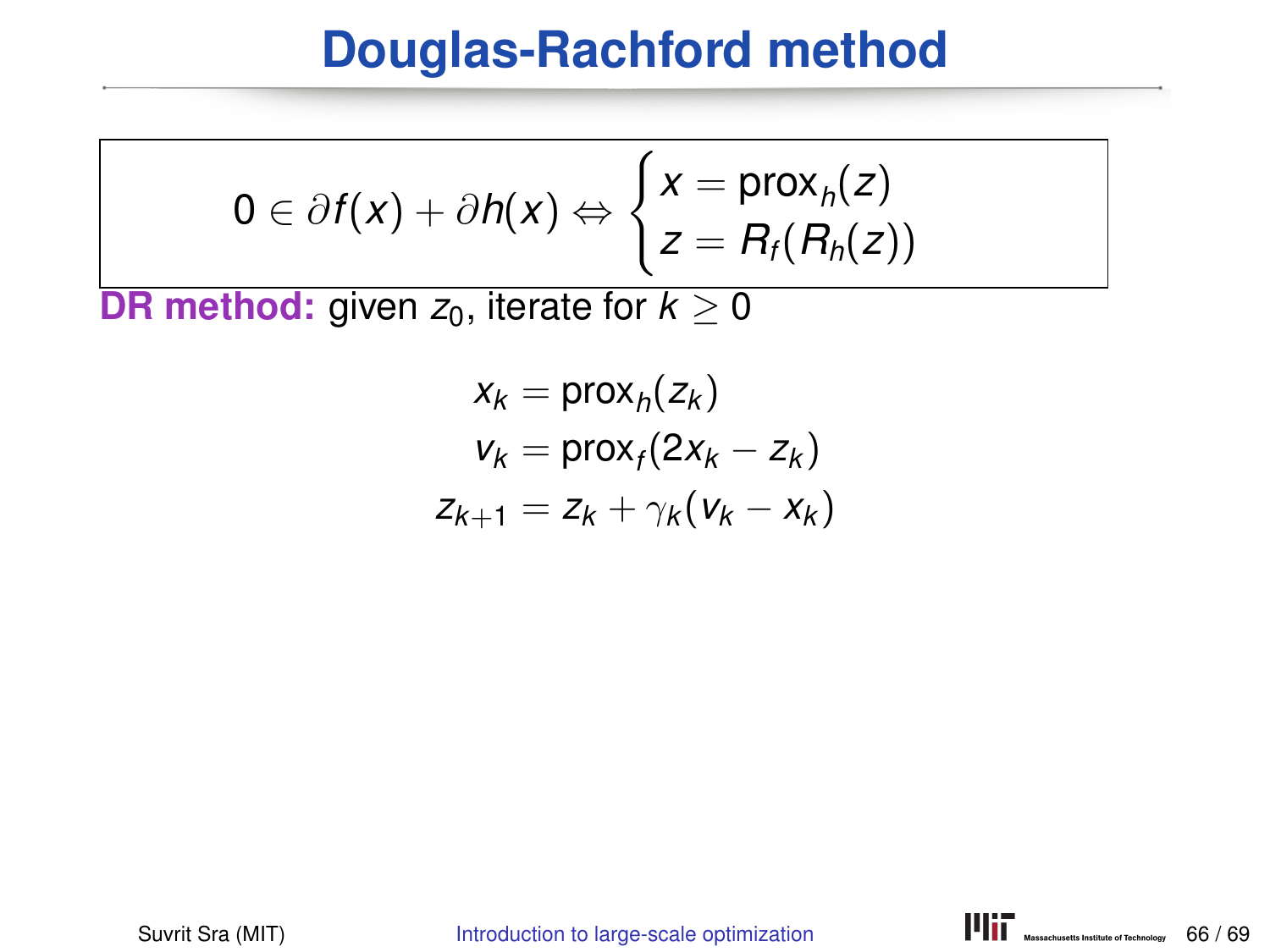$$
0 \in \partial f(x) + \partial h(x) \Leftrightarrow \begin{cases} x = \text{prox}_{h}(z) \\ z = R_{f}(R_{h}(z)) \end{cases}
$$

**DR method:** given  $z_0$ , iterate for  $k > 0$ 

$$
x_k = \text{prox}_h(z_k)
$$
  

$$
v_k = \text{prox}_f(2x_k - z_k)
$$
  

$$
z_{k+1} = z_k + \gamma_k (v_k - x_k)
$$

**Theorem** If  $f + h$  admits minimizers, and  $(\gamma_k)$  satisfy

$$
\gamma_k\in[0,2],\qquad \sum\nolimits_k\gamma_k(2-\gamma_k)=\infty,
$$

then the DR-iterates  $v_k$  and  $x_k$  converge to a minimizer.

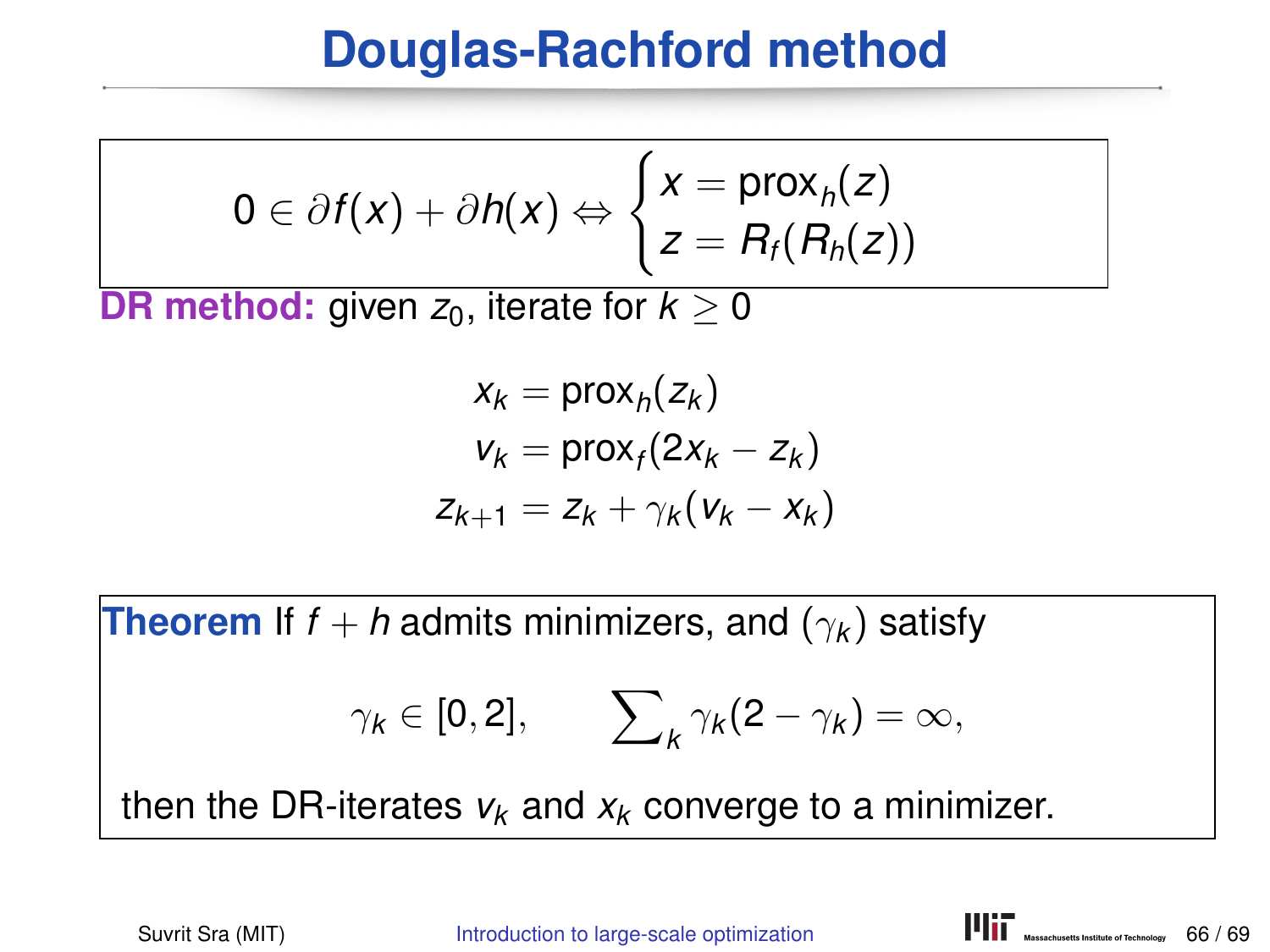For  $\gamma_k = 1$ , we have

$$
z_{k+1} = z_k + v_k - x_k
$$
  

$$
z_{k+1} = z_k + \text{prox}_f(2\operatorname{prox}_h(z_k) - z_k) - \text{prox}_h(z_k)
$$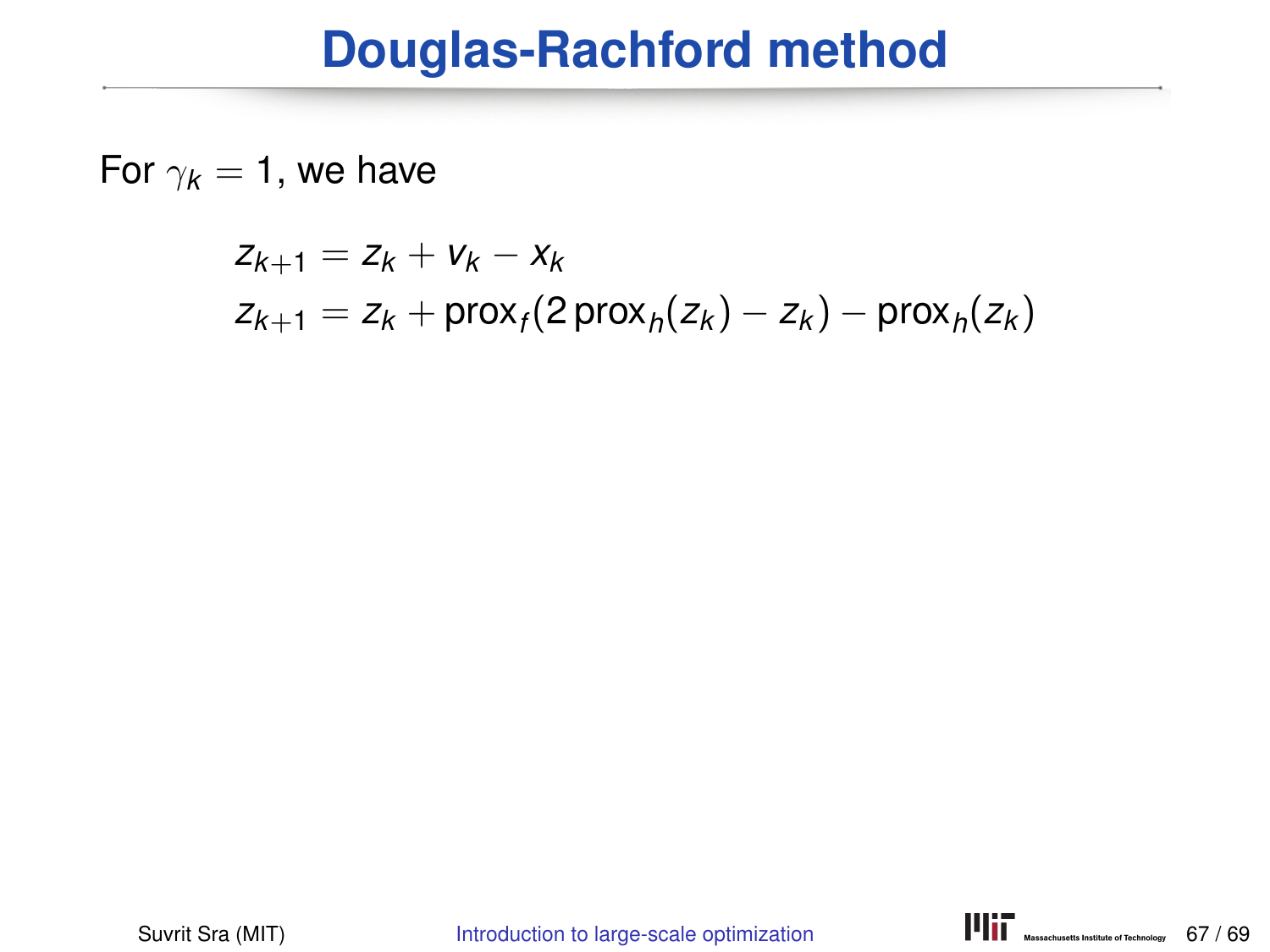#### For  $\gamma_k = 1$ , we have

$$
z_{k+1} = z_k + v_k - x_k
$$
  

$$
z_{k+1} = z_k + \text{prox}_f(2\,\text{prox}_h(z_k) - z_k) - \text{prox}_h(z_k)
$$

Dropping superscripts, writing  $P \equiv$  prox, we have

$$
z \leftarrow Tz
$$

$$
T = I + P_f(2P_h - I) - P_h
$$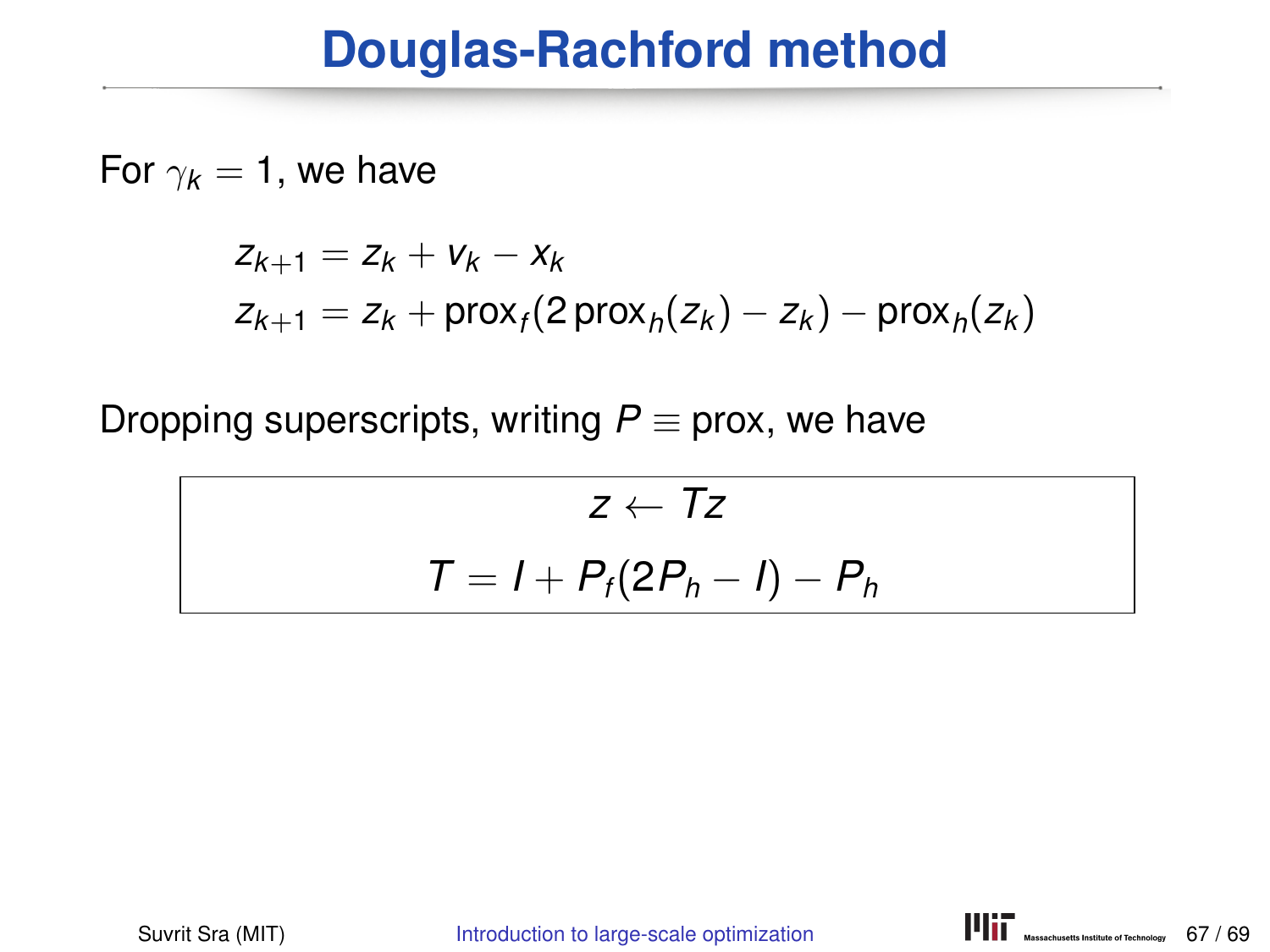#### For  $\gamma_k = 1$ , we have

$$
z_{k+1} = z_k + v_k - x_k
$$
  

$$
z_{k+1} = z_k + \text{prox}_f(2\,\text{prox}_h(z_k) - z_k) - \text{prox}_h(z_k)
$$

Dropping superscripts, writing  $P \equiv$  prox, we have

$$
z \leftarrow Tz
$$

$$
T = I + P_t(2P_h - I) - P_h
$$

**Lemma** DR can be written as:  $z \leftarrow \frac{1}{2}(R_fR_h + I)z$ , where  $R_f$  denotes the *reflection operator*  $2P_f - I$  (similarly  $R_h$ ).

**Exercise:** Prove this claim.